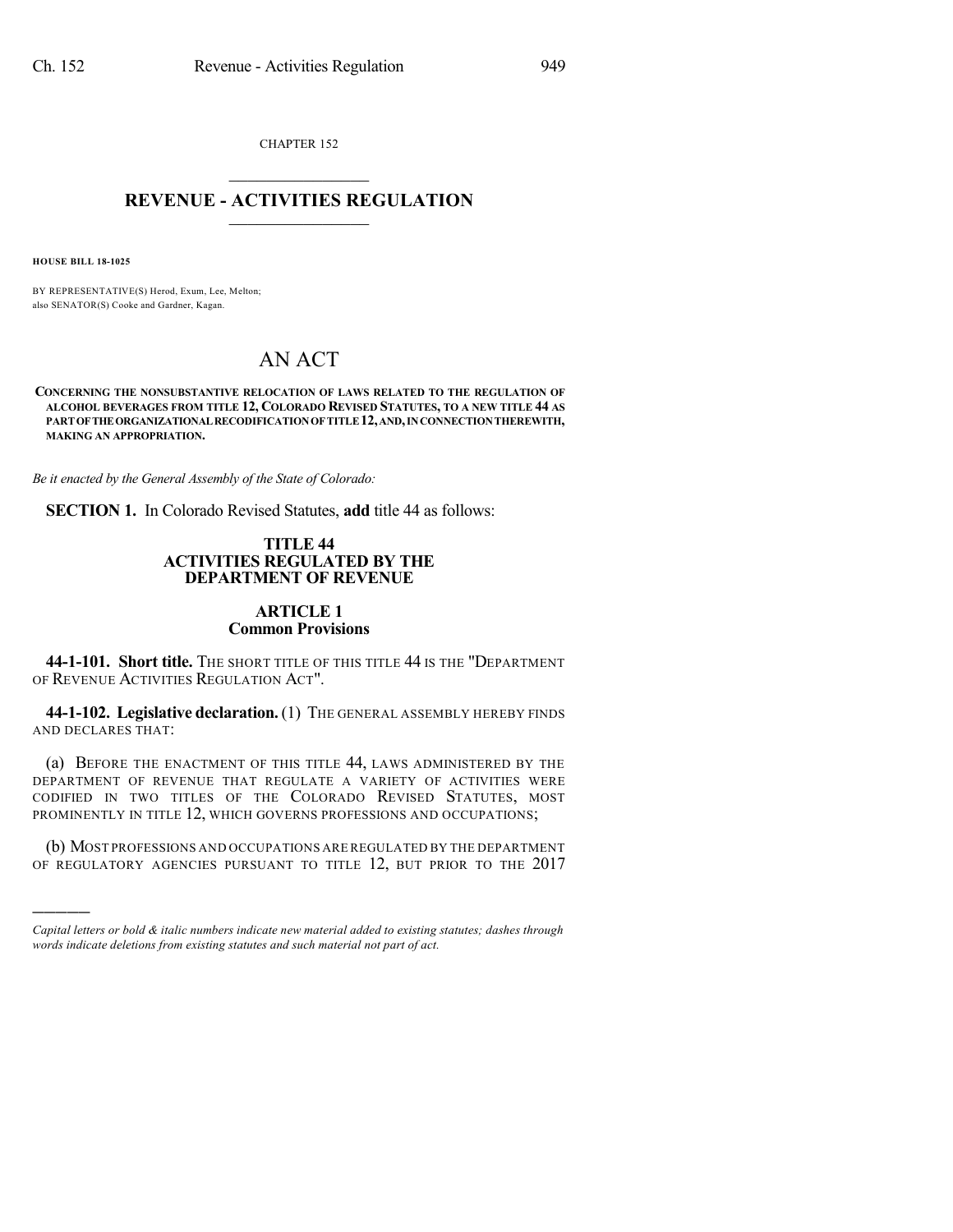LEGISLATIVE SESSION,TITLE 12CONTAINED NUMEROUS LAWS THAT DID NOT PERTAIN TO THE REGULATION OF PROFESSIONS AND OCCUPATIONS AND WERE NOT ADMINISTERED BY THE DEPARTMENT OF REGULATORY AGENCIES;

(c) WITH THE ENACTMENT OF SECTION  $2-3-510$  IN  $2016$ , the General assembly DIRECTED THE OFFICE OF LEGISLATIVE LEGAL SERVICES TO STUDY AN ORGANIZATIONAL RECODIFICATION OF TITLE 12 OF THE COLORADO REVISED STATUTES, INCLUDING RELOCATING LAWS THAT DO NOT PERTAIN TO PROFESSIONS AND OCCUPATIONS AND ARE NOT ADMINISTERED BY THE DEPARTMENT OF REGULATORY AGENCIES;

(d) BASED ON RECOMMENDATIONS FROM THE TITLE 12 RECODIFICATION STUDY, THE GENERAL ASSEMBLY ENACTED SEVERALBILLS IN THE 2017LEGISLATIVE SESSION TO RELOCATE OUT OF TITLE 12 MANY LAWS THAT ARE ADMINISTERED BY ENTITIES OTHER THAN THE DEPARTMENT OF REGULATORY AGENCIES;

(e) THE STUDY ALSO RECOMMENDED CREATING A NEW TITLE 44 FOR PURPOSES OF CONSOLIDATING LAWS ADMINISTERED BY THE DEPARTMENT OF REVENUE THAT REGULATE ACTIVITIES INTO A SINGLE TITLE IN ORDER TO FACILITATE BOTH:

(I) THE PUBLIC'S AND REGULATED ENTITIES' UNDERSTANDING OF THE LAWS THAT APPLY TO THEM; AND

(II) THE DEPARTMENT OF REVENUE'S ADMINISTRATION OF THESE LAWS; AND

(f) CREATING A NEW TITLE 44 CONSISTING OF LAWS ADMINISTERED BY THE DEPARTMENT OF REVENUE THAT REGULATE VARIOUS ACTIVITIES IS NECESSARY TO IMPLEMENT THE RECOMMENDATIONS OF THE TITLE 12 RECODIFICATION STUDY AND FACILITATE THE REORGANIZATION OF TITLE 12 PERTAINING TO THE REGULATION OF PROFESSIONS AND OCCUPATIONS.

**44-1-103. Definitions.** AS USED IN THIS TITLE 44, UNLESS THE CONTEXT OTHERWISE REQUIRES:

(1) "DEPARTMENT" MEANS THE DEPARTMENT OF REVENUE CREATED IN SECTION 24-1-117.

(2) "EXECUTIVE DIRECTOR" MEANS THE EXECUTIVE DIRECTOR OF THE DEPARTMENT.

**SECTION 2.** In Colorado Revised Statutes, **add with amended and relocated provisions** articles 3, 4, and 5 to title 44 as follows:

#### **ARTICLE 3 Alcohol Beverages**

# PART 1 GENERAL PROVISIONS

**44-3-101. [Formerly 12-47-101] Short title.** This article shall be known and may be cited as THE SHORT TITLE OF THIS ARTICLE 3 IS the "Colorado Liquor Code".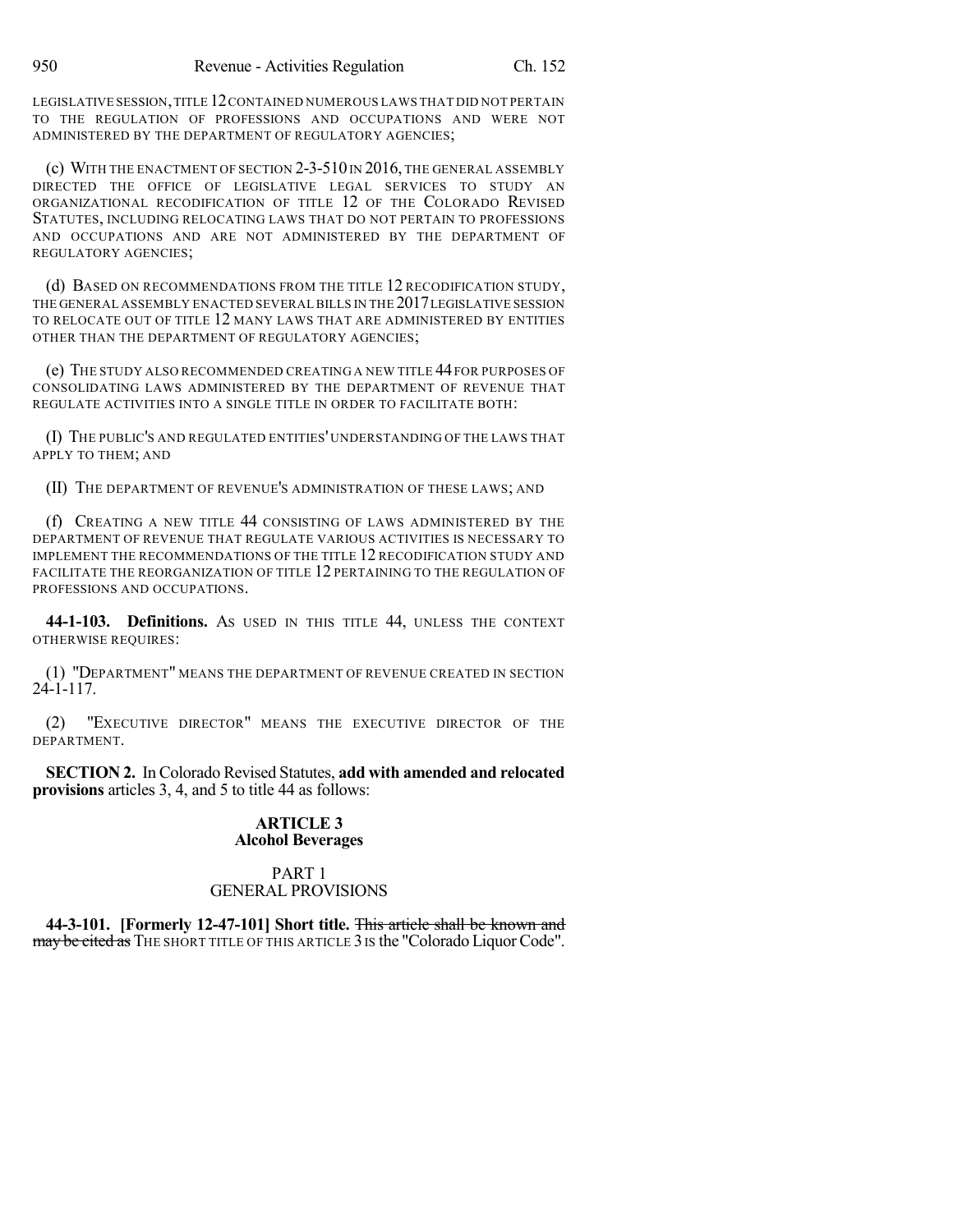**44-3-102. [Formerly 12-47-102] Legislative declaration.** (1) The general assembly hereby declares that this article shall be deemed an exercise of the police powers of the state for the protection of the economic and social welfare and the health, peace, and morals of the people of this state and that no provisions of this article ARTICLE 3 shall ever be construed so as to authorize the establishment or maintenance of any saloon.

(2) The general assembly further declares that it is lawful to manufacture and sell for beverages or medicinal purposes alcohol beverages, subject to the terms, conditions, limitations, and restrictions in this article ARTICLE 3.

**44-3-103. [Formerly 12-47-103] Definitions.** As used in this article 47 and article 46 of this title  $\overline{12}$  ARTICLE  $\overline{3}$  AND ARTICLE 4 OF THIS TITLE 44, unless the context otherwise requires:

(1) "Adult" means a person lawfully permitted to purchase alcohol beverages.

(2) "Alcohol beverage" means fermented malt beverage or malt, vinous, or spirituous liquors; except that "alcohol beverage" shall not include confectionery containing alcohol within the limits prescribed by section 25-5-410 (1)(i)(II).  $C.R.S.$ 

 $(2.5)(3)$  "Alternating proprietor licensed premises" means a distinct and definite area, as specified in an alternating use of premises application, that is owned by or in possession of a person licensed pursuant to section  $12-46-104$   $(1)(a)$ ,  $12-47-402$ ,  $12-47-403$ , or  $12-47-415$  SECTION  $44-3-402$ ,  $44-3-403$ ,  $44-3-417$ , OR  $44-4-104(1)(a)$ and within which such licensee and other persons licensed pursuant to section  $12-46-104(1)(a)$ ,  $12-47-402$ ,  $12-47-403$ , or $12-47-415$  SECTION  $44-3-402$ ,  $44-3-403$ , 44-3-417,  $\overline{OR}$  44-4-104 (1)(a) are authorized to manufacture and store vinous liquors, malt liquors, or fermented malt beverages in accordance with the provisions of this article or article 46 of this title ARTICLE 3 OR ARTICLE 4 OF THIS TITLE 44, as applicable.

(3) (4) "Bed and breakfast" means an overnight lodging establishment that provides at least one meal per day at no charge other than a charge for overnight lodging and does not sell alcohol beverages by the drink.

 $(4)$ (5) "Brew pub" means a retail establishment that manufactures not more than one million eight hundred sixty thousand gallons of malt liquor and fermented malt beverages on its licensed premises or licensed alternating proprietor licensed premises, combined, each calendar year.

 $\left(\frac{1}{2}\right)$ (6) "Brewery" means any establishment where malt liquors or fermented malt beverages are manufactured, except brew pubs licensed under this article ARTICLE 3.

 $(5.4)$  (7) "Campus" means property owned or used by an institution of higher education to regularly provide students with education, housing, or college activities.

 $(5.6)$  (8) "Campus liquor complex" means an area within a campus that is licensed to serve alcohol under section  $12-47-411$   $(2.5)$  SECTION 44-3-413 (3).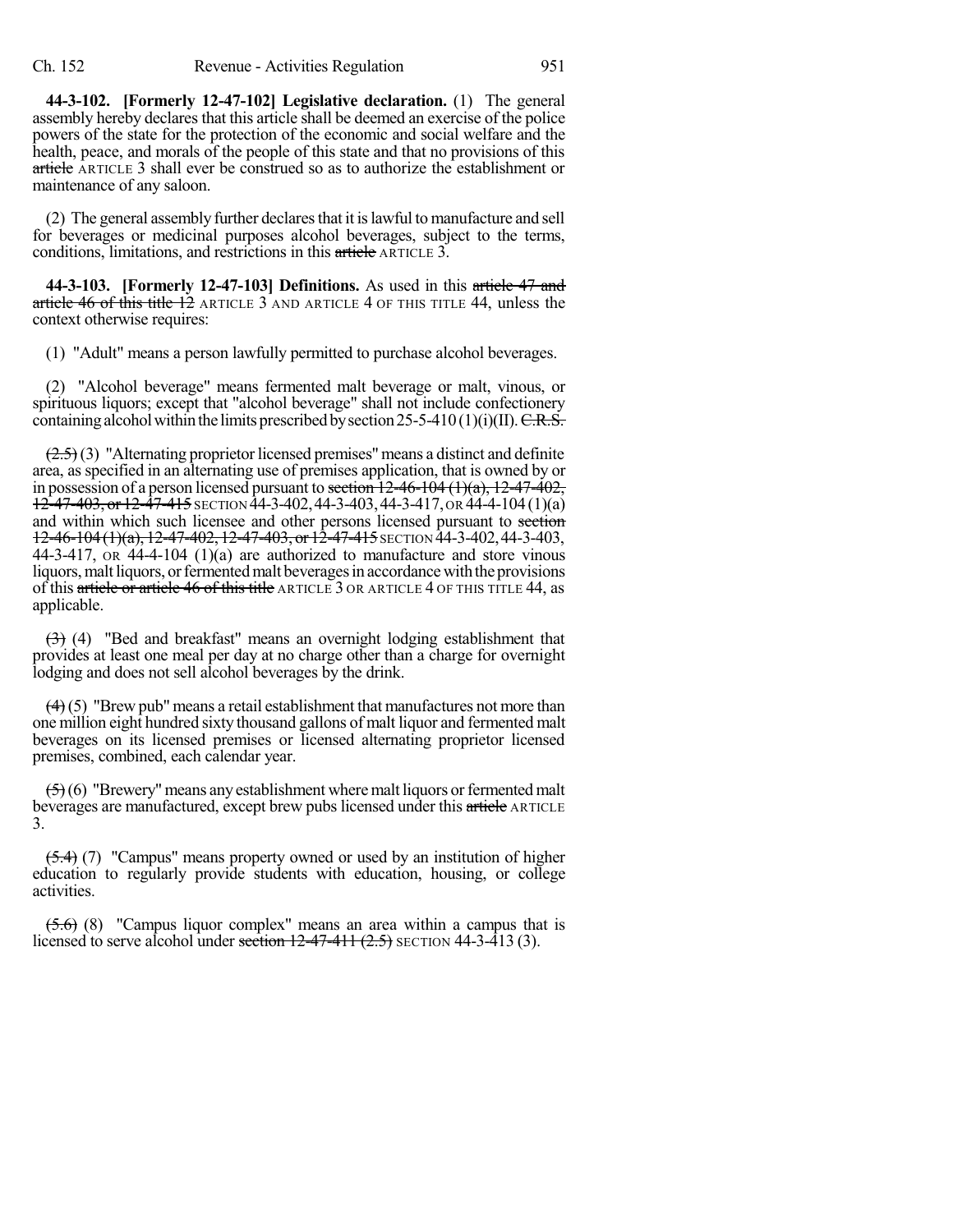$(6)(9)$  "Club" means:

(a) A corporation that:

(I) Has been incorporated for not less than three years; and

(II) Has a membership that has paid dues for a period of at least three years; and

(III) Has a membership that for three years has been the owner, lessee, or occupant of an establishment operated solely for objects of a national, social, fraternal, patriotic, political, or athletic nature, but not for pecuniary gain, and the property as well as the advantages of which belong to the members;

(b) A corporation that is a regularly chartered branch, or lodge, or chapter of a national organization that is operated solely for the objects of a patriotic or fraternal organization or society, but not for pecuniary gain.

 $(6.5)$  (10) "Colorado grown" means wine produced from one hundred percent Colorado-grown grapes, other fruits, or other agricultural products containing natural sugar, including honey, manufactured by a winery that is located in Colorado and licensed pursuant to part 3 of this article ARTICLE 3.

 $(6.6)$  (11) "Common consumption area" means an area designed as a common area in an entertainment district approved by the local licensing authority that uses physical barriers to close the area to motor vehicle traffic and limit pedestrian access.

 $(6.9)$  (12) "Distill" or "distillation" means the process by which alcohol that is created by fermentation is separated from the portion of the liquid that has no alcohol content.

 $(7)$  (13) "Distillery" means any establishment where spirituous liquors are manufactured.

 $(7.3)$  (14) "Distillery pub" means a retail establishment:

(a) Whose primary purpose is selling and serving food and alcohol beverages for on-premises consumption; and

(b) That ferments and distills not more than forty-five thousand liters of spirituous liquor on its licensed premises each calendar year.

 $(7.5)$  (15) "Entertainment district" means an area that:

(a) Is located within a municipality and is designated in accordance with section 12-47-301 (11)(b) SECTION 44-3-301 (11)(b) as an entertainment district;

(b) Comprises no more than one hundred acres; and

(c) Contains at least twenty thousand square feet of premisesthat, at the time the district is created, is licensed pursuant to this article ARTICLE 3 as a: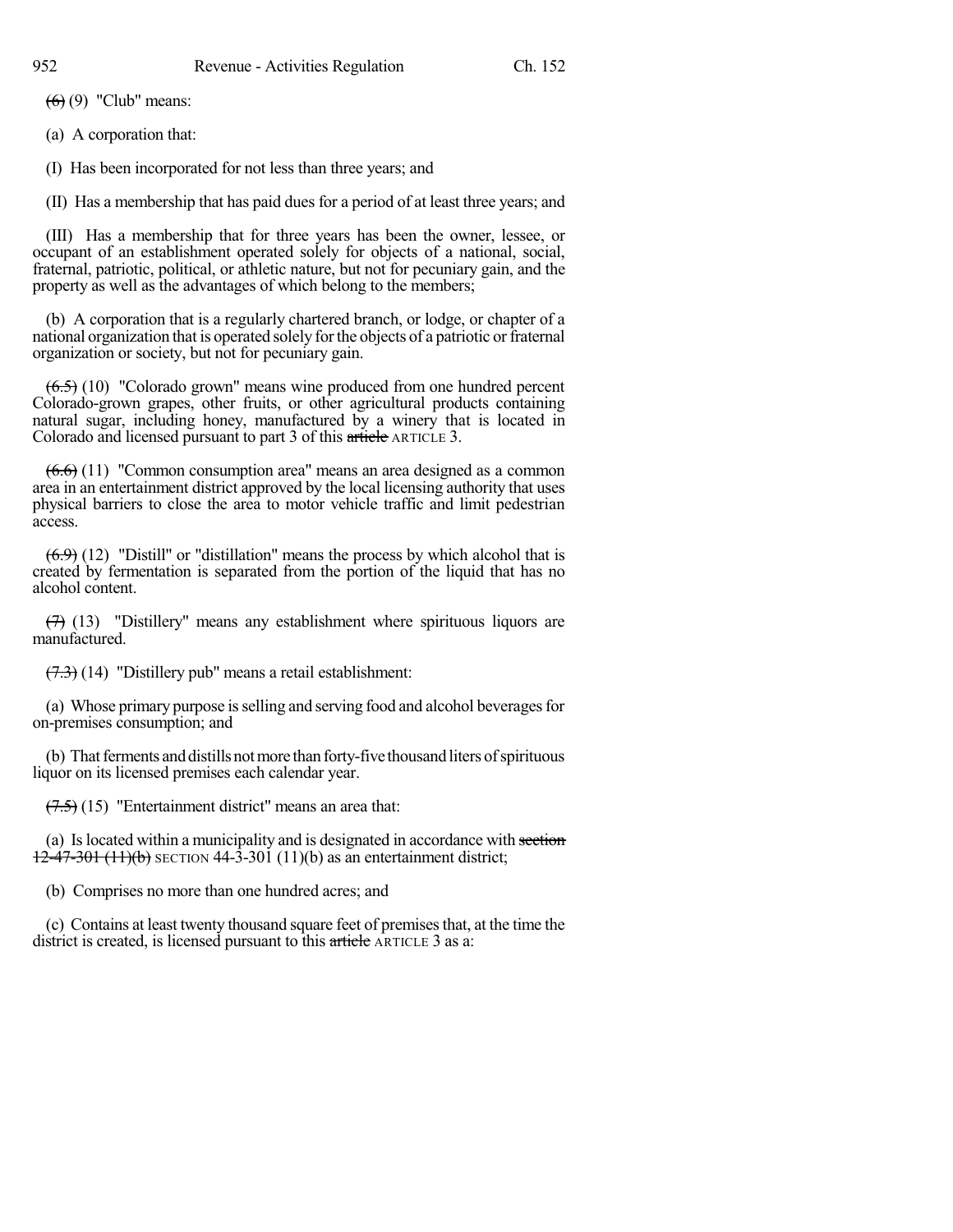(I) Tavern;

(II) Hotel and restaurant;

(III) Brew pub;

- (IV) Distillery pub;
- (V) Retail gaming tavern;
- (VI) Vintner's restaurant;
- (VII) Beer and wine licensee;

(VIII) Manufacturer that operates a sales room pursuant to section  $12-47-402(2)$  $or (6)$  SECTION 44-3-402 (2) OR (7);

(IX) Beer wholesaler that operates a sales room pursuant to section 12-47-406  $\overline{(1)(b)(1)}$  SECTION 44-3-407 (1)(b)(I);

(X) Limited winery; or

(XI) Lodging and entertainment facility licensee.

 $(7.6)$  (16) "Expert taster" means an individual, other than a qualified student or qualified employee, who is at least twenty-one years of age and who is employed in the brewing industry or has demonstrated expertise or experience in brewing.

 $(7.7)$  (17) "Ferment" or "fermentation" means the chemical process by which sugar is converted into alcohol.

 $(8)(18)$  "Fermented malt beverage" has the same meaning as provided in section  $12-46-103(1)$  SECTION 44-4-103(1).

 $(9)$  (19) "Good cause", for the purpose of refusing or denying a license renewal or initial license issuance, means:

(a) The licensee or applicant has violated, does not meet, or hasfailed to comply with any of the terms, conditions, or provisions of this article ARTICLE 3 or any rules and regulations promulgated pursuant to this article ARTICLE 3;

(b) The licensee or applicant has failed to comply with any special terms or conditions that were placed on its license in prior disciplinary proceedings or arose in the context of potential disciplinary proceedings;

(c) In the case of a new license, the applicant has not established the reasonable requirements of the neighborhood orthe desires of its adult inhabitants as provided in section  $12-47-301(2)$  SECTION 44-3-301 (2); or

(d) Evidence that the licensed premises have been operated in a manner that adversely affects the public health, welfare, or safety of the immediate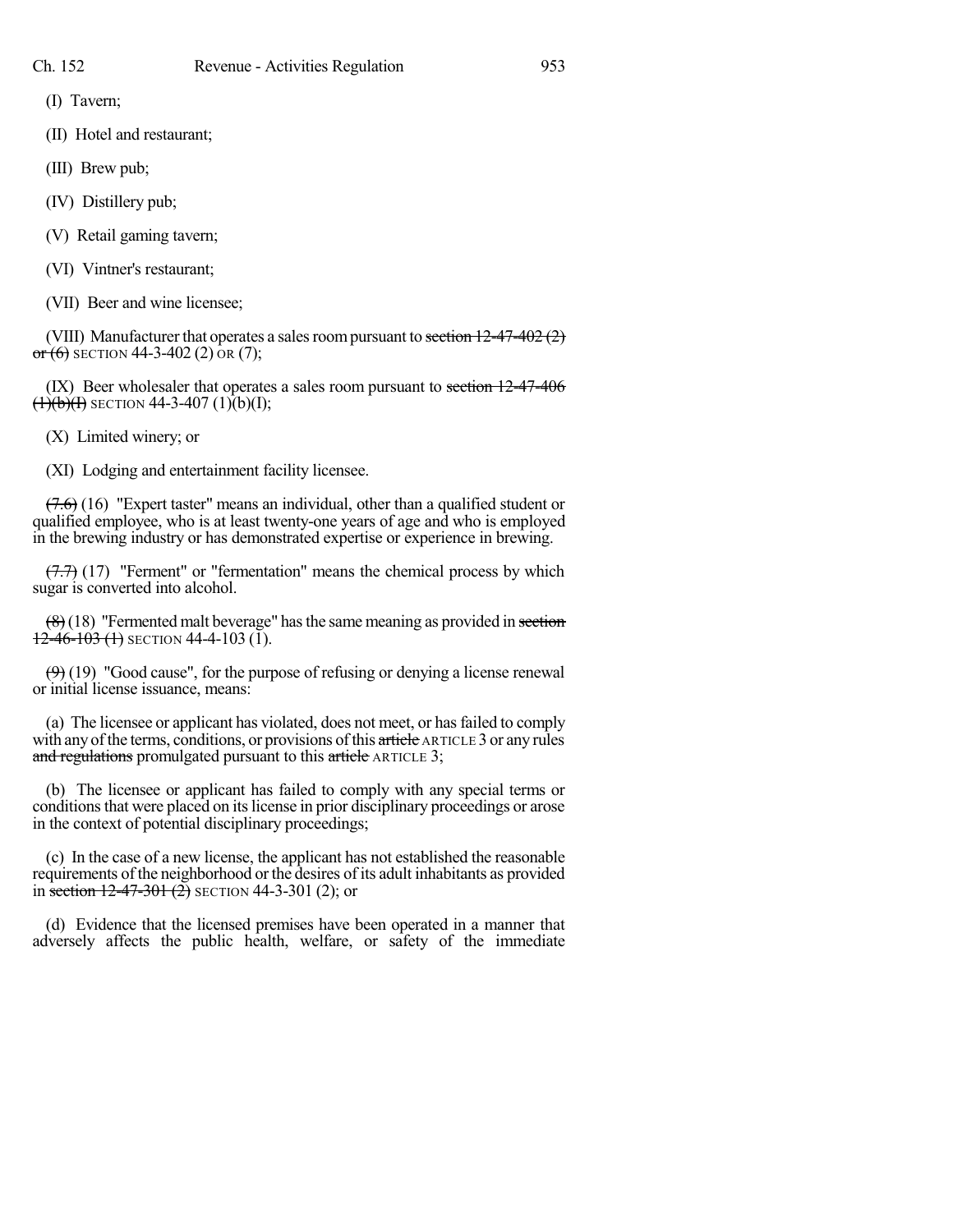neighborhood in which the establishment is located, which evidence must include a continuing pattern of fights, violent activity, or disorderly conduct. For purposes of this  $\frac{\text{parameter of}}{\text{softmax}}$  SUBSECTION (19)(d), "disorderly conduct" has the meaning as provided for in section 18-9-106. C.R.S.

 $(10)(20)$  "Hard cider" means an alcohol beverage containing at least one-half of one percent and less than seven percent alcohol by volume that is made by fermentation of the natural juice of apples or pears, including but not limited to flavored hard cider and hard cider containing not more than 0.392 gram of carbon dioxide per hundred milliliters. For the purpose of simplicity of administration of this article ARTICLE 3, hard cider shall in all respects be treated as a vinous liquor except where expressly provided otherwise.

 $(11)$  (21) "Hotel" means any establishment with sleeping rooms for the accommodation of guests and having restaurant facilities.

 $(12)$  (22) "Inhabitant", with respect to cities or towns having less than forty thousand population, means an individual who resides in a given neighborhood or community for more than six months each year.

 $(13)$  (23) "License" means a grant to a licensee to manufacture or sell alcohol beverages as provided by this article ARTICLE 3.

 $(14)(24)$  "Licensed premises" means the premises specified in an application for a license under this article ARTICLE 3 that are owned or in possession of the licensee within which the licensee is authorized to sell, dispense, or serve alcohol beverages in accordance with this article ARTICLE 3.

 $(15)$  (25) "Limited winery" means any establishment manufacturing not more than one hundred thousand gallons, or the metric equivalent thereof, of vinous liquors annually within Colorado.

(16) (26) "Liquor-licensed drugstore" means any drugstore licensed by the state board of pharmacy that has also applied for and has been granted a license by the state licensing authority to sell malt, vinous, and spirituous liquors in original sealed containers for consumption off the premises.

 $(17)(27)$  "Local licensing authority" means the governing body of a municipality or city and county, the board of county commissioners of a county, or any authority designated by municipal or county charter, municipal ordinance, or county resolution.

(18) (28) "Location" means a particular parcel of land that may be identified by an address or by other descriptive means.

(18.5) (29) "Lodging and entertainment facility" means an establishment that:

(a) Is either:

(I) A lodging facility, the primary business of which isto provide the public with sleeping rooms and meeting facilities; or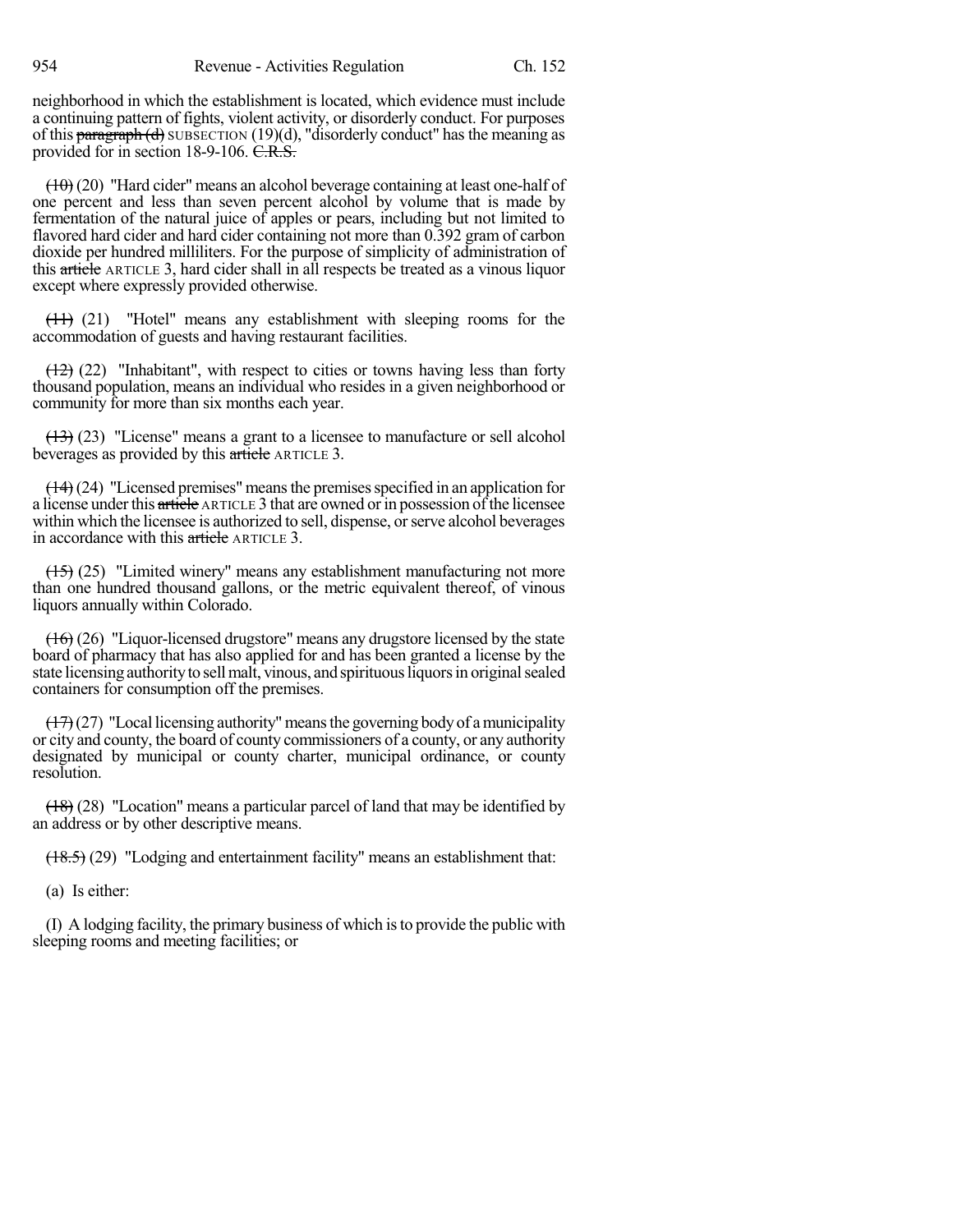(II) An entertainment facility, the primary business of which is to provide the public with sports or entertainment activities within its licensed premises; and

(b) Incidental to its primary business, sells and serves alcohol beverages at retail for consumption on the premises and has sandwiches and light snacks available for consumption on the premises.

(19) (30) **[***Editor's note: This version of subsection (30) is effective until January 1, 2019.***]** "Malt liquors" includes beer and shall be construed to mean any beverage obtained by the alcoholic fermentation of any infusion or decoction of barley, malt, hops, or any other similar product, or any combination thereof, in water containing more than three and two-tenths percent of alcohol by weight or four percent alcohol by volume.

(19) (30) **[***Editor's note: This version ofsubsection (30) is effective January 1, 2019.***]** "Malt liquors" includes beer and means any beverage obtained by the alcoholic fermentation of any infusion or decoction of barley, malt, hops, or any other similar product, or any combination thereof, in water containing not less than one-half of one percent alcohol by volume.

 $(20)$  (31) "Meal" means a quantity of food of such nature as is ordinarily consumed by an individual at regular intervals for the purpose of sustenance.

(21) (32) "Medicinal spirituous liquors" means any alcohol beverage, excepting beer and wine, that has been aged in wood for four years and bonded by the United States government and is at least one hundred proof.

 $(22)$  (33) (a) "Optional premises" means:

(I) The premises specified in an application for a hotel and restaurant license under this article ARTICLE 3 with related outdoor sports and recreational facilities for the convenience of its guests or the general public located on or adjacent to the hotel or restaurant within which the licensee is authorized to sell or serve alcohol beverages in accordance with this article ARTICLE 3 and at the discretion of the state and local licensing authorities; or

(II) The premises specified in an application for an optional premises license located on an applicant's outdoor sports and recreational facility.

(b) For purposes of this subsection  $(22)$  SUBSECTION  $(33)$ , "outdoor sports and recreational facility" means a facility that charges a fee for the use of such facility.

 $(22.5)$  (34) "Package", "packaged", or "packaging" means the process by which wine is bottled, canned, kegged, or otherwise packed into a sealed container.

(23) (35) "Person" means a natural person, partnership, association, company, corporation, or organization or a manager, agent, servant, officer, or employee thereof.

 $(23.5)$  (36) "Personal consumer" means an individual who is at least twenty-one years of age, does not hold an alcohol beverage license issued in this state, and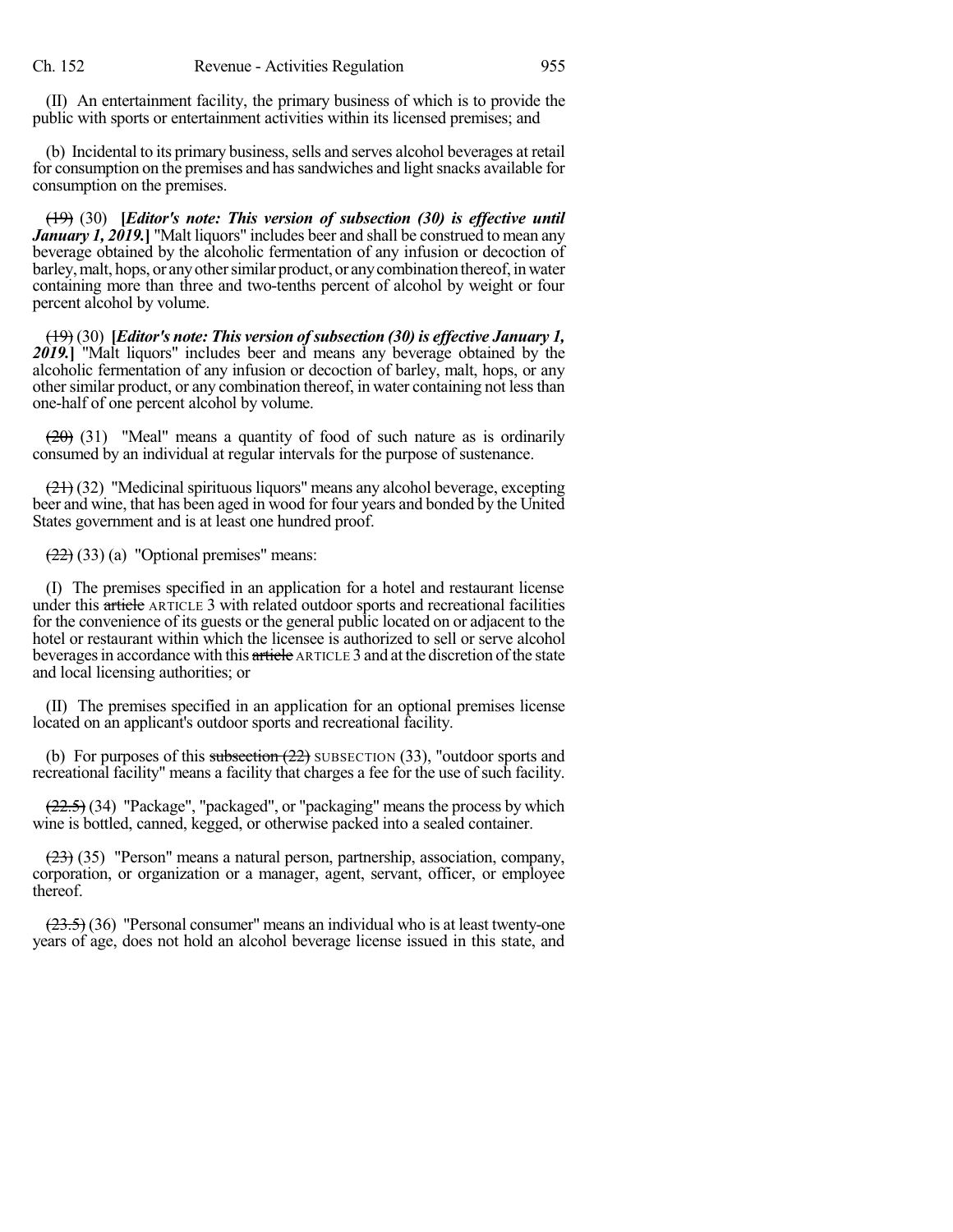intends to use wine purchased under section 12-47-104 SECTION 44-3-104 for personal consumption only and not for resale or other commercial purposes.

 $(23.7)$  (37) "Powdered alcohol" means alcohol that is prepared or sold in a powder or crystalline form for either direct use or reconstitution.

 $(24)$  (38) "Premises" means a distinct and definite location, which may include a building, a part of a building, a room, or any other definite contiguous area.

 $(24.5)$  (39) "Promotional association" means an association that is incorporated withinColorado, organizes and promotes entertainment activities within a common consumption area, and is organized or authorized by two or more people who own or lease property within an entertainment district.

 $(24.7)$  (40) "Qualified employee" means an individual who:

(a) Is employed by a state institution of higher education;

(b) Is engaged in manufacturing and tasting fermented malt beverages or malt liquors for teaching or research purposes; and

(c) Is at least twenty-one years of age.

 $(24.8)$  (41) "Qualified student" means a student who:

(a) Is enrolled in a brewing class or programoffered at or by a state institution of higher education; and

(b) Is at least twenty-one years of age.

 $(25)$  (42) "Racetrack" means any premises where race meets or simulcast races with pari-mutuel wagering are held in accordance with the provisions of article 60 of this title TITLE 12.

 $(26)$  (43) "Rectify" means to blend spirituous liquor with neutral spirits or other spirituous liquors of different age.

 $(27)(44)$  "Rectifying plant" means any establishment where spirituous liquors are blended with neutral spirits or other spirituous liquors of different age.

(28) (45) "Resort complex" means a hotel with at least fifty sleeping rooms and that has related sports and recreational facilities for the convenience of its guests or the general public located contiguous or adjacent to the hotel. For purposes of a resort complex only, "contiguous or adjacent" means within the overall boundaries or scheme of development or regularly accessible from the hotel by its members and guests.

 $(29)(46)$  "Resort hotel" means a hotel, as defined in subsection  $(11)$  SUBSECTION (21) of this section, with well-defined occupancy seasons.

(30) (47) "Restaurant" means an establishment, which is not a hotel as defined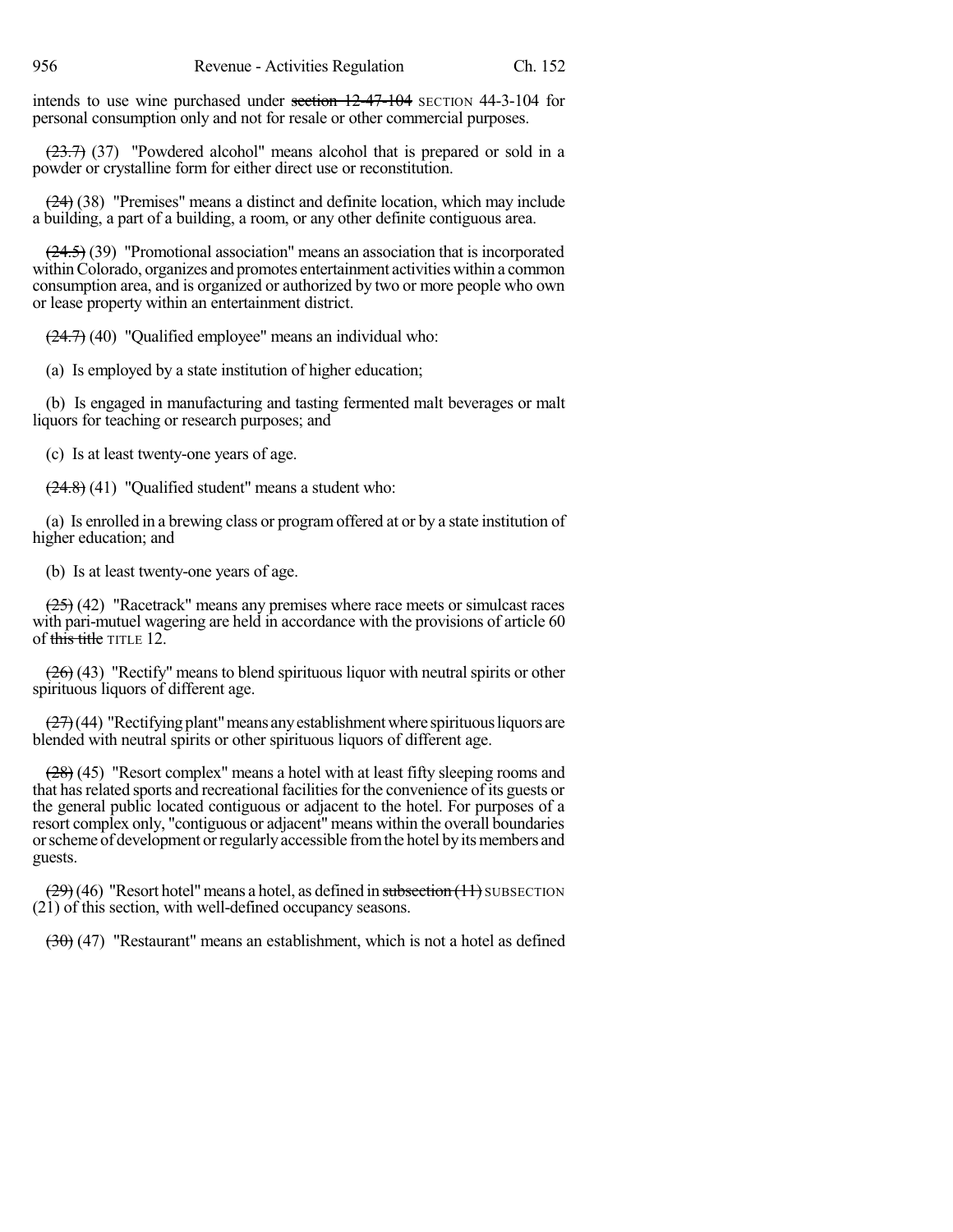in subsection (11) SUBSECTION (21) of this section, provided with special space, sanitary kitchen and dining room equipment, and persons to prepare, cook, and serve meals, where, in consideration of payment, meals, drinks, tobaccos, and candies are furnished to guests and in which nothing issold excepting food, drinks, tobaccos, candies, and items of souvenir merchandise depicting the theme of the restaurant or the geographical or historic subjects of the nearby area. Any establishment connected with any business wherein any business is conducted, excepting hotel business, limited gaming conducted pursuant to article 47.1 of this title TITLE 12, or the sale of food, drinks, tobaccos, candies, or such items of souvenir merchandise, is declared not to be a restaurant. Nothing in this subsection  $(30)$  SUBSECTION (47) shall be construed to prohibit the use in a restaurant of orchestras,singers,floorshows, coin-operatedmusicmachines, amusement devices that pay nothing of value and cannot by adjustment be made to pay anything of value, or other forms of entertainment commonly provided in restaurants.

(31) (48) "Retail liquor store" means an establishment engaged only in the sale of malt, vinous, and spirituous liquors in sealed containers for consumption off the premises and nonalcohol products, but only if the annual gross revenues from the sale of nonalcohol products do not exceed twenty percent of the retail liquor store establishment's total annual gross sales revenues, as determined in accordance with section  $12-47-407$  (1)(b) SECTION 44-3-409 (1)(b).

 $(31.5)$  (49) "Sales room" means an area in which a licensed winery, pursuant to section  $12-47-402$  (2), SECTION 44-3-402 (2); limited winery, pursuant to section  $12-47-403$  (2)(e), SECTION 44-3-403 (2)(e); distillery, pursuant to section  $12-47-402$  $(6)$ , SECTION 44-3-402 (7); or beer wholesaler, pursuant to section 12-47-406 (1)(b)  $SECTON 44-3-407(1)(b)$ , sells and serves alcohol beverages for consumption on the licensed premises, sells alcohol beverages in sealed containers for consumption off the licensed premises, or both.

(32) (50) "School" means a public, parochial, or nonpublic school that provides a basic academic education in compliance with school attendance lawsforstudents in grades one to twelve. "Basic academic education" has the same meaning as set forth in section 22-33-104 (2)(b).  $C.R.S.$ 

 $(33)(51)$  "Sealed containers" means any container or receptacle used for holding an alcohol beverage, which container or receptacle is corked or sealed with any stub, stopper, or cap.

 $(34)$  (52) "Sell" or "sale" means any of the following: To exchange, barter, or traffic in; to solicit or receive an order for except through a licensee licensed under this article or article 46 or 48 of this title ARTICLE 3 OR ARTICLE 4 OR 5 OF THIS TITLE 44; to keep or expose for sale; to serve with meals; to deliver for value or in any way other than gratuitously; to peddle or to possess with intent to sell; to possess or transport in contravention of this article ARTICLE 3; to traffic in for any consideration promised or obtained, directly or indirectly.

 $(35)$  (53) "Sell at wholesale" means selling to any other than the intended consumer of malt, vinous, or spirituous liquors. "Sell at wholesale" shall not be construed to prevent a brewer or wholesale beer dealer from selling malt liquors to the intended consumer, thereof, or to prevent a licensed manufacturer or importer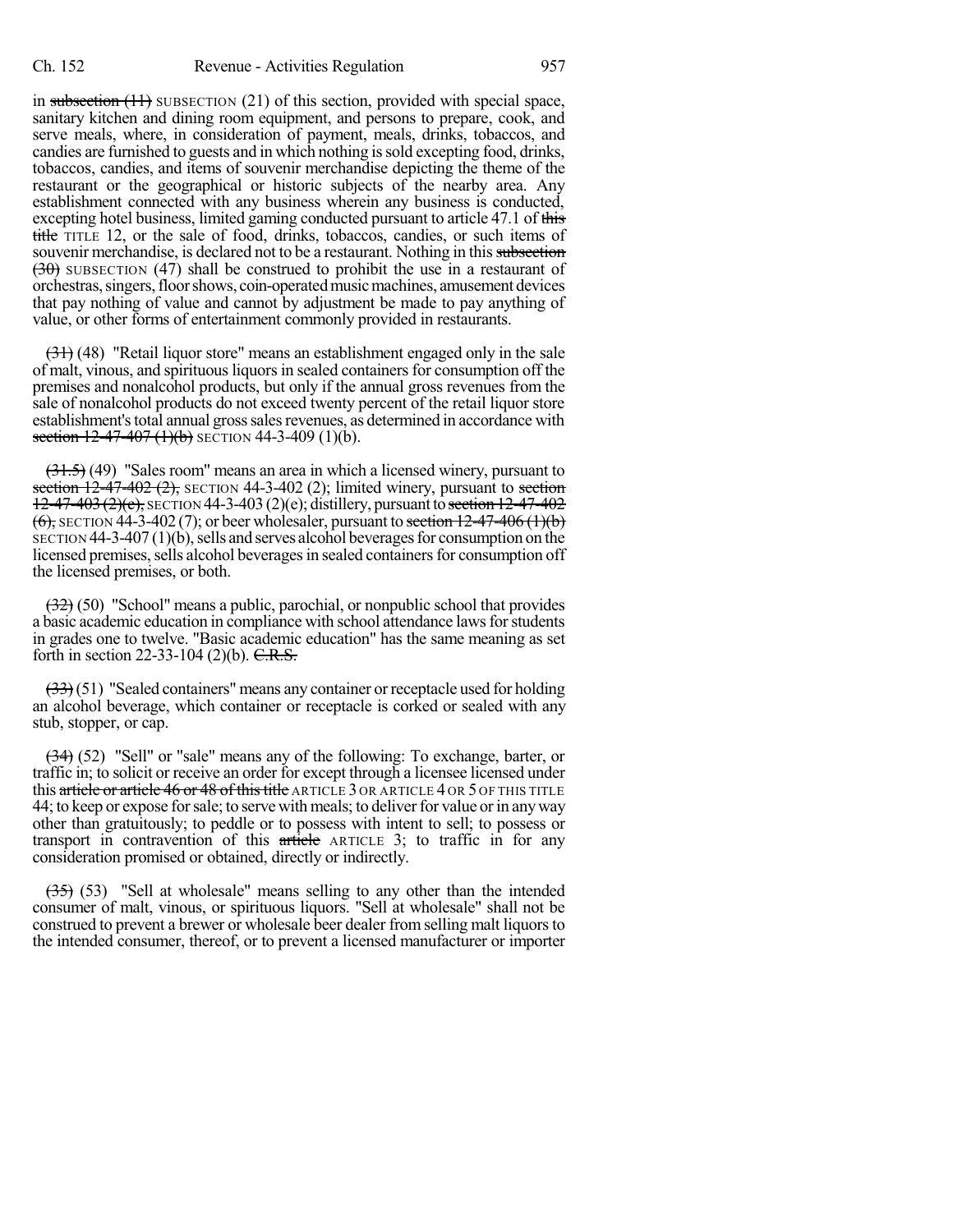from selling malt, vinous, or spirituous liquors to a licensed wholesaler.

(36) (54) "Spirituous liquors" means any alcohol beverage obtained by distillation, mixed with water and other substances in solution, and includes among other things brandy, rum, whiskey, gin, powdered alcohol, and every liquid or solid, patented or not, containing at least one-half of one percent alcohol by volume and which is fit for use for beverage purposes. Any liquid or solid containing beer or wine in combination with any other liquor, except as provided in subsections (19) and  $(39)$  SUBSECTIONS  $(30)$  AND  $(59)$  of this section, shall not be construed to be fermented malt or malt or vinous liquor but shall be construed to be spirituous liquor.

(37) (55) "State licensing authority" means the executive director of the department of revenue or the deputy director of the department of revenue if the executive director so designates.

 $(37.5)$  (56) "Tastings" means the sampling of malt, vinous, or spiritous liquors that may occur on the premises of a retail liquor store licensee or liquor-licensed drugstore licensee by adult patrons of the licensee pursuant to the provisions of section  $12-47-301$  (10) SECTION 44-3-301 (10).

(38) (57) "Tavern" means an establishment serving alcohol beverages in which the principal business is the sale of alcohol beverages at retail for consumption on the premises and where sandwiches and light snacks are available for consumption on the premises.

 $(38.5)$  (58) "Tax-paid wine" means vinous liquors on which federal excise taxes have been paid.

(39) (59) "Vinous liquors" means wine and fortified wines that contain not less than one-half of one percent and not more than twenty-one percent alcohol by volume and shall be construed to mean an alcohol beverage obtained by the fermentation of the natural sugar contents of fruits or other agricultural products containing sugar.

 $(39.5)$  (60) "Vintner's restaurant" means a retail establishment that sells food for consumption on the premises and that manufactures not more than two hundred fifty thousand gallons of wine on its premises each year.

 $(40)$  (61) "Winery" means any establishment where vinous liquors are manufactured; except that the term does not include a vintner's restaurant licensed pursuant to section  $\frac{12-47-420}{2}$  SECTION 44-3-422.

**44-3-104. [Formerly 12-47-104]Wine shipments- permits.**(1)(a) The holder of a winery direct shipper's permit may sell and deliver wine that is produced or bottled by the permittee to a personal consumer located in Colorado.

(b) The holder of a winery direct shipper's permit may not sell or ship wine to a minor, as defined in section  $2-4-401$  (6). C.R.S.

(2) A winery direct shipper's permit may be issued to only a person who applies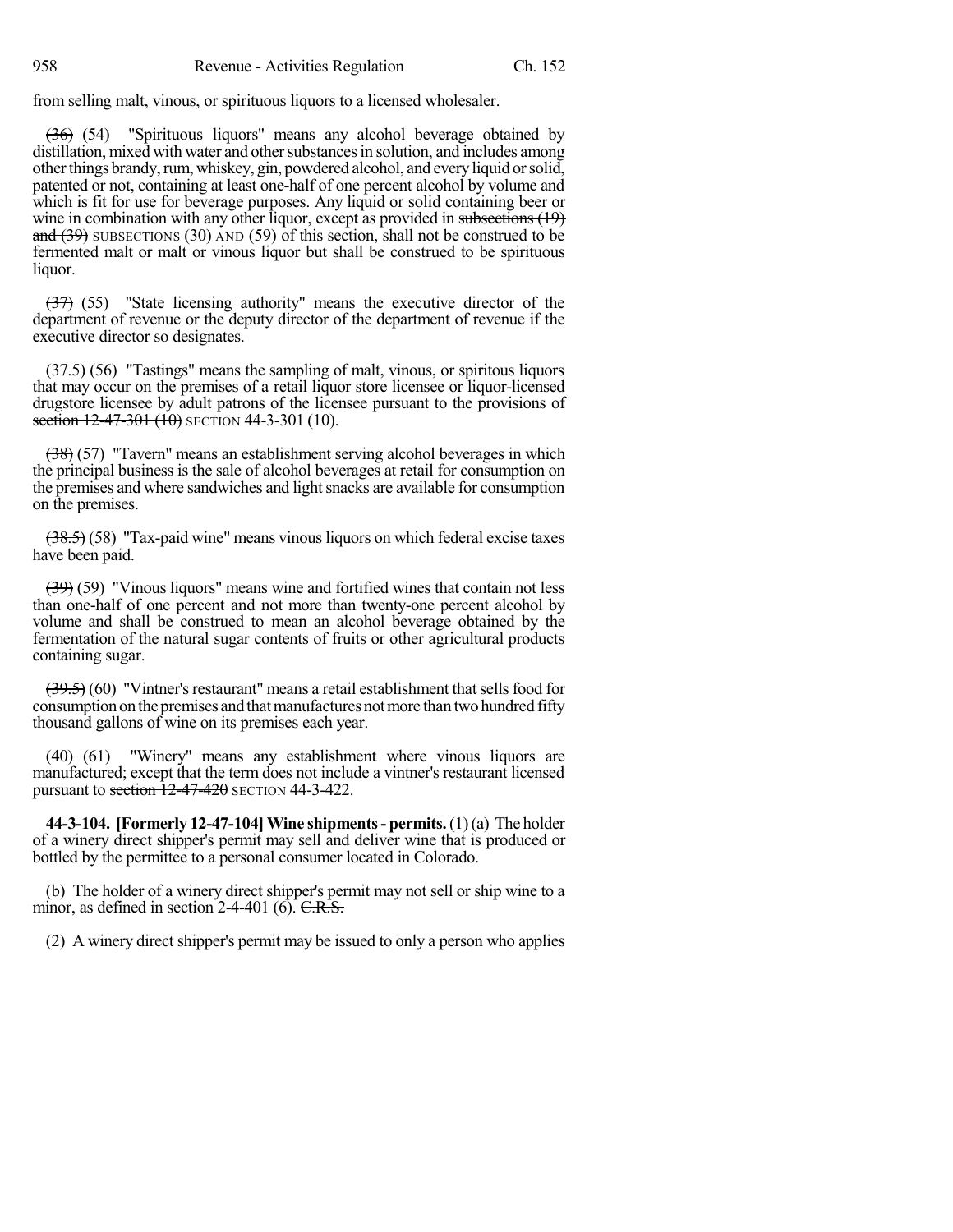for such permit to the state licensing authority and who:

(a) Operates a winery located in the United States and holds allstate and federal licenses, permits, or both, necessary to operate the winery, including the federal winemaker's and blender's basic permit;

(b) Expressly submits to personal jurisdiction in Colorado state and federal courts for civil, criminal, and administrative proceedings and expressly submits to venue in the city and county of Denver, Colorado, as proper venue for any proceedings that may be initiated by or against the state licensing authority; and

(c) Except as provided in sections  $12-47-402$  (1) and  $12-47-406$  (3) SECTIONS  $44-\overline{3}-402$  (1) AND  $44-\overline{3}-407$  (3), does not directly or indirectly have any financial interest in a Colorado wholesaler or retailer licensed pursuant to section  $12-47-406$ ,  $12-47-407$ , or  $12-47-408$  SECTION 44-3-407, 44-3-409, OR 44-3-410.

 $(3)$  (a) All wine sold or shipped by the holder of a winery direct shipper's permit shall be in a package that is clearly and conspicuously labeled, showing that:

(I) The package contains wine; and

(II) The package may be delivered only to a person who is twenty-one years of age or older.

(b) Wine sold or shipped by a holder of a winery direct shipper's permit may not be delivered to any person other than:

(I) The person who purchased the wine;

(II) A recipient designated in advance by such purchaser; or

(III) A person who is twenty-one years of age or older.

(c) Wine may be delivered only to a person who is twenty-one years of age or older after the person accepting the package:

(I) Presents valid proof of identity and age; and

(II) Personally signs a receipt acknowledging delivery of the package.

(4) The holder of a winery direct shipper's permit shall maintain records of all sales and deliveries made under the permit in accordance with section 12-47-701 SECTION 44-3-701.

(5) A personal consumer purchasing wine from the holder of a winery direct shipper's permit may not resell the wine.

(6) The state licensing authority may adopt rules and forms necessary to implement this section.

**44-3-105. [Formerly 12-47-105] Local option.** The operation of this article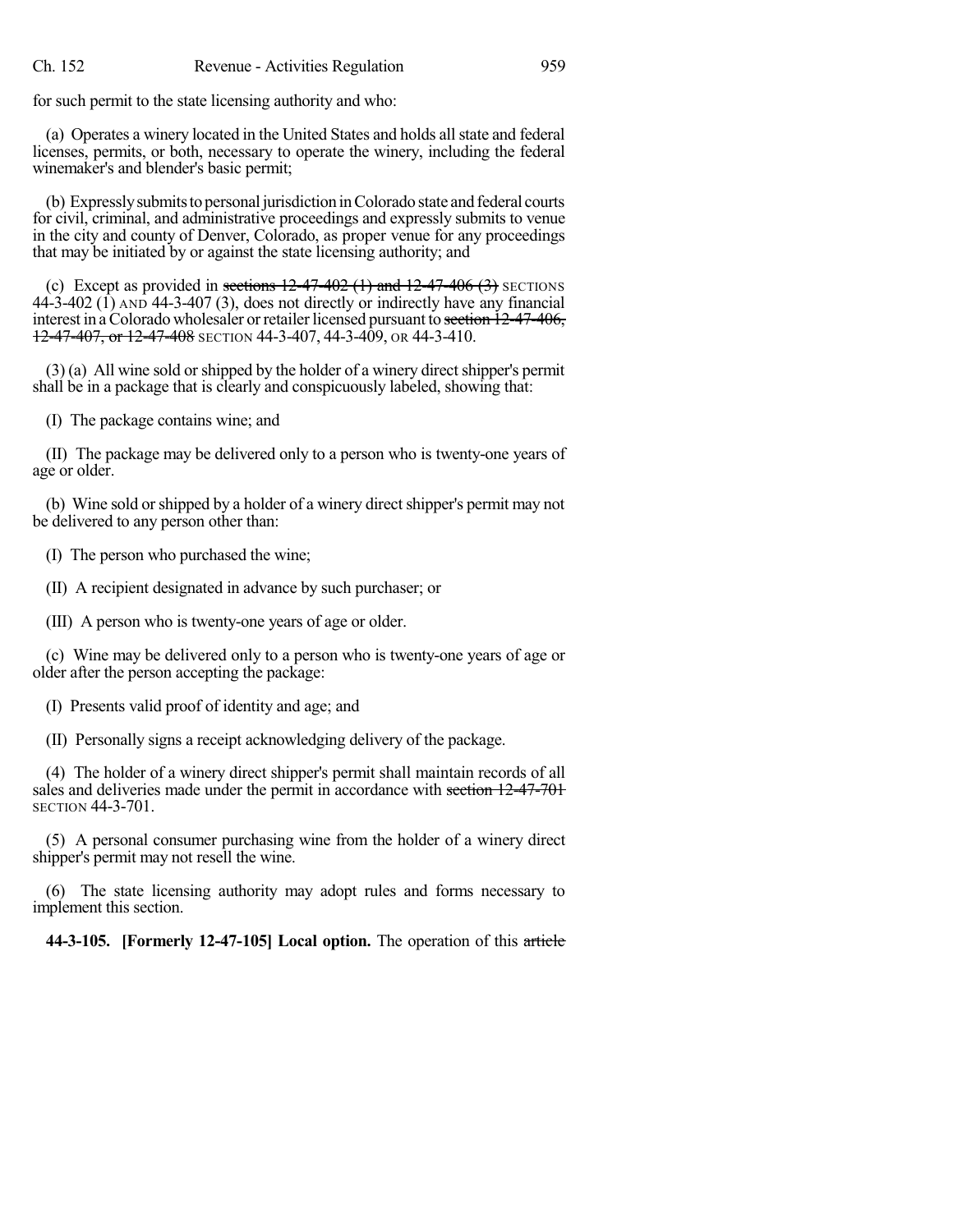ARTICLE 3 shall be statewide unless any municipality or city and county, by a majority of the registered electors of any municipality or city and county, voting at any regular election or special election called for that purpose in accordance with the election laws of this state, decides against the right to sell alcohol beverages or to limit the sale of alcohol beverages to any one or more of the classes of licenses as provided by this article ARTICLE 3 within their respective limits. Said THE local option question shall be submitted only upon a petition signed by not less than fifteen percent of the registered electors in the municipality or city and county; otherwise, the procedure with reference to the calling and holding of the elections shall be substantially in accordance with the election laws of the state. The expenses of the election shall be borne by the municipality or city and county in which the elections are held. The question of prohibition of sale of alcohol beverages or the limitation of sales to any one or more of the classes of licenses provided in this article ARTICLE 3 shall not be submitted to the registered electors more than once in any four-year period.

**44-3-106. [Formerly 12-47-106]Exemptions.**(1) The provisions ofthis article ARTICLE 3 shall not apply to the sale or distribution of sacramental wines sold and used for religious purposes.

(2) (a) Notwithstanding any provision of this article or article 46 of this title ARTICLE 3 OR ARTICLE 4 OF THIS TITLE 44 to the contrary, when permitted by federal law and rules and regulations promulgated pursuant thereto, an adult may produce, for personal use and not for sale, an amount of fermented malt beverage or malt or vinous liquor equal to the amount that is exempt from the federal excise tax on the alcohol beverage when produced by an adult for personal use and not for sale.

(b) The production of fermented malt beverages or malt or vinous liquors under the circumstances set forth in this subsection (2) shall be in strict conformity with federal law and rules and regulations issued pursuant thereto.

(c) Fermented malt beverages or malt or vinousliquors produced pursuant to the provisions of this subsection (2) shall be exempt from any tax imposed by this article ARTICLE 3, and the producer shall not be required to obtain any license provided by this article or article 46 of this title ARTICLE 3 OR ARTICLE 4 OF THIS TITLE 44.

(d) Malt liquors or vinous liquors produced in accordance with this subsection (2) may be transported and delivered by the producer to any licensed premises where consumption of malt liquors or vinous liquors by persons at least twenty-one years of age is authorized for use at organized affairs, exhibitions, or competitions, such as home brew or wine-making contests, tastings, or judgings. To claim this exemption, consumption must be limited solely to the participants in and judges of the events. Malt liquors or vinous liquors used for the purposes described in this subsection  $(2)(d)$  must also be served in portions not exceeding six ounces and must not be sold, offered for sale, or made available for consumption by the general public.

(3) (a) The provisions of this article or article  $46$  of this title ARTICLE 3 OR ARTICLE 4 OF THIS TITLE 44, with the exception of the requirements of section 12-47-503 SECTION 44-3-503, shall not apply to the occasional sale of an alcohol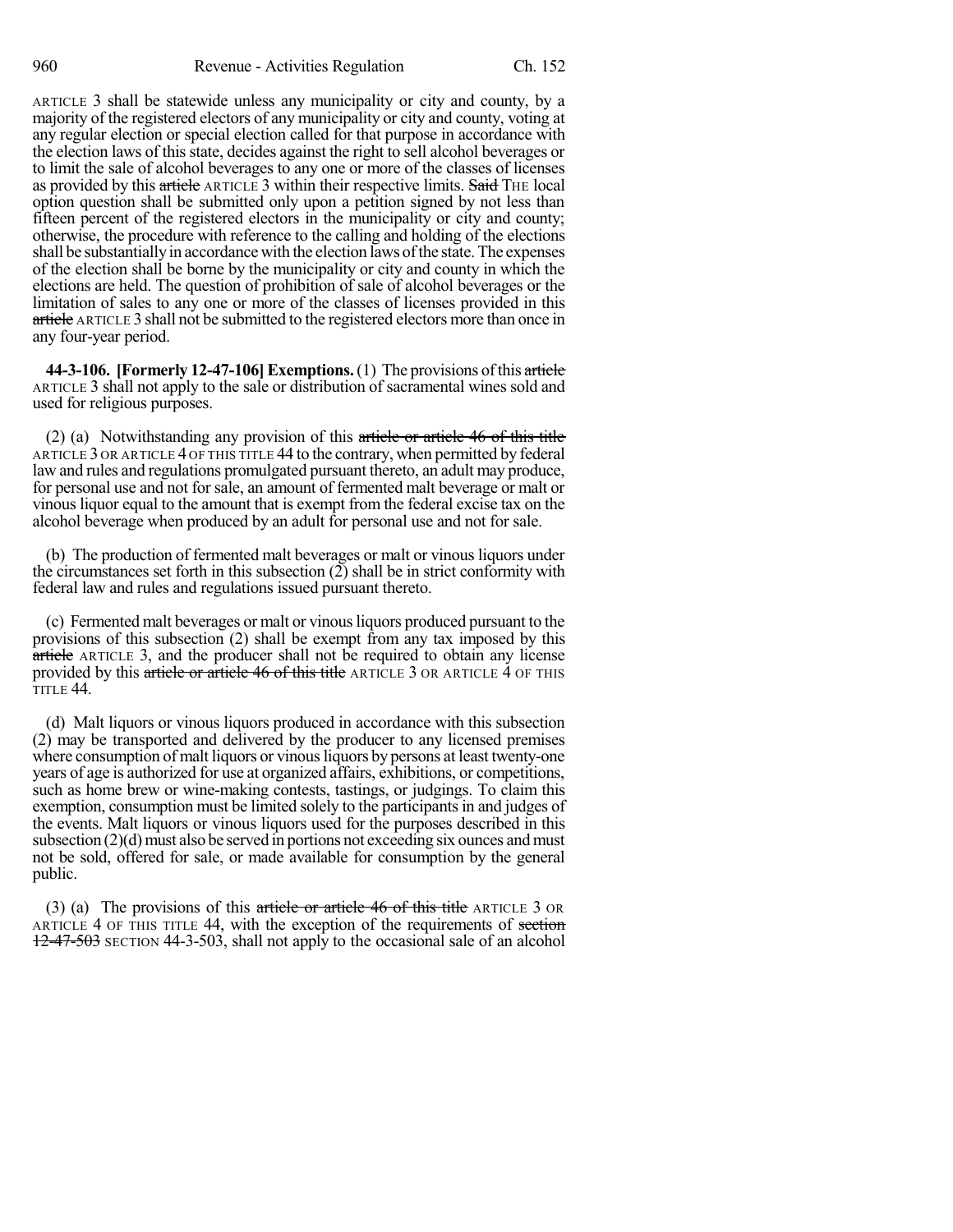beverage to any individual twenty-one years of age or older at public auction by any person where such THE auction sale is for the purpose of disposing of such THE alcohol beverage as may lawfully have come into the possession of such THE person in the due course of such THE person's regular business in the following manner:

(I) By reason of the failure of the owner of such THE alcohol beverage to claim the same or to furnish instructions as to the disposition thereof;

(II) By reason of the foreclosure of any lawful lien upon such THE alcohol beverage by said THE person in accordance with lawful procedure;

(III) By reason of salvage of such THE alcohol beverage, in the case of carriers, from shipments damaged in transit;

(IV) By reason of a lawful donation of such THE alcohol beverage to an organization qualifying under section  $12-48-102$  SECTION 44-5-102 for a special event permit; except that no more than four public auctions per year shall be conducted pursuant to this subparagraph  $(W)$  SUBSECTION  $(3)(a)(IV)$ .

(b) The state licensing authority shall be presented records of all transactions referred to in paragraph (a) of this subsection  $(3)$  SUBSECTION  $(3)(a)$  OF THIS SECTION.

(4) Any passenger twenty-one years of age or older arriving at any airport in this state on an air flight originating in a foreign country who is thereby subject to customs clearance at such THE airport may lawfully possess up to one gallon or four liters (one imperial gallon), whichever measure is applicable, of an alcohol beverage without liability for the Colorado excise tax thereon.

(5) This article ARTICLE 3 shall not apply to state institutions of higher education when such THE institutions are engaged in the manufacture of vinous liquor on alternating proprietor licensed premises or premises licensed pursuant to section 12-47-402 or 12-47-403 SECTION 44-3-402 OR 44-3-403, for the purpose of enology research and education.

(6) This article ARTICLE 3 does not apply to a state institution of higher education when the institution is engaged in the manufacture and tasting, at the place of manufacture or at a licensed premises, of malt liquors for teaching or research purposes, so long as the malt liquor is not sold or offered for sale and is only tasted by a qualified student, qualified employee, or expert taster. Any unused malt liquor product that is produced by a state institution of higher education in accordance with this subsection  $(6)$  must be removed from a licensed premises at the end of an event if the event is held at a licensed premises located off campus.

**44-3-107. [Formerly 12-47-107] Permitted acts.** Any person who has an interest in a liquor license may also be listed as an officer or director on a license owned by a municipality or governmental entity if such THE person does not individually manage or receive any direct financial benefit from the operation of such license.

PART 2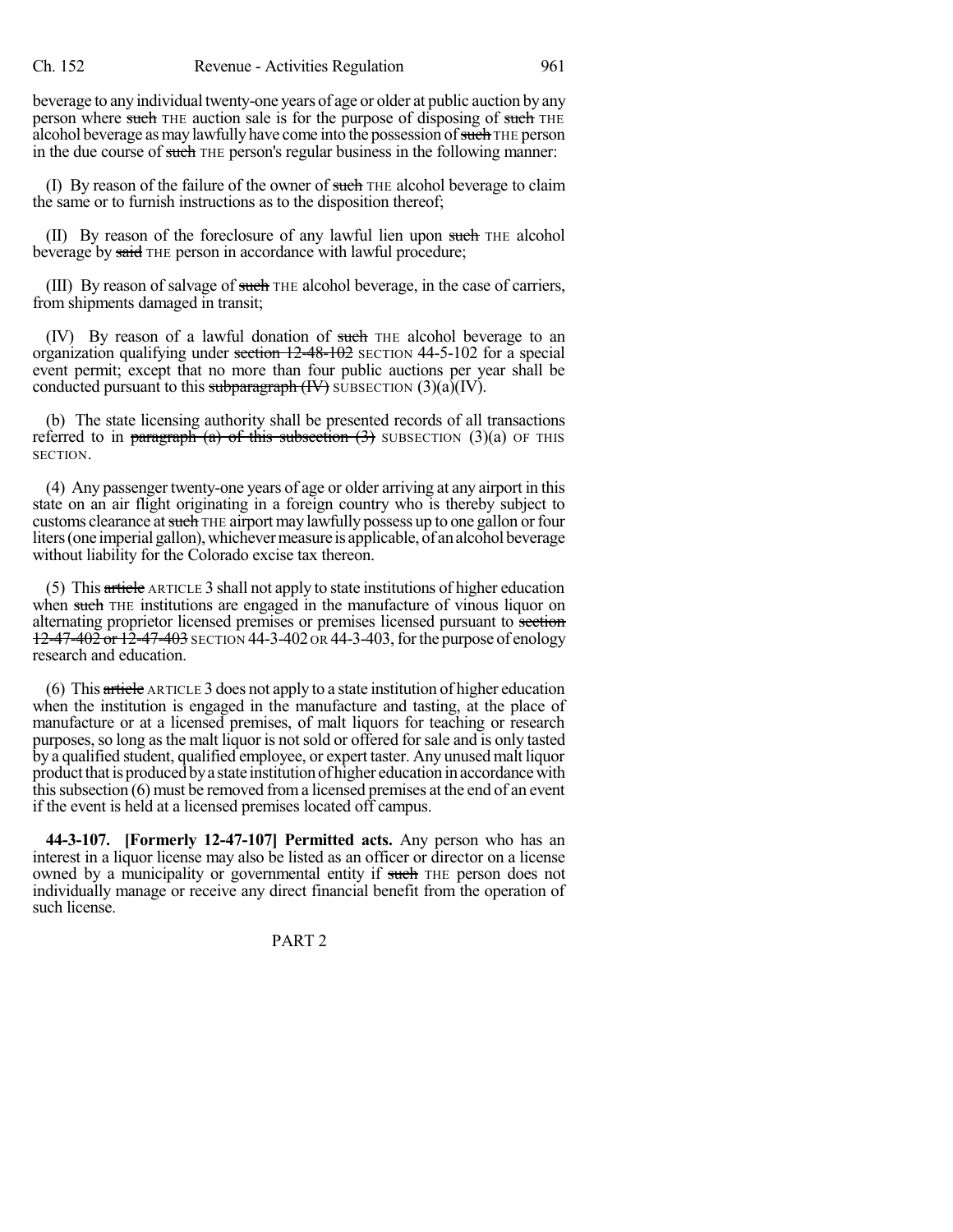# STATE LICENSING AUTHORITY - DUTIES

**44-3-201. [Formerly 12-47-201] State licensing authority - creation.** (1) For the purpose of regulating and controlling the licensing of the manufacture, distribution, and sale of alcohol beverages in this state, there is hereby created the state licensing authority, which shall be the executive director of the department of revenue or the deputy director of the department of revenue if the executive director so designates.

(2) The executive director of the department of revenue shall be the chief administrative officer of the state licensing authority and may employ, pursuant to section 13 of article XII of the state constitution, such clerks and inspectors as may be determined to be necessary.

**44-3-202. [Formerly 12-47-202] Duties of state licensing authority - repeal.** (1) The state licensing authority shall:

(a) Grant or refuse licenses for the manufacture, distribution, and sale of alcohol beverages as provided by law and suspend or revoke such licenses upon a violation of this article, article 46 or 48 of this title ARTICLE 3, ARTICLE 4 OR  $\bar{5}$  OF THIS TITLE 44, or any rule or regulation adopted pursuant to such THOSE articles;

(b) Make such general rules and regulations and such special rulings and findings as necessary for the proper regulation and control of the manufacture, distribution, and sale of alcohol beverages and for the enforcement of this article and articles 46 and 48 of this title ARTICLE 3 AND ARTICLES 4 AND 5 OF THIS TITLE 44 and alter, amend, repeal, and publish the same from time to time;

(c) Hear and determine at public hearing all complaints against any licensee and administer oaths and issue subpoenas to require the presence of persons and production of papers, books, and records necessary to the determination of any hearing so held;

(d) Keep complete records of all acts and transactions of the state licensing authority, which records, except confidential reports obtained from the licensee showing the sales volume or quantity of alcohol beverages sold or stamps purchased or customers served, shall be open for inspection by the public;

(e) Prepare and transmit annually, in the form and manner prescribed by the heads of the principal departments pursuant to section 24-1-136, C.R.S., a report accounting to the governor for the efficient discharge of all responsibilities assigned by law or directive to the state licensing authority;

(f) Notify all persons to whom wholesale licenses have been issued as to applications for licenses and renewals of the licenses provided in sections 12-46-104  $\overrightarrow{(1)}$  and 12-47-407 to 12-47-418 SECTIONS 44-3-409 TO 44-3-420 AND 44-4-104 (1).

 $(2)$  (a) (I) Rules adopted pursuant to paragraph (b) of subsection (1) SUBSECTION (1)(b) of this section may cover, without limitation, the following subjects:

(A) Compliance with or enforcement or violation of any provision of this article,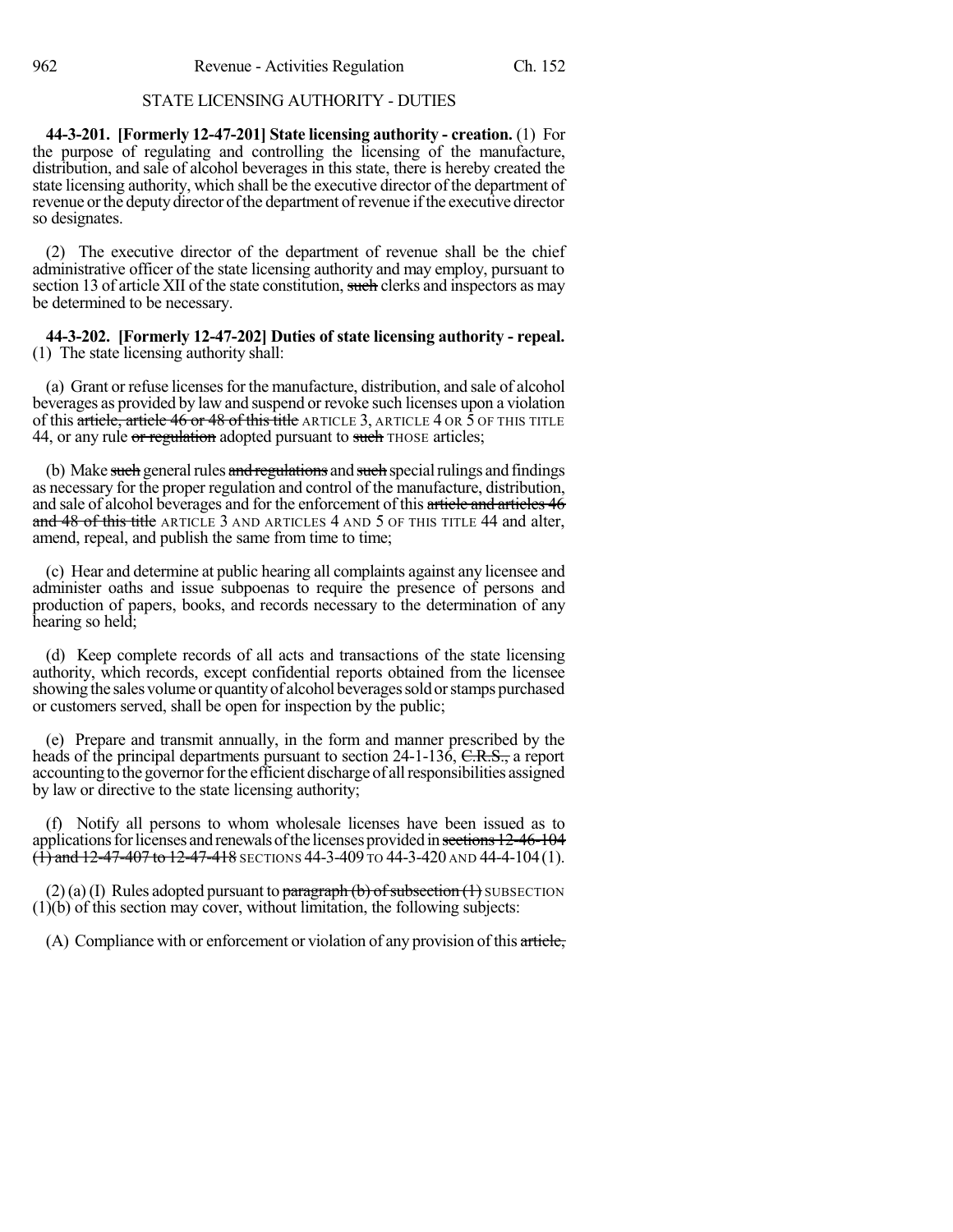article 46 or 48 of this title ARTICLE 3, ARTICLE 4 OR 5 OF THIS TITLE 44, or any rule or regulation issued pursuant to such THOSE articles;

(B) Specifications of duties of officers and employees;

(C) Instructions for local licensing authorities and law enforcement officers;

(D) All forms necessary or convenient in the administration of this article and articles 46 and 48 of this title ARTICLE 3 AND ARTICLES 4 AND 5 OF THIS TITLE 44;

(E) Inspections, investigations, searches, seizures, and such activities as may become necessary from time to time, including a range of penalties for use by licensing authorities, which shall include aggravating and mitigating factors to be considered, when licensees' employees violate certain provisions of article 46 of this title and this article THIS ARTICLE 3 AND ARTICLE 4 OF THIS TITLE 44, including the sale or service of alcohol beverages to persons under twenty-one years of age or to visibly intoxicated persons;

(F) Limitation of number of licensees as to any area or vicinity;

(G) Misrepresentation, unfair practices, and unfair competition;

- (H) Control of signs and other displays on licensed premises;
- (I) Use of screens;
- (J) Identification of licensees and their employees;
- (K) Storage, warehouses, and transportation;
- (L) Health and sanitary requirements;

(M) Standards of cleanliness, orderliness, and decency, and sampling and analysis of products;

(N) Standards of purity and labeling;

(O) Records to be kept by licensees and availability thereof;

(P) Practices unduly designed to increase the consumption of alcohol beverages;

(Q) Implementation, standardization, and enforcement of alternating proprietor licensed premises. The state licensing authority shall consult with interested parties from the alcohol beverage industry in developing appropriate rules to ensure adequate oversight and regulation of alternating proprietor licensed premises.

(R) Such other matters as are necessary for the fair, impartial, stringent, and comprehensive administration of this article and articles 46 and 48 of this title ARTICLE 3 AND ARTICLES 4 AND 5 OF THIS TITLE 44;

(S) The testing of the alcohol content of malt liquor and fermented malt beverage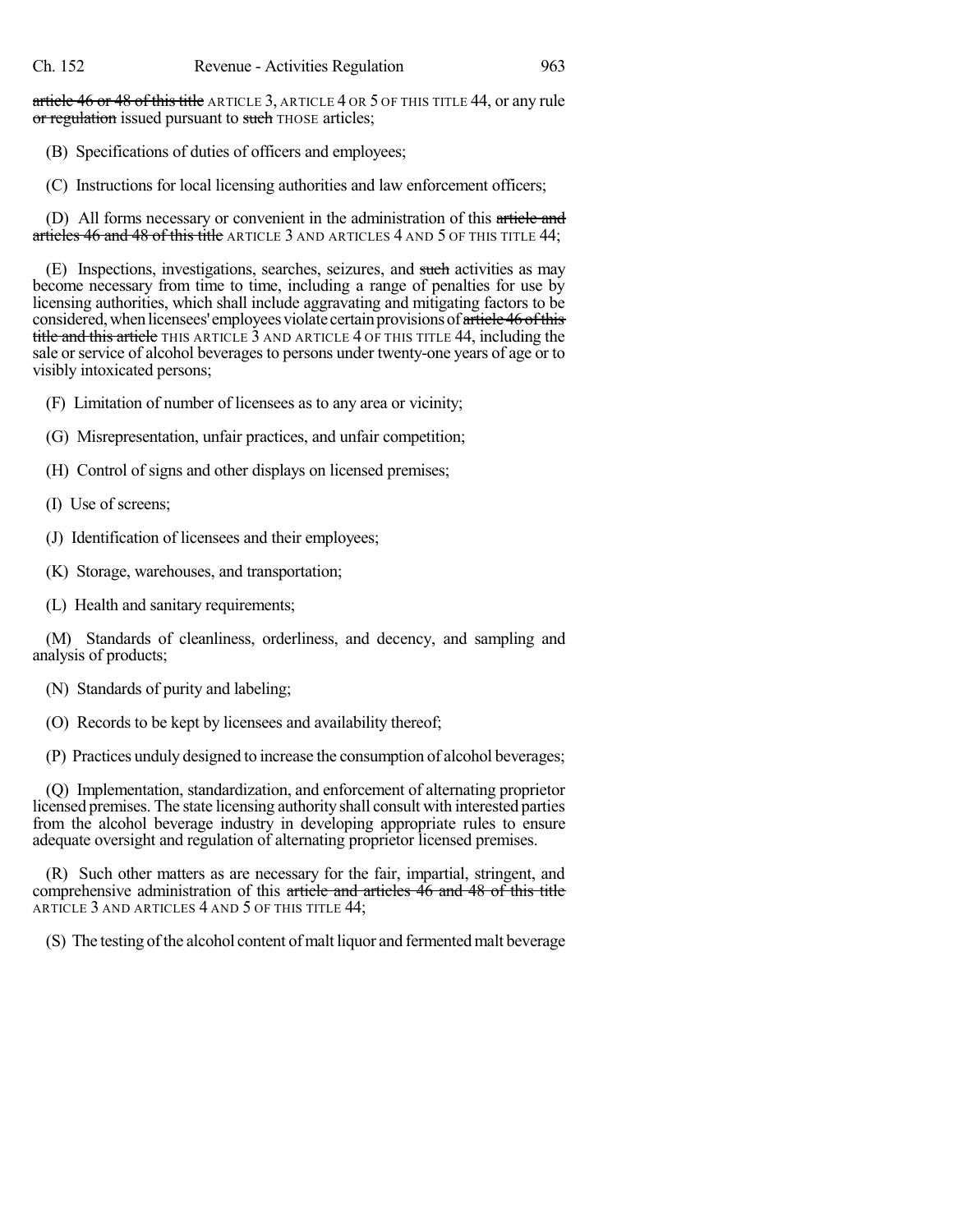sold by persons licensed pursuant to this article or article 46 of this title ARTICLE 3 OR ARTICLE 4 OF THIS TITLE 44. The state licensing authority shall adopt such rules no later than January 1, 2011. This sub-subparagraph  $(S)$  SUBSECTION  $(2)(a)(I)(S)$ is repealed, effective January 1, 2019.

(T) Sales rooms operated by licensed wineries, distilleries, limited wineries, or beer wholesalers, including the manner by which a licensee operating a sales room notifies the state licensing authority of its sales rooms, the content of the notice, and any other necessary provisions related to the notice requirement.

(II) Nothing in this article and articles  $46$  and  $48$  of this title ARTICLE 3 AND ARTICLES 4 AND 5 OF THIS TITLE 44 shall be construed as delegating to the state licensing authority the power to fix prices. The licensing authority shall make no rule that would abridge the right of any licensee to fairly, honestly, and lawfully advertise the place of business of or the commodities sold by such licensee. All such rules shall be reasonable and just.

(b) (I) (A) The state licensing authority shall make no rule regulating or prohibiting the sale of alcohol beverages on credit offered or extended by a licensee to a retailer where the credit is offered or extended for thirty days or less. The state licensing authority shall enforce the prohibition against extending credit for more than thirty days for the sale of alcohol beverages pursuant to 27 CFR part 6 and may adopt rules regulating or prohibiting the sale of alcohol beverages on credit where the credit is offered or extended for more than thirty days, consistent with the federal regulations.

(B) Nothing in this subparagraph  $(H)$  SUBSECTION  $(2)(b)(I)$  allows the state licensing authority to adopt a rule that restricts the ability of a licensee to, or prohibits a licensee from, making sales of alcohol beverages, on a cash-on-delivery basis, to a retailer who is or may be in arrears in payments to a licensee for prior alcohol beverage sales.

(II) Licensees shall comply with the prohibition against extending credit to a retailer for more than thirty days for the sale of alcohol beverages, including beer, contained in 27 CFR part 6 and with rules adopted by the state licensing authority that are consistent with 27 CFR part 6.

 $(H.5)(III)$  Notwithstanding any provision of this article ARTICLE 3 to the contrary, a liquor-licensed drugstore licensed under section 12-47-408 SECTION 44-3-410 on or after January 1, 2017, shall not purchase alcohol beverages on credit or accept an offer or extension of credit from a licensee and shall effect payment upon delivery of the alcohol beverages.

 $(HH)(IV)$  As used in this paragraph (b) SUBSECTION (2)(b), "licensee" shall have the same meaning as "industry member", as defined in 27 CFR 6.11, and includes a person engaged in business as a distiller, brewer, rectifier, blender, or other producer; as an importer or wholesaler of alcohol beverages; or as a bottler or warehouseman and bottler of spiritous liquors.

(3) In any hearing held by the state licensing authority pursuant to this article or article 46 or 48 of this title ARTICLE 3 OR ARTICLE 4 OR 5 OF THIS TITLE 44, no person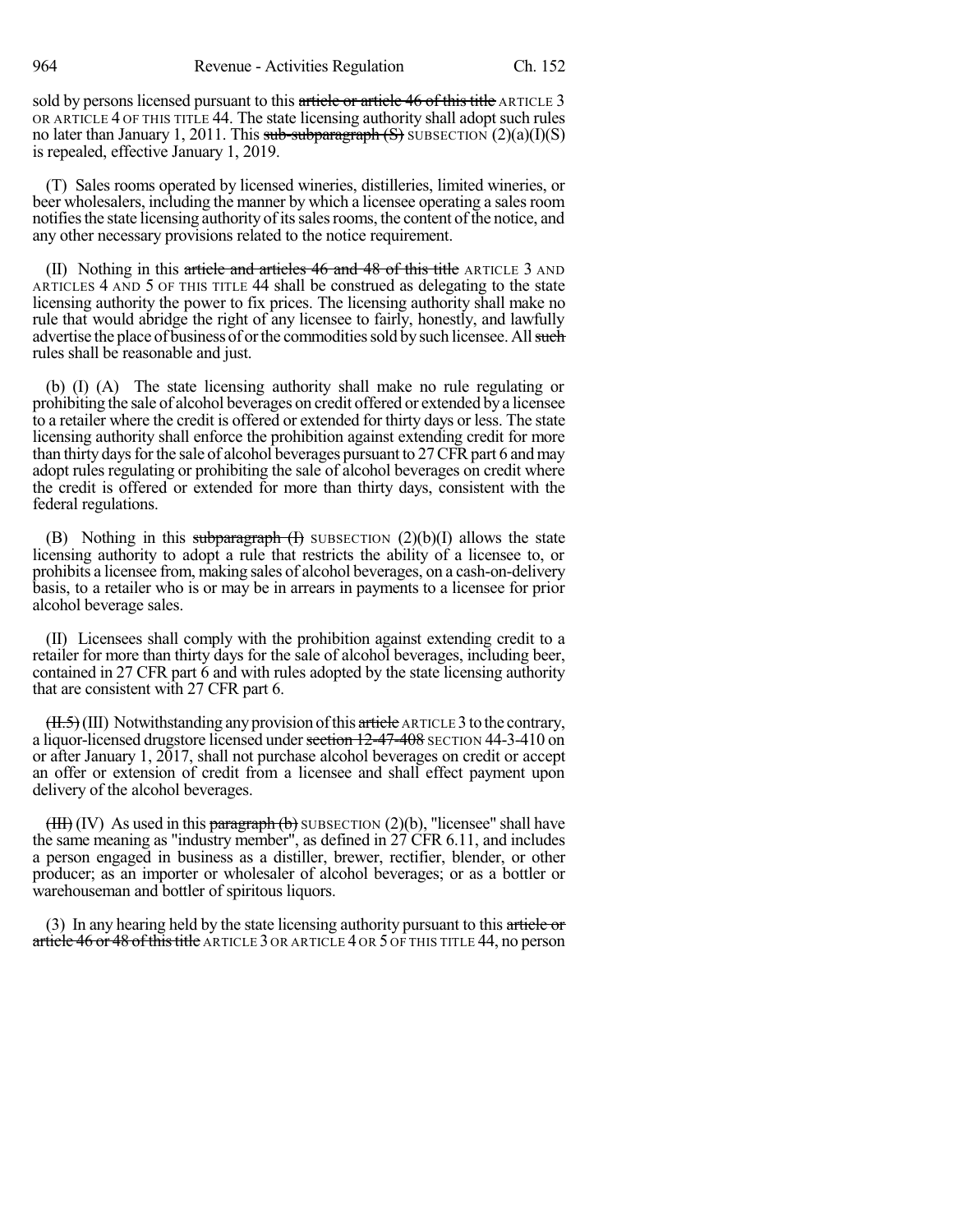may refuse, upon request of the state licensing authority, to testify or provide other information on the ground of self-incrimination; but no testimony or other information produced in the hearing or any information directly or indirectly derived from such testimony or other information may be used against such person in any criminal prosecution based on a violation of this article or article 46 or 48 of this title ARTICLE 3 OR ARTICLE 4 OR 5 OF THIS TITLE 44 except a prosecution for perjury in the first degree committed in so testifying.Continued refusal to testify or provide other information shall constitute grounds for suspension or revocation of any license granted pursuant to this article or article 46 or 48 of this title ARTICLE 3 OR ARTICLE 4 OR 5 OF THIS TITLE 44.

**44-3-203. [Formerly 12-47-203] Performance of duties.** (1) The performance of the functions or activities set forth in this article and articles 46 and 48 of this title ARTICLE 3 AND ARTICLES 4 AND 5 OF THIS TITLE 44 shall be subject to available appropriations; but nothing in this section shall be construed to remove from the state licensing authority the responsibility for performing such functions or activities in accordance with law at the level of funding provided.

 $(2)$  Notwithstanding the provisions of subsection  $(1)$  of this section, the state shall be the final interpretive authority as it relates to this article and articles 46 and 48 of this title ARTICLE 3 AND ARTICLES 4 AND 5 OF THIS TITLE 44 and the rules and regulations promulgated thereunder, concerning persons licensed pursuant to this article and articles  $46$  and  $48$  of this title ARTICLE 3 AND ARTICLES  $\overline{4}$  AND  $\overline{5}$  OF THIS TITLE 44 aswholesalers,manufacturers, importers, and public transportationsystem licensees.

#### PART 3 STATE AND LOCAL LICENSING

**44-3-301. [Formerly 12-47-301] Licensing in general.** (1) No local licensing authority shall issue a license provided for in this article or article 46 or 48 of this title ARTICLE 3 OR ARTICLE 4 OR 5 OF THIS TITLE 44 until that share of the license fee due the state has been received by the department of revenue. All licenses granted pursuant to this article and articles 46 and 48 of this title ARTICLE 3 AND ARTICLES 4 AND 5 OF THIS TITLE 44 shall be valid for a period of one year from the date of their issuance unless revoked or suspended pursuant to section 12-47-601 or 12-47-306 SECTION 44-3-601 OR 44-3-306.

 $(2)(a)$  Before granting any license, all licensing authorities shall consider, except where this article and article 46 of this title ARTICLE 3 AND ARTICLE 4 OF THIS TITLE 44 specifically provide otherwise, the reasonable requirements of the neighborhood, the desires of the adult inhabitants as evidenced by petitions, remonstrances, or otherwise, and all other reasonable restrictions that are or may be placed upon the neighborhood by the local licensing authority. With respect to a second or additional license described in <del>section 12-47-401 (1)(j) to (1)(t), (1)(v), or (1)(w) or 12-47-410</del> (A) SECTION 44-3-401 (1)(j) TO (1)(t), (1)(y), OR (1)(w) OR 44-3-412 (1) or in a financial institution referred to in section  $12-47-308(4)$  SECTION 44-3-308 (4) for the same licensee, all licensing authorities shall consider the effect on competition of the granting or disapproving of additional licensesto such licensee and shall not approve an application for a second or additional hotel and restaurant or vintner's restaurant license that would have the effect of restraining competition shall be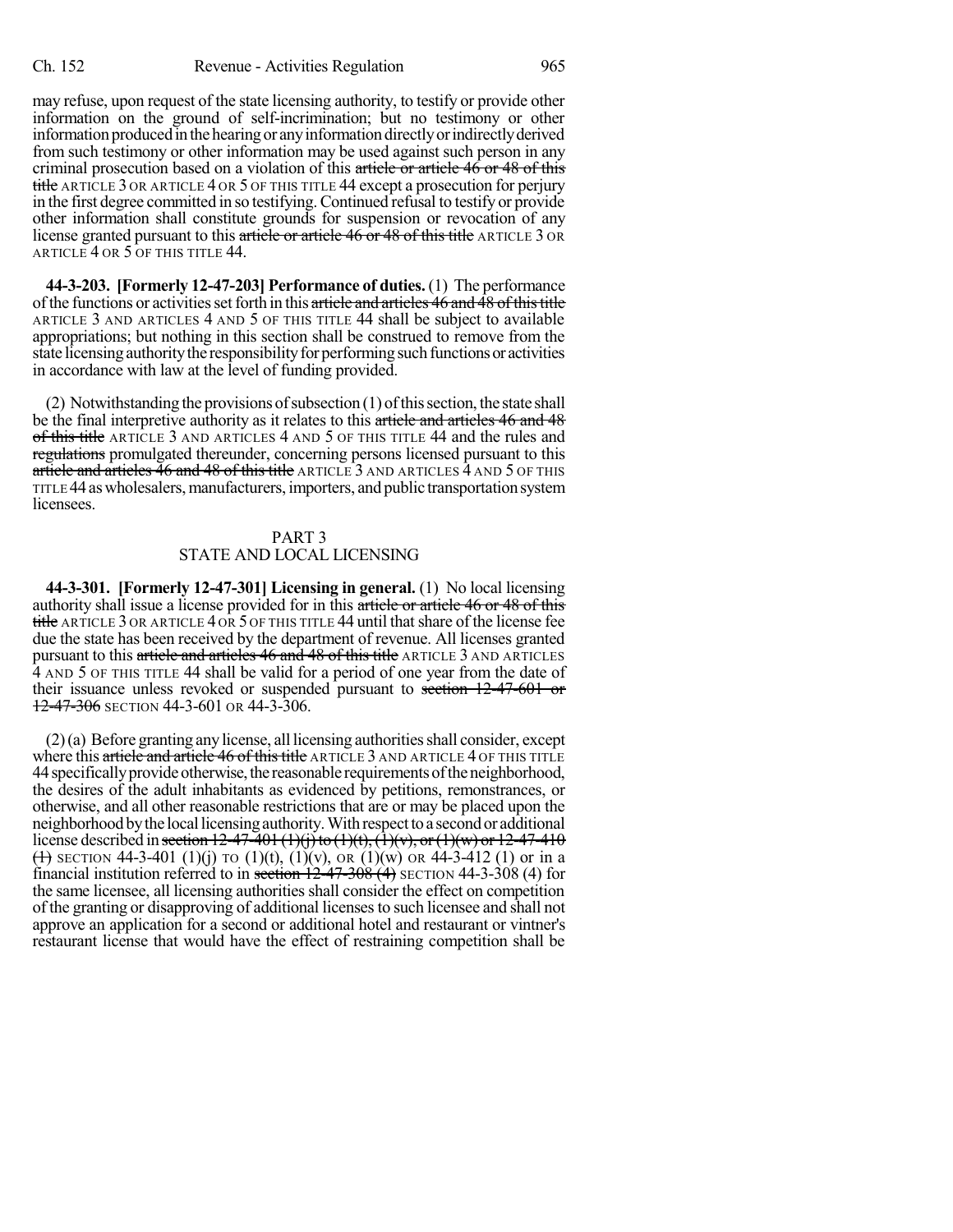#### approved.

(b) A local licensing authority or the state on state-owned propertymay deny the issuance of any new tavern or retail liquor store license whenever such authority determines that the issuance of such THE license would result in or add to an undue concentration of the same class of license and, as a result, require the use of additional law enforcement resources.

(3) (a) Each license issued under this article  $47$  and article  $46$  of this title  $12$ ARTICLE 3 AND ARTICLE 4 OF THIS TITLE 44 isseparate and distinct. It is unlawful for anyperson to exercise anyofthe privileges granted under anylicense otherthan that which the person holds or for any licensee to allow any other person to exercise such privileges granted under the licensee's license, except as provided in section  $12-46-104$  (1)(a), 12-47-402 (2.5), 12-47-403 (2)(a), 12-47-403.5, or 12-47-415  $(1)(b)$  SECTION 44-3-402(3), 44-3-403 (2)(a), 44-3-404, 44-3-417 (1)(b), OR SECTION 44-4-104 (1)(a). A separate license must be issued for each specific business or business entity and each geographic location, and in said THE license the particular alcohol beverages the applicant is authorized to manufacture or sell must be named and described. For purposes of this section, a resort complex with common ownership, a campus liquor complex, a hotel and restaurant licensee with optional premises, an optional premiseslicensee for optional premiseslocated on an outdoor sports and recreational facility, and a wine festival at which more than one licensee participates pursuant to a wine festival permit is considered a single business and location.

(b) At all times a licensee shall possess and maintain possession of the premises or optional premises for which the license is issued by ownership, lease, rental, or other arrangement for possession of such THE premises.

(4) (a) The licenses provided pursuant to this article and article 46 of this title ARTICLE 3 AND ARTICLE 4 OF THIS TITLE 44 shall specify the date of issuance, the period which is covered, the name ofthe licensee, the premises or optional premises licensed, the optional premises in the case of a hotel and restaurant license, and the alcohol beverages that may be sold on such THE premises or optional premises. The license shall be conspicuously placed at all times on the licensed premises or optional premises, and allsheriffs and police officersshallsee to it that everyperson selling alcohol beverages within their jurisdiction has procured a license to do so.

(b) No local licensing authority shall issue, transfer location of, or renew any license to sell any alcohol beverages until the person applying for such THE license produces a license issued and granted by the state licensing authority covering the whole period for which a license or license renewal is sought.

(5) In computing any period of time prescribed by this article ARTICLE 3, the day of the act, event, or default from which the designated period of time beginsto run shall not be included. Saturdays, Sundays, and legal holidays shall be counted as any other day.

 $(6)$  (a) Licensees at facilities owned by a municipality, county, or special district or at publicly or privately owned sports and entertainment venues with a minimum seating capacity of one thousand five hundred seats may possess and serve for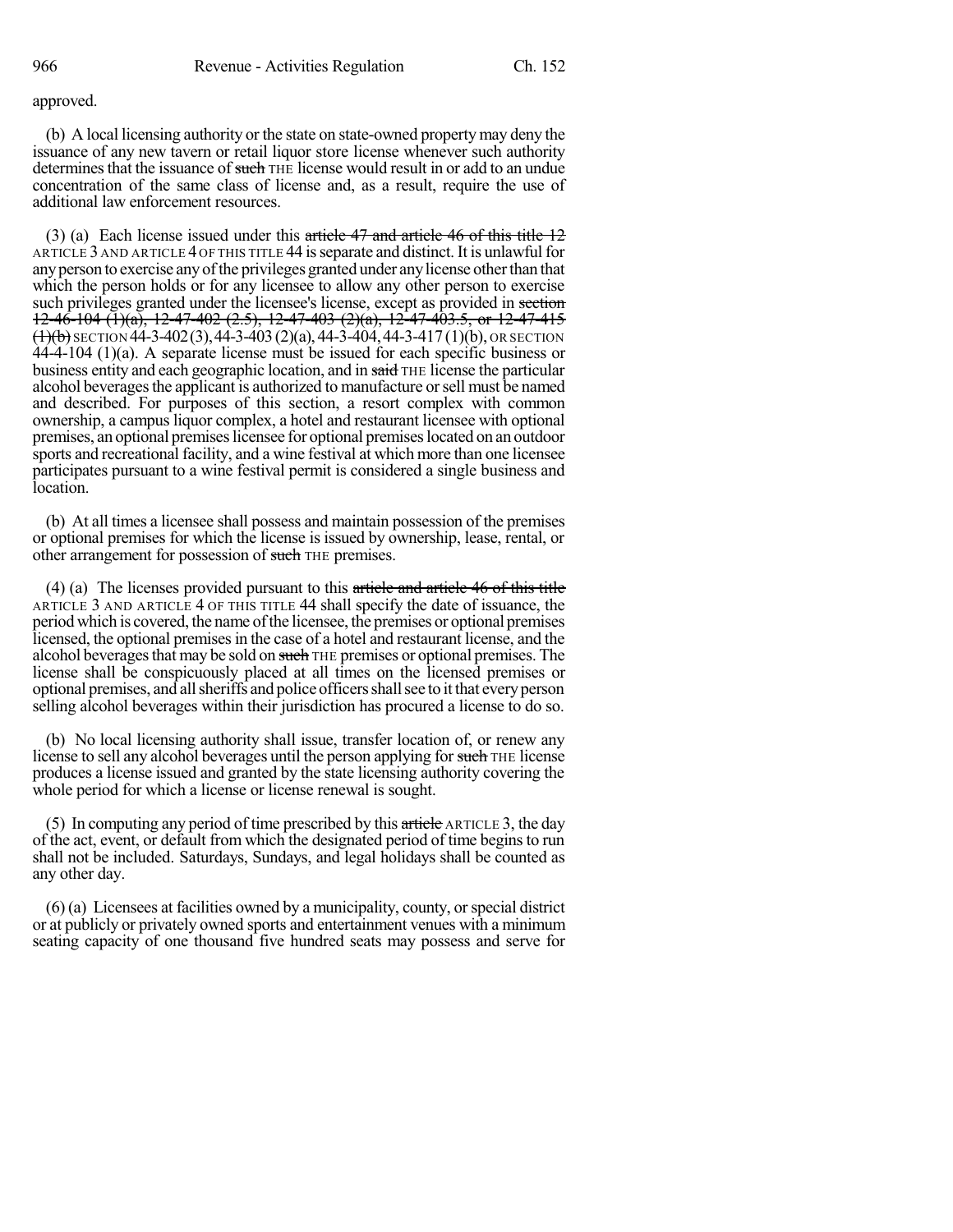on-premises consumption any type of alcohol beverage as may be permitted pursuant to guidelines established by the local and state licensing authorities, and the licensees need not have meals available for consumption.

(b) Nothing in this article ARTICLE 3 shall prohibit a licensee at a sports and entertainment venue described in  $\frac{\text{parameter of}}{\text{mean}}$  (a) of this subsection (6) SUBSECTION (6)(a) OF THIS SECTION from selling or providing alcohol beverages in sealed containers, as authorized by the license in effect, to adult occupants of luxury boxes located at stadiums, arenas, and similar sports and entertainment venues that are included within the licensed premises of the licensee. However, no person shall be allowed to leave the licensed premises with a sealed container of alcohol beverage that was obtained in the luxury box. As used in this  $\frac{\text{parameter of}}{\text{mean}}$  (b) SUBSECTION  $(6)(b)$ , "luxury box" means a limited public access room or booth that is used by its occupants and their guests at sports and entertainment venues that are provided within the licensed premises.

(7) A licensee shall report each transfer or change of financial interest in the license to the state licensing authority and, for retail licenses, to the local licensing authority within thirty days after the transfer or change. A report shall be required for transfers of capital stock of a public corporation; except that a report shall not be required for transfers of such stock totaling less than ten percent in any one year, but any transfer of a controlling interest shall be reported regardless of size. It is unlawful for the licensee to fail to report a transfer required by this subsection (7). Such Failure to report shall be grounds for suspension or revocation of the license.

(8) Each licensee holding a fermented malt beverage on-premiseslicense or onand off-premises license, beer and wine license, tavern license, lodging and entertainment license, club license, arts license, or racetrack license shall manage the premises himself or herself or employ a separate and distinct manager on the premises and shall report the name of the manager to the state and local licensing authorities. The licensee shall report any change in managers to the state and local licensing authorities within thirty days after the change. It is unlawful for the licensee to fail to report the name of or any change in managers as required by this subsection (8). The failure to report is grounds for suspension of the license.

(9) (a) (I) A licensee may move his or her permanent location to any other place in the same city, town, or city and county for which the license was originally granted, or in the same county if such license was granted for a place outside the corporate limits of any city, town, or city and county, but it shall be unlawful to sell anyalcohol beverage at anysuch place until permission to do so is granted byall the licensing authorities provided for in this article ARTICLE 3.

(II) Notwithstanding subparagraph  $(I)$  of this paragraph  $(a)$  SUBSECTION  $(9)(a)(I)$ OF THIS SECTION, for a retail liquor store licensed on or before January 1, 2016, the licensee may apply to move the permanent location to another place within or outside the municipality or county in which the license was originally granted. It is unlawful for the licensee to sell any alcohol beverages at the new location until permission is granted by the state and local licensing authorities.

 $(b)$  (I) In permitting a change of location, the licensing authorities shall consider the reasonable requirements of the neighborhood to which the applicant seeks to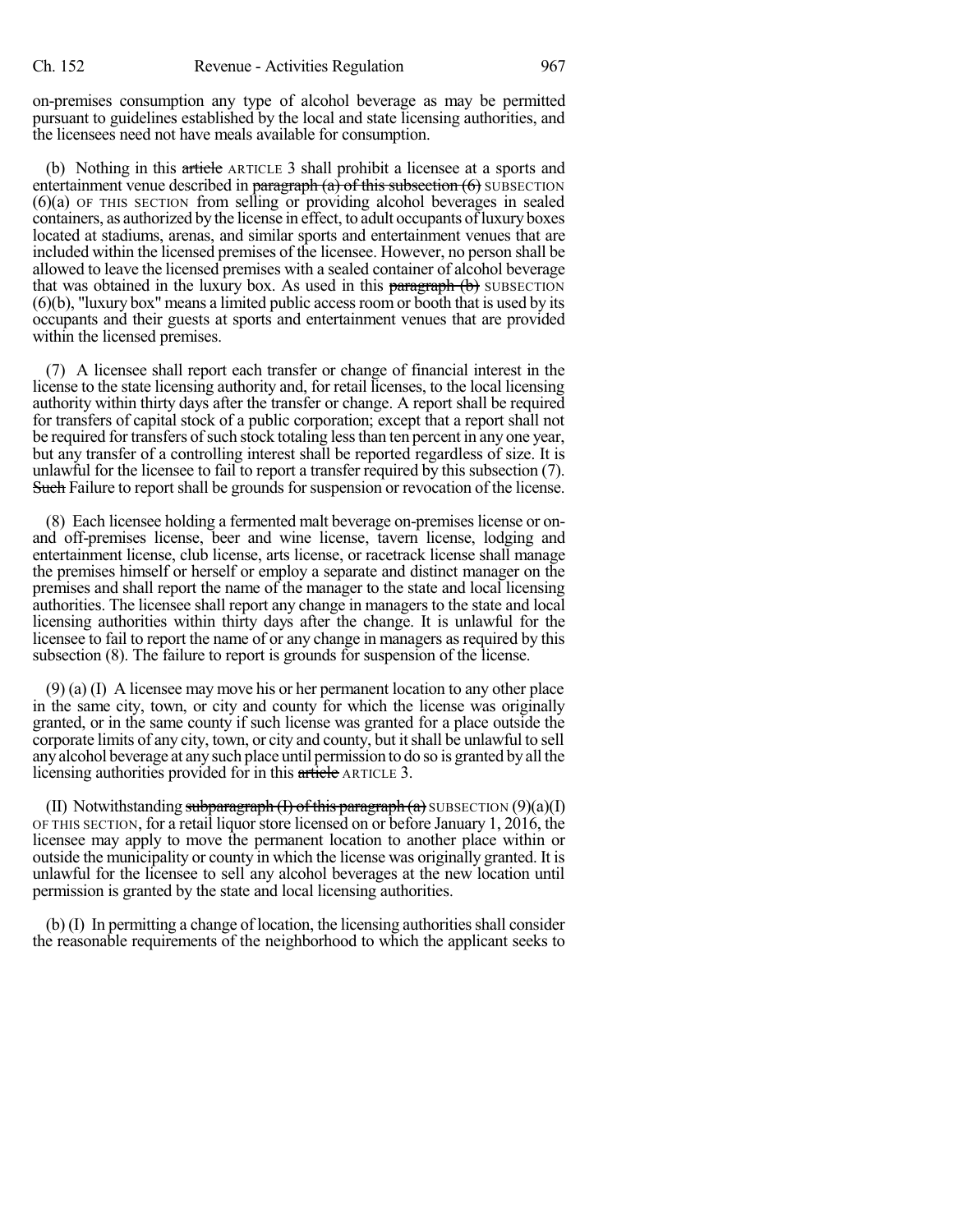change his or her location, the desires of the adult inhabitants as evidenced by petitions, remonstrances, or otherwise, and all reasonable restrictions that are or may be placed upon the new district by the council, board of trustees, or licensing authority of the city, town, or city and county or by the board of county commissioners of any county.

(II) Ifthe state and local licensing authorities approve an application for a change of location submitted under subparagraph (II) of paragraph (a) of this subsection  $(9)$ SUBSECTION  $(9)(a)(II)$  OF THIS SECTION by a retail liquor store licensed on or before January 1, 2016, the licensee must change the location of its premises within three years after the approval is granted.

(10) (a) The provisions of this subsection (10) shall only apply within a county, city and county, or municipality if the governing body of the county, city and county, or municipality adopts an ordinance or resolution authorizing tastings pursuant to this subsection  $(10)$ . The ordinance or resolution may provide for stricter limits than this subsection (10) on the number of tastings per year per licensee, the days on which tastings may occur, or the number of hours each tasting may last.

(b) A retail liquor store or liquor-licensed drugstore licensee who wishes to conduct tastings may submit an application or application renewal to the local licensing authority. The local licensing authority may reject the application if the applicant fails to establish that he or she is able to conduct tastings without violating the provisions of this section or creating a public safety risk to the neighborhood. A local licensing authority may establish its own application procedure and may charge a reasonable application fee.

(c) Tastings are subject to the following limitations:

(I) Tastings shall be conducted only by a person who has completed a server training program that meets the standards established by the liquor enforcement division in the department of revenue and who is either a retail liquor store licensee or a liquor-licensed drugstore licensee, or an employee of a licensee, and only on a licensee's licensed premises.

(II) The alcohol beverage used in tastings must be purchased through a licensed wholesaler, licensed brew pub, licensed distillery pub, or winery licensed pursuant to section 12-47-403 SECTION 44-3-403 at a cost that is not lessthan the laid-in cost of the alcohol beverage.

(III) The size of an individual alcohol sample shall not exceed one ounce of malt or vinous liquor or one-half of one ounce of spirituous liquor.

(IV) Tastings shall not exceed a total of five hours in duration per day, which need not be consecutive.

(V) Tastings shall be conducted only during the operating hours in which the licensee on whose premises the tastings occur is permitted to sell alcohol beverages, and in no case earlier than 11 a.m. or later than 7 p.m.

(VI) The licensee shall prohibit patronsfrom leaving the licensed premises with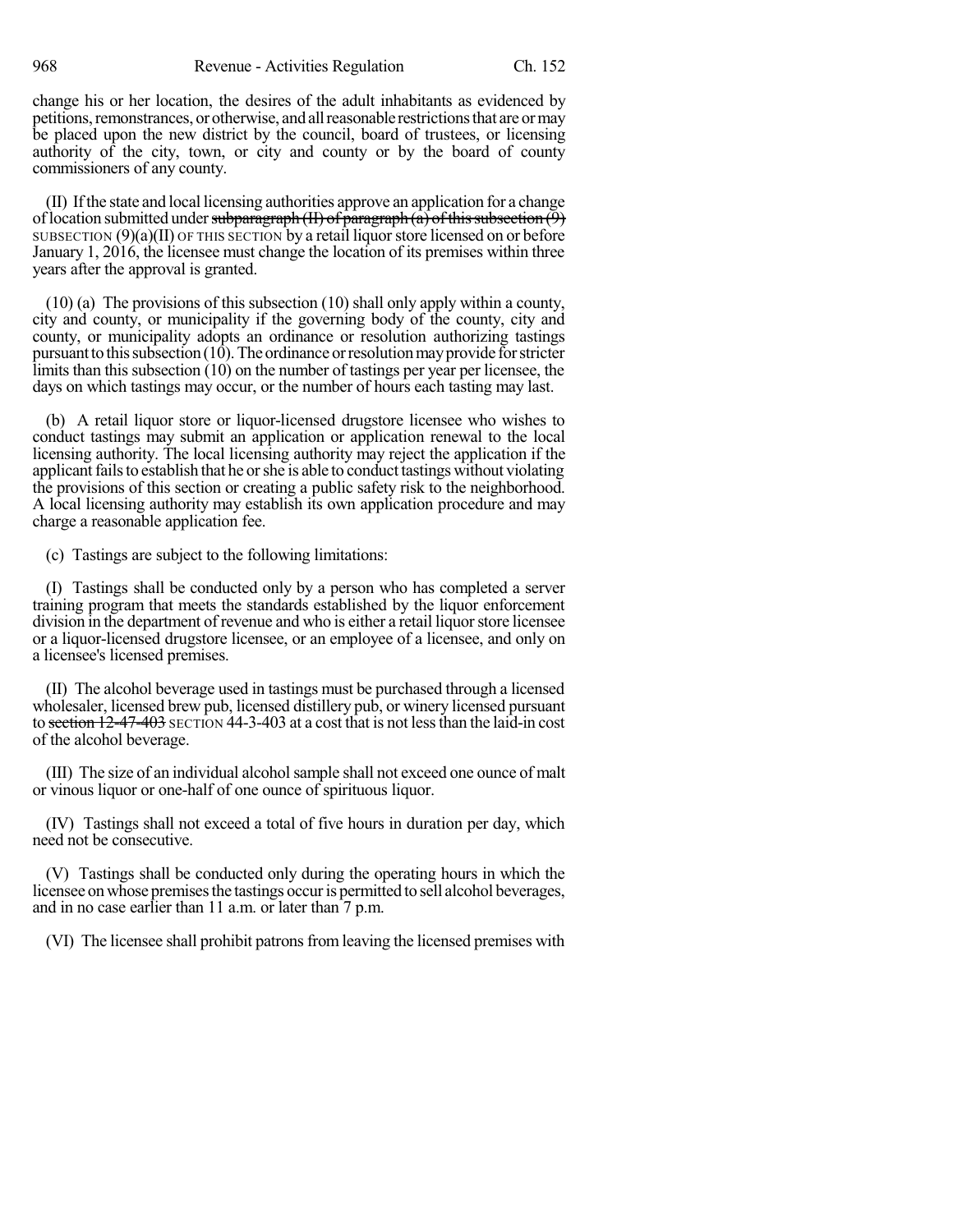an unconsumed sample.

(VII) The licensee shall promptly remove all open and unconsumed alcohol beverage samples from the licensed premises or shall destroy the samples immediately following the completion of the tasting.

(VIII) The licensee shall not serve a person who is under twenty-one years of age or who is visibly intoxicated.

(IX) The licensee shall not serve more than four individual samples to a patron during a tasting.

(X) Alcoholsamplesshall be in open containers and shall be provided to a patron free of charge.

(XI) Tastings may occur on no more than four of the six days from a Monday to the following Saturday, not to exceed one hundred four days per year.

(XII) No manufacturer of spirituous or vinous liquors shall induce a licensee through free goods or financial or in-kind assistance to favor the manufacturer's products being sampled at a tasting. The licensee shall bear the financial and all other responsibility for a tasting.

(d) A violation of a limitation specified in this subsection  $(10)$  or of section 12-47-801 SECTION 44-3-801 by a retail liquor store or liquor-licensed drugstore licensee, whether by his or her employees, agents, or otherwise, shall be the responsibility of the retail liquor store or liquor-licensed drugstore licensee who is conducting the tasting.

(e) A retail liquor store or liquor-licensed drugstore licensee conducting a tasting shall be subject to the same revocation, suspension, and enforcement provisions as otherwise apply to the licensee.

(f) Nothing in this subsection (10) shall affect the ability of a Colorado winery licensed pursuant to section  $12-47-402$  or  $12-47-403$  SECTION 44-3-402 OR 44-3-403 to conduct a tasting pursuant to the authority of section  $12-47-402$  (2) or  $12-47-403$  $\left(\frac{2}{e}\right)$  SECTION 44-3-402 (2) OR 44-3-403 (2)(e).

(11) (a) This subsection (11) applies only within an entertainment district that a governing bodyof a locallicensing authorityhas created byordinance orresolution. This subsection (11) does not apply to a special event permit issued under article  $48$ of this title ARTICLE 5 OF THIS TITLE 44 or the holder thereof unless the permit holder desires to use an existing common consumption area and agrees in writing to the requirements of this article ARTICLE 3 and the local licensing authority concerning the common consumption area.

(b) A governing body of a local licensing authority may create an entertainment district by adopting an ordinance or resolution. An entertainment district shall not exceed one hundred acres. The ordinance or resolution may impose stricter limits than required by this subsection (11) on the size, security, or hours of operation of any common consumption area created within the entertainment district.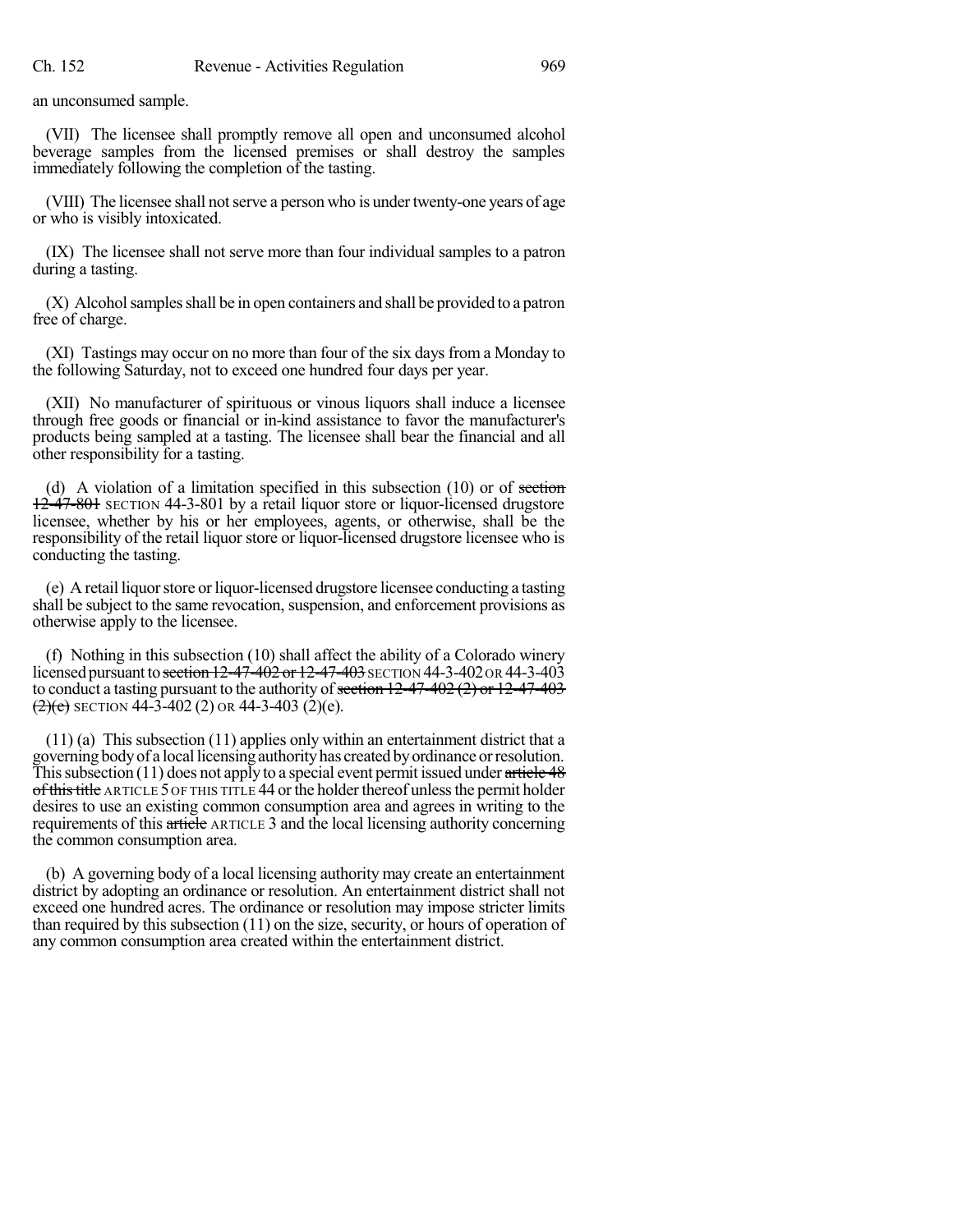(c) (I) A certified promotional association may operate a common consumption area within an entertainment district and authorize the attachment of a licensed premises to the common consumption area.

(II) An association or licensed tavern, lodging and entertainment facility, hotel and restaurant, brew pub, distillery pub, retail gaming tavern, vintner's restaurant, beer and wine licensee, manufacturer or beer wholesaler that operates a sales room, or limited winery that wishes to create a promotional association may submit an application to the local licensing authority. To qualify for certification, the promotional association must:

(A) Have a board of directors;

(B) Have at least one director from each licensed premises attached to the common consumption area on the board of directors; and

(C) Agree to submit annual reports by January 31 of each year to the local licensing authority showing a detailed map of the boundaries of the common consumption area, the common consumption area's hours of operation, a list of attached licensed premises, a list of the directors and officers of the promotional association, security arrangements within the common consumption area, and any violation of this article ARTICLE 3 committed by an attached licensed premises.

(III) The local licensing authority may refuse to certify or may decertify a promotional association of a common consumption area if the promotional association:

(A) Fails to submit the report required by  $sub-subparagraph$  (C) of subparagraph (II) of this paragraph (e) SUBSECTION  $(11)(c)(II)(C)$  OF THIS SECTION by January 31 of each year;

(B) Fails to establish that the licensed premises and common consumption area can be operated without violating this article ARTICLE 3 or creating a safety risk to the neighborhood;

(C) Fails to have at least two licensed premises attached to the common consumption area;

(D) Fails to obtain or maintain a properly endorsed general liability and liquor liability insurance policy that is reasonably acceptable to the local licensing authority and names the local licensing authority as an additional insured;

(E) The use is not compatible with the reasonable requirements of the neighborhood or the desires of the adult inhabitants; or

(F) Violates section 12-47-909 SECTION 44-3-910.

(d) A person shall not attach a premises licensed under this  $\frac{a}{a + b}$  ARTICLE 3 to a common consumption area unless authorized by the local licensing authority.

(e) (I) A licensed tavern, lodging and entertainment facility, hotel and restaurant,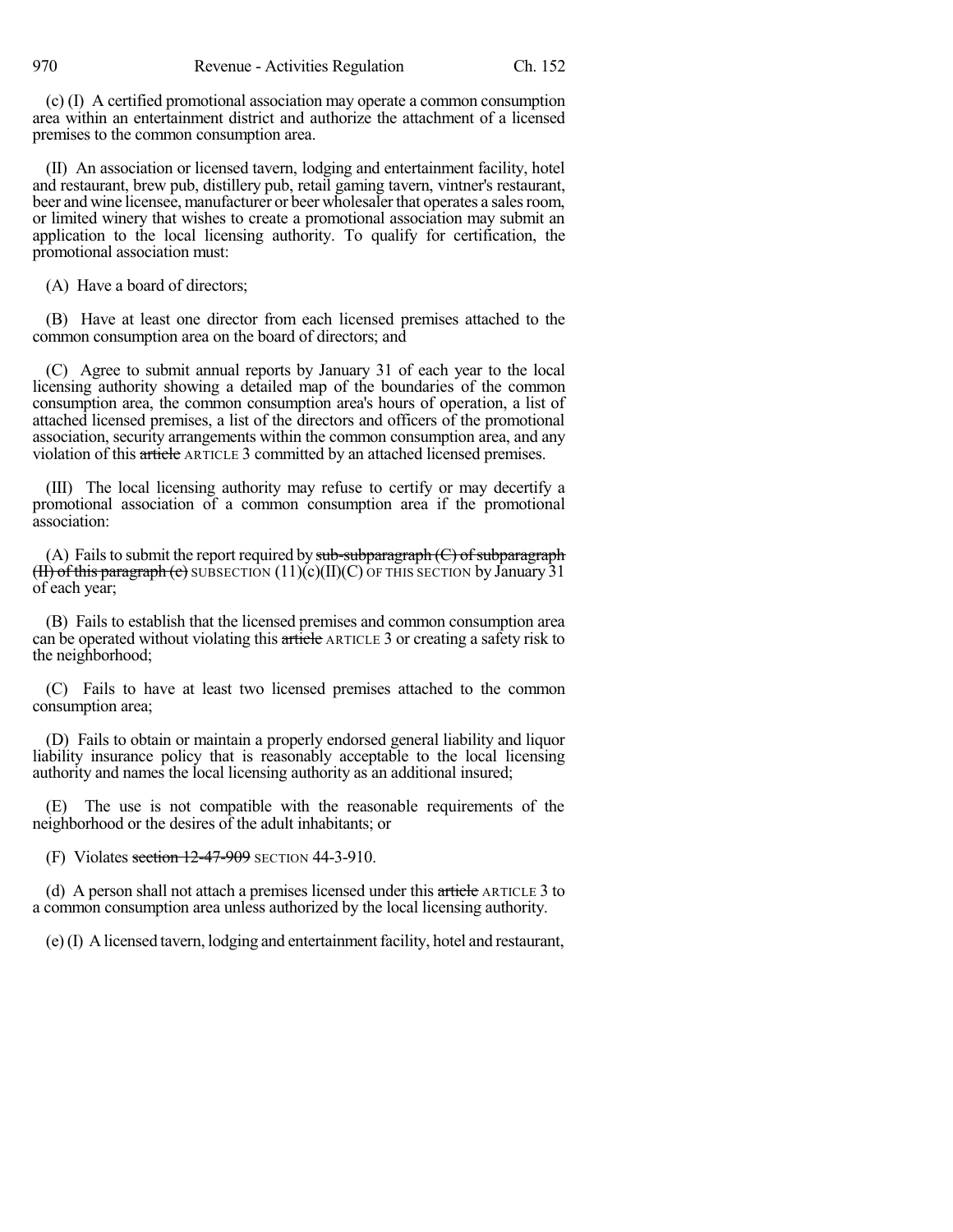brew pub, distillery pub, retail gaming tavern, vintner's restaurant, beer and wine licensee, manufacturer or beer wholesaler that operates a sales room, or limited winery that wishes to attach to a common consumption area may submit an application to the local licensing authority. To qualify, the licensee must include a request for authority to attach to the common consumption area from the certified promotional association of the common consumption area unless the promotional association does not exist when the application is submitted; if so, the applicant shall request the authority when a promotional association is certified and shall demonstrate to the local licensing authority that the authority has been obtained by the time the applicant's license issued under this article ARTICLE 3 is renewed.

(II) The local licensing authority may deauthorize or refuse to authorize or reauthorize a licensee's attachment to a common consumption area if the licensed premises is not within or on the perimeter of the common consumption area and if the licensee:

(A) Fails to obtain or retain authority to attach to the common consumption area from the certified promotional association;

(B) Fails to establish that the licensed premises and common consumption area can be operated without violating this article ARTICLE 3 or creating a safety risk to the neighborhood; or

(C) Violates section  $12-47-909$  SECTION 44-3-910.

(f) A local licensing authoritymay establish application procedures and a fee for certifying a promotional authority or authorizing attachment to a common consumption area. The authority shall establish the fee in an amount designed to reasonably offset the cost of implementing this subsection (11). Notwithstanding any other provision of this article ARTICLE 3, a local authority may set the hours during which a common consumption area and attached licensed premises may serve alcohol and the customers may consume alcohol. Before certifying a promotional association, the local licensing authority shall consider the reasonable requirements ofthe neighborhood, the desires of the adult inhabitants as evidenced by petitions, remonstrances, or otherwise, and all other reasonable restrictions that are or may be placed upon the neighborhood by the local licensing authority.

(12) (a) Notwithstanding any other provision of this article ARTICLE 3, on and after July 1, 2016, the state and local licensing authorities shall not issue a new license under this article ARTICLE 3 authorizing the sale at retail of malt, vinous, or spirituous liquors in sealed containers for consumption off the licensed premises if the premises for which the retail license is sought is located:

(I) Within one thousand five hundred feet of another licensed premises licensed to sell malt, vinous, or spirituous liquors at retail for off-premises consumption; or

(II) For a premiseslocated in a municipality with a population often thousand or fewer, within three thousand feet of another licensed premises licensed to sell malt, vinous, or spirituous liquors at retail for off-premises consumption.

(b) For purposes of this subsection (12), a license under this article ARTICLE 3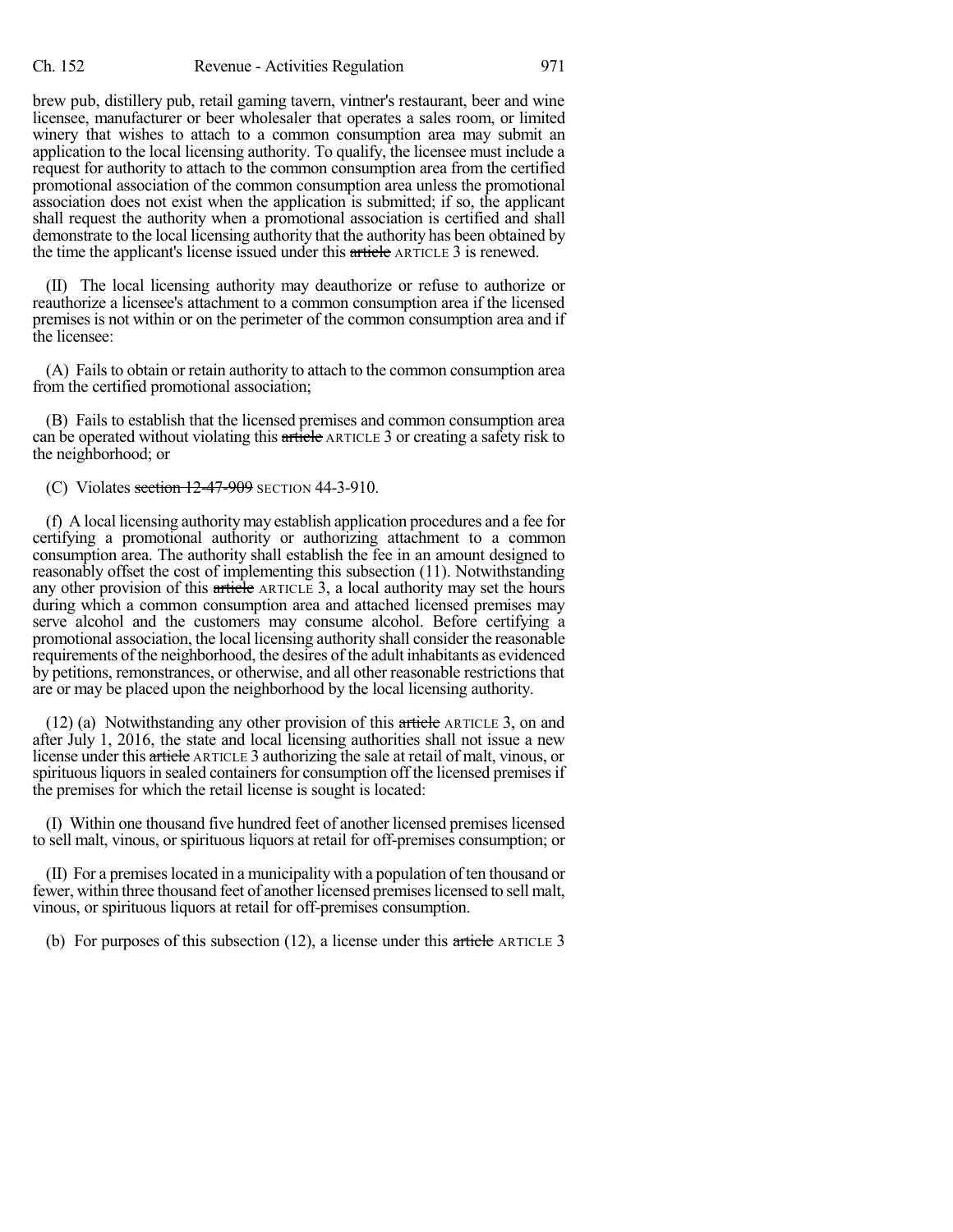authorizing the sale at retail of malt, vinous, or spirituous liquors in sealed containers for consumption off the licensed premises includes a license under this article ARTICLE 3 authorizing the sale of malt and vinous liquors in sealed containers not to be consumed at the place where the malt and vinous liquors are sold.

(c) For purposes of determining whether the distance requirements specified in **paragraph** (a) of this subsection  $(12)$  SUBSECTION  $(12)(a)$  OF THIS SECTION are satisfied, the distance shall be determined by a radius measurement that begins at the principal doorway of the premises for which the application is made and ends at the principal doorway of the other retail licensed premises.

**44-3-302. [Formerly 12-47-302] License renewal.** (1) Ninety days prior to the expiration date of an existing license, the state licensing authority shall notify the licensee of such THE expiration date by first class mail at the business' last-known address. Application forthe renewal of an existing license shall bemade to the local licensing authority not less than forty-five days and to the state licensing authority not less than thirty days prior to the date of expiration. No application for renewal of a license shall be accepted by the local licensing authority after the date of expiration, except as provided in subsection (2) of this section, but filing with the local licensing authority shall be deemed filing with the state, and all renewals filed with the local licensing authorities prior to expiration, and subsequently approved, shall be processed by the state licensing authority, and the expiration date is extended until the state license is processed. The state or the local licensing authority, for good cause, may waive the forty-five- or thirty-day time requirements set forth in this subsection  $(1)$ . The local licensing authority may cause a hearing on the application for renewal to be held. No renewal hearing provided for by this subsection  $(1)$  shall be held by the local licensing authority until a notice of hearing has been conspicuously posted on the licensed premises for a period of ten days and notice of the hearing has been provided the applicant at least ten days prior to the hearing. The licensing authority may refuse to renew any license for good cause, subject to judicial review. Any renewal hearing held by the state licensing authority shall be pursuant to section  $12-47-305(2)$  SECTION 44-3-305 (2).

 $(2)$ (a) Notwithstanding the provisions of subsection (1) of this section, a licensee whose license has been expired for not more than ninety days may file a late renewal application upon the payment of a nonrefundable late application fee of five hundred dollars each to the state and local licensing authorities. A licensee who files a late renewal application and pays the requisite fees may continue to operate until both state and local licensing authorities have taken final action to approve or deny such THE licensee's late renewal application.

(b) A state or local licensing authority shall not accept a late renewal application more than ninety days after the expiration of a licensee's permanent annual license. Any licensee whose permanent annual license has been expired for more than ninety days must apply for a new license pursuant to section  $12-47-311$  SECTION  $44-3-311$ or a reissued license pursuant to paragraph (d) of this subsection  $(2)$  SUBSECTION  $(2)(d)$  OF THIS SECTION.

(c) Notwithstanding the amount specified for the fee in  $\frac{\text{parameter of}}{\text{mean}}$ subsection  $(2)$  SUBSECTION  $(2)(a)$  OF THIS SECTION, the state licensing authority by rule or as otherwise provided by law may reduce the amount of the fee if necessary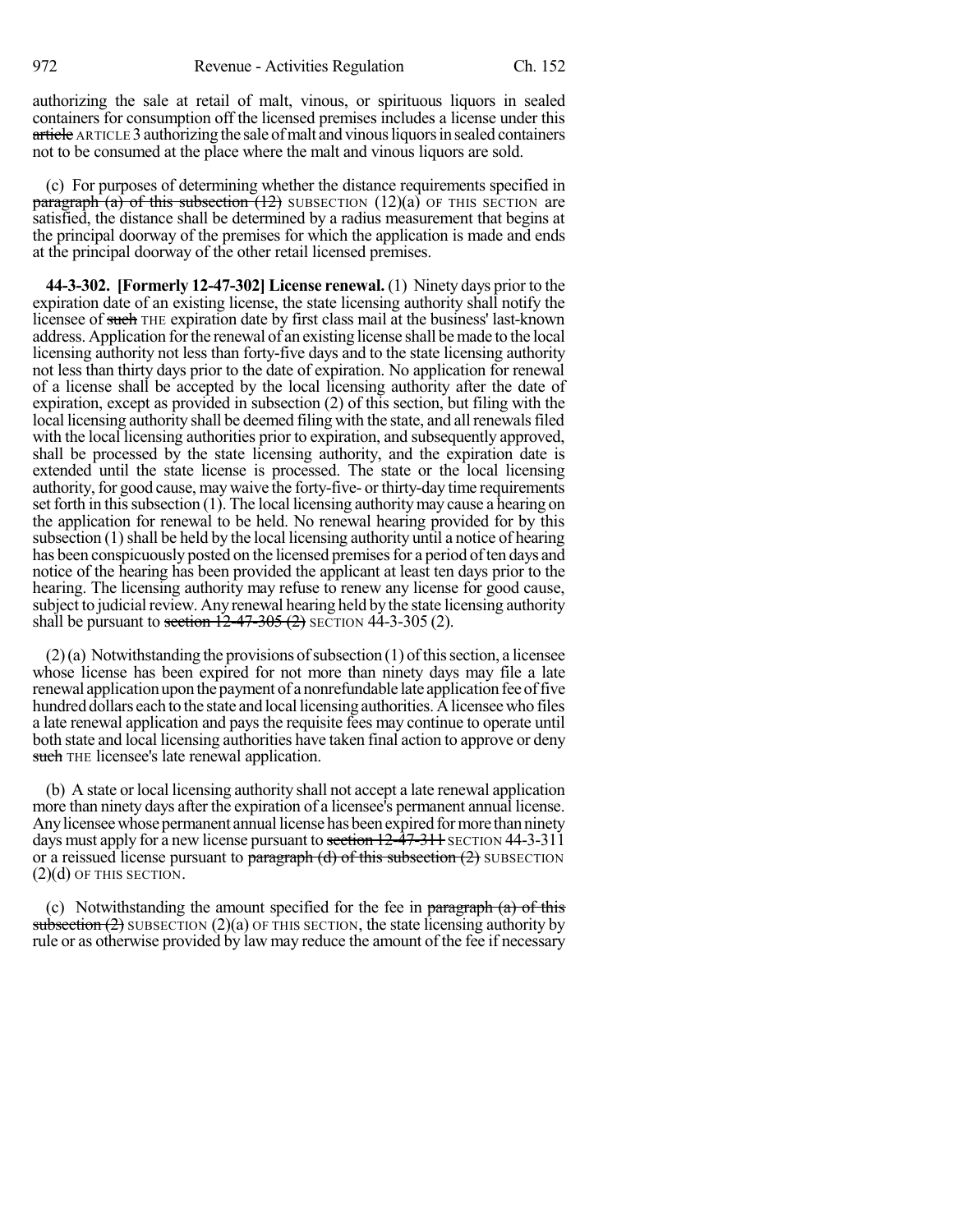pursuant to section 24-75-402 (3)  $C.R.S.,$  to reduce the uncommitted reserves of the fund to which all or any portion of the fee is credited. After the uncommitted reserves of the fund are sufficiently reduced, the state licensing authority by rule or as otherwise provided by law may increase the amount of the fee as provided in section 24-75-402 (4). C.R.S.

(d) (I) Notwithstanding paragraph (b) of this subsection  $(2)$  SUBSECTION  $(2)(b)$ OF THIS SECTION, with the permission of the licensing authority, a licensee whose permanent annual license has been expired for more than ninety days but less than one hundred eighty days may submit to the local licensing authority, or to the state licensing authority in the case of a licensee whose alcohol beverage license is not subject to issuance or approval by a local licensing authority, an application for a reissued license. The licensing authority has the sole discretion to determine whether to allow a licensee to apply for a reissued license.

(II) If the licensing authority does not allow the licensee's application, then the licensee must apply for a new license pursuant to section  $\frac{12-47-311}{2}$  SECTION 44-3-311. A person who has applied for a new license shall not sell, or possess for sale in public view, any alcohol beverage until all required licenses have been obtained.

(III) For licensees subject to issuance or approval by a local licensing authority, if the local licensing authority allows the licensee to apply for a reissuance of the expired license, the licensee must submit to the local licensing authority:

(A) An application for a reissued license;

(B) Payment of a five-hundred-dollar late application fee; and

(C) Payment of a fine of twenty-five dollars per day for each day the license has been expired beyond ninety days.

(IV) After the local licensing authority accepts the application, late application fee, and fine, the licensee may continue to operate and sell alcohol beverages until the state licensing authority and local licensing authority have each taken final action on the licensee's application for license reissuance.

(V) If the local licensing authority approves the reissuance of the licensee's license, the local licensing authority shall forward the approved application to the state licensing authority for review. In addition to the late application fee and fine imposed by the local licensing authority, the state licensing authority shall impose a five-hundred-dollar late application fee and a fine of twenty-five dollars per day for each day the license has been expired beyond ninety days.

(VI) Forlicensees who are notsubject to issuance or approval bya local licensing authority, if the state licensing authority allows the licensee to apply for a reissuance of the expired license, the licensee must submit to the state licensing authority:

(A) An application for a reissued license;

(B) Payment of a five-hundred-dollar late application fee; and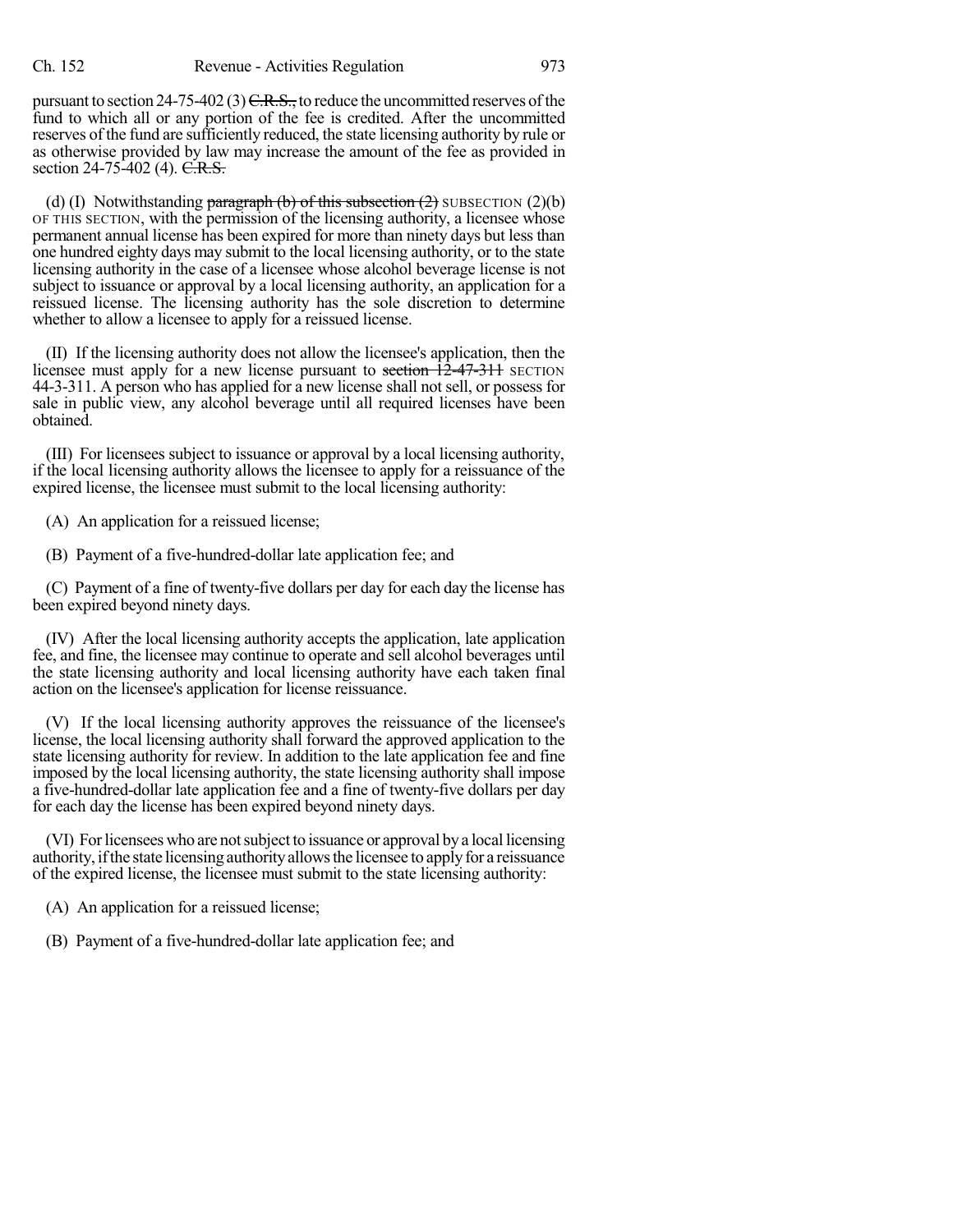(C) Payment of a fine of twenty-five dollars per day for each day the license has been expired beyond ninety days.

(VII) After the state licensing authority accepts the application, late application fee, and fine, the licensee may continue to operate and sell alcohol beverages until the state licensing authority takes final action on the licensee's application for license reissuance.

(VIII) If the state licensing authority approves the reissuance, the licensee will maintain the same license period dates as if the license had been renewed prior to the expiration date.

 $(IX)$  If either the local or state licensing authority denies the licensee's application for reissuance of the expired license, then the licensee may apply for a new license pursuant to section  $12-47-311$  SECTION 44-3-311.

(X) Neither the state nor local licensing authority may grant a licensee's application for license reissuance more than three times in any five-year period.

**44-3-303. [Formerly 12-47-303] Transfer of ownership and temporary permits.** (1) (a) No license granted under the provisions of this article or article 46 of this title ARTICLE 3 OR ARTICLE 4 OF THIS TITLE 44 shall be transferable except as provided in this subsection (1), but this shall not prevent a change of location as provided in section  $12-47-301(9)$  SECTION 44-3-301 (9).

(b) When a license has been issued to a husband and wife, or to general or limited partners, the death of a spouse or partner shall not require the surviving spouse or partner to obtain a new license. All rights and privileges granted under the original license shall continue in full force and effect as to such survivors for the balance of the license period.

(c) (I) Except as provided in subparagraph  $(H)$  of this paragraph  $(c)$  SUBSECTION (1)(c)(II) OF THIS SECTION, for any other transfer of ownership, application must be made to the state and local licensing authorities on forms prepared and furnished by the state licensing authority. In determining whether to permit a transfer of ownership, the licensing authorities shall consider only the requirements of section 12-47-307 SECTION 44-3-307 and 1 CCR 203-2, rule 47-302, entitled "Changing, Altering, or Modifying Licensed Premises", or any analogous successor rule. The local licensing authority may conduct a hearing on the application for transfer of ownership after providing notice in accordance with subparagraph (III) of this  $\frac{\text{parameter of}}{\text{parameter of}}$  SUBSECTION (1)(c)(III) OF THIS SECTION. Any transfer of ownership hearing by the state licensing authority must be held in accordance with section  $12-47-305(2)$  SECTION 44-3-305 (2).

(II) A license merger and conversion as provided for in section  $12-47-408$  (1)(b)  $S_{\text{ECTION}}$  44-3-410 (1)(b) includes a transfer of ownership of at least two retail liquor stores, a change of location of one of the retail liquor stores, and a merger and conversion of the retail liquor store licenses into a single liquor-licensed drugstore license, all as part of a single transaction, and the liquor-licensed drugstore applicant need not apply separately for a transfer of ownership under this section. The liquor-licensed drugstore applying for a license merger and conversion pursuant to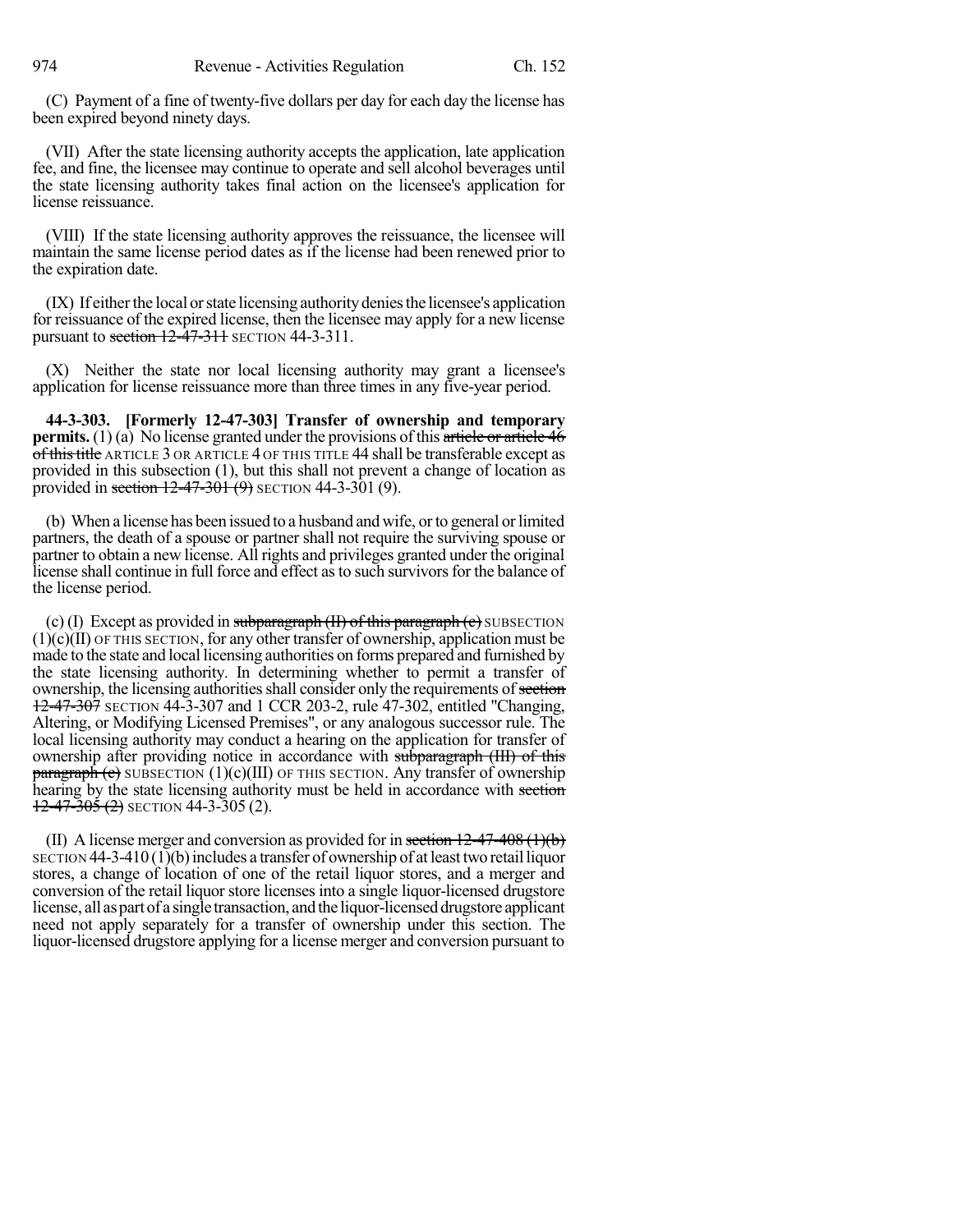section  $12-47-408$  (1)(b) SECTION 44-3-410 (1)(b) is ineligible for a temporary permit pursuant to this section. The local licensing authority shall consider the reasonable requirements of the neighborhood pursuant to section 12-47-312 SECTION 44-3-312 when making a determination on the merger and conversion of the retail liquor store licenses into a single liquor-licensed drugstore license. The local licensing authority may hold a hearing on the application for the license merger and conversion after providing notice in accordance with subparagraph (III) of this paragraph (e) SUBSECTION  $(1)(c)(III)$  OF THIS SECTION.

(III) Prior to holding a hearing as provided in this  $\frac{1}{2}$  paragraph (c) SUBSECTION (1)(c), the local licensing authority shall notify the applicant of the hearing at least ten days before the hearing and shall post, or may direct the license applicant to post, a notice of the hearing in a conspicuouslocation on the licensed premises for at least ten consecutive days before the hearing.

(d) The state or a local licensing authority shall not approve a transfer of ownership under this subsection  $(1)$  until the applicant files with the local licensing authority confirmation from each wholesaler licensed under this article ARTICLE  $\bar{3}$ that has sold alcohol beverages to the transferor that the wholesaler has been paid in full for all alcohol beverages delivered to the transferor.

(2) Notwithstanding any provision of this  $\alpha$  article ARTICLE 3 to the contrary, a local licensing authority may issue a temporary permit to a transferee of any retail class of alcohol beverage license issued by the local licensing authority pursuant to this article or article 46 of this title ARTICLE 3 OR ARTICLE 4 OF THIS TITLE 44; except that a local licensing authority shall not issue a temporary permit to a liquor-licensed drugstore that has acquired ownership of licensed retail liquor stores in accordance with section  $12-47-408$  (1)(b) SECTION 44-3-410 (1)(b). A temporary permit authorizes a transferee to continue selling alcohol beverages as permitted under the permanent license during the period in which an application to transfer the ownership of the license is pending.

(3) A temporary permit shall authorize a transferee to conduct business and sell alcohol beverages at retail in accordance with the license of the transferor subject to compliance with all of the following conditions:

(a) The premises where such alcohol beverages are sold shall have been previously licensed by the state and local licensing authorities, and such THE license shall have been valid at the time the application for transfer of ownership was filed with the local licensing authority that has jurisdiction to approve an application for a temporary permit.

(b) The applicant has filed with the local licensing authority on forms provided by the department of revenue an application for the transfer of the liquor license. Such THE application shall include, but not be limited to, the following information:

(I) The name and address of the applicant; if the applicant is a partnership, the names and addresses of all the partners; and, if the applicant is a corporation, association, or other organization, the names and addresses of the president, vice-president, secretary, and managing officer;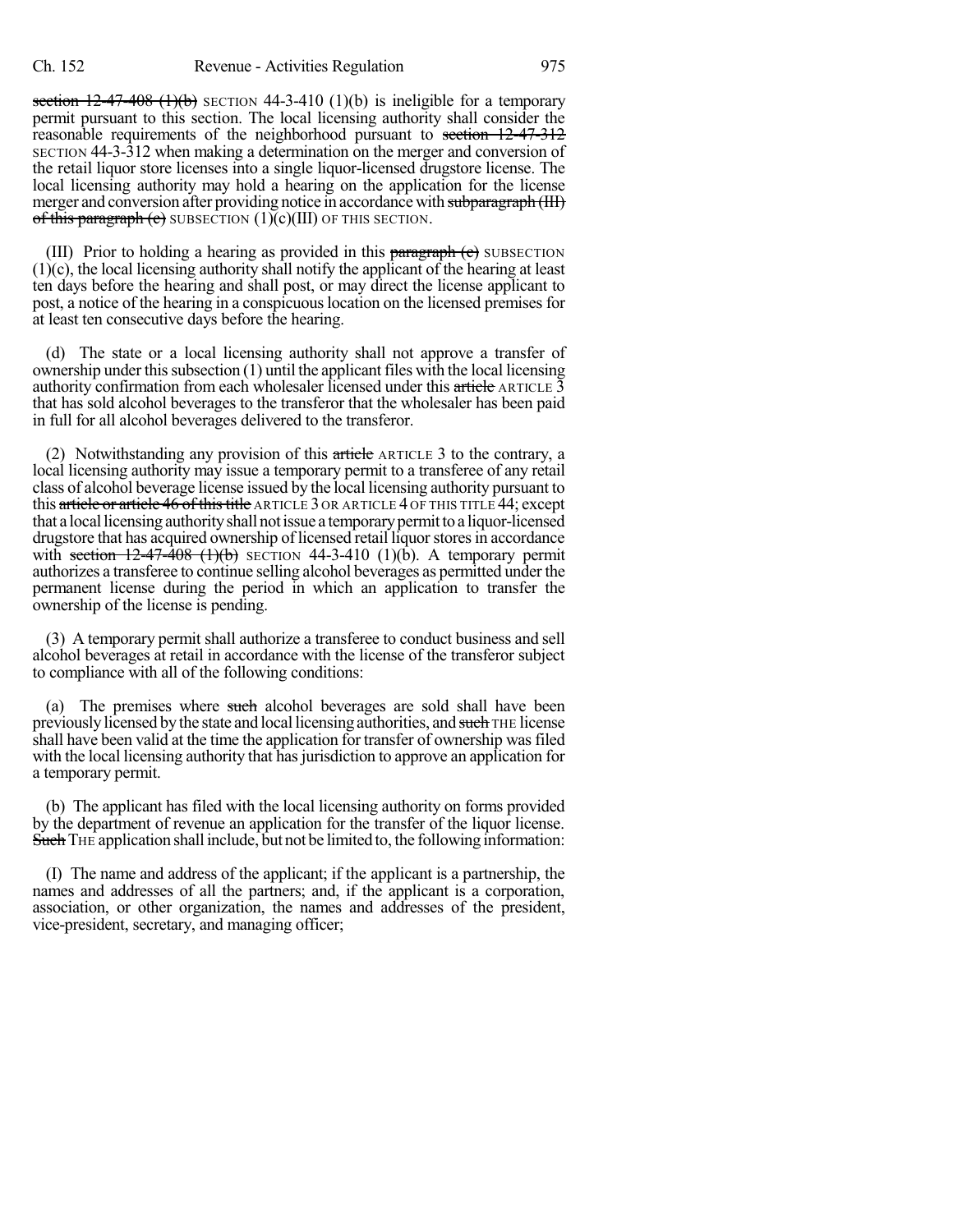(II) The applicant's financial interest in the proposed transfer;

(III) The premises for which the temporary permit is sought;

(IV) Such other information as the local licensing authority may require; and

(V) A statement that all accounts for alcohol beverages sold to the applicant are paid.

(c) The application for a temporary permit shall be filed no later than thirty days after the filing of the application for transfer of ownership and shall be accompanied by a temporary permit fee not to exceed one hundred dollars.

(d) When applying with the local licensing authority for a temporary permit, the applicant shall provide a copy, by facsimile or otherwise, of the statement made pursuant to subparagraph  $(\hat{V})$  of paragraph (b) of this subsection (3) SUBSECTION  $(3)(b)(V)$  OF THIS SECTION to the state licensing authority. Such THE statement is a public record and shall be open to inspection by the public.

(4) A temporary permit, if granted, by a local licensing authority shall be issued within five working days after the receipt of such THE application. A temporary permit issued pursuant to this section shall be valid until such time as the application to transfer ownership of the license to the applicant is granted or denied or for one hundred twenty days, whichever occurs first; except that, if the application to transfer the license has not been granted or denied within the one-hundred-twenty-day period and the transferee demonstrates good cause, the local licensing authority may extend, in its discretion, the validity of  $\overline{s}$  and THE permit for an additional period not to exceed sixty days.

(5) A temporary permit shall also be authorized in the event of a transfer of possession of the licensed premises by operation of law, a petition in bankruptcy pursuant to federal bankruptcy law, the appointment of a receiver, a foreclosure action by a secured party, or a court order dispossessing the prior licensee of all rights of possession pursuant to article 40 of title 13. C.R.S.

 $(6)$  A temporary permit may be canceled, revoked, or summarily suspended if the local or state licensing authority determines that there is probable cause to believe that the transferee has violated any provision of this article or article 46 of this title ARTICLE 3 OR ARTICLE 4 OF THIS TITLE 44 or has violated any rule or regulation adopted by the local or state licensing authority or has failed to truthfully disclose those matters required pursuant to the application forms required by the department of revenue.

**44-3-304. [Formerly 12-47-304] State licensing authority - application and issuance procedures- definitions - rules.** (1) (a) Applications for licenses under the provisions of this article and articles 46 and 48 of this title ARTICLE 3 AND ARTICLES 4 AND 5 OF THIS TITLE 44 shall be made to the state licensing authority on forms prepared and furnished by the state licensing authority and shall set forth such information as the state licensing authority may require to enable the authority to determine whether a license should be granted. Such THE information shall include the name and address of the applicant, and if a partnership, also the names and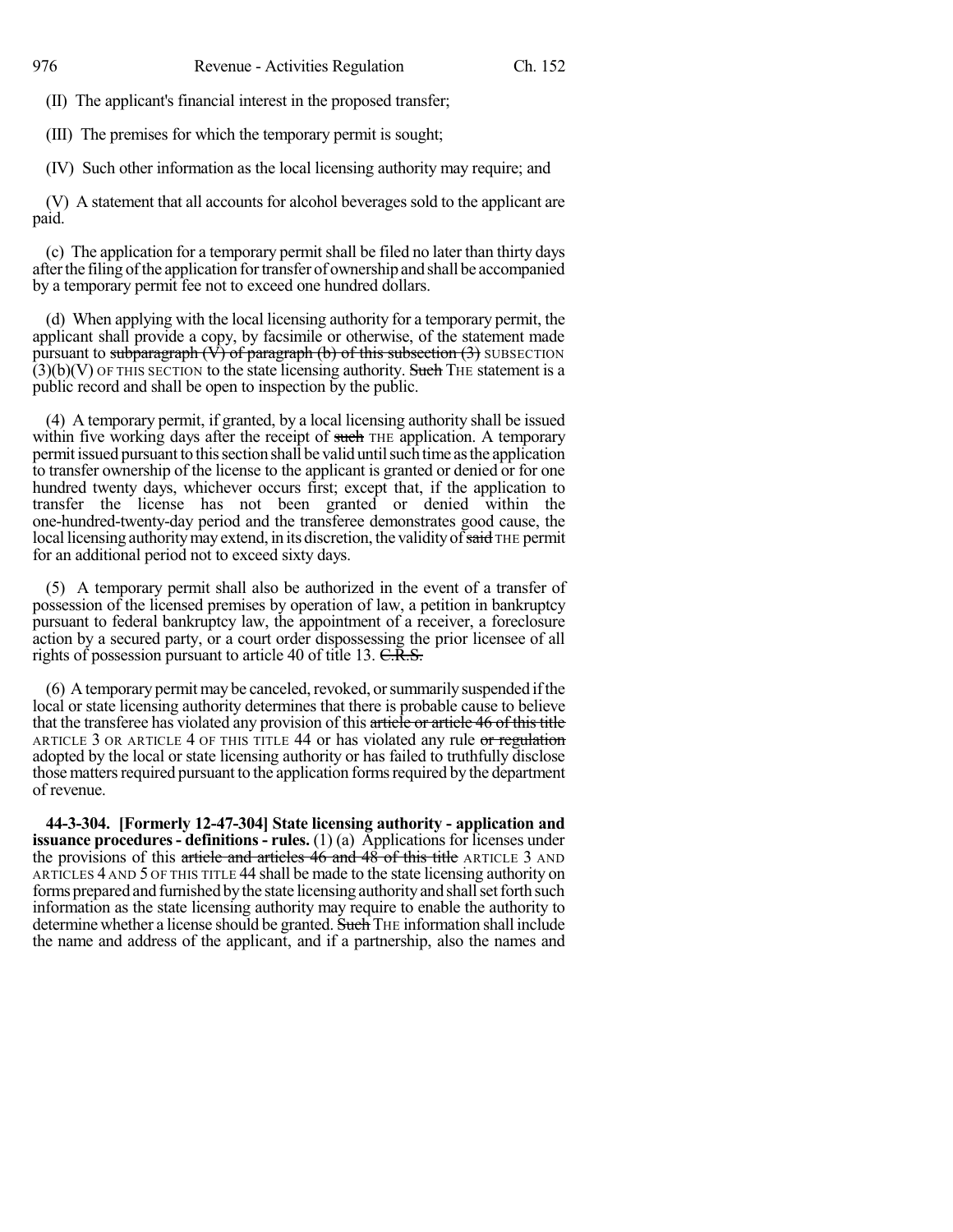addresses of all the partners, and if a corporation, association, or other organization, also the names and addresses of the president, vice-president, secretary, and managing officer, together with all other information deemed necessary by the licensing authority. Each application shall be verified by the oath or affirmation of such THE person or persons as the state licensing authority may prescribe.

(b) Notwithstanding the requirements of  $\frac{\partial}{\partial x}$  paragraph (a) of this subsection (1) SUBSECTION (1)(a) OF THIS SECTION, an applicant seeking licenses for multiple locations may request the state licensing authority to establish a master file. All requests for a master file shall be made on forms provided by the state licensing authority and shall contain such information as the state licensing authority may require to enable the authority to determine the suitability of the license applicant and its principal owners as required pursuant to section  $12-47-307$  SECTION 44-3-307. The state licensing authority shall either approve the request for a master file and issue an approval letter, or deny the request pursuant to the provisions of section 12-47-305 SECTION 44-3-305. Any change to information contained in the master file shall be reported by the applicant or licensee to the state licensing authority within thirty days after the change. Failure to report all changes as required may be grounds for suspension or revocation of a license or licenses as determined by the state licensing authority. No local licensing authority shall require applicants with an approved master file to file additional background investigation forms or fingerprints. Nothing in this section shall prohibit a local licensing authority from conducting its own investigation, or from verifying any of the information provided by the applicant, or from denying the application of the applicant pursuant to the provisions set forth in section 12-47-307 SECTION 44-3-307.

(c) As used in this part 3, "master file" means a file that is established by the state licensing authority and that contains licensing and background information for an applicant seeking licenses pursuant to this article ARTICLE 3 in multiple locations. Such THE master file shall be available to the local licensing authority.

(d) The state licensing authority shall promulgate rules governing the minimum number of multiple locations required to establish and maintain a master file.

(2)(a) Before granting any license for which application has beenmade, the state licensing authority or one or more of its inspectors may visit and inspect the plant or property in which the applicant proposesto conduct business and investigate the fitness to conduct such business of any person or the officers and directors of any corporation applying for a license. In investigating the fitness of the applicant or a licensee, the state licensing authority may have access to criminal history record information furnished by a criminal justice agency, subject to any restrictions imposed by such agency. In the event the state licensing authority takes into consideration information concerning the applicant's criminal history record, the state licensing authority shall also consider any information provided by the applicant regarding such criminal history record, including but not limited to evidence of rehabilitation, character references, and educational achievements, especially those items pertaining to the period of time between the applicant's last criminal conviction and the consideration of the application for a license.

(b) As used in paragraph (a) of this subsection  $(2)$  SUBSECTION  $(2)(a)$  OF THIS SECTION, "criminal justice agency" means any federal, state, or municipal court or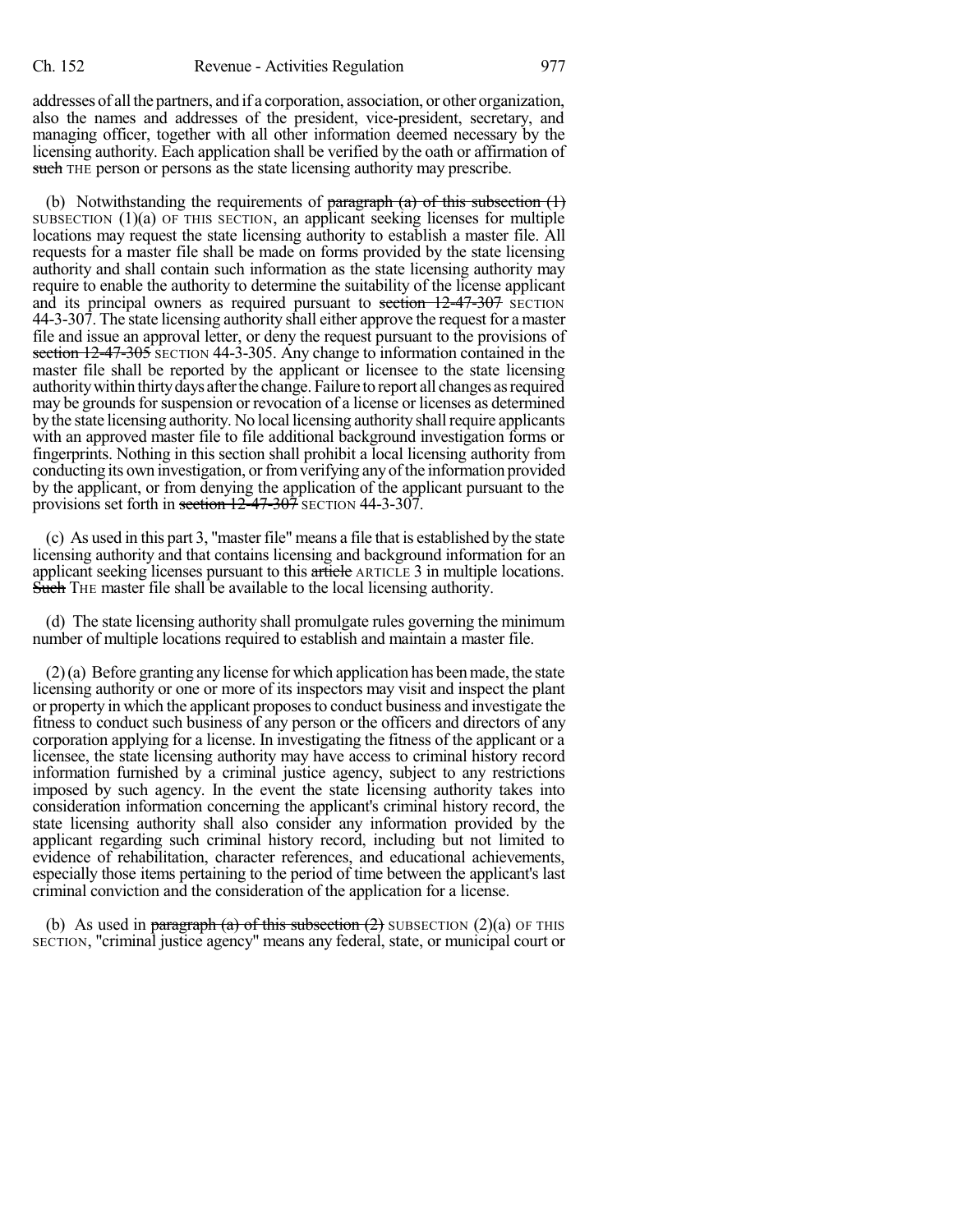any governmental agency or subunit of such agency that performs the administration of criminal justice pursuant to a statute or executive order and that allocates a substantial part of its annual budget to the administration of criminal justice.

(3) The state licensing authority shall not issue a license pursuant to thissection until the local licensing authority has approved the application provided for in section 12-47-309 SECTION 44-3-309.

**44-3-305. [Formerly 12-47-305] Denial of application.** (1) The state licensing authority shall refuse a state license if the premises on which the applicant proposes to conduct its business do not meet the requirements of this article ARTICLE 3, or if the character of the applicant or its officers or directors is such that violations of this article or article 46 or 48 of this title article 3 or article 4 or 5 of this title 44 would be likely to result if a license were granted, or if in its opinion licenses already granted for the particular locality are adequate for the reasonable needs of the community.

(2) The state licensing authority shall not refuse a state license after a local license has been granted, except upon hearing after fifteen days' notice to the applicant and to the local licensing authority.The notice shall be inwriting and shall state grounds upon which the application may be refused. If the applicant does not respond to the notice within fifteen days after the date of the notice, the application for a license shall be denied. Such THE hearing shall be conducted in accordance with the provisions of section 24-4-105,  $C.R.S.,$  and judicial review of the state licensing authority's decision shall be pursuant to section 24-4-106. C.R.S.

**44-3-306. [Formerly 12-47-306] Inactive licenses.** The state or local licensing authority, in its discretion, may revoke or elect not to renew a retail license if it determines that the licensed premises has been inactive, without good cause, for at least one year or, in the case of a retail license approved for a facility that has not been constructed, such THE facility has not been constructed and placed in operation within two years after approval of the license application or construction of the facility has not commenced within one year after such THE approval.

**44-3-307. [Formerly 12-47-307] Persons prohibited aslicensees- definition.** (1) (a) No license provided by this article or article 46 or 48 of this title ARTICLE 3 OR ARTICLE 4 OR 5 OF THIS TITLE 44 shall be issued to or held by:

(I) Any person until the annual fee therefor has been paid;

(II) Any person who is not of good moral character;

(III) Any corporation, any of whose officers, directors, or stockholders holding ten percent or more of the outstanding and issued capital stock thereof are not of good moral character;

(IV) Any partnership, association, or company, any of whose officers, or any of whose members holding ten percent or more interest therein, are not of good moral character;

(V) Any person employing, assisted by, or financed in whole or in part by any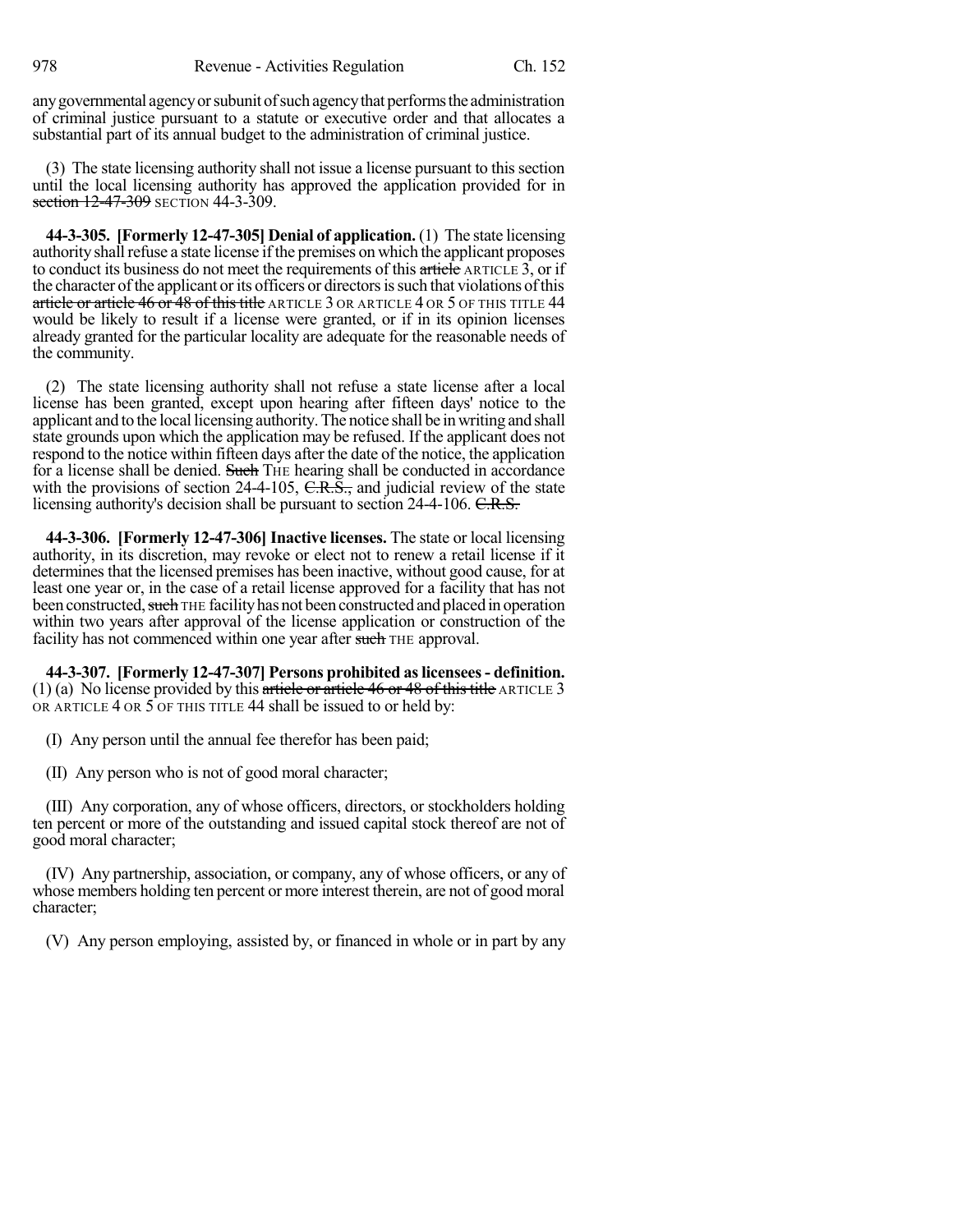other person who is not of good character and reputation satisfactory to the respective licensing authorities;

(VI) Any person unless such THE person's character, record, and reputation are satisfactory to the respective licensing authority;

(VII) Any natural person under twenty-one years of age.

(b) (I) In making a determination as to character or when considering the conviction of a crime, a licensing authority shall be governed by the provisions of section 24-5-101. C.R.S.

(II) With respect to arts or club license applications, an investigation of the character ofthe president or chair of the board and the operational managershall be deemed sufficient to determine whether to issue the arts or club license to the applicant.

(2) (a) No license provided by this article ARTICLE 3 shall be issued to or held by a peace officer described in section 16-2.5-121, 16-2.5-122, 16-2.5-123, 16-2.5-125,  $16-2.5-126$ ,  $16-2.5-128$ , or  $16-2.5-129$ ,  $C.R.S.,$  or the state licensing authority or any of its inspectors or employees.

(b) A peace officer described in section 16-2.5-103, 16-2.5-105, 16-2.5-108, 16-2.5-132, or 16-2.5-149  $C.R.S.,$  may not obtain or hold a license under this article ARTICLE 3 to operate a licensed premisesthat islocated within the same jurisdiction that employs the peace officer.

(3) (a) In investigating the qualifications of the applicant or a licensee, the local licensing authority may have access to criminal history record information furnished by a criminal justice agency, subject to any restrictions imposed by such agency. In the event the local licensing authority takes into consideration information concerning the applicant's criminal history record, the local licensing authority shall also consider any information provided by the applicant regarding such criminal history record, including but not limited to evidence of rehabilitation, character references, and educational achievements, especially those items pertaining to the period oftimebetweenthe applicant'slast criminal conviction and the consideration of the application for a license.

(b) As used in paragraph (a) of this subsection  $(3)$  SUBSECTION  $(3)(a)$  OF THIS SECTION, "criminal justice agency" means any federal, state, or municipal court or any governmental agency or subunit of such agency that performs the administration of criminal justice pursuant to a statute or executive order and that allocates a substantial part of its annual budget to the administration of criminal justice.

(c) At the time of the application for a license, the applicant shall submit fingerprints and file personal history information concerning the applicant's qualifications for a license on forms prepared by the state licensing authority. The state and local licensing authorities shall submit such fingerprints to the Colorado bureau of investigation for the purpose of conducting fingerprints-based criminal history record checks. The Colorado bureau of investigation shall forward the fingerprints to the federal bureau of investigation for the purpose of conducting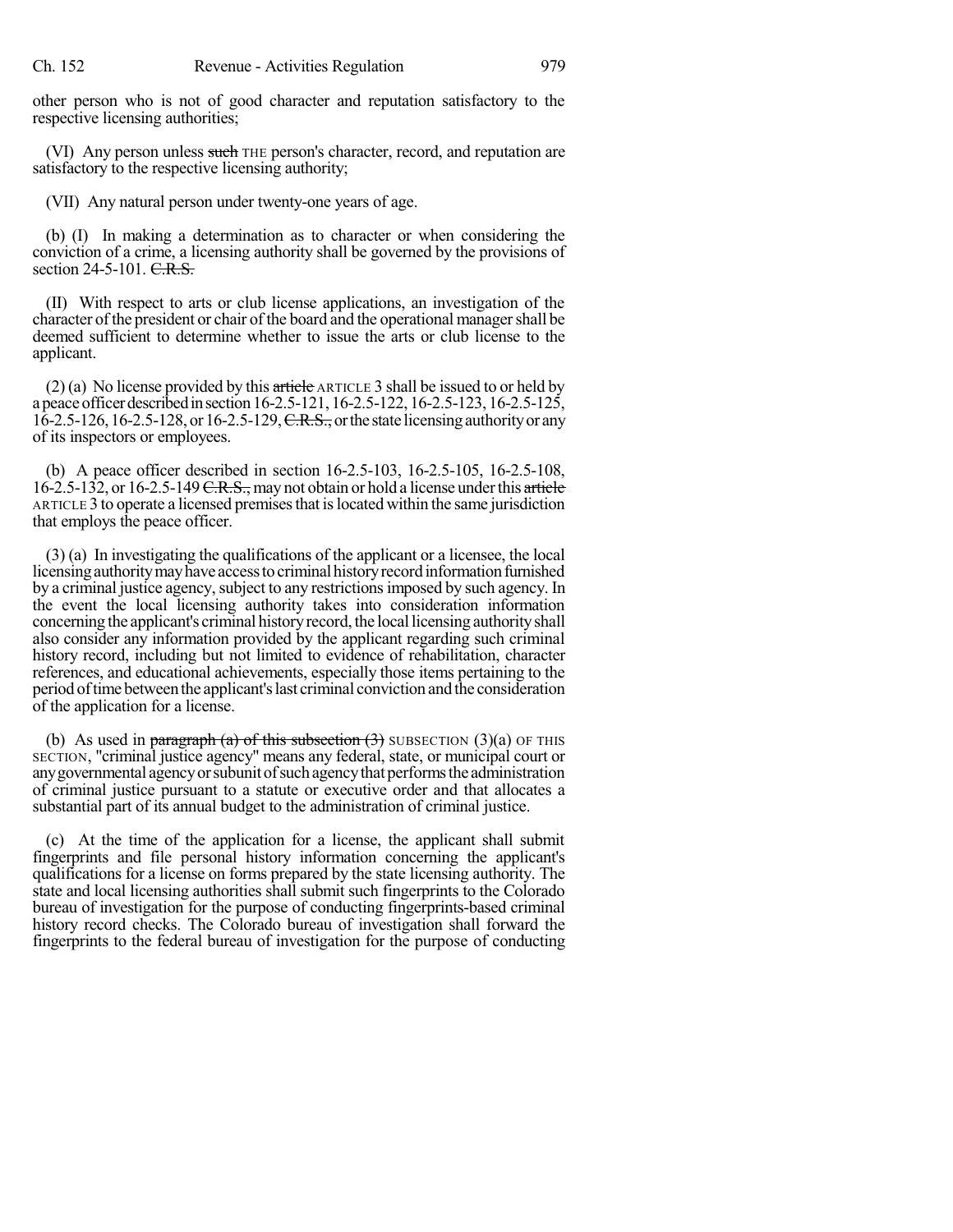fingerprints-based criminal history record checks. An applicant who has previously submitted fingerprints for alcohol beverage licensing purposes may request that the fingerprints on file be used. The licensing authorities shall use the information resulting from the fingerprints-based criminal history record check to investigate and to determine if an applicant is qualified for a license pursuant to this article and article 46 of this title ARTICLE 3 AND ARTICLE 4 OF THIS TITLE 44. The licensing authority shall not be prohibited from verifying any of the information required to be submitted by an applicant pursuant to this section. An applicant shall not be required to submit additional information beyond that required in this subsection (3) unless the licensing authority has determined any of the following:

(I) The applicant has misrepresented a material fact;

(II) The applicant has an established criminal history record;

(III) A prior criminal or administrative proceeding determined that the applicant violated alcohol beverage laws;

(IV) The information submitted by an applicant is incomplete; or

(V) The character, record, or reputation of the applicant, his or her agent, or his or her principal is such that a potential violation of this article or article 46 of this title ARTICLE 3 OR ARTICLE 4 OF THIS TITLE 44 may occur if a license is issued to the applicant.

**44-3-308. [Formerly 12-47-308] Unlawful financial assistance.** (1) (a) It is unlawful for any person licensed pursuant to this article or article 46 of this title ARTICLE 3 OR ARTICLE 4 OF THIS TITLE 44 as a manufacturer, limited winery licensee, wholesaler, or importer, or any person, partnership, association, organization, or corporation interested financially in or with any of said licensees, to furnish, supply, or loan, in any manner, directly or indirectly, to any person licensed to sell at retail pursuant to this article or article 46 or 48 of this title ARTICLE 3 OR ARTICLE 4 OR 5 OF THIS TITLE 44 any financial assistance, including the extension of creditfor more than thirty days, as specified in section  $12-47-202$   $(2)(b)$  SECTION 44-3-202  $(2)(b)$ or in rules of the state licensing authority, or any equipment, fixtures, chattels, or furnishings used in the storing, handling, serving, or dispensing of food or alcohol beverages within the premises or for making any structural alterations or improvements in or on the building in which such premises are located. This section shall not apply to signs or displays within such THE premises.

(b) Notwithstanding the provisions of paragraph  $(a)$  of this subsection  $(1)$ SUBSECTION  $(1)(a)$  OF THIS SECTION, any person or party described in said paragraph  $(a)$  SUBSECTION (1)(a) OF THIS SECTION may provide financial or in-kind assistance, directly or indirectly, to a nonprofit arts organization that has been issued an arts license pursuant to section 12-47-417 SECTION 44-3-419 or to a state-supported institution of higher education in Colorado, including local district colleges, area technical colleges, and the Auraria higher education center, or the governing board of a state-supported institution of higher education, or to a nonpublic institution of higher education as defined in section 23-3.7-102  $C.R.S.,$  that is operating pursuant to 26 U.S.C. sec. 501 (c)(3) of the federal "Internal Revenue Code of 1986", as amended, if the institution has been issued a license pursuant to article 46, 47, or 48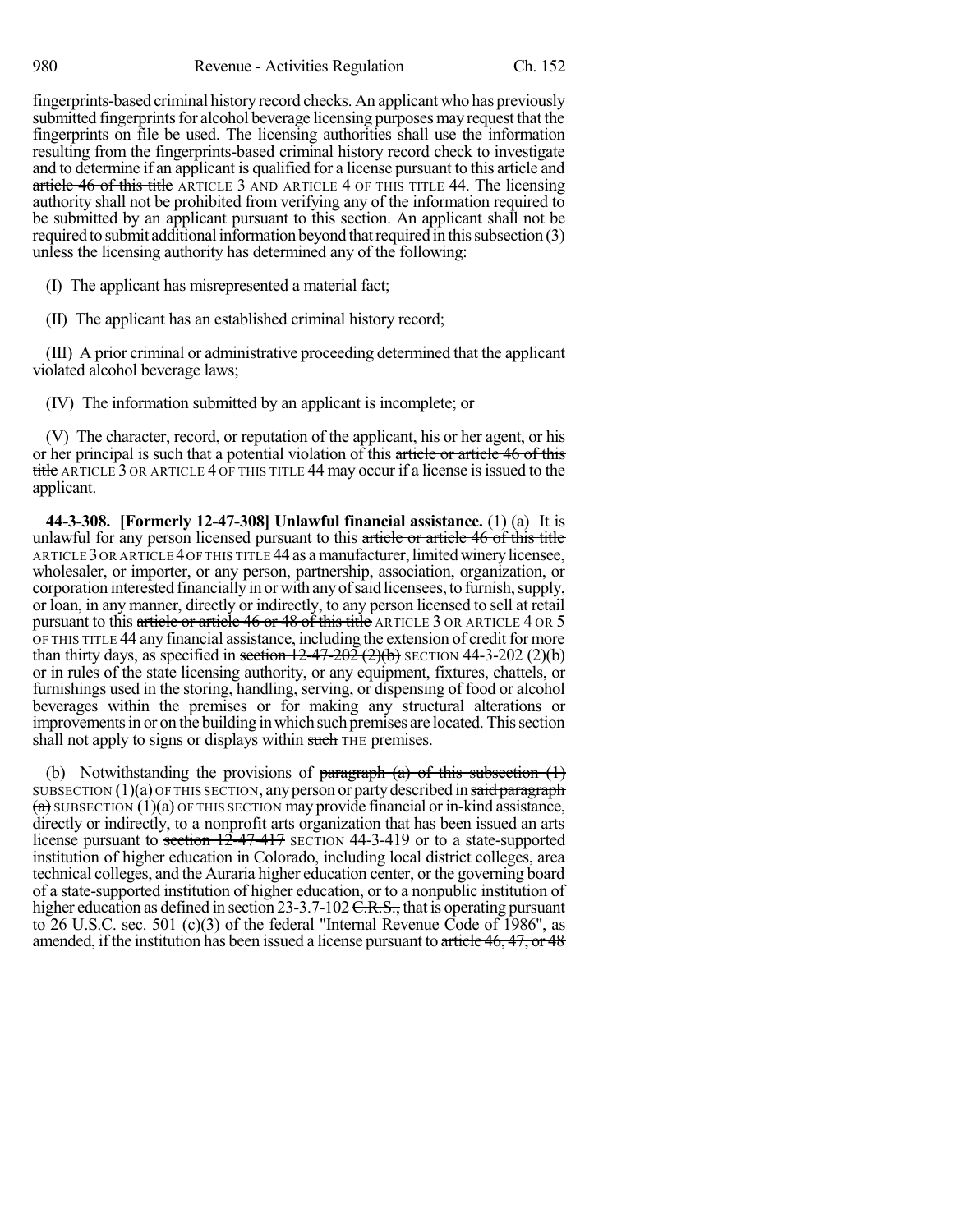# of this title THIS ARTICLE 3 OR ARTICLE 4 OR 5 OF THIS TITLE 44.

(2) The state licensing authority, by rule,  $\frac{and \text{ regularization}}{and \text{ radial require a complete}}$ disclosure of all persons having a direct or indirect financial interest, and the extent of such interest, in each hotel and restaurant license and each retail gaming tavern license issued under this article ARTICLE 3. A willful failure to report and disclose the financial interests of all persons having a direct or indirect financial interest in a hotel and restaurant license or in a retail gaming tavern license shall be grounds for suspension or revocation of such license by the state licensing authority. The invalidity of any provision of this subsection (2) concerning interest in more than one hotel and restaurant license or retail gaming tavern license shall invalidate all interests in more than one hotel and restaurant license or retail gaming tavern license, and such invalidity shall make any such interest unlawful financial assistance.

 $(3)$ (a) It is unlawful for any person licensed to sell at retail pursuant to this article or article 46 of this title ARTICLE 3 OR ARTICLE 4 OF THIS TITLE 44 to receive and obtain from the persons or parties described and referred to in subsection (1)(a) of this section, directly or indirectly, any financial assistance or any equipment, fixtures, chattels, or furnishings used in the storing, handling, serving, or dispensing of food or alcohol beverages within the premises or from making any structural alterations or improvements in or on the building on which such premises are located. This subsection  $(3)$  shall not apply to signs or displays within such THE premises or to advertising materials that are intended primarily to advertise the product of the wholesaler or manufacturer and that have only negligible value in themselves or to the inspection and servicing of malt or vinous liquor-dispensing equipment to the extent necessary for the maintenance of reasonable standards of purity, cleanliness, and health.

(b) Notwithstanding the provisions of paragraph  $(a)$  of this subsection  $(3)$ SUBSECTION  $(3)(a)$  OF THIS SECTION, a nonprofit arts organization that has been issued an arts license pursuant to section 12-47-417 SECTION 44-3-419 or a state-supported institution of higher education in Colorado, including local district colleges, area technical colleges, and the Auraria higher education center, or the governing board of a state-supported institution of higher education, or a nonpublic institution of higher education as defined in section  $23-3.7-102$  C.R.S., that is operating pursuant to 26 U.S.C. sec. 501 (c)(3) of the federal "Internal Revenue Code of 1986", as amended, if the institution has been issued a license pursuant to article 46, 47, or 48 of this title THIS ARTICLE 3 OR ARTICLE 4 OR 5 OF THIS TITLE 44, may receive financial or in-kind assistance, directly or indirectly, from the persons or parties described and referred to in paragraph  $(a)$  of subsection  $(1)$  SUBSECTION (1)(a) of this section.

(4) (a) Except as otherwise authorized, it is unlawful for any person or corporation holding any license pursuant to this article or article 46 of this title ARTICLE 3 OR ARTICLE 4 OF THIS TITLE 44 or any person who is a stockholder, director, or officer of any corporation holding a license pursuant to this article or article  $46$  of this title ARTICLE  $3$  OR ARTICLE  $4$  OF THIS TITLE  $44$  to be a stockholder, director, or officer or to be interested, directly or indirectly, in any person or corporation that lends money to any person or corporation licensed pursuant to this article or article 46 of this title ARTICLE 3 OR ARTICLE 4 OF THIS TITLE 44, but this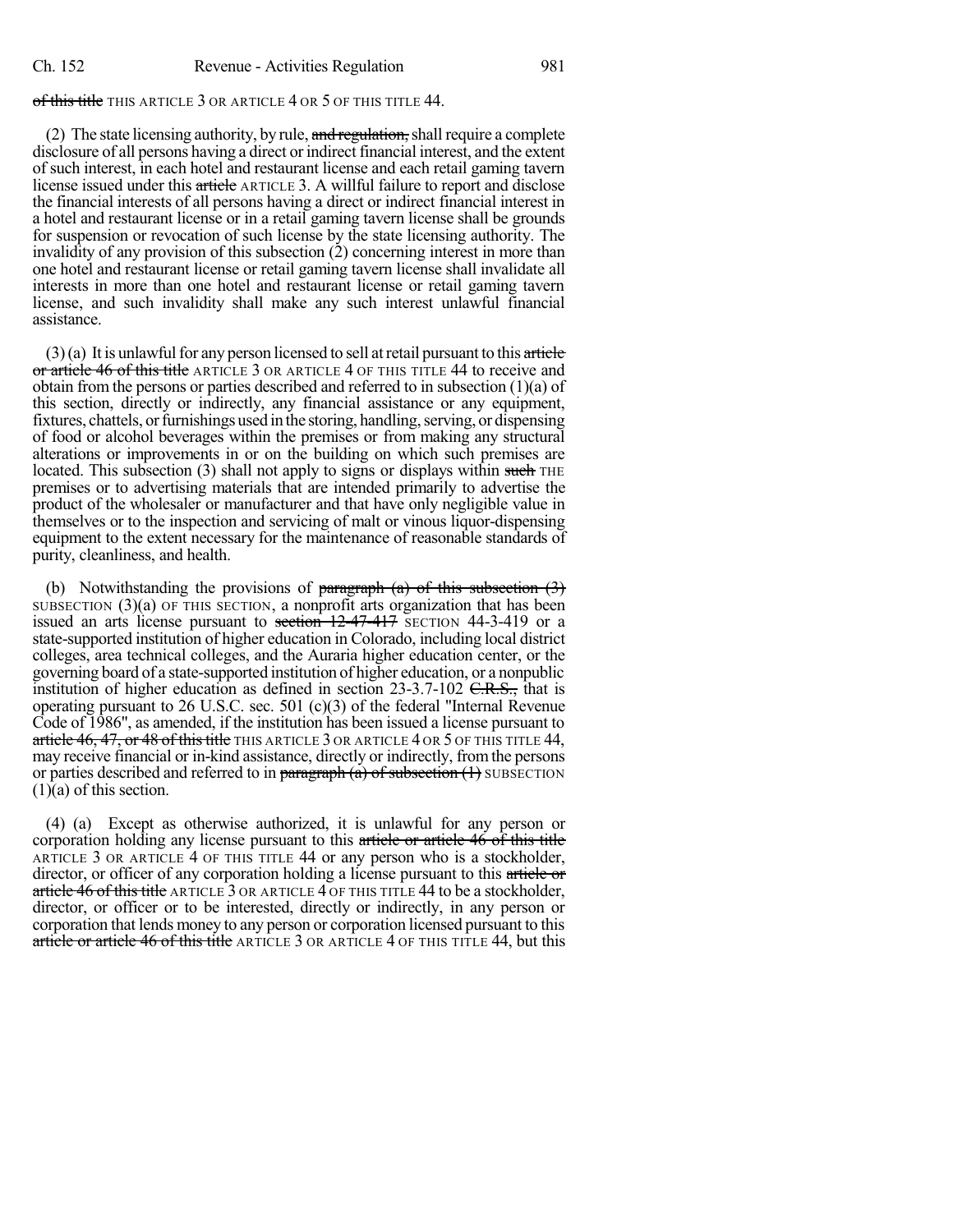subsection (4) does not apply to banks or savings and loan associations supervised and regulated by an agency of the state or federal government, or to FHA-approved mortgagees, or to stockholders, directors, or officers thereof; and it is unlawful for any person or corporation licensed pursuant to this article or article 46 of this title ARTICLE 3 OR ARTICLE 4 OF THIS TITLE 44, or any stockholder, director, or officer of such corporation, to make any loan or be interested, directly or indirectly, in any loan to any other person licensed pursuant to this article or article 46 of this title ARTICLE 3 OR ARTICLE 4 OF THIS TITLE 44; except that this paragraph  $(a)$  subsection (4)(a) does not apply to any financial institution that comes into possession of a licensed premises by virtue of a foreclosure or deed in lieu of foreclosure if such THE financial institution does not retain such premises for longer than one year or for such time exceeding one year as provided in paragraph (b) of this subsection  $(4)$ SUBSECTION (4)(b) OF THIS SECTION.

(b) In the case of a financial institution that comes into possession of a licensed premises by virtue of a foreclosure or deed in lieu of foreclosure, the state and the local licensing authority may grant a transfer of ownership for such license for a period of one year and, upon notice and hearing, renewal of such license may be granted. This **paragraph**  $(b)$  SUBSECTION  $(4)(b)$  shall apply in the case of every foreclosure or deed in lieu of foreclosure in which disposition of the license has not otherwise been made by the state or local licensing authority.

(5) It is unlawful for any owner, part owner, shareholder, stockholder, or person interested, directly or indirectly, in any retail business or establishment of a person licensed to sell at retail pursuant to the provisions of this article or article 46 or 48 of this title ARTICLE  $3$  OR ARTICLE  $4$  OR  $5$  OF THIS TITLE  $44$  to enter into any agreement with any person or party or to receive, possess, or accept any money, fixtures, supplies, or things of value from any person or party, whereby a person licensed to sell at retail pursuant to this article or article 46 or 48 of this title ARTICLE 3 OR ARTICLE 4 OR 5 OF THIS TITLE 44 may be influenced or caused, directly or indirectly, to buy, sell, dispense, or handle the product of any manufacturer of alcohol beverages. This subsection (5) shall not apply to displays within such premises.

(6) Any transaction, agreement, or arrangement prohibited by the provisions of this section, if made and entered into by and between the persons and parties described and referred to in this section, is unlawful, illegal, invalid, and void, and any obligation or liability arising out of such transaction, agreement, or arrangement shall be unenforceable in any court of this state by or against any such persons and parties entering into such THE transaction, agreement, or arrangement.

(7) This section is intended to prohibit and prevent the control of the outlets for the sale of alcohol beverages by any persons or parties other than the persons licensed pursuant to the provisions of this article or article 46 or 48 of this title ARTICLE 3 OR ARTICLE 4 OR 5 OF THIS TITLE 44.

(8) It is unlawful for an owner, part owner, shareholder, or person interested directly or indirectly in a brew pub, distillery pub, or vintner's restaurant license to conduct, own in whole or in part, or be directly or indirectly interested in a wholesaler's license issued under this article or article 46 of this title ARTICLE 3 OR ARTICLE 4 OF THIS TITLE 44.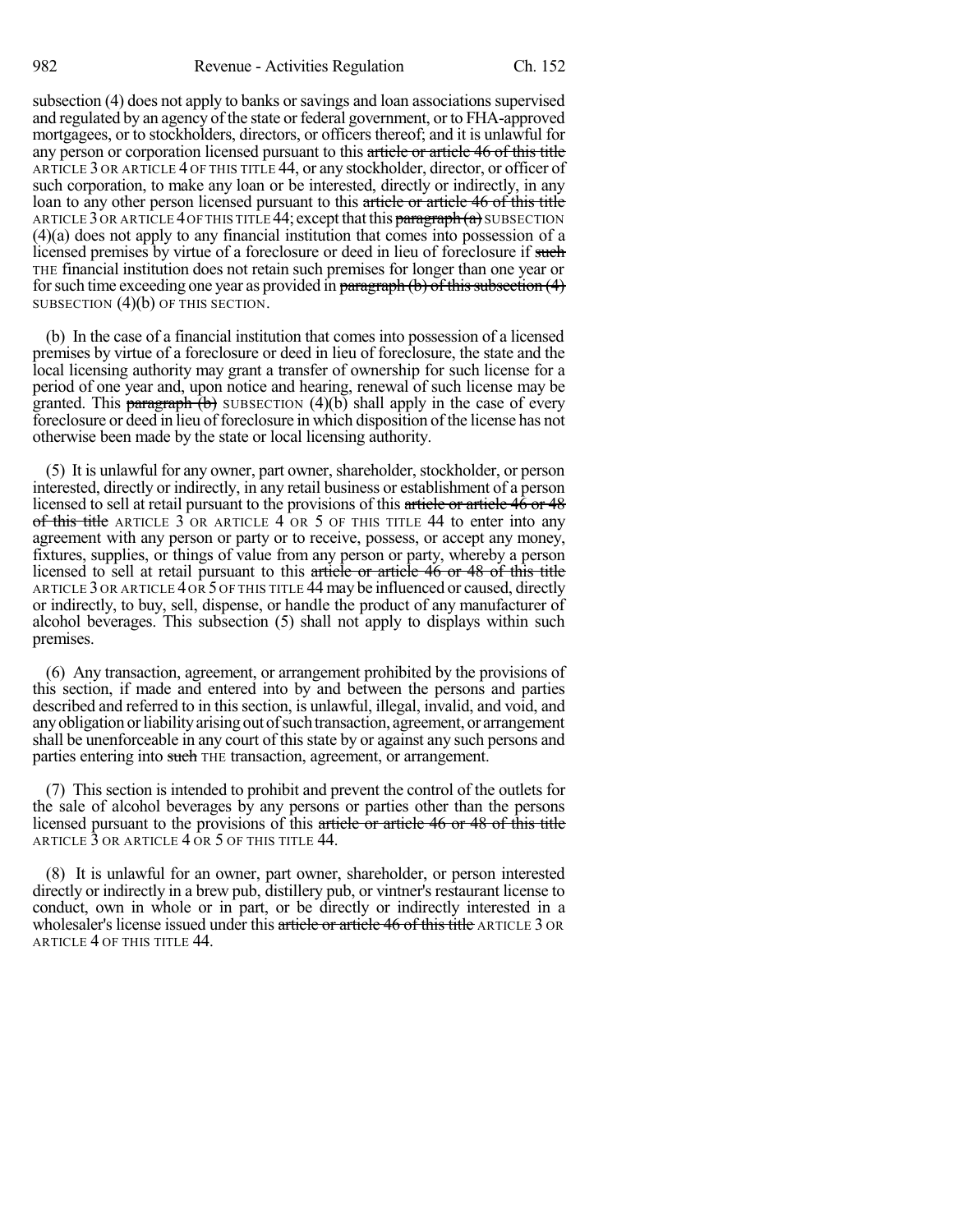**44-3-309. [Formerly 12-47-309] Local licensing authority - applications optional premises licenses.** (1) A local licensing authority may issue only the following alcohol beverage licenses upon payment of the fee specified in section 12-47-505 SECTION 44-3-505:

- (a) Retail liquor store license;
- (b) Liquor-licensed drugstore license;
- (c) Beer and wine license;
- (d) Hotel and restaurant license;
- (e) Tavern license;
- (f) Brew pub license;
- (g) Club license;
- (h) Arts license;
- (i) Racetrack license;
- (j) Optional premises license;
- (k) Retail gaming tavern license;
- (l) Vintner's restaurant license;
- (m) Distillery pub license;
- (n) Lodging and entertainment license.

(2) An application for any license specified in subsection (1) of this section or section  $12\overline{-46}$ -107 SECTION 44-4-107 shall be filed with the appropriate local licensing authority on forms provided by the state licensing authority and containing such information asthe state licensing authoritymayrequire.Each application shall be verified by the oath or affirmation of such persons as prescribed by the state licensing authority.

(3) The applicant shall file at the time of application plans and specifications for the interior of the building if the building to be occupied is in existence at the time. If the building is not in existence, the applicant shall file a plot plan and a detailed sketch for the interior and submit an architect's drawing of the building to be constructed. In its discretion, the local licensing authority may impose additional requirements necessary for the approval of the application.

**44-3-310. [Formerly 12-47-310] Optional premises license - local option.** (1) No optional premises license, or optional premises permit for a hotel and restaurant license, as defined in section  $12\overline{-47-103(22)}$ (a) SECTION 44-3-103(33)(a), shall be issued within anymunicipality or the unincorporated portion of any county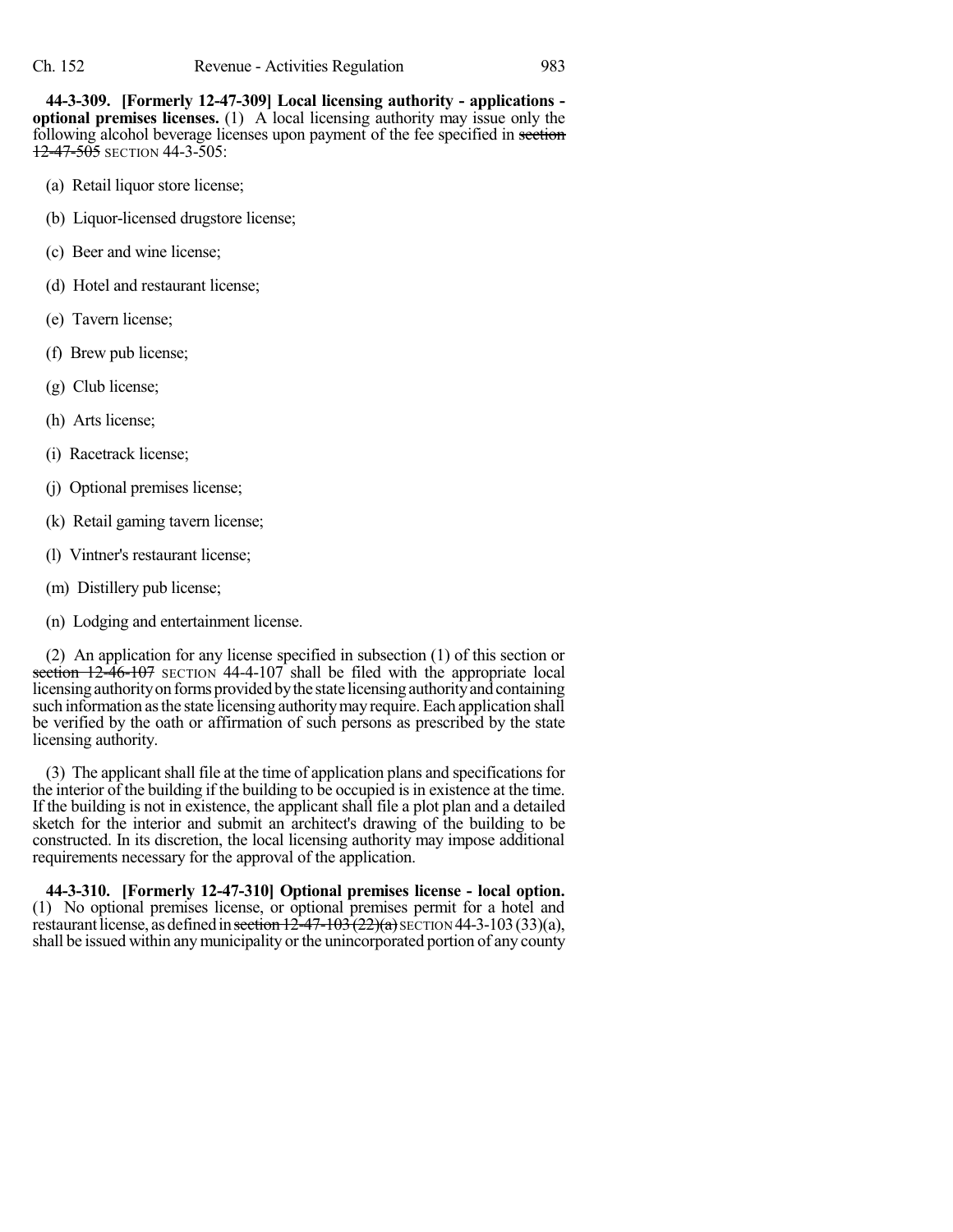unless the governing body of the municipality has adopted by ordinance, or the governing body of the county has adopted by resolution, specific standards for the issuance of optional premises licenses or for optional premises for a hotel and restaurant license. No municipality or county shall be required to adopt such standards or make such licenses available within its jurisdiction.

(2) In addition to all other standards applicable to the issuance of licenses under this article ARTICLE 3, the governing body may adopt additional standards for the issuance of optional premises licenses or for optional premises for a hotel and restaurant license that may include:

(a) The specific types of outdoorsports and recreationalfacilitiesthat are eligible to apply for an optional premises license or an optional premises for a hotel and restaurant license;

(b) Restrictions on the number of optional premises that any one licensee may have on an outdoor sports or recreational facility;

(c) A restriction on the minimum size of any applicant's outdoor sports or recreational facility that would be eligible for the issuance of an optional premises license or optional premises for a hotel and restaurant license;

(d) Any other requirements necessary to ensure the control of the premises and the ease of enforcement.

(3) An applicant for a hotel and restaurant license who desires to sell or serve alcohol beverages on optional premises shall file with the optional premises permit application a list of the optional premises locations. Such THE application and list shall be filed with the state and local licensing authorities upon initial application, and each license year thereafter. Approval of the areas must be obtained from the state licensing authority and the local licensing authority. The decision of each authority shall be discretionary. In the event that the state and local licensing authorities allow the area or areas to be designated optional premises, no alcohol beverages may be served on the optional premises without the licensee having provided written notice to the state and local licensing authorities forty-eight hours prior to serving alcohol beverages on the optional premises. Such THE notice shall contain the specific days and hours on which the optional premises are to be used. This subsection (3) shall not be construed to permit the violation of any other provision of this article ARTICLE 3 under circumstances not specified in this subsection (3).

(4) An applicant for an optional premises license who desires to sell, dispense, or serve alcohol beverages on optional premises shall file with the optional premises license application a list of the optional premises locations and the area in which the applicant desires to store alcohol beverages for future use on the optional premises. The applicant shall file the application and additional information with the state and local licensing authorities upon initial application and each license year thereafter. Approval of the license and areas must be obtained from the state licensing authority and the local licensing authority. The decision of each authority shall be discretionary. In the event that the state and local licensing authorities allow the area or areasto be designated optional premises, no alcohol beverages may be served on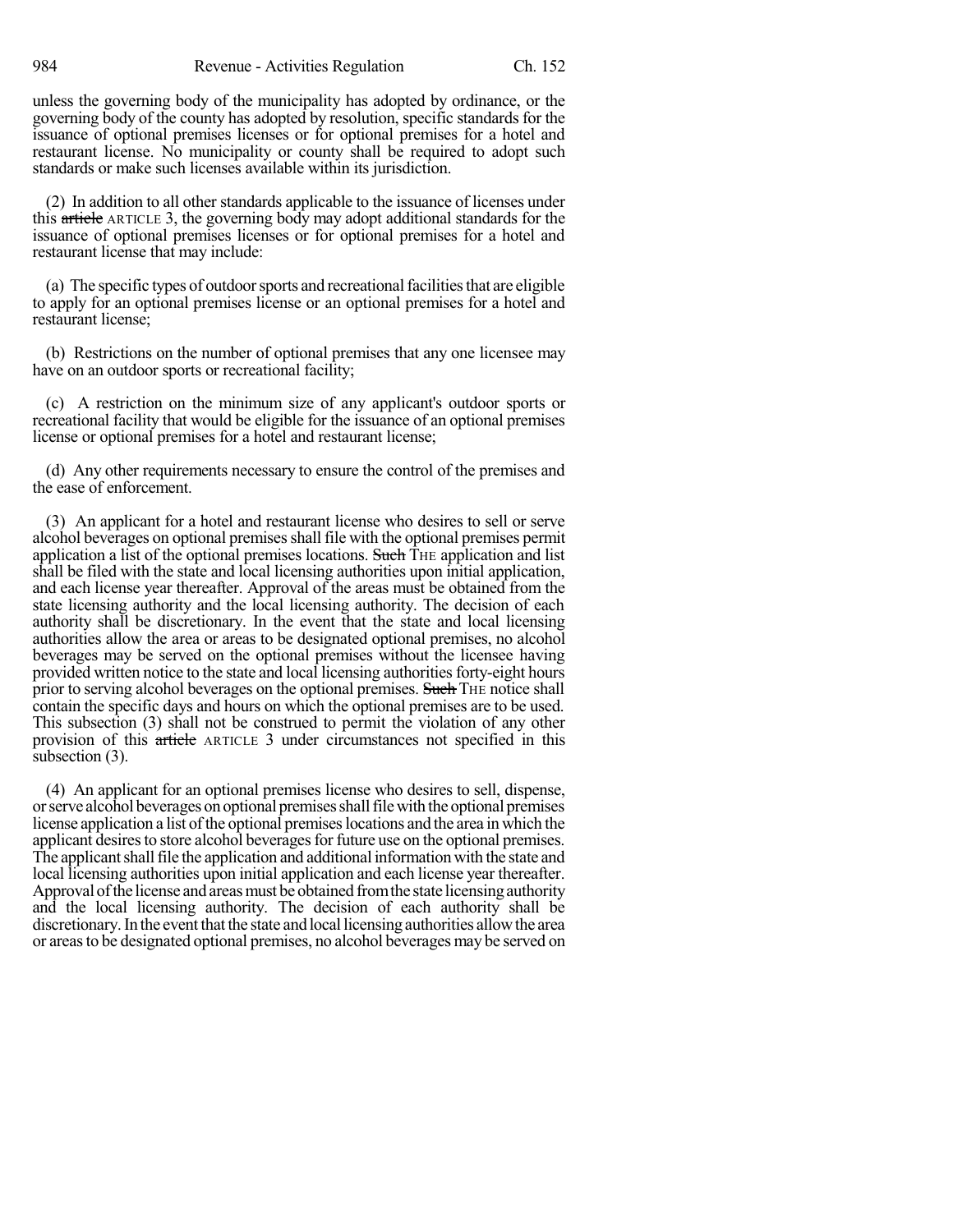the optional premises without the licensee having provided written notice to the state and local licensing authorities forty-eight hours prior to serving alcohol beverages on the optional premises. The notice must contain the specific days and hours on which the optional premises are to be used. This subsection (4) does not permit the violation of any other provision of this article ARTICLE 3 under circumstances not specified in this subsection (4).

**44-3-311. [Formerly 12-47-311] Public notice - posting and publication definition.** (1) Upon receipt of an application, except an application for renewal or for transfer of ownership, the local licensing authority shall schedule a public hearing upon the application not less than thirty days from the date of the application and shall post and publish the public notice thereof not less than ten days prior to such THE hearing. Public notice shall be given by the posting of a sign in a conspicuous place on the premises for which application has been made and by publication in a newspaper of general circulation in the county in which the premises are located.

(2) Notice given by posting shall include a sign of suitable material, not less than twenty-two inches wide and twenty-six inches high, composed of letters not less than one inch in height and stating the type of license applied for, the date of the application, the date of the hearing, and the name and address of the applicant, and such other information as may be required to fully apprise the public of the nature of the application. If the applicant is a partnership, the sign shall contain the names and addresses of all partners, and if the applicant is a corporation, association, or other organization, the sign shall contain the names and addresses of the president, vice president, secretary, and manager or other managing officers.

(3) Notice given by publication shall contain the same information as that required for signs.

(4) If the building in which the alcohol beverage is to be sold is in existence at the time of the application, any sign posted as required in subsections  $(1)$  and  $(2)$  of thissection shall be placed so asto be conspicuous and plainlyvisible to the general public. If the building is not constructed at the time of the application, the applicant shall post the premises upon which the building is to be constructed in such a manner that the notice shall be conspicuous and plainly visible to the general public.

(5) (a) At the public hearing held pursuant to this section, any party in interest shall be allowed to present evidence and to cross-examine witnesses.

(b) As used in this subsection  $(5)$ , "party in interest" means any of the following:

(I) The applicant;

(II) An adult resident of the neighborhood under consideration;

(III) The owner or manager of a business located in the neighborhood under consideration;

(IV) The principal or representative of any school located within five hundred feet of the premises for which the issuance of a license pursuant to section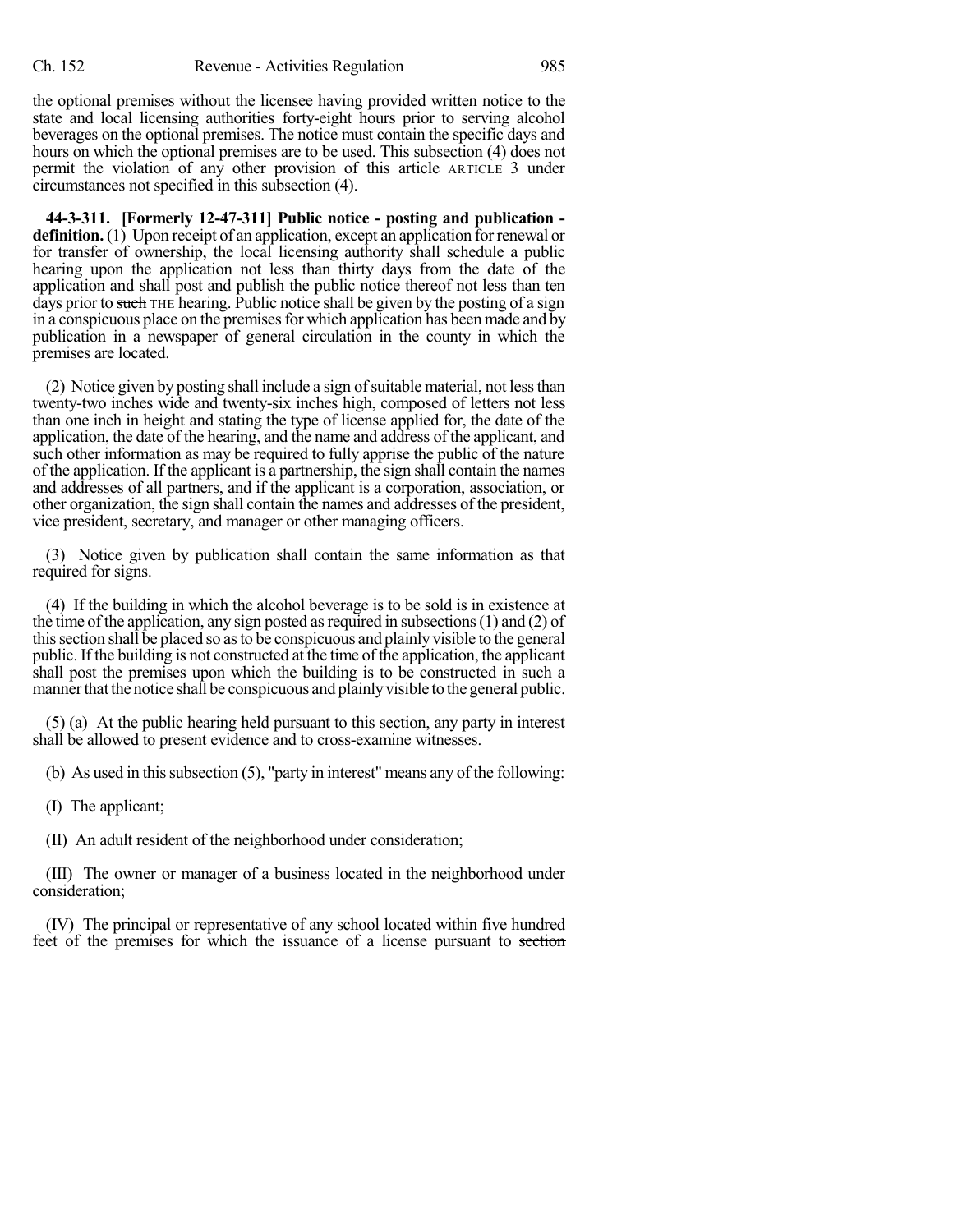12-47-309 (1) SECTION 44-3-309 (1) is under consideration.

(c) The local licensing authority, in its discretion, may limit the presentation of evidence and cross-examination so as to prevent repetitive and cumulative evidence or examination.

(d) Nothing in this subsection (5) shall be construed to prevent a representative of an organized neighborhood group that encompasses part or all of the neighborhood under consideration from presenting evidence subject to this section. Such THE representative shall reside within the neighborhood group's geographic boundaries and shall be a member of the neighborhood group. Such THE representative shall not be entitled to cross-examine witnesses or seek judicial review of the licensing authority's decision.

**44-3-312. [Formerly 12-47-312] Results of investigation - decision of authorities.** (1) Not less than five days prior to the date of hearing, the local licensing authority shall make known its findings based on its investigation in writing to the applicant and other interested parties. The local licensing authority has authority to refuse to issue any licenses provided in sections 12-47-309 (1) and  $12-46-107$  SECTIONS 44-3-309 (1) AND 44-4-107 for good cause, subject to judicial review.

(2) (a) Before entering any decision approving or denying the application, the local licensing authority shall consider, except where this article ARTICLE 3 specifically provides otherwise, the facts and evidence adduced as a result of its investigation, as well as any other facts, the reasonable requirements of the neighborhood for the type of license for which application has been made, the desires of the adult inhabitants, the number, type, and availability of alcohol beverage outlets located in or near the neighborhood under consideration, and any other pertinent matters affecting the qualifications of the applicant for the conduct of the type of business proposed; except that the reasonable requirements of the neighborhood shall not be considered in the issuance of a club liquor license. For the merger and conversion of retail liquor store licenses to a single liquor-licensed drugstore license in accordance with section  $12-47-408$  (1)(b) SECTION 44-3-410  $(1)(b)$ , the local licensing authority shall consider the reasonable requirements of the neighborhood and the desires of the adult inhabitants of the neighborhood.

(b) Any petitioning otherwise required to establish the reasonable requirements ofthe neighborhood shall be waived for a bed and breakfast permit applicant unless the local licensing authority has previously taken affirmative, official action to rescind the availability of such waiver in all subsequent cases.

(3) Any decision of a local licensing authority approving or denying an application shall be in writing stating the reasons therefor within thirty days after the date of the public hearing, and a copy of such THE decision shall be sent by certified mail to the applicant at the address shown in the application.

(4) No license shall be issued by any local licensing authority after approval of an application until the building in which the business is to be conducted is ready for occupancy with such furniture, fixtures, and equipment in place as is necessary to comply with the applicable provisions of this article and article 46 of this title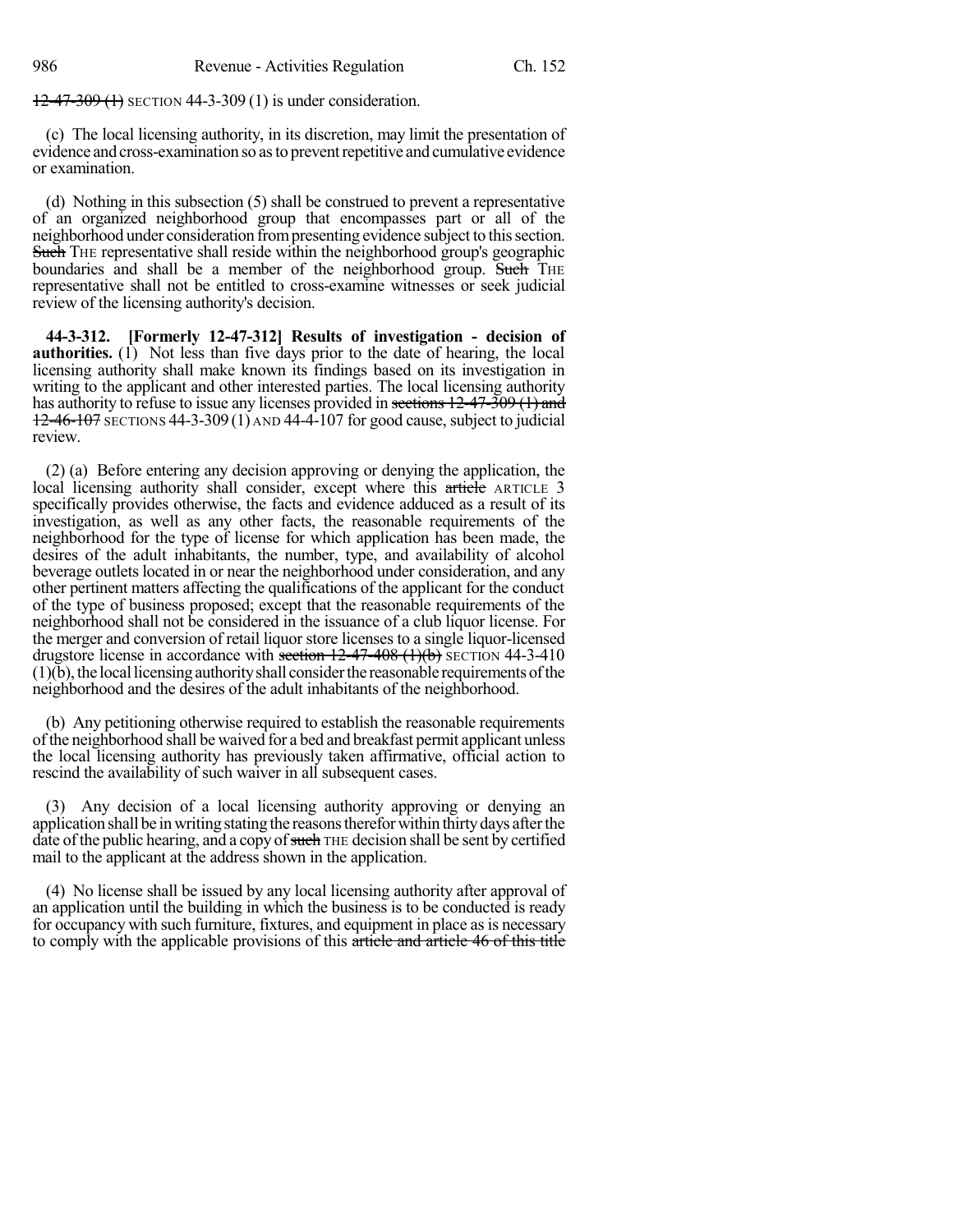ARTICLE 3 AND ARTICLE 4 OF THIS TITLE 44, and then only after inspection of the premises has been made by the licensing authority to determine that the applicant has complied with the architect's drawing and the plot plan and detailed sketch for the interior of the building submitted with the application.

(5) After approval of anyapplication, the local licensing authorityshall notifythe state licensing authority of such THE approval, who shall investigate and either approve or disapprove such application.

**44-3-313. [Formerly12-47-313]Restrictionsforapplicationsfornewlicense.** (1) No application for the issuance of any license specified in section  $12-47-309(1)$ or  $12-46-107$  (1) SECTION 44-3-309 (1) OR 44-4-107 (1) shall be received or acted upon:

(a) (I) If the application for a license described in section  $12-47-309(1)$  SECTION  $44-3-309(1)$  concerns a particular location that is the same as or within five hundred feet of a location for which, within the two years next preceding the date of the application, the state or a local licensing authority denied an application for the same class of license for the reason that the reasonable requirements of the neighborhood and the desires of the adult inhabitants were satisfied by the existing outlets.

(II) Subparagraph (I) of this paragraph  $(a)$  SUBSECTION  $(1)(a)(I)$  OF THIS SECTION shall not apply to cities in which limited gaming is permitted pursuant to section 9 of article XVIII of the state constitution.

(III) No licensing authority shall consider an application for any license to sell fermented malt beverages at retail pursuant to section  $12-46-107$  (1) SECTION  $44-4-107(1)$  if, within one year before the date of the application, the state or a local licensing authorityhas denied an application at the same location forthe reason that the reasonable requirements of the neighborhood or the desires of the inhabitants were satisfied by the existing outlets.

(b) Until it is established that the applicant is, or will be, entitled to possession of the premises for which application is made under a lease, rental agreement, or other arrangement for possession of the premises, or by virtue of ownership thereof;

(c) For a location in an area where the sale of alcohol beverages as contemplated is not permitted under the applicable zoning laws of the municipality, city and county, or county;

(d) (I) If the building in which the alcohol beverages are to be sold pursuant to a license described in section  $12-47-309(1)$  SECTION  $\overline{44}$ -3-309(1) is located within five hundred feet of any public or parochial school or the principal campus of any college, university, or seminary; except that this subsection  $(1)(d)(I)$  does not:

(A) Affect the renewal or reissuance of a license once granted;

(B) Apply to licensed premises located or to be located on land owned by a municipality;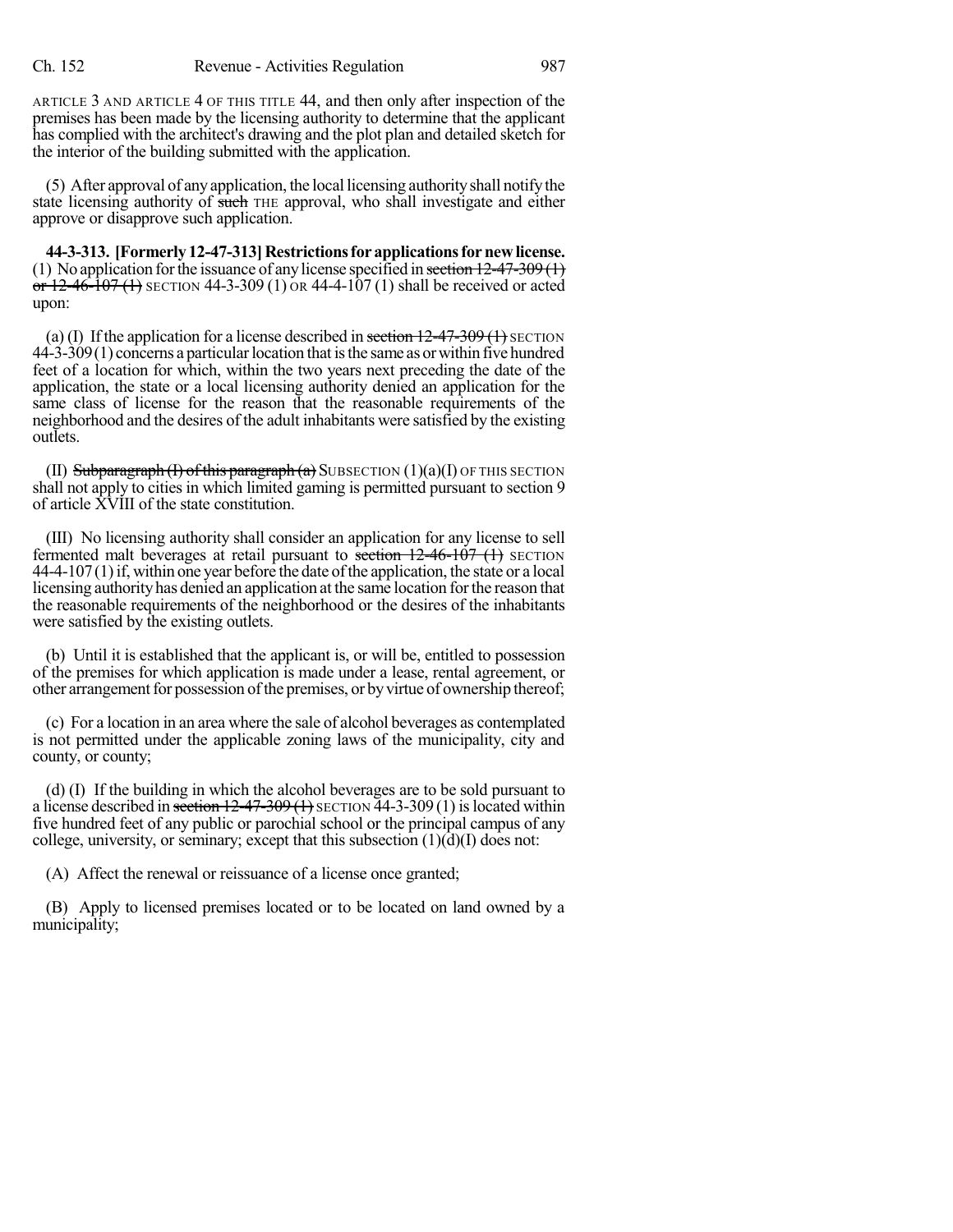(C) Apply to an existing licensed premises on land owned by the state;

(D) Apply to a liquor license in effect and actively doing business before the principal campus was constructed;

(E) Apply to any club located within the principal campus of any college, university, or seminary that limits its membership to the faculty or staff of the institution; or

(F) Apply to a campus liquor complex.

(II) The distances referred to in subparagraph  $(1)$  of this paragraph  $(d)$ SUBSECTION  $(1)(d)(I)$  OF THIS SECTION are to be computed by direct measurement from the nearest property line of the land used for school purposes to the nearest portion of the building in which liquor is to be sold, using a route of direct pedestrian access.

(III) The local licensing authority of any city and county, by rule or regulation; the governing body of any other municipality, by ordinance; and the governing body of any other county, by resolution, may eliminate orreduce the distance restrictions imposed by this paragraph  $(d)$  SUBSECTION (1)(d) for any class of license, or may eliminate one or more types of schools or campuses from the application of any distance restriction established by or pursuant to this  $\frac{\partial f}{\partial x}$  of  $\frac{\partial f}{\partial y}$  SUBSECTION  $(1)(d)$ .

(IV) In addition to the requirements of section  $12-47-312$  (2) SECTION 44-3-312 (2), the local licensing authority shall consider the evidence and make a specific finding of fact as to whether the building in which the liquor is to be sold is located within any distance restrictions established by or pursuant to this section. This finding shall be subject to judicial review pursuant to section  $12-47-802$  SECTION 44-3-802.

(2) An application for the issuance of a tavern or retail liquor store license may be denied under this article ARTICLE 3 if the local licensing authority or the state on state-owned property determines, pursuant to section  $12-47-301$  (2)(b) SECTION 44-3-301 (2)(b), that the issuance of such THE license would result in or add to an undue concentration of the same class of license and, as a result, require the use of additional law enforcement resources.

# PART 4 CLASSES OF LICENSES AND PERMITS

**44-3-401. [Formerly 12-47-401] Classes of licenses and permits - rules.** (1) For the purpose of regulating the manufacture, sale, and distribution of alcohol beverages, the state licensing authority in its discretion, upon application in the prescribed form made to it, may issue and grant to the applicant a license or permit from any of the following classes, subject to the provisions and restrictions provided by this article ARTICLE 3:

(a) Manufacturer's license;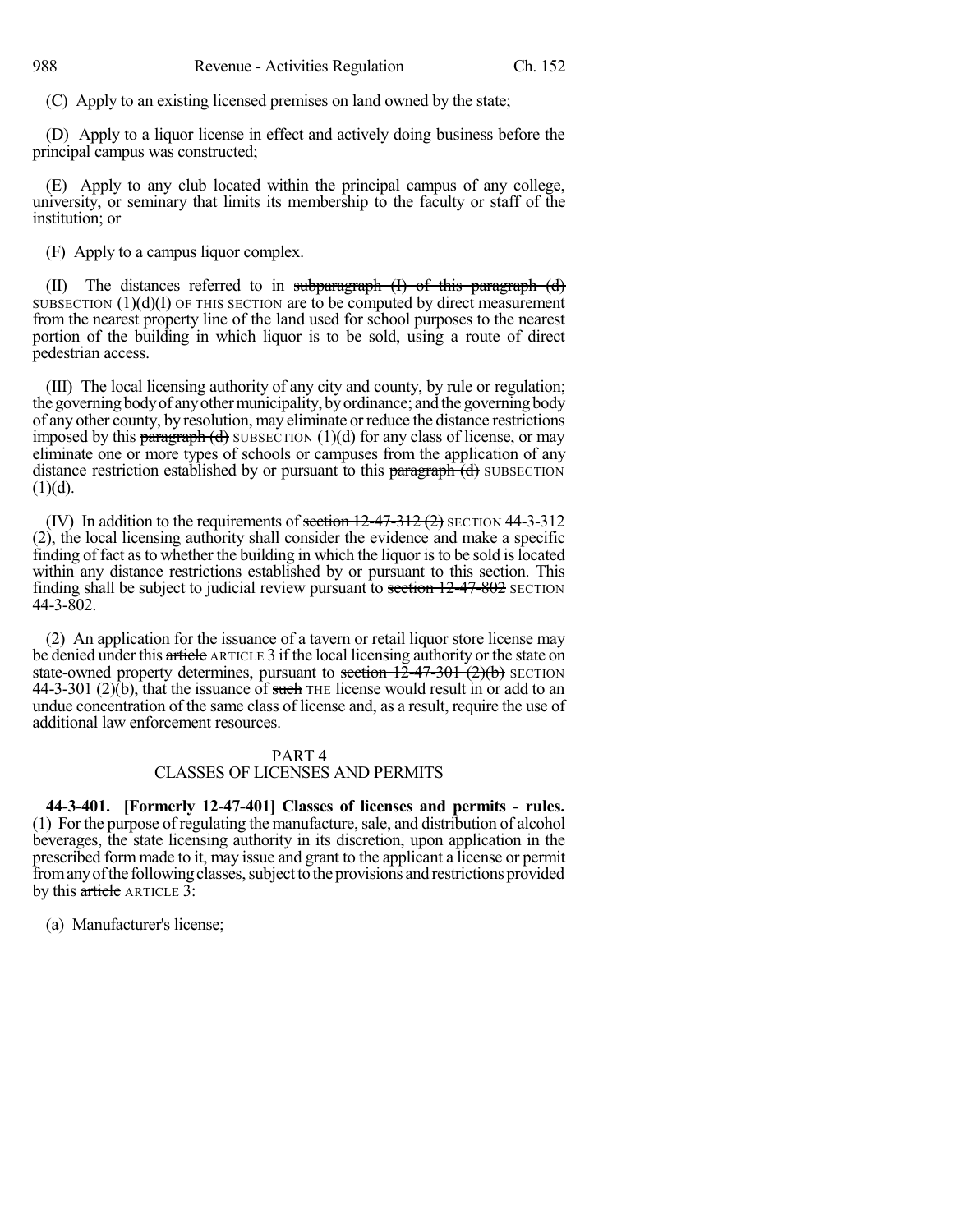- (b) Limited winery license;
- (c) Nonresident manufacturer's license;
- (d) Importer's license;
- (e) Malt liquor importer's license;
- (f) Wholesaler's liquor license;
- (g) Wholesaler's beer license;
- (h) Retail liquor store license;
- (i) Liquor-licensed drugstore license;
- (j) Beer and wine license;
- (k) Hotel and restaurant license;
- (l) Tavern license;
- (m) Brew pub license;
- (n) Club license;
- (o) Arts license;
- (p) Racetrack license;
- (q) Public transportation system license;
- (r) Optional premises license;
- (s) Retail gaming tavern license;
- (t) Vintner's restaurant license;
- (u) Wine packaging permit;
- (v) Distillery pub license;
- (w) Lodging and entertainment license;
- (x) Manager's permit.

(2) Ifthe federal alcohol and tobacco tax and trade bureau approvesthe purchase, sale, possession, or manufacturing of powdered alcohol in the United States, the state licensing authority shall adopt rules establishing a mechanism for regulating the manufacture, purchase, sale, possession, and use of powdered alcohol.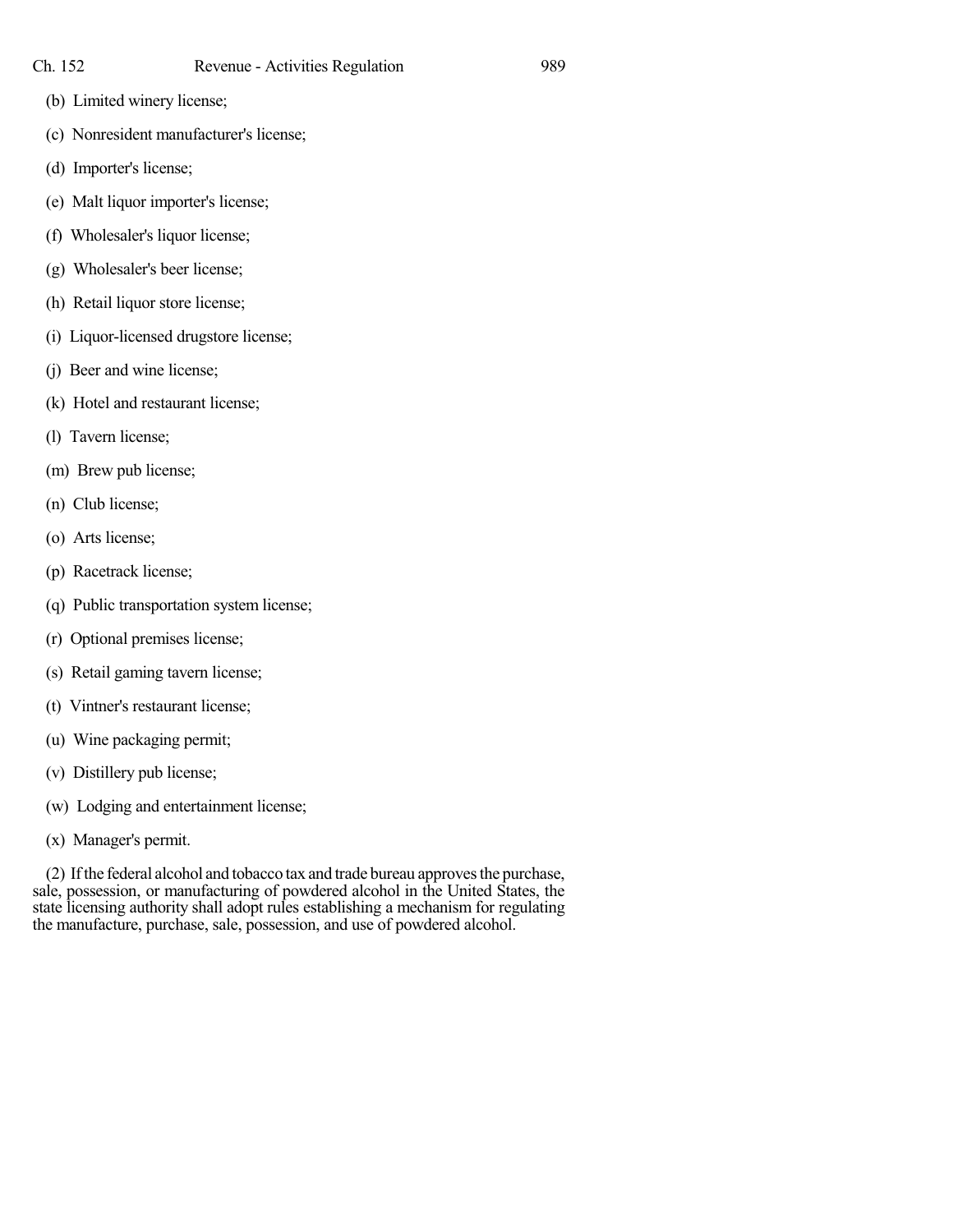**44-3-402. [Formerly12-47-402]Manufacturer'slicense.**(1) Amanufacturer's license shall be issued by the state licensing authority to persons distilling, rectifying, or brewing within this state for the following purposes only:

(a) To produce, manufacture, or rectify malt, vinous, or spirituous liquors;

(b) To sell malt or vinous liquors of their own manufacture within this state. Brewers or winers licensed under this section may solicit business directly from licensed retail persons or consumers by procuring a wholesaler's license as provided in this article ARTICLE 3; except that any malt liquor sold at wholesale by a brewer that has procured a wholesaler's license shall be unloaded and placed in the physical possessionof a licensedwholesaler atthewholesaler'slicensedpremisesinthisstate and inventoried for purposes of tax collection prior to delivery to a retailer or consumer. Wholesalers of malt liquors receiving products to be held as required by this  $\frac{\text{paramal}}{\text{paramal}}$  (b) SUBSECTION (1)(b) shall be liable for the payment of any tax due on such products under section  $12-47-503$  (1)(a) SECTION  $44-3-503$  (1)(a).

(c) To sell vinous orspirituousliquors of their own manufacture within the state to persons licensed by this article ARTICLE 3 without procuring a wholesaler's license;

(d) To sell malt, vinous, or spirituous liquors in other states, the laws of which permit the sale of alcohol beverages;

(e) To sell for export to foreign countries, if such export for beverage or medicinal purposes is permitted by the laws of the United States; but Colorado distillers, rectifiers, winers, and brewers licensed under this section may sell their products distilled, rectified, or brewed in this state directly to licensed retail licensees by procuring a wholesaler's license.

(2) (a) A winery licensed pursuant to this section may conduct tastings and sell vinous liquors of its own manufacture, as well as other vinous liquors manufactured by other Colorado wineries licensed pursuant to this section or section 12-47-403 SECTION 44-3-403, on the licensed premises ofthewineryand at one other approved salesroomlocation at no additional cost, whether included in the license at the time of the original license issuance or by supplemental application.

(b) A winery licensed pursuant to this section may serve and sell food, general merchandise, and nonalcohol beverages for consumer consumption on or off the licensed premises.

 $(c)$  (I) (A) Prior to operating a sales room location, a winery licensed pursuant to this section shall, at the time of application to the state licensing authority, send a copy of the application or supplemental application for a sales room to the local licensing authority in the jurisdiction in which the sales room is proposed. The local licensing authority may submit a response to the application, including its determination specified in subparagraph (II) of this paragraph (c) SUBSECTION  $(2)(c)(II)$  OF THIS SECTION, to the state licensing authority but must submit its response within forty-five days after the licensed winery submits its sales room application to the state licensing authority, or, for purposes of an application to operate a temporary sales room for not more than three consecutive days, within the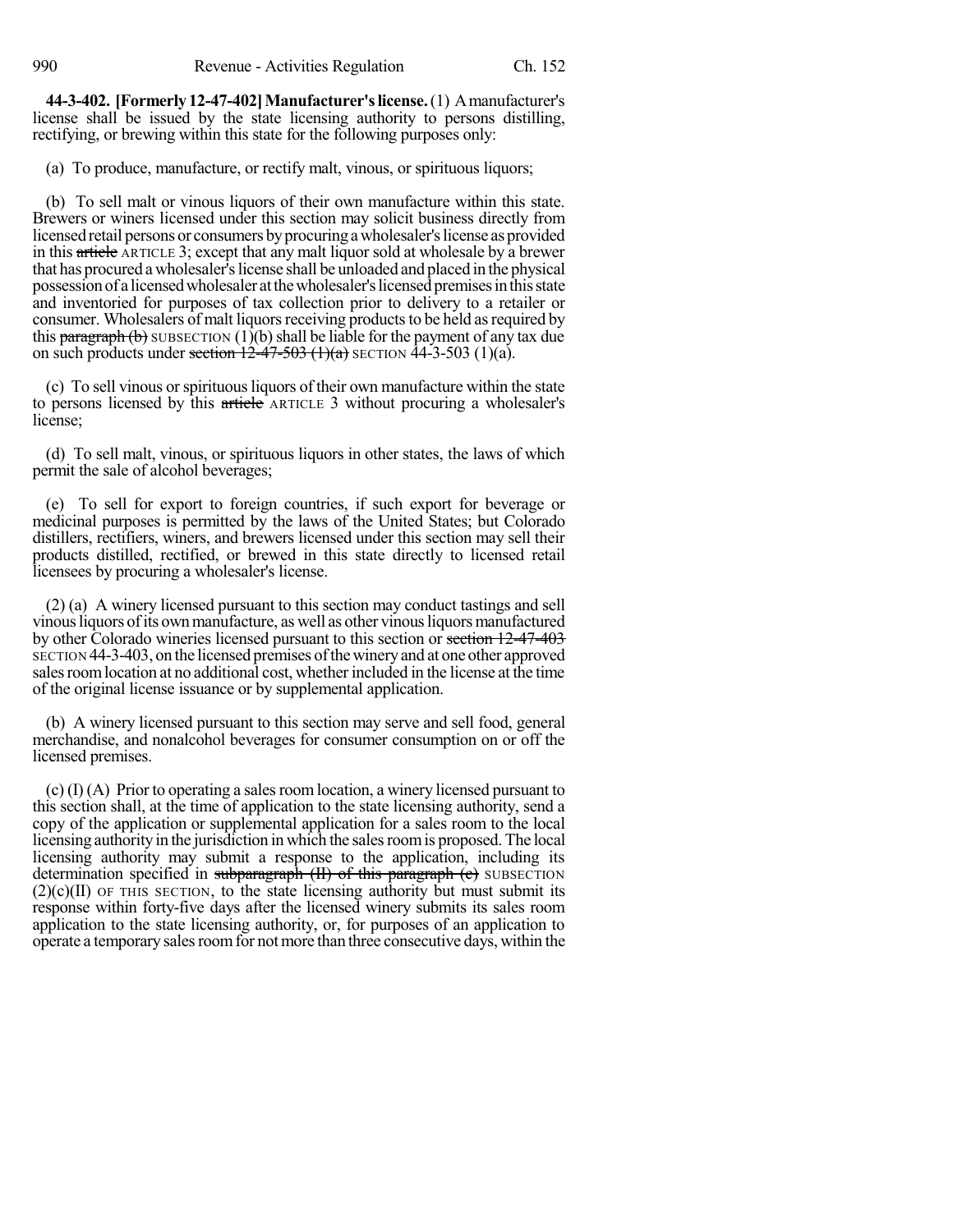time specified by the state licensing authority by rule.

(B) If the local licensing authority does not submit a response to the state licensing authority within the time specified in sub-subparagraph  $(A)$  of this subparagraph  $(I)$  SUBSECTION  $(2)(c)(I)(A)$  OF THIS SECTION, the state licensing authority shall deem that the local licensing authority has determined that the proposed sales room will not impact traffic, noise, or other neighborhood concerns in a manner that is inconsistent with local regulations or ordinances or that the applicant will sufficiently mitigate any impacts identified by the local licensing authority.

(II) The state licensing authority must consider the response from the local licensing authority, if any, and may deny the proposed salesroomapplication if the local licensing authority determines that approval of the proposed sales room will impact traffic, noise, or other neighborhood concerns in a manner that is inconsistent with local regulations or ordinances, which may be determined by the local licensing authority without requiring a public hearing, or that the applicant cannot sufficiently mitigate any potential impacts identified by the local licensing authority.

(III) The state licensing authority shall not grant approval of an additional sales room unless the applicant affirms to the state licensing authority that the applicant has complied with local zoning restrictions.

(IV) A licensed winery that is operating a sales room as of August 5, 2015, or that is granted approval pursuant to this paragraph (c) SUBSECTION  $(2)(c)$  to operate a sales room on or after August 5, 2015, shall notify the state licensing authority of all sales rooms it operates. The state licensing authority shall maintain a list of all licensed winery sales rooms in the state and make the list available on its website.

(V) The local licensing authority may request that the state licensing authority take action in accordance with section  $12\overline{-47\cdot601}$  SECTION 44-3-601 against a licensed winery approved to operate a sales room if the local licensing authority:

(A) Demonstrates to the state licensing authority that the licensee has engaged in an unlawful act as set forth in part 9 of this article ARTICLE 3; or

(B) Shows good cause as specified in section  $12-47-103(9)(a)$ ,  $(9)(b)$ , or  $(9)(d)$ SECTION 44-3-103 (19)(a), (19)(b), OR (19)(d).

(VI) This paragraph (c) SUBSECTION  $(2)(c)$  does not apply if the licensed winery does not sell and serve vinousliquors for consumption on the licensed premises or in an approved sales room.

 $(2.5)$  (3) (a) Any winery that has received a license pursuant to this section shall be authorized to manufacture vinous liquors upon an alternating proprietor licensed premises, as approved by the state licensing authority, but retail sales of vinous liquors shall not be conducted from an area licensed or defined as an alternating proprietor licensed premises.

(b) Any brewery that has received a license pursuant to this section shall be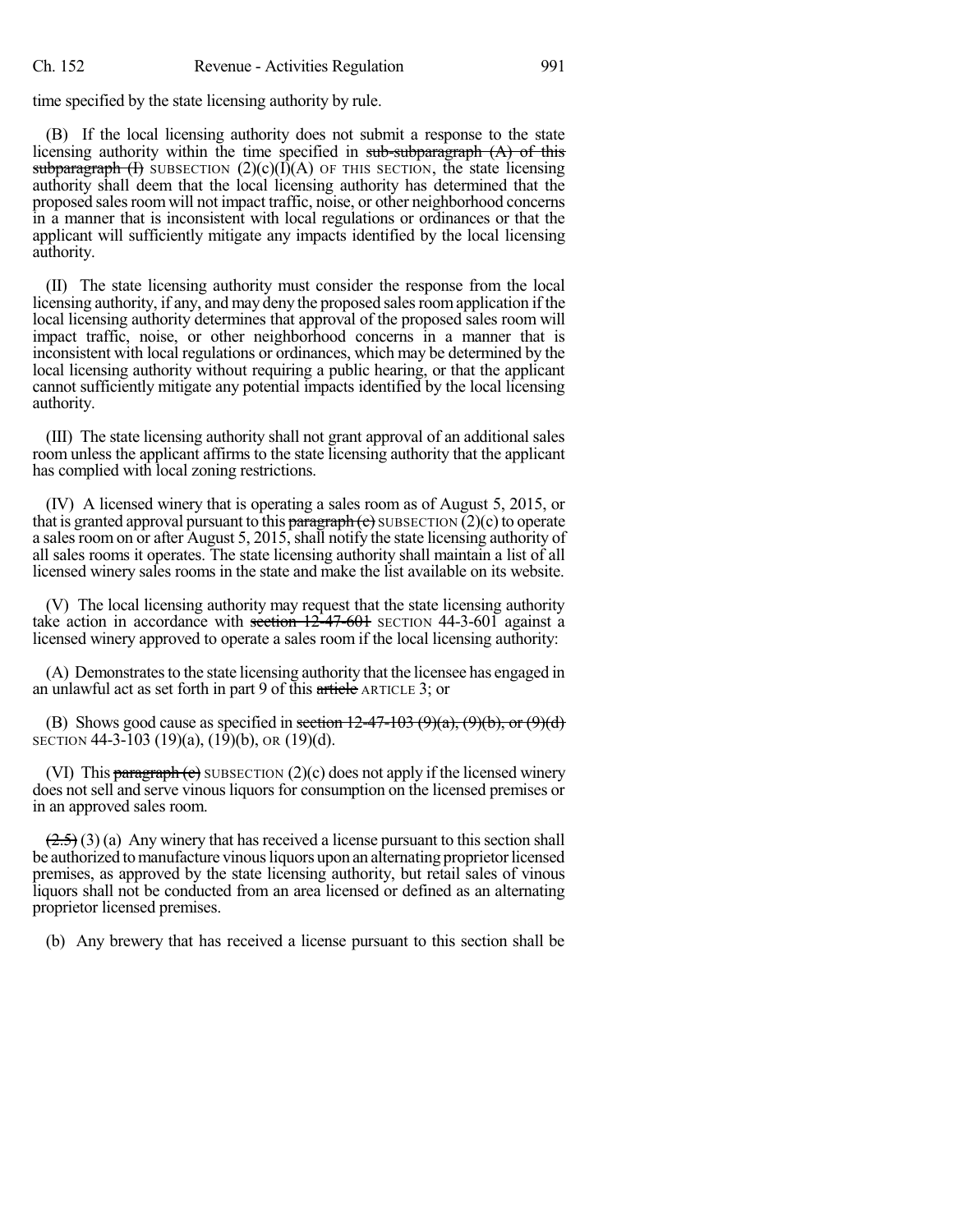authorized to manufacture malt liquors upon an alternating proprietor licensed premises, as approved by the state licensing authority, but retail sales of malt liquors shall not be conducted froman area licensed or defined as an alternating proprietor licensed premises.

(c) Any winery or brewery that holds a wholesaler's license pursuant to section  $12-46-104$  (1)(b) or  $12-47-406$  SECTION 44-3-407 OR 44-4-104 (1)(b) may engage in the wholesale sale of alcohol beverages that the licensee manufactured at an alternating proprietor licensed premises from both its licensed premises and the alternating proprietor licensed premises where the alcohol beverages were manufactured.

# (3) Repealed.

 $(3.5)$  (4) A winery that has received a license pursuant to this section may ship wine directly to personal consumers if such THE winery also has received a winery direct shipper's permit under section 12-47-104 SECTION 44-3-104.

 $(4)$  (5) (a) It is unlawful for a manufacturer licensed under this article ARTICLE 3 or any person, partnership, association, organization, or corporation interested financially in or with a licensed manufacturer to be interested financially, directly or indirectly, in the business of any person licensed to sell at retail pursuant to this article ARTICLE 3.

(b) It is unlawful for any licensed manufacturer of vinous orspirituousliquors or any person, partnership, association, organization, or corporation interested financially in or with such a licensed manufacturer to be interested financially, directly or indirectly, in the business of any vinous or spirituous wholesale licensee; except that any such financial interest that occurred on or before July 1, 1969, shall be lawful.

 $(5)(6)$  Each applicant for a license as a brewer shall enter into a written contract with each wholesaler with which the applicant intends to do business that designates the territory within which the product of such THE applicant is sold by the respective wholesaler. The contract shall be submitted to the state licensing authority with an application, and such THE applicant, if licensed, shall have a continuing duty to submit any subsequent revisions, amendments, or superseding contracts to the state licensing authority.

 $(6)$  (7) (a) A manufacturer of spirituous liquors licensed pursuant to this section may conduct tastings and sell to customers spirituous liquors of its own manufacture on its licensed premises and at one other approved sales room location at no additional cost. A sales room location may be included in the license at the time of the original license issuance or by supplemental application.

(b) A manufacturer of spirituous liquors licensed pursuant to this section may serve and sell food, general merchandise, and nonalcohol beverages for consumer consumption on or off the licensed premises.

(c) (I) (A) Prior to operating a sales room location, a manufacturer of spirituous liquors licensed pursuant to this section shall, at the time of application to the state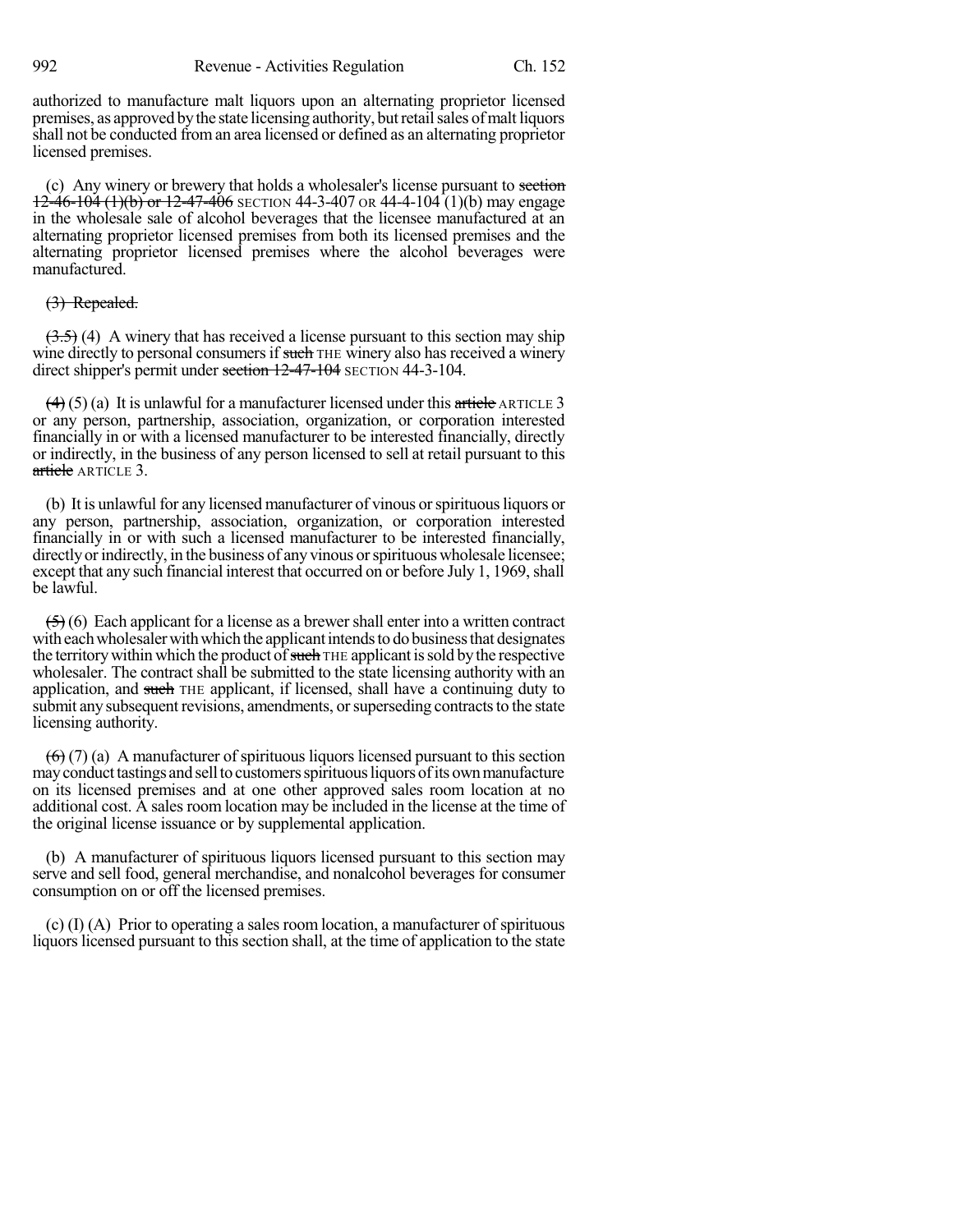licensing authority, send a copy of the application or supplemental application for a sales room to the local licensing authority in the jurisdiction in which the sales room is proposed. The local licensing authority may submit a response to the application, including its determination specified in subparagraph (II) of this  $\frac{\text{param}(\mathbf{c})}{\text{sum}}$  SUBSECTION  $(7)(c)(II)$  OF THIS SECTION, to the state licensing authority but must submit its response within forty-five days after the licensee submits its sales room application to the state licensing authority, or, for purposes of an application to operate a temporary sales room for not more than three consecutive days, within the time specified by the state licensing authority by rule.

(B) If the local licensing authority does not submit a response to the state licensing authority within the time specified in sub-subparagraph  $(A)$  of this subparagraph  $(H)$  SUBSECTION  $(7)(c)(I)(A)$  OF THIS SECTION, the state licensing authority shall deem that the local licensing authority has determined that the proposed sales room will not impact traffic, noise, or other neighborhood concerns in a manner that is inconsistent with local regulations or ordinances or that the applicant will sufficiently mitigate any impacts identified by the local licensing authority.

(II) The state licensing authority must consider the response from the local licensing authority, if any, and may deny the proposed sales room application if the local licensing authority determines that approval of the proposed sales room will impact traffic, noise, or other neighborhood concerns in a manner that is inconsistent with local regulations or ordinances, which may be determined by the local licensing authority without requiring a public hearing, or that the applicant cannot sufficiently mitigate any potential impacts identified by the local licensing authority.

(III) The state licensing authority shall not grant approval of an additional sales room unless the applicant affirms to the state licensing authority that the applicant has complied with local zoning restrictions.

(IV) A licensed spirituousliquors manufacturer that is operating a salesroomas of August 5, 2015, or that is granted approval pursuant to this paragraph  $(e)$ SUBSECTION  $(7)(c)$  to operate a sales room on or after August 5, 2015, shall notify the state licensing authority of all sales rooms it operates. The state licensing authority shall maintain a list of all licensed spirituous liquor manufacturer sales rooms in the state and make the list available on its website.

(V) The local licensing authority may request that the state licensing authority take action in accordance with section  $12-47-601$  SECTION 44-3-601 against a licensed spirituous liquors manufacturer approved to operate a sales room if the local licensing authority:

(A) Demonstrates to the state licensing authority that the licensee has engaged in an unlawful act as set forth in part 9 of this article ARTICLE 3; or

(B) Shows good cause as specified in section  $12-47-103$  (9)(a), (9)(b), or (9)(d) SECTION 44-3-103 (19)(a), (19)(b), OR (19)(d).

(VI) This paragraph  $\left($ c) subsection  $(7)(c)$  does not apply if the licensed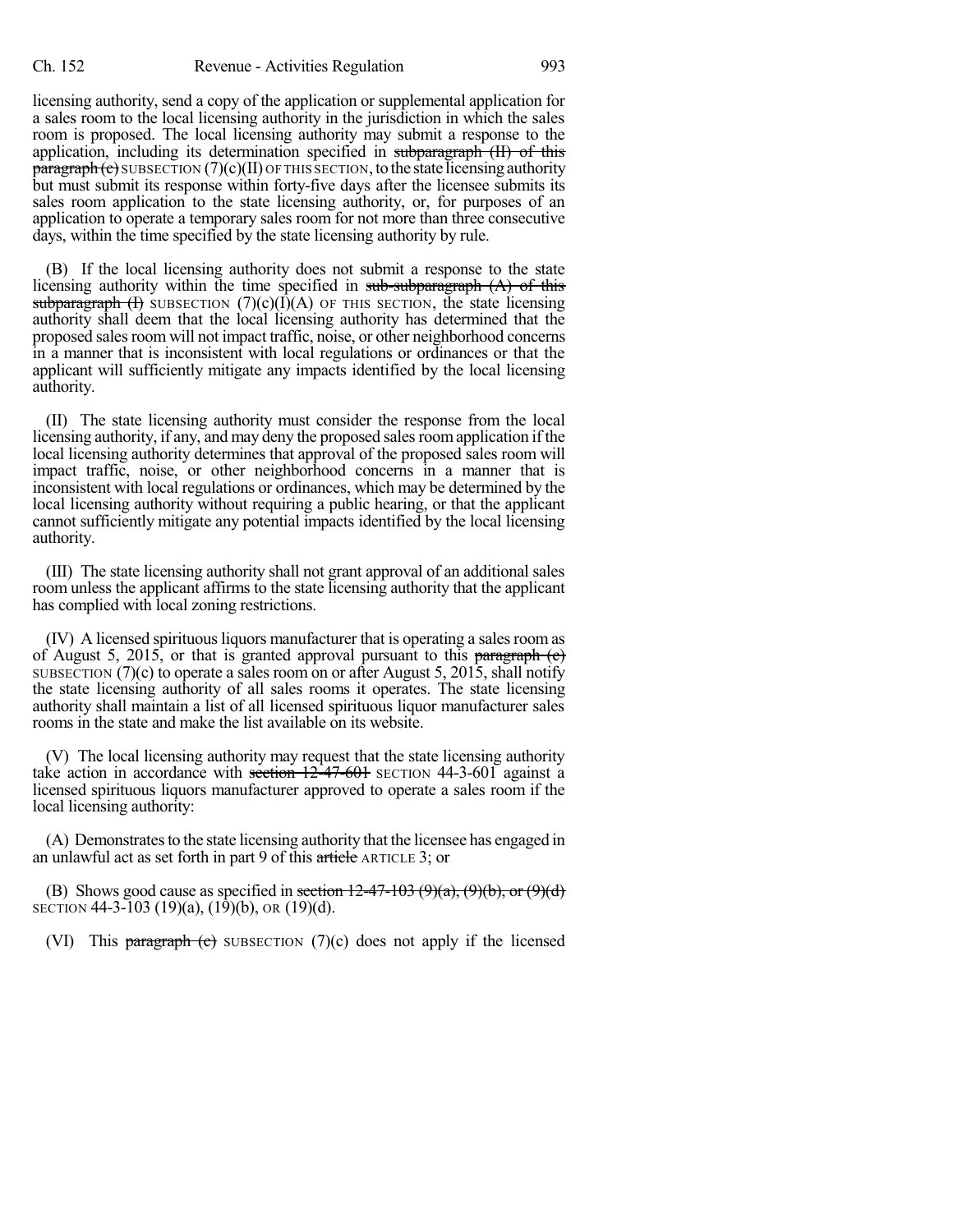spirituous liquors manufacturer does not sell and serve its spirituous liquors for consumption on the licensed premises or in an approved sales room.

**44-3-403. [Formerly 12-47-403] Limited winery license - rules.** (1) A Colorado limited winery license shall be granted by the state licensing authority to an applicant that certifies that it will manufacture not more than one hundred thousand gallons, or the metric equivalent, thereof, of vinous liquors within Colorado. Each limited winery licensee shall annually certify to the state licensing authority its compliance with this subsection (1) and shall be subject to revocation of its license for false certification.

(2) A limited winery licensee is authorized:

(a)  $(H)$  To manufacture vinous liquors upon its licensed premises and, in order to enhance the growth and viability of the Colorado wine industry, upon alternating proprietor licensed premises, as approved by the state licensing authority.

## (II) Repealed.

(b) To sell vinous liquors of its own manufacture within this state at wholesale, atretail, orto personal consumers, including, ifthe limited wineryalso hasreceived a winery direct shipper's permit under section 12-47-104 SECTION 44-3-104, sales to be delivered by common carrier or by the limited winery licensee to personal consumers in accordance with all requirements in section  $12-47-104$  SECTION 44-3-104;

(c) To sell vinous liquors of its own manufacture in other states, the laws of which permit the sale of such wines and liquors;

(d) To sell vinous liquors of its own manufacture for export to foreign countries if such export is permitted by the laws of the United States;

(e) (I) (A) Except as provided in sub-subparagraph  $(B)$  of this subparagraph  $(I)$ SUBSECTION  $(2)(e)(I)(B)$  OF THIS SECTION and subject to subparagraph  $(H)$  of this  $\frac{\text{parameter of}}{\text{parameter of}}$  subsection (2)(e)(II) of this section, to conduct tastings and sell vinous liquors of its own manufacture, as well as vinous liquors manufactured by other Colorado wineries, on the licensed premises of the limited winery and up to five other approved sales room locations, whether included in the license at the time of the original license or by supplemental application.

(B) A limited winery licensee shall not conduct retail sales from an area licensed or defined as an alternating proprietor licensed premises.

(II) (A) Prior to operating a sales room location, a limited winery licensed pursuant to this section shall, at the time of application to the state licensing authority, send a copy of the application or supplemental application for a sales room to the local licensing authority in the jurisdiction in which the sales room is proposed. The local licensing authority may submit a response to the application, including its determination specified in sub-subparagraph  $(B)$  of this subparagraph  $(H)$  SUBSECTION  $(2)(e)(II)(B)$  OF THIS SECTION, to the state licensing authority but must submit its response within forty-five days after the licensed limited winery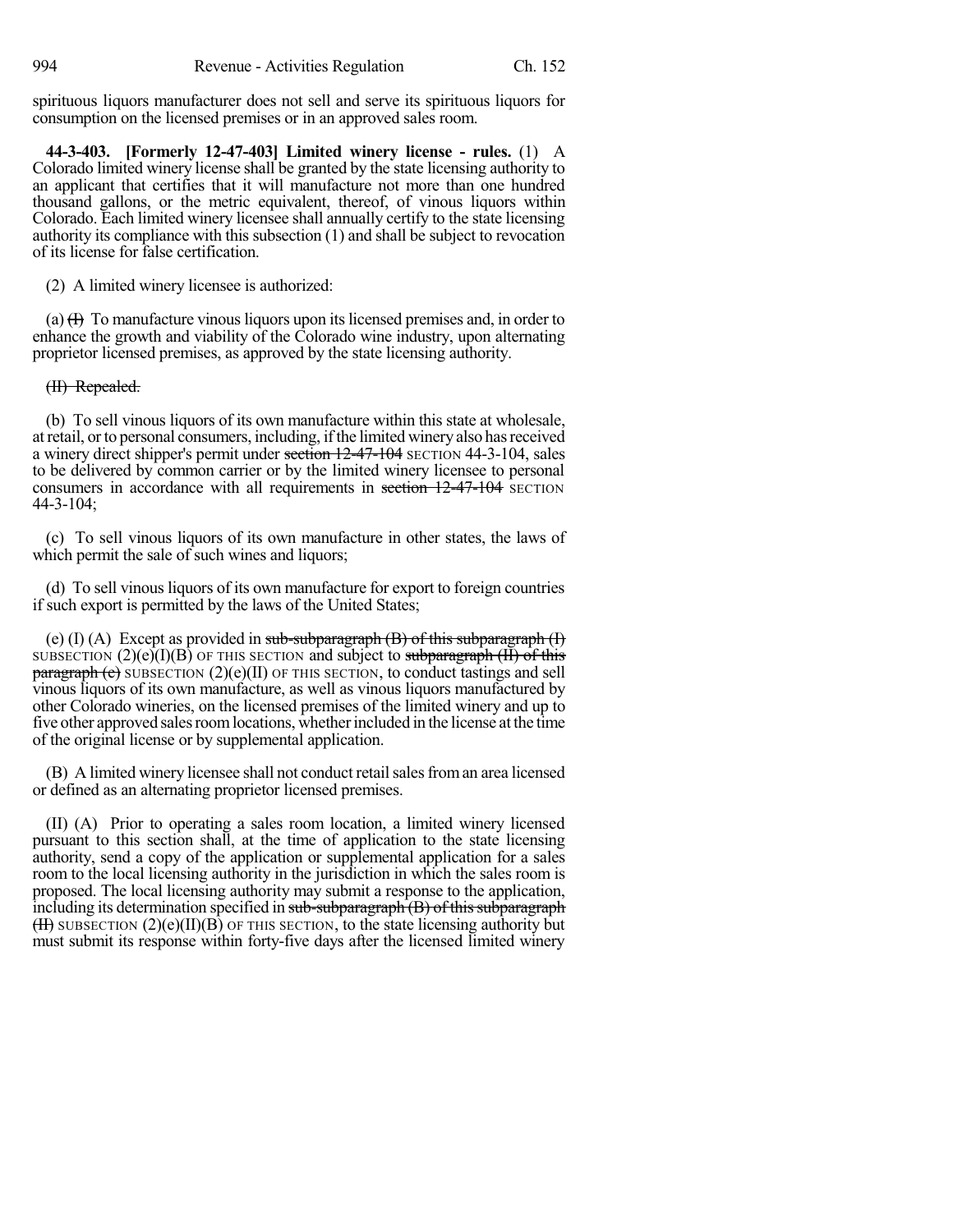submits its sales room application to the state licensing authority, or, for purposes of an application to operate a temporary sales room for not more than three consecutive days, within the time specified by the state licensing authority by rule. If the local licensing authority does not submit a response to the state licensing authority within the time specified in this  $sub-subgraph(A)$  SUBSECTION  $(2)(e)(II)(A)$ , the state licensing authority shall deem that the local licensing authority has determined that the proposed sales room will not impact traffic, noise, or other neighborhood concerns in a manner that is inconsistent with local regulations or ordinances or that the applicant will sufficiently mitigate any impacts identified by the local licensing authority.

(B) The state licensing authority must consider the response from the local licensing authority, if any, and may deny the proposed salesroomapplication if the local licensing authority determines that approval of the proposed sales room will impact traffic, noise, or other neighborhood concerns in a manner that is inconsistent with local regulations or ordinances, which may be determined by the local licensing authority without requiring a public hearing, or that the applicant cannot sufficiently mitigate any potential impacts identified by the local licensing authority.

(C) The state licensing authority shall not grant approval of an additional sales room unless the applicant affirms to the state licensing authority that the limited winery applicant has complied with local zoning restrictions.

(D) A licensed limited winery that is operating a sales room as of August 5, 2015, or that is granted approval pursuant to this subparagraph  $(H)$  SUBSECTION  $(2)(e)(II)$ to operate a sales room on or after August 5, 2015, shall notify the state licensing authority of all sales rooms it operates. The state licensing authority shall maintain a list of all limited winery licensee sales rooms in the state and make the list available on its website.

(E) The local licensing authority may request that the state licensing authority take action in accordance with section  $12-47-601$  SECTION 44-3-601 against a licensed limited winery approved to operate a sales room if the local licensing authority demonstrates to the state licensing authority that the licensee has engaged in an unlawful act as set forth in part 9 of this article ARTICLE 3 or shows good cause as specified in section 12-47-103 (9)(a), (9)(b), or (9)(d) SECTION 44-3-103 (19)(a),  $(19)(b)$ , OR  $(19)(d)$ .

(F) This subparagraph  $(H)$  SUBSECTION  $(2)(e)(H)$  does not apply if the licensed limited winery does not sell and serve vinous liquors for consumption on the licensed premises or in an approved sales room.

(f) To serve and sell food, general merchandise, and nonalcohol beverages for consumption on the premises of any licensed premises or to be taken by the consumer.

 $(2.3)$  (3) In order to encourage and maintain the integrity and authenticity of Colorado's viticultural identity,support the wine-grape and fruit growing industries in Colorado, and inform the consumer of the source of grapes and fruit used by Colorado limited wineries to produce vinous liquors, the liquor enforcement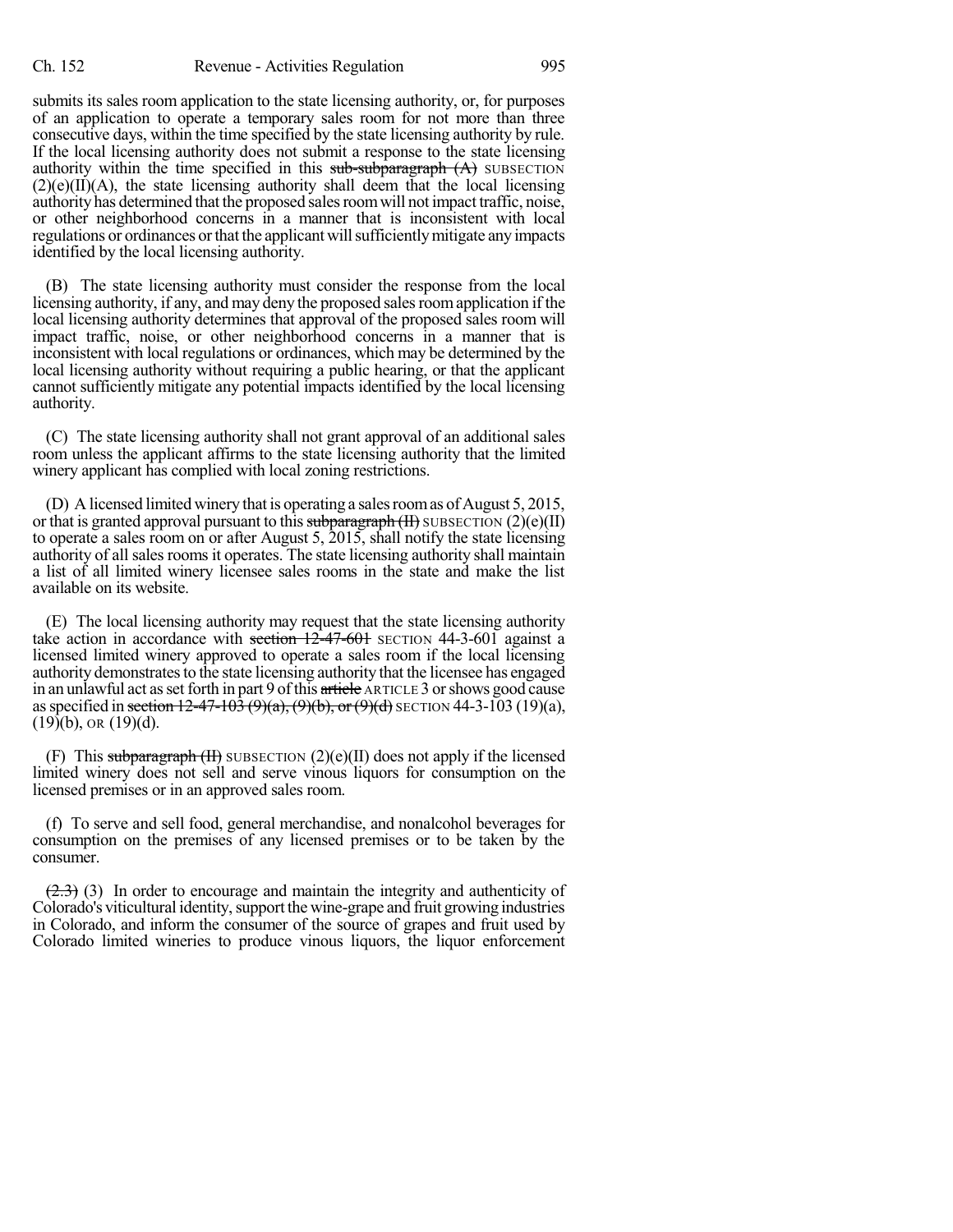division shall, after consultation with the Colorado wine industry and other interested parties from the alcohol beverage industry, within one year after June 1, 2005, enact rules for the implementation, standardization, and enforcement of appellation labeling requirements that are consistent with, and, with respect to the origin of the grapes and other fruit used to manufacture the vinous liquor, more informative than currently required by federal wine labeling regulations  $27 \text{ CFR}$ , chapter 1, part 4 SET FORTH IN 27 CFR PART 4, "labeling and advertising of wine", and related regulations. Colorado's labeling regulations shall apply to a manufacturer licensed pursuant to section 12-47-402 SECTION 44-3-402 or a Colorado limited winery licensed under this section in the manufacture of the vinous liquor contained in the labeled bottle. Honey wine, including honey wine flavored with fruit, herbs, or spices, shall be exempt from the labeling requirements included in this section.

 $(2.7)$  (4) (a) A winery may affix the phrase "Colorado Grown" to bottles of wine described in section  $12-47-103(6.5)$  SECTION 44-3-103 (10).

(b) Effective July 1, 2006, it shall be unlawful for a Colorado winery to make any misleading statement on its product label regarding the origin of grapes, fruit, or other agricultural products used to make vinous liquor. This paragraph (b) SUBSECTION (4)(b) shall not be construed to apply to the winery's name or address or to an appellation allowed under federal regulations.

 $(3)$  (5) A person who has a financial interest in a limited winery license and relinquishes such license to apply for another license under this article ARTICLE 3 shall be prohibited from obtaining a limited winery license for three years from the date of issuance of such other license.

 $(4)$  (6) (a) It is unlawful for any limited winery licensee or any person, partnership, association, organization, or corporation interested financially in or with a limited winery licensee to be interested financially, directly or indirectly, in the business of any person licensed to sell at retail pursuant to this article ARTICLE 3.

(b) It is unlawful for any limited winery licensee or any person, partnership, association, organization, or corporation interested financially in or with a limited winery licensee to be interested financially, directly or indirectly, in the business of any vinous or spirituous wholesale licensee.

**44-3-404. [Formerly 12-47-403.5] Wine festival permit.** (1) A wine festival permit application may be filed with the state licensing authority by any limited winery licensee or by any manufacturer licensee that is licensed to manufacture vinous liquors. The applicant shall specify the licensed premises for the first of the wine festivals to be held which application shall be filed at least ten business days before such THE festival is to be held. The applicant shall include a twenty-five dollar annual processing fee with the application filed with the state licensing authority. Such fee shall entitle the permittee to use the wine festival permit for twelve months after the date of issuance, so long as such THE permittee notifies the state licensing authority and the appropriate local licensing authorityofthe location of all other wine festivals under this permit at least ten business days before any such festival is to be held. A wine festival permit shall entitle the permittee to hold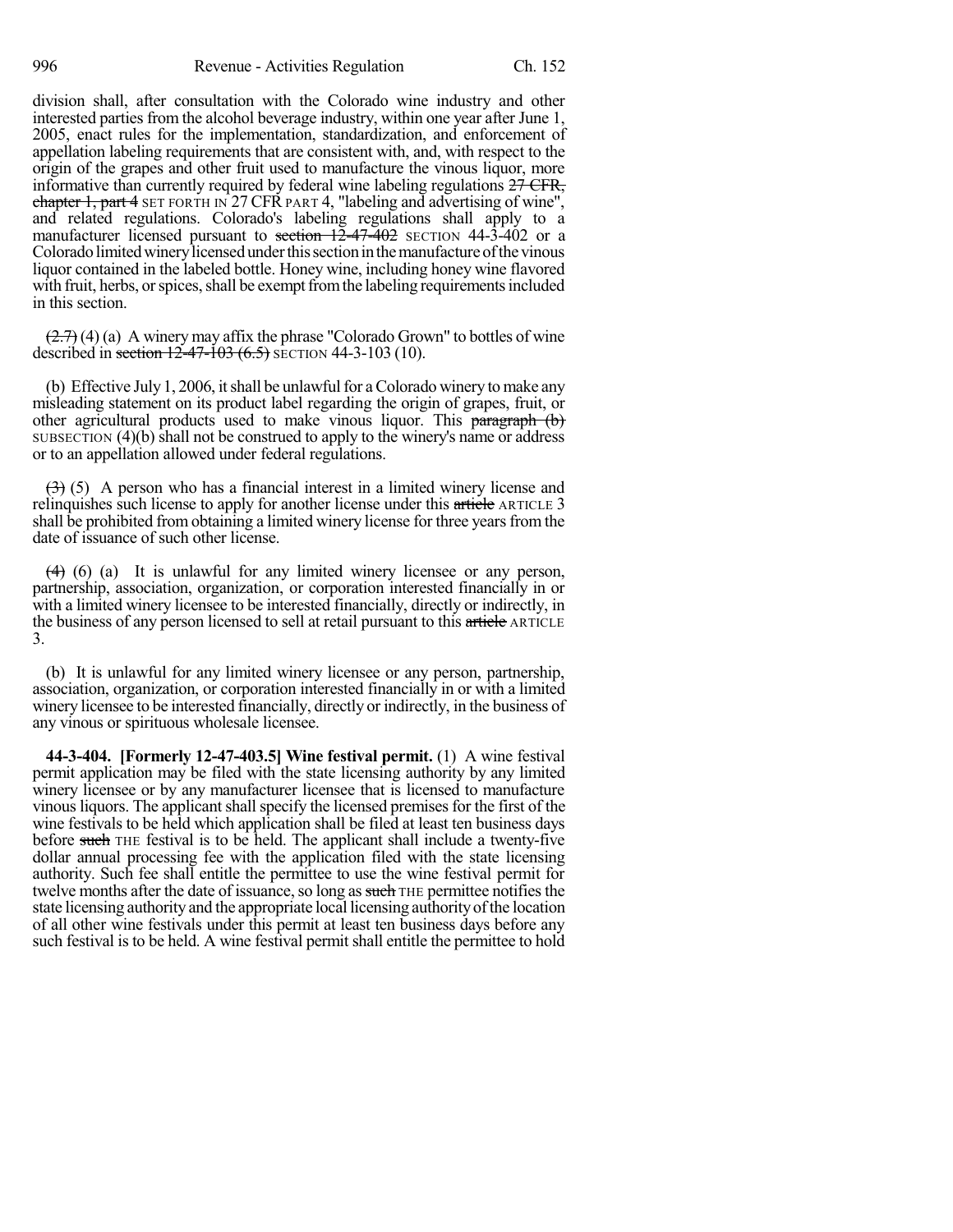no more than nine wine festivals during the twelve-month period.

 $(2)$  The applicant shall be the licensee filing the application, but any wine festival permit that is issued as a result of such application shall be considered to be jointly held by the permittee and the participating limited winery licensees or manufacturer licensees that are licensed to manufacture vinous liquors.

(3) Notification of all subsequent festivals shall be by supplemental application, as approved by the state licensing authority.

(4) The state licensing authoritymay denya wine festival permit orsupplemental application for any of the following reasons:

(a) A documented history of violations of this article ARTICLE 3 or rules issued under this article ARTICLE 3 by any participating licensee;

(b) The filing of an incomplete or late application; or

(c) A finding that the application, if granted, would result in violations of this article ARTICLE 3 or rules issued under this article ARTICLE 3 or violations of the laws of a local government.

(5) After the issuance of an initial wine festival permit, all supplemental applications that are complete and filed in a timely manner shall be deemed approved unless the state licensing authority provides the permittee with a notice of denial at least seventy-two hours prior to the date of the event.

(6) The permittee and participating licensees are authorized to use the licensed premises jointly to conduct wine tastings and sell any vinous liquors manufactured by a Colorado limited winery or manufacturer licensed to manufacture vinous liquors. No wine festival permit shall authorize the permittee to use the licensed premises for more than seventy-two hours for any one wine festival.

(7) If a violation of this article ARTICLE 3 occurs during a wine festival and the licensee responsible for the violation can be identified, such THE licensee may be charged and the appropriate penaltiesshall apply. Ifthe responsible party cannot be identified, the state licensing authority may send a written notice to every licensee identified on the permit application and may fine each the same dollar amount which amount shall not exceed twenty-five dollars per licensee or two hundred dollars in the aggregate. No joint fine levied pursuant to this subsection (7) shall apply to the revocation of the licensee's license under section 12-47-601 SECTION  $44 - 3 - 601$ .

(8) A joint fine levied pursuant to subsection (7) of this section shall not create or increase civil liability under section  $12-47-801$  (3) SECTION 44-3-801 (3) for a participating licensee or create joint liability for such a licensee.

**44-3-405. [Formerly 12-47-404] Importer's license.** (1) (a) An importer's license shall be issued to persons importing vinous or spirituous liquors into this state for the following purposes only: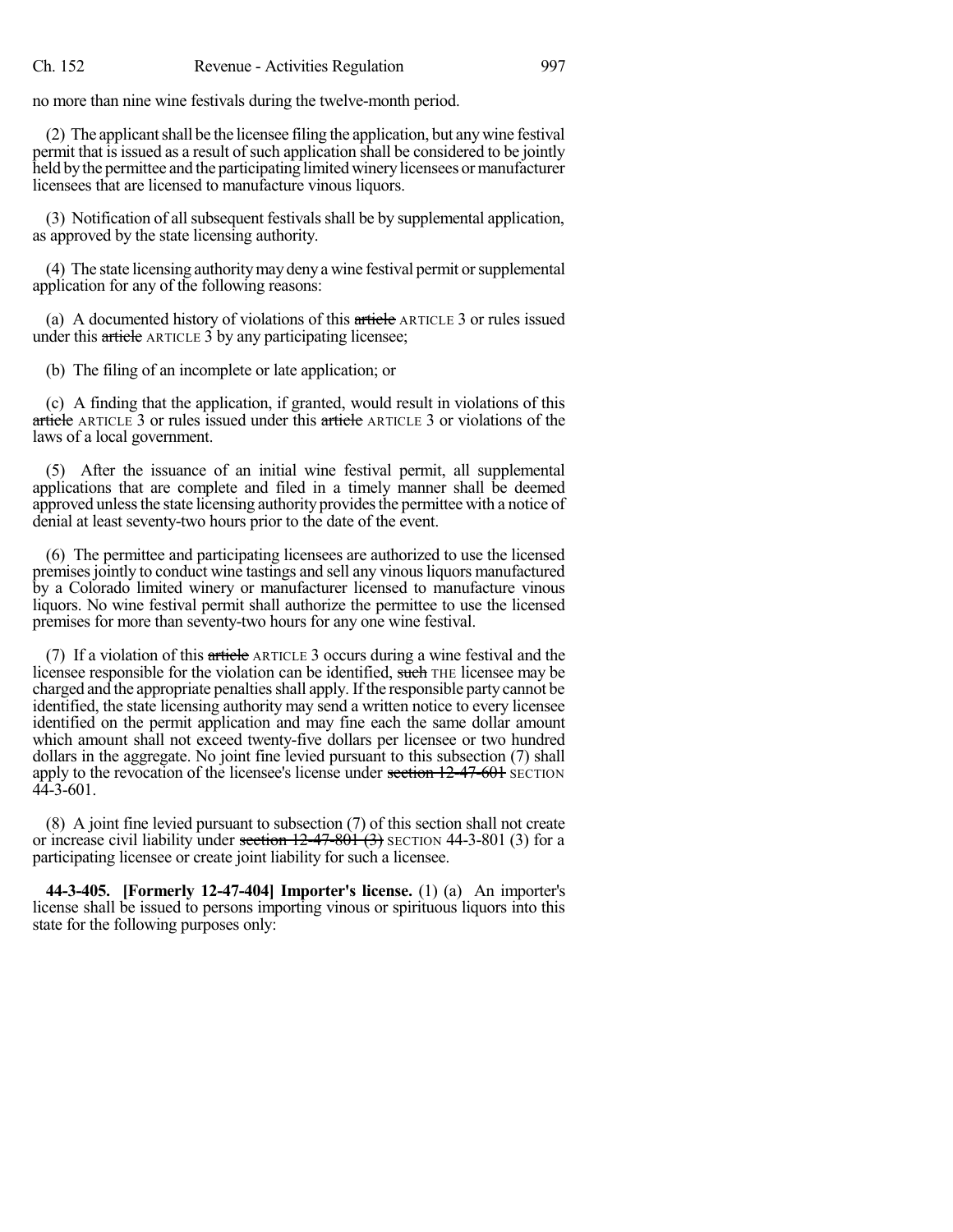(I) To import and sell such liquors to wholesale liquor licensees;

(II) To solicit orders from retail licensees and fill such orders through wholesale liquor licensees.

(b) Such license shall not permit the licensee to maintain stocks of alcohol beverages in this state.

(2) It is unlawful for any licensed importer of vinous orspirituousliquors or any person, partnership, association, organization, or corporation interested financially in or with such a licensed importer to be interested financially, directly or indirectly, in the business of any vinous orspirituous wholesale licensee; except that any such financial interest that occurred on or before July 1, 1969, shall be lawful.

**44-3-406. [Formerly 12-47-405] Nonresident manufacturers and importers of malt liquor.** (1) A nonresident manufacturer'slicense shall be issued to persons brewing malt liquor outside the state of Colorado for the purposes listed in subsection (3) of this section.

(2) A malt liquor importer's license shall be issued to persons importing malt liquor into this state for the purposes listed in subsection (3) of this section.

(3) The licenses referred to in subsections (1) and (2) of this section shall be issued for the following purposes only:

(a) To import and sell malt liquors within the state of Colorado to persons licensed as wholesalers pursuant to this article ARTICLE 3;

(b) To maintain stocks of malt liquors and to operate malt liquor warehouses by procuring a malt liquor wholesaler's license for each such operation as provided in this article ARTICLE 3;

(c) To solicit orders from retail licensees and fill such orders through malt liquor wholesalers.

(4) Any person holding a nonresident manufacturer's license or a malt liquor importer's license shall also be eligible to obtain a vinous and spirituous liquor importer's license pursuant to section 12-47-404 SECTION 44-3-405; except that each such license obtained shall be separate and distinct.

(5) Each manufacturer, nonresident manufacturer, and malt liquorimportershall enter into a written contract with each wholesaler with which such THE manufacturer, nonresident manufacturer, and malt liquor importer intends to do business that designates the territory within which the product of such THE manufacturer, nonresident manufacturer, and malt liquor importer is sold by the respective wholesaler. A manufacturer, nonresident manufacturer, and malt liquor importer shall not contract with more than one wholesaler to sell their products within the same territory. The contract shall be submitted to the state licensing authority with any application and such THE applicant, if licensed, shall have a continuing duty to submit any subsequent revisions, amendments, or superseding contracts to the state licensing authority.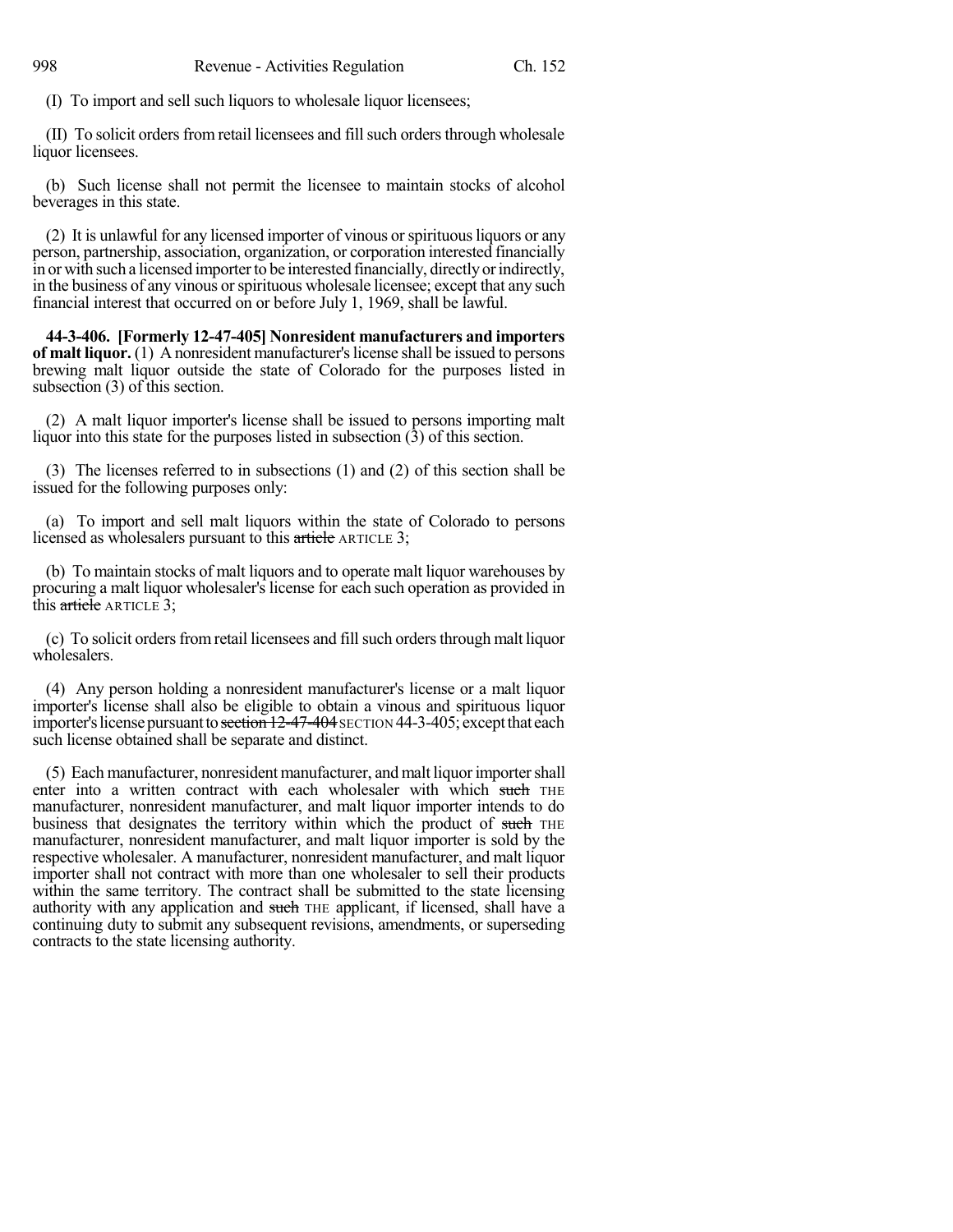(6) It is unlawful for a nonresident manufacturer licensed under this article ARTICLE 3, or any person, partnership, association, organization, or corporation interested financially in or with such a licensee, to be interested financially, directly or indirectly, in the business of any person licensed to sell at retail pursuant to this article ARTICLE 3.

**44-3-407. [Formerly 12-47-406] Wholesaler's license - discrimination in wholesale sales prohibited.** (1)(a) A wholesaler's liquor license shall be issued to personsselling vinous orspirituousliquors at wholesale for the following purposes only:

(I) Tomaintain and operate one or more warehousesin thisstate to handle vinous or spirituous liquors;

(II) To take orders for vinous and spirituous liquors at any place and deliver vinous and spirituous liquors on orders previously taken to any place if the licensee has procured a wholesaler's liquor license and the place where orders are taken and delivered is a place regularly licensed pursuant to the provisions of this article ARTICLE 3;

(III) To package vinous and spirituousliquorsthat a licensed importer haslegally transported into Colorado or that a licensed manufacturer has legally produced in Colorado.

(b) (I) A wholesaler's beer license shall be issued to persons selling malt liquors at wholesale who designate to the state licensing authority on their application the territory within which the licensee may sell the designated products of any brewer as agreed upon by the licensee and the brewer of such products for the following purposes only:

(A) To maintain and operate warehouses and one sales room in this state to handle malt liquors to be denominated a wholesale beer store;

(B) To take orders for malt liquors at any place within the territory designated on the license application and deliver malt liquors on orders previously taken to any place within the designated geographical territory, if the licensee has procured a wholesaler's beer license and the place where orders are taken and delivered is a place regularly licensed pursuant to the provisions of this article ARTICLE 3.

(II) (A) Prior to operating a sales room as authorized by this paragraph  $(b)$ SUBSECTION (1)(b), a wholesaler's beer licensee that is licensed pursuant to this section shall, at the time of application to the state licensing authority, send a copy ofthe application orsupplemental application for a salesroomto the local licensing authorityin the jurisdiction in which the salesroomis proposed. The local licensing authority may submit a response to the application, including its determination specified in  $sub-subgraph$  (B) of this subparagraph (II) SUBSECTION  $(1)(b)(II)(B)$  of this section, to the state licensing authority but must submit its response within forty-five days after the wholesaler's beer licensee submits its sales room application to the state licensing authority. If the local licensing authority does not submit a response to the state licensing authority within forty-five days after submission of the sales room application, the state licensing authority shall deem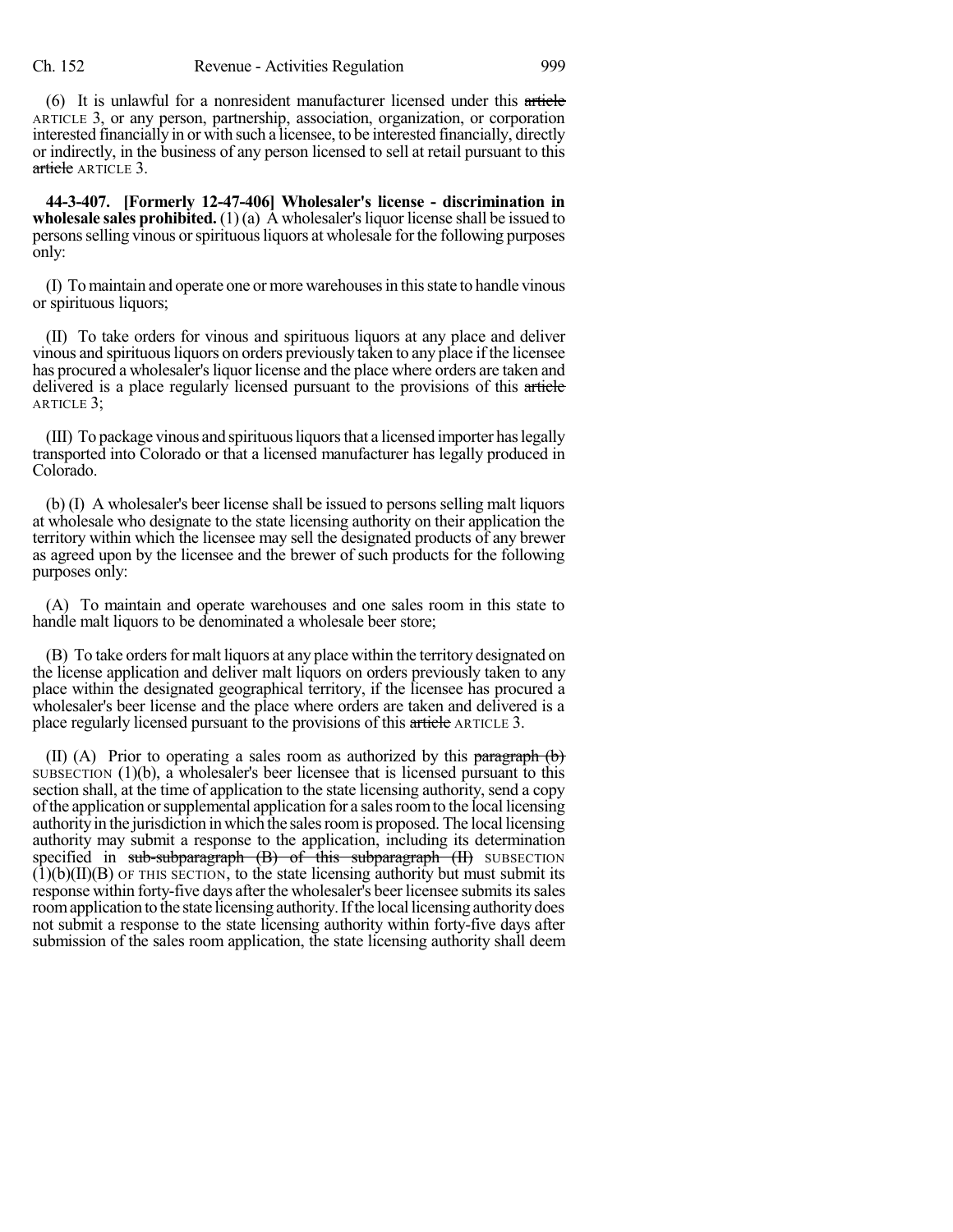that the local licensing authority has determined that the proposed sales room will not impact traffic, noise, or other neighborhood concerns in a manner that is inconsistent with local regulations or ordinances or that the applicant will sufficiently mitigate any impacts identified by the local licensing authority.

(B) The state licensing authority must consider the response from the local licensing authority, if any, and may deny the proposed sales room application if the local licensing authority determines that approval of the proposed sales room will impact traffic, noise, or other neighborhood concerns in a manner that is inconsistent with local regulations or ordinances, which may be determined by the local licensing authority without requiring a public hearing, or that the applicant cannot sufficiently mitigate any potential impacts identified by the local licensing authority.

(C) A wholesaler's beer licensee that is operating a sales room as of August 5,  $2015$ , or that is granted approval pursuant to this subparagraph  $(H)$  SUBSECTION (1)(b)(II) to operate a sales room on or after August 5, 2015, shall notify the state licensing authority of its sales room. The state licensing authority shall maintain a list of all wholesaler's beer licensee sales rooms in the state and make the list available on its website.

(D) The local licensing authority may request that the state licensing authority take action in accordance with section  $12-47-601$  SECTION  $44-3-601$  against a wholesaler's beer licensee approved to operate a sales room if the local licensing authority demonstrates to the state licensing authority that the licensee has engaged in an unlawful act as set forth in part 9 of this article ARTICLE 3 or shows good cause as specified in section  $12-47-103(9)(a)$ ,  $(9)(b)$ , or  $(9)(d)$  SECTION 44-3-103 (19)(a),  $(19)(b)$ , OR  $(19)(d)$ .

This subparagraph  $(H)$  SUBSECTION  $(1)(b)(II)$  does not apply if the wholesaler's beer licensee does not sell and serve malt liquors for consumption on the licensed premises.

(c) Each license shall be separate and distinct, but any person may secure both licenses upon the payment in advance of both fees provided in this article ARTICLE 3.

(d) All malt, vinous, and spirituous liquors purchased by any licensee under this section, and all malt, vinous, and spirituous liquors shipped into this state by or to any such licensee, shall be placed in the physical possession of such THE licensee at the licensee's warehouse facilities prior to delivery to persons holding licenses under this article ARTICLE 3.

(e) (I) A brewer or importer licensed pursuant to this article ARTICLE 3 shall not sell malt liquors to a wholesaler without having a written contract with such THE wholesaler that designates the specific products of such brewer or importer to be sold by the wholesaler and that establishes the territory within which the wholesaler may sell the designated products.

(II) A brewer or importershall not contract with more than one wholesalerto sell the products of such brewer or importer within the same territory.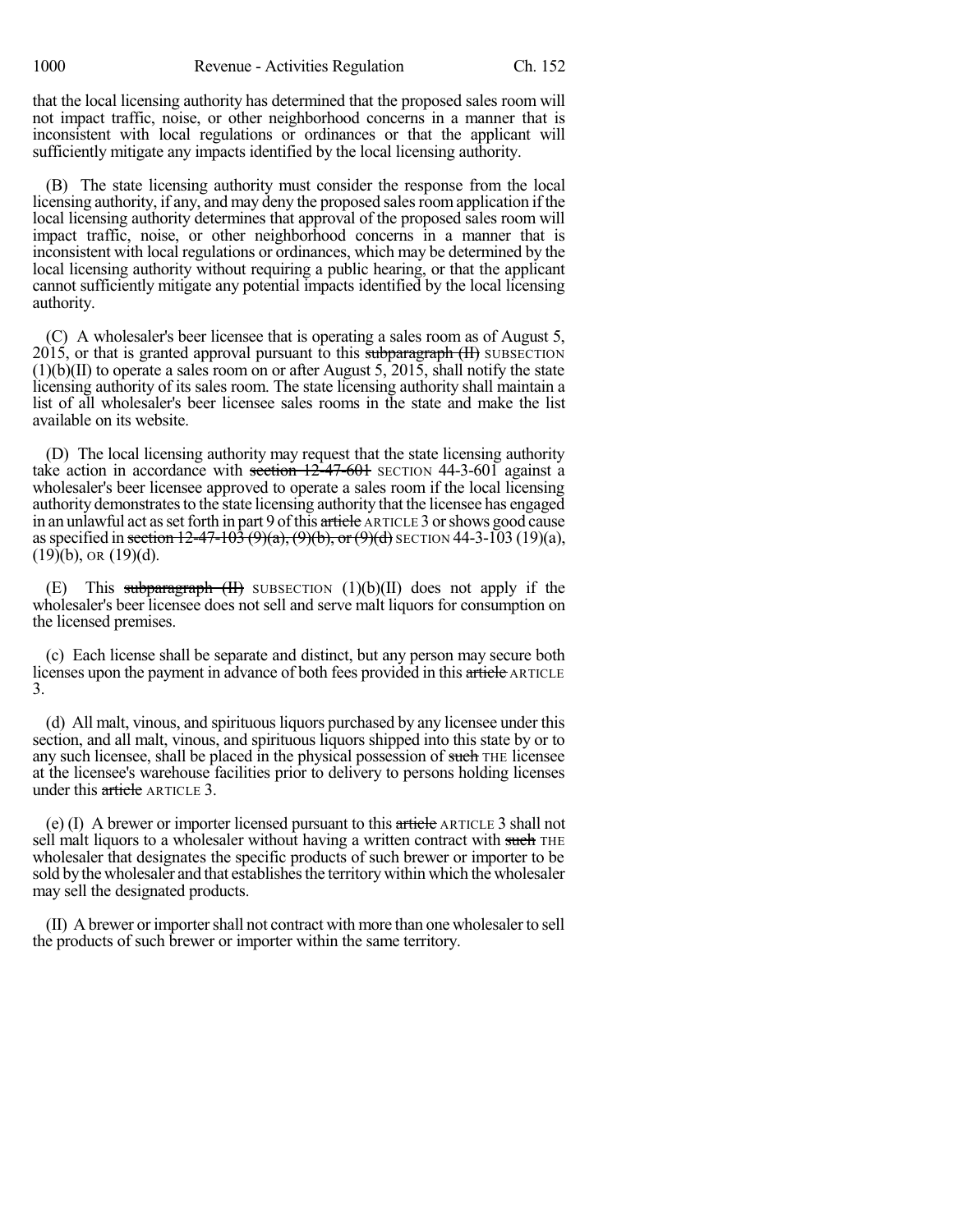(f) Notwithstanding any provision of this article ARTICLE 3 to the contrary, a wholesaler licensed pursuant to paragraph  $(a)$  of this subsection  $(1)$  SUBSECTION (1)(a) OF THIS SECTION may establish a program for its employees to purchase directly from the wholesaler vinous or spirituous liquors sold by that wholesaler.

(2) It is unlawful for any licensed wholesaler or any person, partnership, association, organization, or corporation interested financially in or with a licensed wholesaler to be interested financially, directly or indirectly, in the business of any person licensed to sell at retail pursuant to this article ARTICLE 3.

(3) It is unlawful for a licensed wholesaler of vinous orspirituousliquors or any person, partnership, association, organization, or corporation interested financially in or with such a wholesaler to be interested financially in the business of any licensed manufacturer or importer of vinous or spirituous liquors; except that any such financial interest that occurred on or before July 1, 1969, shall be lawful.

(4) (a) A wholesaler shall make available to all licensed retailers in this state without discrimination all malt, vinous, and spirituous liquors offered by the wholesaler for sale at wholesale. A wholesaler shall use its best efforts to make available to licensed retailers each brand of alcohol beverage that the wholesaler has been authorized to distribute.

(b) Nothing in this section prohibits a wholesaler from establishing reasonable allocation procedures when the anticipated demand for a product is greaterthan the supply of the product.

**44-3-408. [Formerly 12-47-406.3] Termination of wholesalers - remedies definitions.** (1) (a) Except as provided in subsections (2) to (4) of this section, no supplier shall terminate an agreement with a wholesaler unless all of the following occur:

(I) The wholesaler fails to comply with a provision of a written agreement between the wholesaler and the supplier;

(II) The wholesaler receives written notification by certified mail, return receipt requested, from the supplier of the alleged noncompliance and is afforded no less than sixty days in which to cure such noncompliance;

(III) The wholesaler fails to cure such noncompliance within the allotted sixty-day cure period; and

(IV) The supplier provides written notice by certified mail, return receipt requested, to the wholesaler of such continued failure to comply with the agreement. The notification shall contain a statement of the intention of the supplier to terminate or not renew the agreement, the reasons for termination or nonrenewal, and the date the termination or nonrenewal shall take effect.

(b) If a wholesaler cures an alleged noncompliance within the cure period provided in subparagraph  $(H)$  of paragraph  $(a)$  of this subsection  $(H)$  SUBSECTION  $(1)(a)(II)$  OF THIS SECTION, any notice of termination from a supplier to a wholesaler shall be null and void.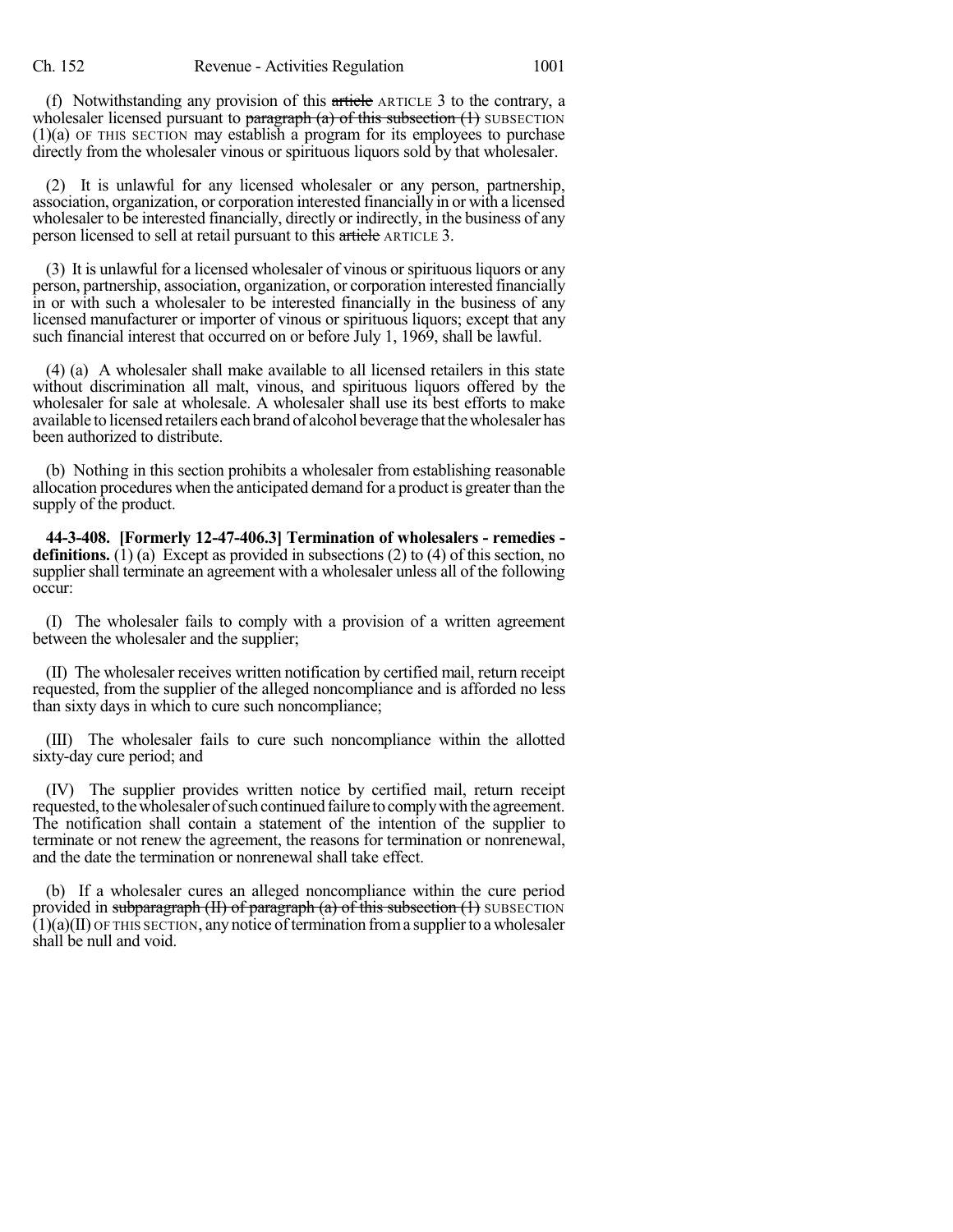(2) A supplier may immediately terminate an agreement with a wholesaler, effective upon furnishing written notification to the wholesaler by certified mail, return receipt requested, for any of the following reasons:

(a) The wholesaler's failure to pay any account when due and upon written demand by the supplier for such payment, in accordance with agreed payment terms;

(b) The assignment or attempted assignment by the wholesaler for the benefit of creditors, the institution of proceedings in bankruptcy by or against the wholesaler, the dissolution or liquidation of the wholesaler, or the insolvency of the wholesaler;

(c) The revocation or suspension of, or the failure to renew for a period of more than fourteen days, a state, local, or federal license or permit to sell productsin this state;

(d) Failure of an owner of a wholesaler to sell his or her ownership interest in the distribution rights to the supplier's products within one hundred twenty days after such THE owner of a wholesaler has been convicted of a felony that, in the supplier's sole judgment, adversely affects the goodwill of the wholesaler or supplier;

(e) A wholesaler has been convicted of, found guilty of, or pled guilty or nolo contendere to, a charge of violating a law or regulation of the United States or of this state if it materially and adversely affects the ability of the wholesaler or supplier to continue to sell its products in this state;

(f) Any attempted transfer of ownership of the wholesaler, stock of the wholesaler, or stock of any parent corporation of the wholesaler, or any change in the beneficial ownership or control of anyentity, without obtaining the priorwritten approval of the supplier, except as may otherwise be permitted pursuant to a written agreement between the parties;

(g) Fraudulent conduct in the wholesaler's dealings with the supplier or its products,includingthe intentionalsaleof productsoutside the supplier's established quality standards;

(h) Thewholesaler ceasesto conduct businessforfive consecutive business days, unless such cessation is the result of an act of God, war, or a condition of national, state, or local emergency; or

(i) Any sale of products, directly or indirectly, to customers located outside the territory assigned to the wholesaler by the supplier. This paragraph (i) SUBSECTION  $(2)(i)$  shall not prohibit wholesalers from making sales to licensed retailers who buy off the wholesaler's dock, so long as the retailer's licensed location is within the wholesaler's assigned territory.

(3) The suppliershall have the right to terminate an agreement with a wholesaler at any time by giving the wholesaler at least ninety days' written notice by certified mail, return receipt requested, with copies by first-class mail to all other wholesalers in all other states who have entered into the same distribution agreement with the supplier.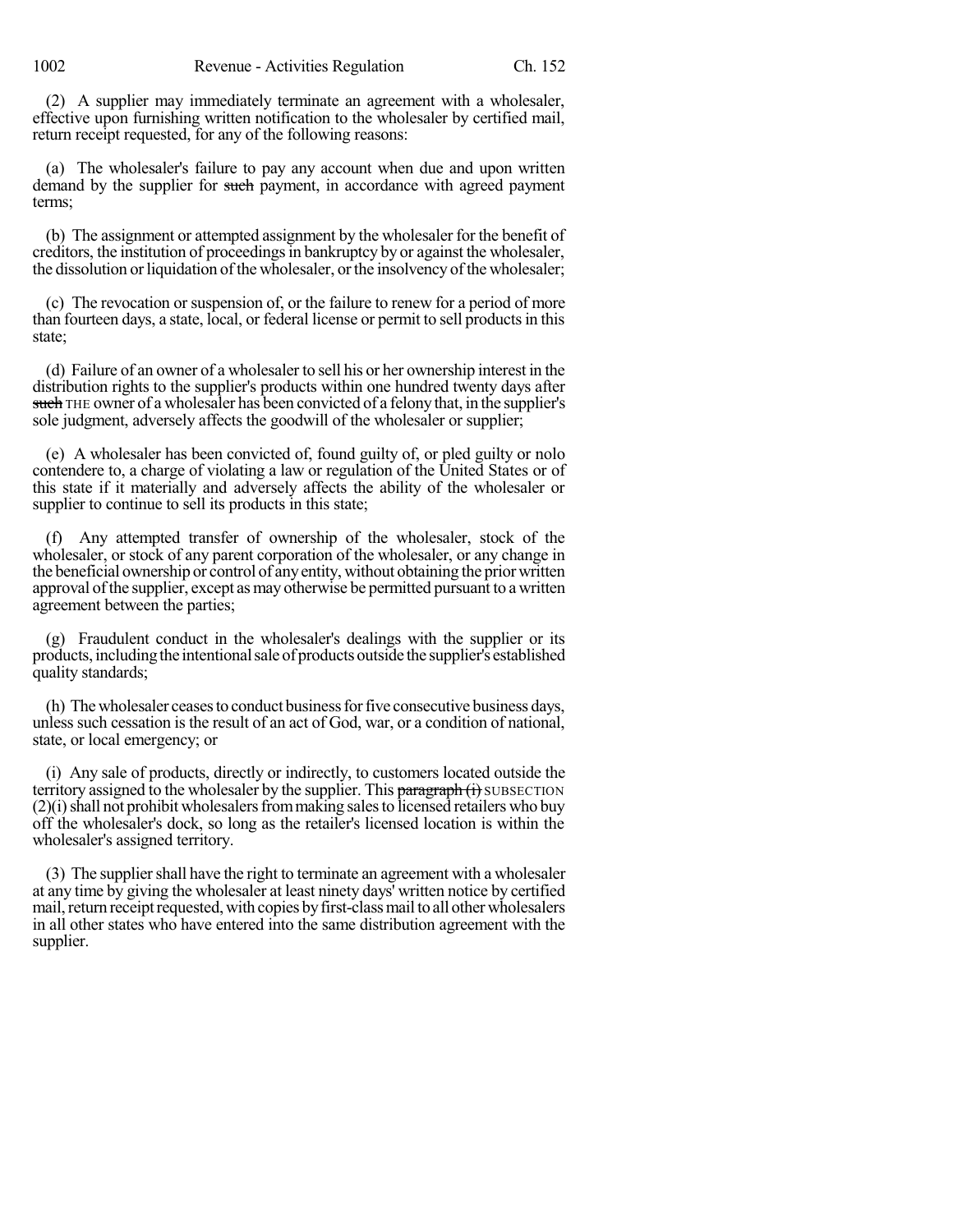(4) If a particular brand of products is transferred by purchase or otherwise from a supplier to a successor supplier, the following shall occur:

(a) The successor supplier shall notify the existing wholesaler of the successor supplier's intent not to appoint the existing wholesaler for all or part of the existing wholesaler's territory for the product. The successor supplier shall mail the notice of termination by certified mail, return receipt requested, to the existing wholesaler. The successor supplier shall include in the notice the names, addresses, and telephone numbers of the successor wholesalers.

(b) (I) The successor wholesaler shall negotiate with the existing wholesaler to determine the fair market value of the existing wholesaler's right to distribute the product in the existing wholesaler's territory immediately before the successor supplier acquired rights to the particular brand of products. The successor wholesaler and the existing wholesaler shall negotiate the fair market value in good faith.

(II) The existing wholesalershall continue to distribute the product until payment of the compensation agreed to under subparagraph  $(I)$  of this paragraph  $(b)$ SUBSECTION  $(4)(b)(I)$  OF THIS SECTION, or awarded under paragraph  $(c)$  of this subsection  $(4)$  SUBSECTION  $(4)(c)$  OF THIS SECTION, is received.

(c) (I) If the successor wholesaler and the existing wholesaler fail to reach a written agreement on the fair market value within thirty days after the existing wholesaler receives the notice required pursuant to  $\frac{\partial}{\partial x}$  (a) of this subsection  $(4)$  SUBSECTION  $(4)(a)$  OF THIS SECTION, the successor wholesaler or the existing wholesaler shall send a written notice to the other party requesting arbitration pursuant to the uniform arbitration act, part 2 of article 22 of title 13. C.R.S. Arbitration shall be held for the purpose of determining the fair market value of the existing wholesaler's right to distribute the product in the existing wholesaler's territory immediately before the successor supplier acquired rights to the particular brand of products.

(II) Notice of intent to arbitrate shall be sent, as provided in subparagraph  $(I)$  of this paragraph (c) SUBSECTION  $(4)(c)(I)$  OF THIS SECTION, not later than thirty-five days after the existing wholesaler receives the notice required pursuant to paragraph (a) of this subsection (4) SUBSECTION  $(4)(a)$  OF THIS SECTION. The arbitration proceeding shall conclude not later than forty-five days after the date the notice of intent to arbitrate is mailed to a party.

(III) Any arbitration held pursuant to this subsection (4) shall be conducted in a city within this state that:

- (A) Is closest to the existing wholesaler; and
- (B) Has a population of more than twenty thousand.

(IV) Any arbitration held pursuant to this  $\frac{\frac{1}{2}}{\frac{1}{2}}$  subsection (4)(c) shall be conducted before one impartial arbitrator, to be selected by the American arbitration association or its successor. The arbitration shall be conducted in accordance with the rules and procedures of the uniform arbitration act, part 2 of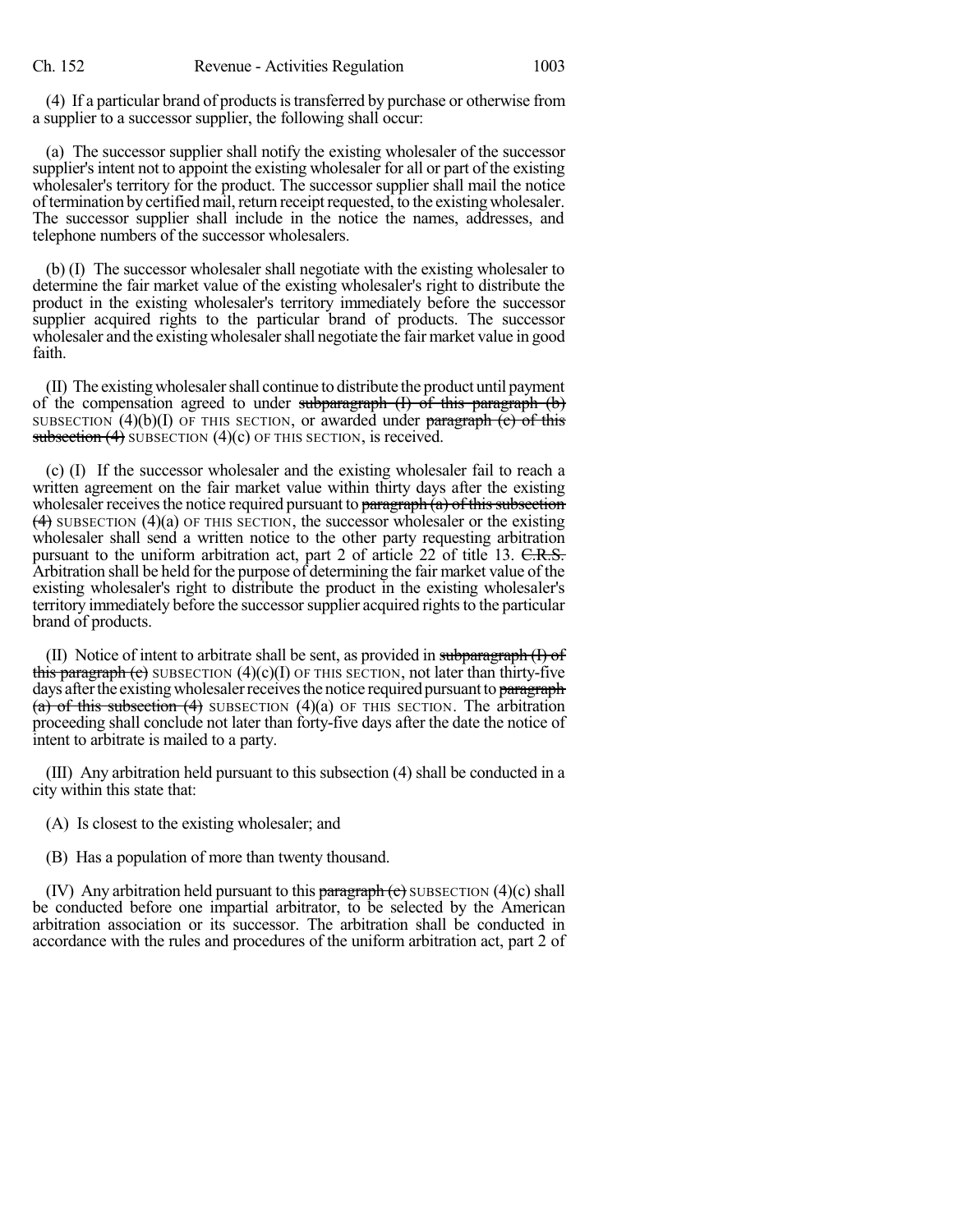article 22 of title 13. C.R.S.

(V) An arbitrator's award in any arbitration held pursuant to this paragraph  $(e)$ SUBSECTION (4)(c) shall be monetary only and shall not enjoin or compel conduct. Any arbitration held pursuant to this paragraph  $\left($ c $\right)$  subsection (4)(c) shall be in lieu of all other remedies and procedures.

(VI) The cost of the arbitrator and any other direct costs of an arbitration held pursuant to this paragraph  $(e)$  SUBSECTION  $(4)(c)$  shall be equally divided by the parties engaged in the arbitration. All other costs shall be paid by the party incurring them.

(VII) The arbitrator in any arbitration held pursuant to this paragraph  $(e)$ SUBSECTION  $(4)(c)$  shall render a written decision not later than thirty days after the conclusion of the arbitration, unless this time is extended by mutual agreement of the parties and the arbitrator. The decision of the arbitrator is final and binding on the parties. The arbitrator's award may be enforced by commencing a civil action in any court of competent jurisdiction. Under no circumstances may the parties appeal the decision of the arbitrator.

(VIII) An existing wholesaler or successor wholesaler who fails to participate in the arbitration hearings in any arbitration held pursuant to this  $\frac{\partial}{\partial x}$  $SUBSECTION (4)(c)$  waives all rights the existing wholesaler or successor wholesaler would have had in the arbitration and is considered to have consented to the determination of the arbitrator.

(IX) If the existing wholesaler does not receive payment from the successor wholesaler of the settlement or arbitration award required under  $\frac{\text{parameter of the set}}{\text{error of the set}}$ of this subsection  $(4)$  SUBSECTION  $(4)(b)$  OR  $(4)(c)$  OF THIS SECTION within thirty days after the date of the settlement or arbitration award:

(A) The existing wholesaler shall remain the wholesaler of the product in the existing wholesaler's territory to at least the same extent that the existing wholesaler distributed the productimmediatelybefore the successor wholesaler acquired rights to the product; and

(B) The existing wholesaler is not entitled to the settlement or arbitration award.

(5) (a) Any wholesaler or supplier who is aggrieved by a violation of any provision of subsections  $(1)$  and  $(3)$  of this section shall be entitled to recovery of damages caused by the violation. Except for a dispute arising under subsection (4) of this section, damages shall be sought in a civil action in any court of competent jurisdiction.

(b) Any dispute arising under subsections  $(1)$  and  $(3)$  of this section may also be settled by such dispute resolution procedures as may be provided by a written agreement between the parties.

(6) Nothing in this section shall be construed to limit or prohibit good-faith settlements voluntarily entered into by the parties.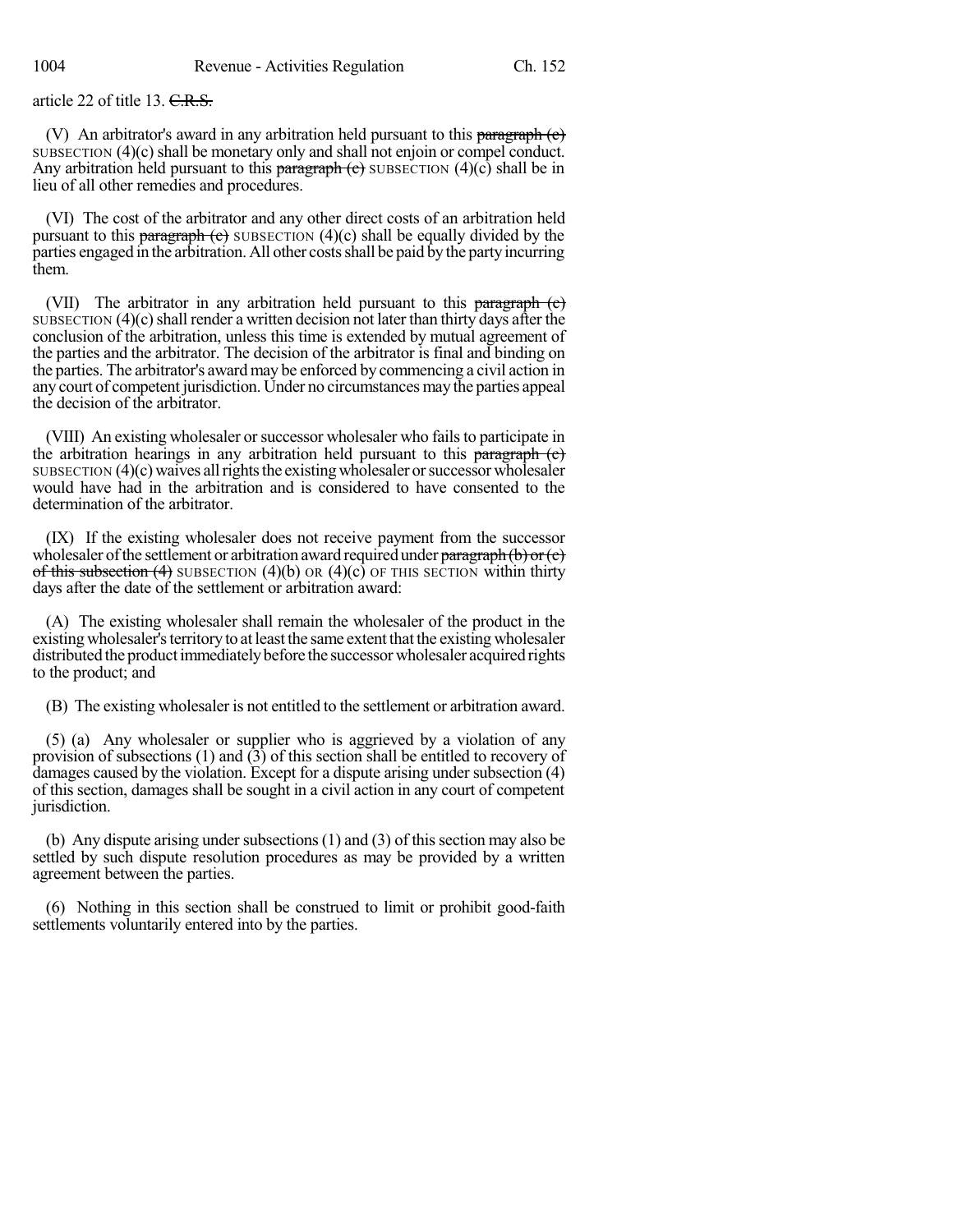(7) Nothing in this section shall be construed to give an existing wholesaler or a successor wholesaler any right to compensation if an agreement with the existing wholesaler or successor wholesaler is terminated by a successor supplier pursuant to subsections (1) to (3) of this section.

(8) Nothing in this section shall apply to a manufacturer that produces less than three hundred thousand gallons of malt beverages per calendar year.

(9) As used in this section:

(a) "Existing wholesaler" means a wholesaler who distributes a particular brand of products at the time a successorsupplier acquiresrightstomanufacture orimport the particular brand of products.

(b) "Fairmarket value"meansthe value that would be determined in a transaction entered into without duress or threat of termination of the existing wholesaler's right and shall include all elements of value, including goodwill and going-concern value.

(c) "Products" means fermented malt beverages and malt liquors.

(d) "Successor supplier" means a primary source of supply, a brewer, or an importer that acquires rights to a product from a predecessor supplier.

(e) "Successor wholesaler" means one or more wholesalers designated by a successor supplier to replace the existing wholesaler, for all or part of the existing wholesaler's territory, in the distribution of the existing product or products.

(f) "Supplier" means any person, partnership, corporation, association, or other business enterprise that is engaged in the manufacturing or importing of products.

(g) "Wholesaler" means the holder of a Colorado wholesaler's beer license or wholesaler's license to sell fermented malt beverages.

**44-3-409. [Formerly 12-47-407] Retail liquor store license - rules.** (1) (a) (I) A retail liquor store license shall be issued to persons selling only malt, vinous, and spirituous liquors in sealed containers not to be consumed at the place where sold. Malt, vinous, and spirituous liquors in sealed containers shall not be sold at retail other than in retail liquor stores except as provided in section **12-47-408** SECTION 44-3-410.

(II) On and after July 1, 2016, the state and local licensing authorities shall not issue a new retail liquor store license if the premises for which the retail liquor store license is sought is located:

(A) Within one thousand five hundred feet of another retail liquorstore licensed under this section or a liquor-licensed drugstore licensed under section 12-47-408 SECTION 44-3-410; or

(B) For a premises located in a municipality with a population of ten thousand or fewer, within three thousand feet of another retail liquor store licensed under this section or a liquor-licensed drugstore licensed under section 12-47-408 SECTION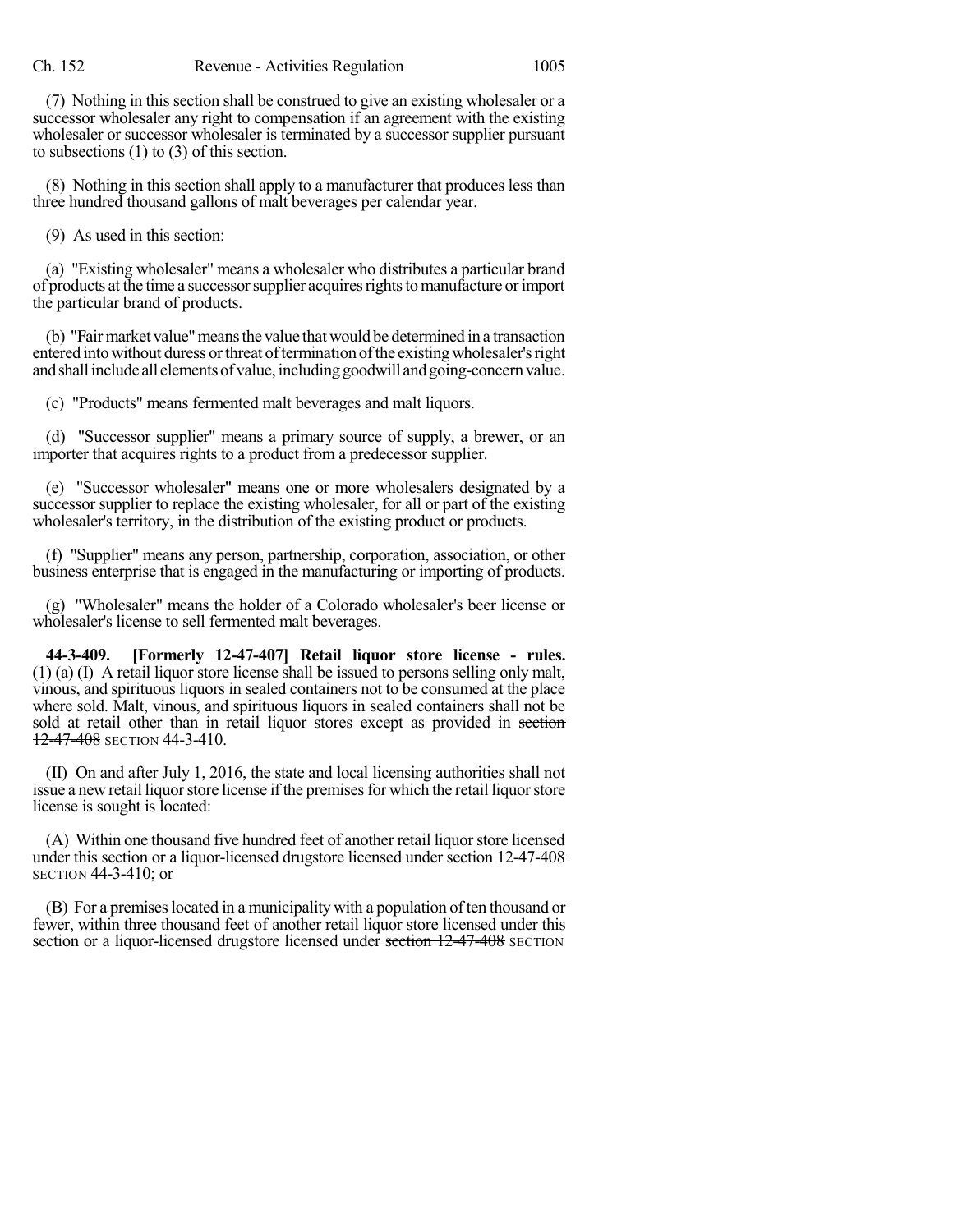44-3-410.

(b) In addition, retail liquor stores may sell any nonalcohol products, but only if the annual gross revenues from the sale of nonalcohol products do not exceed twenty percent of the retail liquor store's total annual gross sales revenues. For purposes of calculating the annual gross revenues from the sale of nonalcohol products, sales revenues from the following products are excluded:

(I) Lottery products;

(II) Cigarettes, tobacco products, and nicotine products, as defined in section 18-13-121 (5);

(III) Ice, soft drinks, and mixers; and

(IV) Nonfood items related to the consumption of malt, vinous, or spirituous liquors.

(c) Nothing in this section or in section  $12-47-103$  (31) SECTION 44-3-103 (48) prohibits a licensed retail liquor store from:

(I) Selling items on behalf of or to benefit a charitable organization, as defined in section  $3\overline{9}$ -26-102, C.R.S., or a nonprofit corporation subject to the "Colorado" Revised Nonprofit Corporation Act", articles 121 to 137 of title 7, C.R.S., and determined to be exempt from federal income tax by the federal internal revenue service, if the retail liquor store does not receive compensation for the sale;

(II) At the option of the licensee, displaying promotional material furnished by a manufacturer or wholesaler, which material permits a customer to purchase other items from a third person, so long as the retail liquor store licensee does not receive payment from the third person and the customer orders the additional merchandise directly from the third person; or

(III) Allowing tastings to be conducted on the licensed premises if the licensee has received authorization to conduct tastings pursuant to section 12-47-301 SECTION 44-3-301.

(2) Everyperson sellingmalt, vinous, and spirituousliquorsin a retailliquorstore shall purchase such malt, vinous, and spirituous liquors only from a wholesaler licensed pursuant to this article ARTICLE 3.

(3) A person licensed to sell at retail who complies with this subsection (3) and rules promulgated pursuant thereto may deliver malt, vinous, and spirituousliquors to a person of legal age if such THE person is at a place that is not licensed pursuant to thissection. The state licensing authority shall promulgate rules as are necessary for the proper delivery of malt, vinous, and spirituous liquors and shall have the authority to issue a permit to any person who islicensed to sell at retail and delivers such THE liquors pursuant to this subsection  $(3)$ . Such THE permits shall be subject to the same suspension and revocation provisions as are set forth in section 12-47-601 SECTION 44-3-601 for other licenses granted pursuant to this article ARTICLE 3.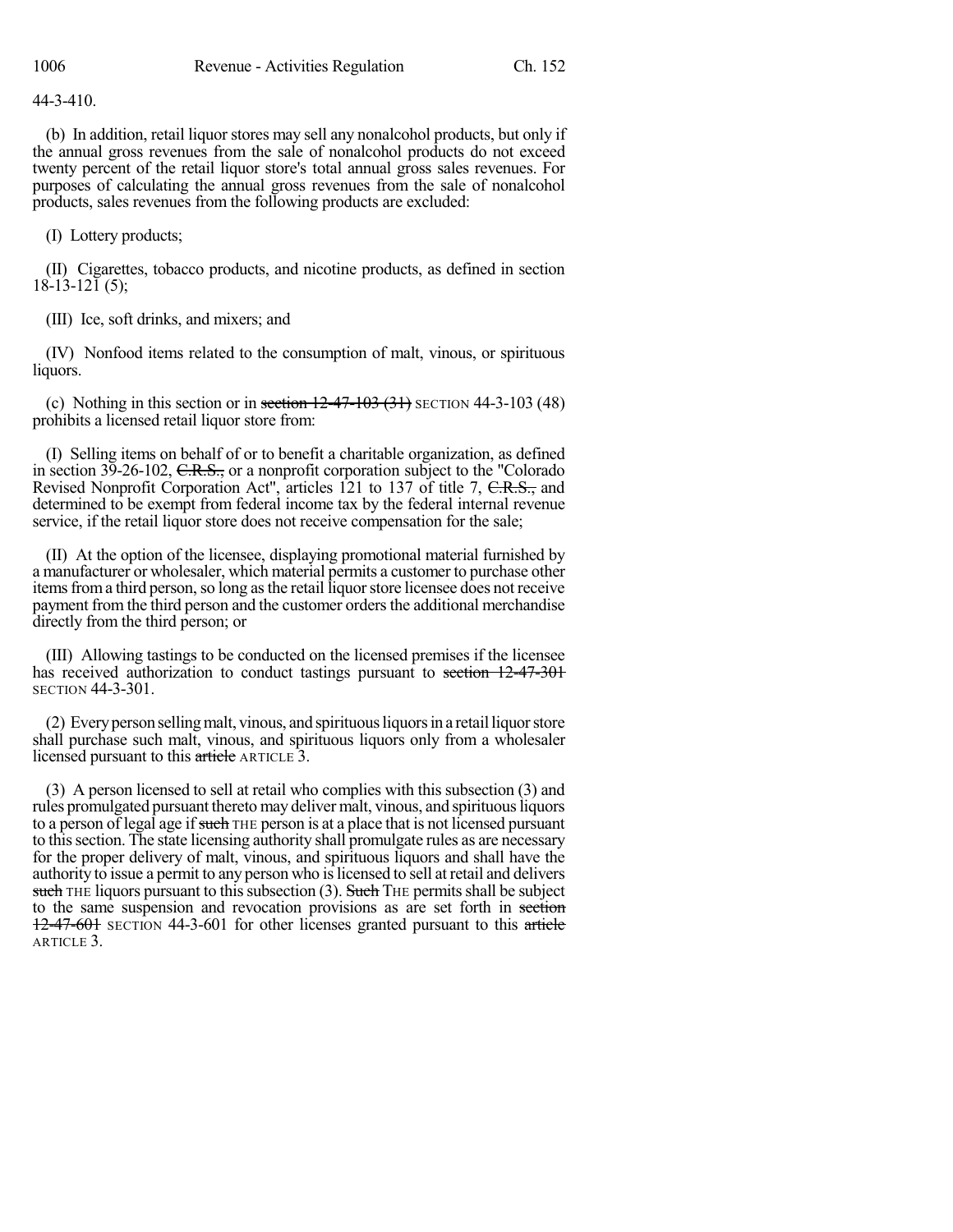(4) (a) Except as provided in paragraph  $(b)$  of this subsection  $(4)$  SUBSECTION (4)(b) OF THIS SECTION, it is unlawful for any owner, part owner, shareholder, or person interested directly or indirectly in a retail liquor store to conduct, own either in whole or in part, or be directly or indirectly interested in any other business licensed pursuant to this article ARTICLE 3.

(b) An owner, part owner, shareholder, or person interested directly or indirectly in a retail liquor store may have an interest in:

(I) An arts license granted under this article ARTICLE 3;

(II) An airline public transportation system license granted under this article ARTICLE 3;

(III) For a retail liquor store licensed on or before January 1, 2016, and whose license holder is a Colorado resident, additional retail liquor store licenses as follows, but only if the premises for which a license is sought satisfies the distance requirements specified in subparagraph  $(H)$  of paragraph  $(a)$  of subsection  $(1)$ SUBSECTION  $(1)(a)(II)$  of this section:

(A) On or after January 1, 2017, and before January 1, 2022, one additional retail liquor store license, for a maximum of up to two total retail liquor store licenses;

(B) On or after January 1, 2022, and before January 1, 2027, up to two additional retail liquor store licenses, for a maximum of three total retail liquor store licenses; and

(C) On or after January 1, 2027, up to three additional retail liquor store licenses, for a maximum of four total retail liquor store licenses; or

(IV) A financial institution referred to in section  $12-47-308(4)$  SECTION 44-3-308 (4).

# (5) Repealed.

 $(6)$  (5) A liquor-licensed drugstore may apply to the state and local licensing authorities, as part of a single application, for a merger and conversion of retail liquor store licenses to a single liquor-licensed drugstore license as provided in section 12-47-408  $(1)(b)$  SECTION 44-3-410  $(1)(b)$ .

**44-3-410. [Formerly 12-47-408]Liquor-licensed drugstore license - multiple licenses permitted - requirements- repeal.**(1)(a)(I) Aliquor-licensed drugstore license shall be issued to persons selling malt, vinous, and spirituous liquors in sealed containers not to be consumed at the place where sold. On and after July 1, 2016, except as permitted under paragraph  $(b)$  of this subsection  $(1)$  SUBSECTION  $(1)(b)$  OF THIS SECTION, the state and local licensing authorities shall not issue a new liquor-licensed drugstore license if the licensed premises for which a liquor-licensed drugstore license is sought is located:

(A) Within one thousand five hundred feet of a retail liquor store licensed under section 12-47-407 SECTION 44-3-409; or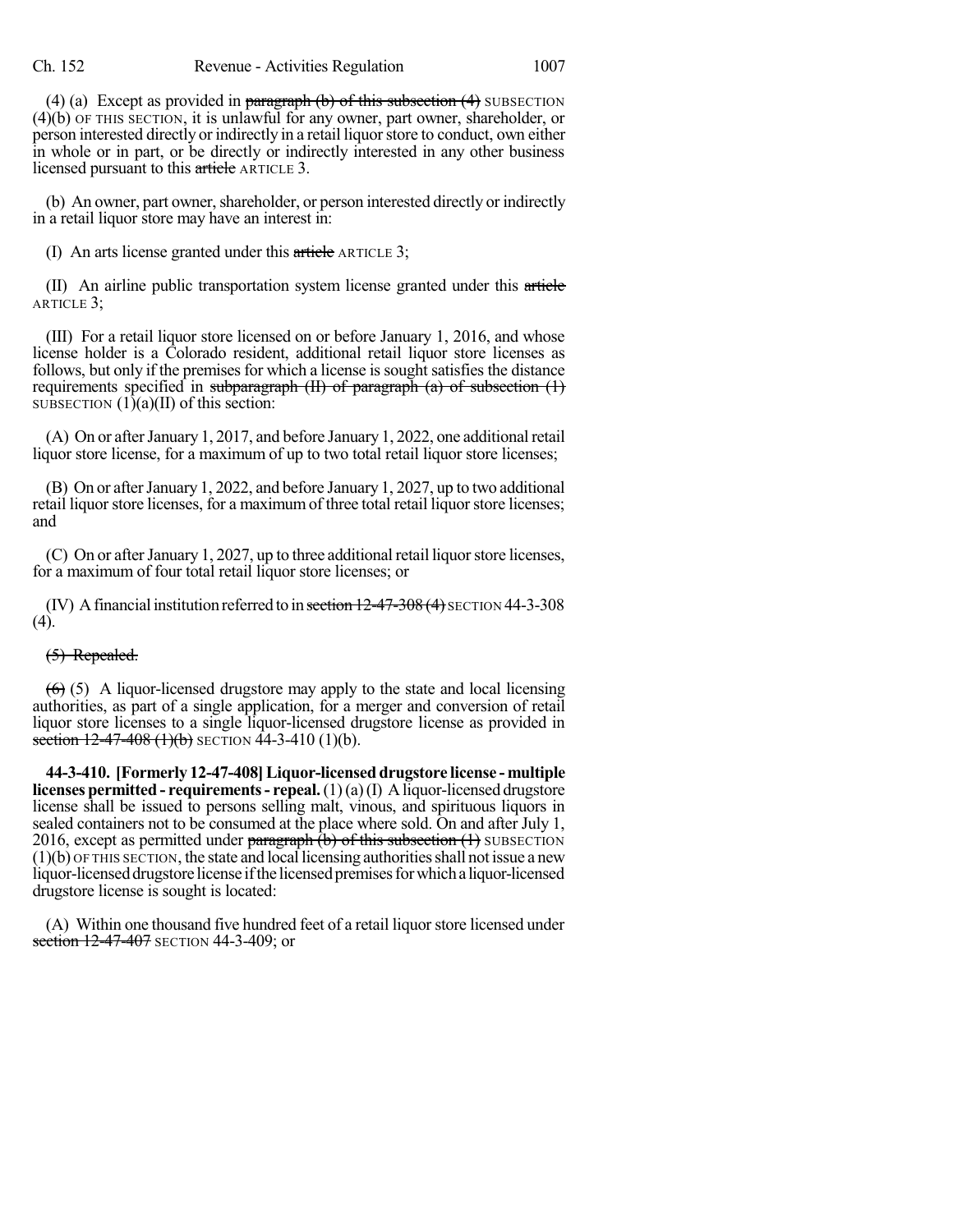(B) For a drugstore premises located in a municipality with a population of ten thousand or fewer, within three thousand feet of a retail liquor store licensed under section 12-47-407 SECTION 44-3-409.

(II) Nothing in this subsection (1) prohibits:

(A) The renewal or transfer of ownership of a liquor-licensed drugstore license initially issued prior to July 1, 2016.

(B) A liquor-licensed drugstore licensee from allowing tastings on the licensed premises if the applicable local licensing authority has authorized the liquor-licensed drugstore to conduct tastings on itslicensed premisesin accordance with section  $12-47-301$  (10) SECTION 44-3-301 (10).

(b) (I) On or after January 1, 2017, to qualify for an additional liquor-licensed drugstore license under thissection, a liquor-licensed drugstore licensee, or a retail liquor store licensee that was licensed as a liquor-licensed drugstore on February 21, 2016, must apply to the state and local licensing authorities, as part of a single application, for a transfer of ownership of at least two licensed retail liquor stores that were licensed or had applied for a license on or before May 1, 2016, a change of location of one of the retail liquor stores, and a merger and conversion of the retail liquor store licenses into a single liquor-licensed drugstore license. The applicant may apply for a transfer, change of location, and merger and conversion only if all of the following requirements are met:

(A) The retail liquor stores that are the subject of the transfer of ownership are located within the same local licensing authority jurisdiction as the drugstore premises for which the applicant is seeking a liquor-licensed drugstore license, and, if any retail liquor stores are located within one thousand five hundred feet of the drugstore premises or, for a drugstore premises located in a municipality with a population of ten thousand or fewer, within three thousand feet of the drugstore premises, the applicant applies to transfer ownership of all retail liquor stores located within that distance. If there are no licensed retail liquor stores or only one licensed retail liquor store within the same local licensing authority jurisdiction as the drugstore premises for which a liquor-licensed drugstore license is sought, the applicant shall apply to transfer ownership of one or two retail liquor stores, as necessary, that are located in the local licensing authority jurisdiction that is nearest to the jurisdiction in which the drugstore premises is located.

(B) Upon transfer and conversion of the retail liquor store licenses to a single liquor-licensed drugstore license, the drugstore premises for which the liquor-licensed drugstore license issought will be located at least one thousand five hundred feet from all licensed retail liquor stores that are within the same local licensing authority jurisdiction as the drugstore premises or, for a drugstore premises located in a municipality with a population of ten thousand or fewer, at least three thousand feet from all licensed retail liquor stores that are within the same local licensing authority jurisdiction as the drugstore premises.

(II) For purposes of determining whether the distance requirements specified in subparagraph (I) of this paragraph (b) SUBSECTION  $(1)(b)(\tilde{I})$  OF THIS SECTION are satisfied, the distance shall be determined by a radius measurement that begins at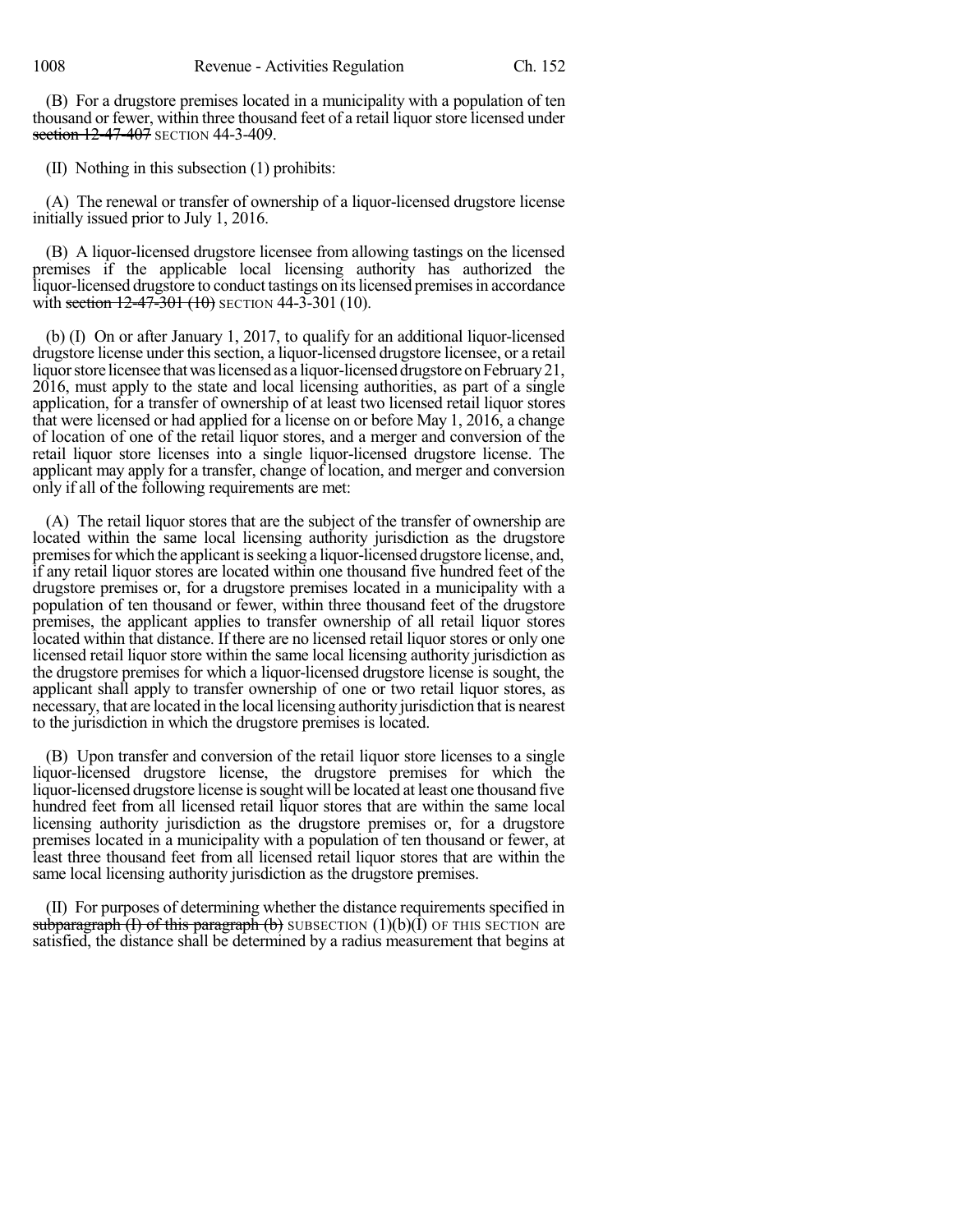the principal doorway of the drugstore premises for which the application is made and ends at the principal doorway of the licensed retail liquor store.

(III) Inmaking its determination on the transfer of ownership, change oflocation, and license merger and conversion application, the local licensing authority shall consider the reasonable requirements of the neighborhood and the desires of the adult inhabitants in accordance with section  $12-47-312$  SECTION 44-3-312.

(IV) In addition to any other requirements for licensure under this section or article THIS ARTICLE 3, a person applying for a new liquor-licensed drugstore license in accordance with this paragraph  $(b)$  SUBSECTION (1)(b) on or after January 1, 2017, or to renew a liquor-licensed drugstore license issued on or after January 1, 2017, under this **paragraph** (b) SUBSECTION (1)(b) must:

(A) Provide evidence to the state and local licensing authorities that at least twenty percent of the licensee's gross annual income derived from total sales during the prior twelve months at the drugstore premises for which a new or renewal licenses is sought is from the sale of food items, as defined by the state licensing authority by rule; and

(B) Be open to the public.

(2) (a) A person licensed under this section to sell malt, vinous, and spirituous liquors as provided in this section shall:

(I) Purchase malt, vinous, and spirituousliquors only froma wholesaler licensed under this article ARTICLE 3;

(II) Not sell malt, vinous, or spirituous liquors to consumers at a price that is below the liquor-licensed drugstore's cost to purchase the malt, vinous, or spirituous liquors;

(III) Not allow consumers to purchase malt, vinous, or spirituous liquors at a self-checkout or other mechanismthat allowsthe consumerto complete the alcohol beverage purchase without assistance fromand completion of the transaction by an employee of the liquor-licensed drugstore;

(IV) Require, in accordance with section  $12-47-901$  (10) SECTION 44-3-901 (11), consumers attempting to purchase malt, vinous, or spirituous liquors to present a valid identification, as determined by the state licensing authority by rule; and

(V) Not sell clothing or accessories imprinted with advertising, logos, slogans, trademarks, or messages related to alcohol beverages.

(b) A person licensed under this section on or after January 1, 2017, shall not purchase malt, vinous, or spirituous liquors from a wholesaler on credit and shall effect payment upon delivery of the alcohol beverages.

(3) A liquor-licensed drugstore licensee who complies with this subsection (3) and rules promulgated pursuant thereto may deliver malt, vinous, and spirituous liquors to a person of legal age if such person is at a place that is not licensed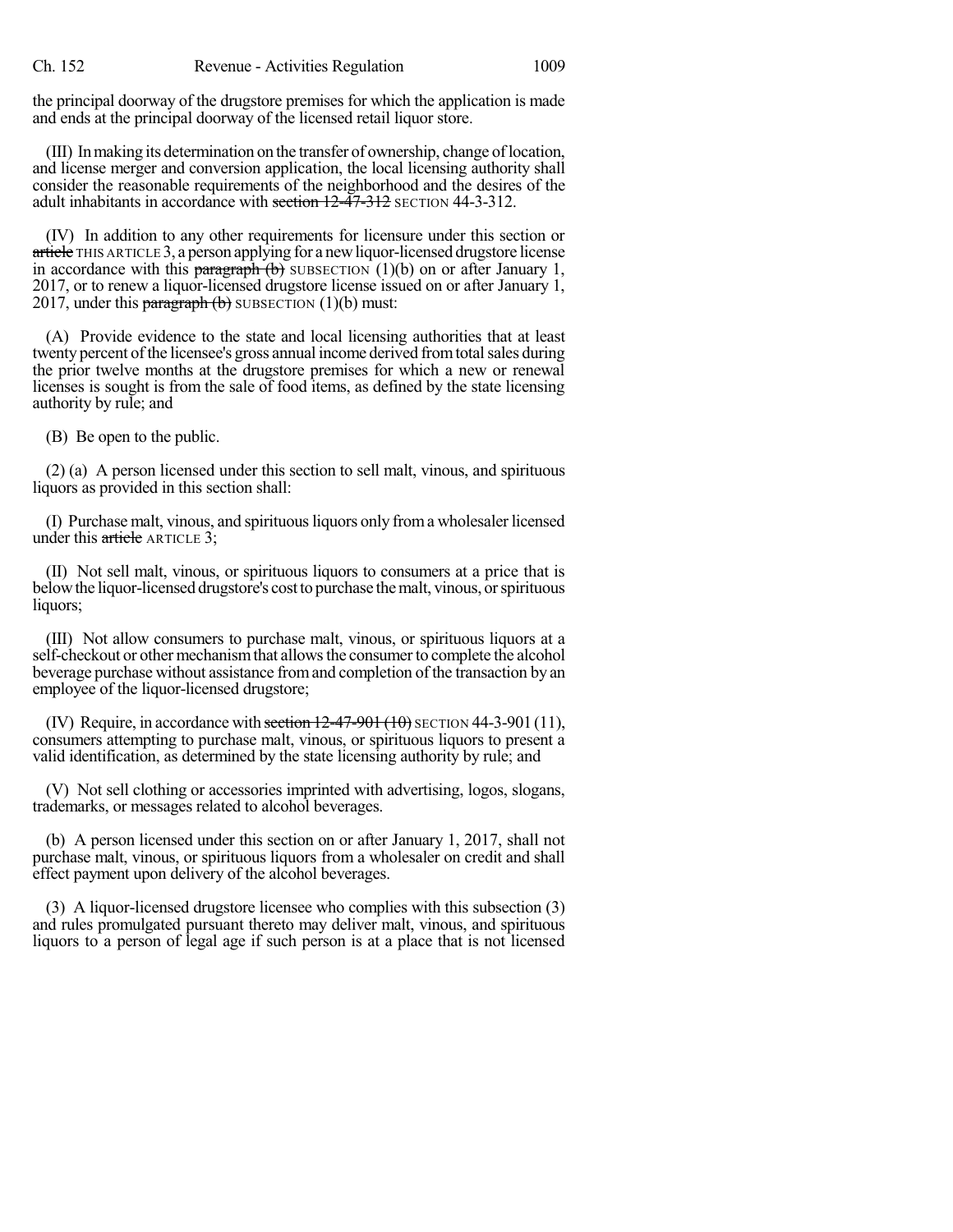pursuant to this section. The state licensing authority shall promulgate rules as are necessary for the proper delivery of malt, vinous, and spirituous liquors and shall have the authority to issue a permit to any liquor-licensed drugstore licensee that will allow such THE licensee to deliver such THE liquors pursuant to such THE rules and this subsection  $(3)$ . Such THE permits shall be subject to the same suspension and revocation provisions as are set forth in sections 12-47-306 and 12-47-601 SECTIONS 44-3-306 AND 44-3-601 for other licenses granted pursuant to this article ARTICLE 3.

(4) (a) Except as provided in paragraph  $(b)$  of this subsection  $(4)$  SUBSECTION (4)(b) OF THIS SECTION, it is unlawful for any owner, part owner, shareholder, or person interested directly or indirectly in a liquor-licensed drugstore to conduct, own either in whole or in part, or be directly or indirectly interested in any other business licensed pursuant to this article ARTICLE 3.

(b) An owner, part owner, shareholder, or person interested directly or indirectly in a liquor-licensed drugstore may have an interest in:

(I) An arts license granted under this article ARTICLE 3;

(II) An airline public transportation system license granted under this article ARTICLE 3;

(III) A financial institution referred to in section  $12-47-308(4)$  SECTION 44-3-308  $(4)$ ;

(IV) For a liquor-licensed drugstore licensed on or before January 1, 2016, additional liquor-licensed drugstore licenses as follows, but only if obtained in accordance with paragraph (b) of subsection  $(1)$  SUBSECTION  $(1)(b)$  of this section:

(A) On or after January 1, 2017, and before January 1, 2022, four additional liquor-licensed drugstore licenses, for a maximum of five total liquor-licensed drugstore licenses;

(B) On or after January 1, 2022, and before January 1, 2027, up to seven additional liquor-licensed drugstore licenses, for a maximum of eight total liquor-licensed drugstore licenses;

(C) On or after January 1, 2027, and before January 1, 2032, up to twelve additional liquor-licensed drugstore licenses, for a maximum of thirteen total liquor-licensed drugstore licenses;

(D) On or after January 1, 2032, and before January 1, 2037, up to nineteen additional liquor-licensed drugstore licenses, for a maximum of twenty total liquor-licensed drugstore licenses; and

(E) On or after January 1, 2037, an unlimited number of additional liquor-licensed drugstore licenses.

(5) Repealed.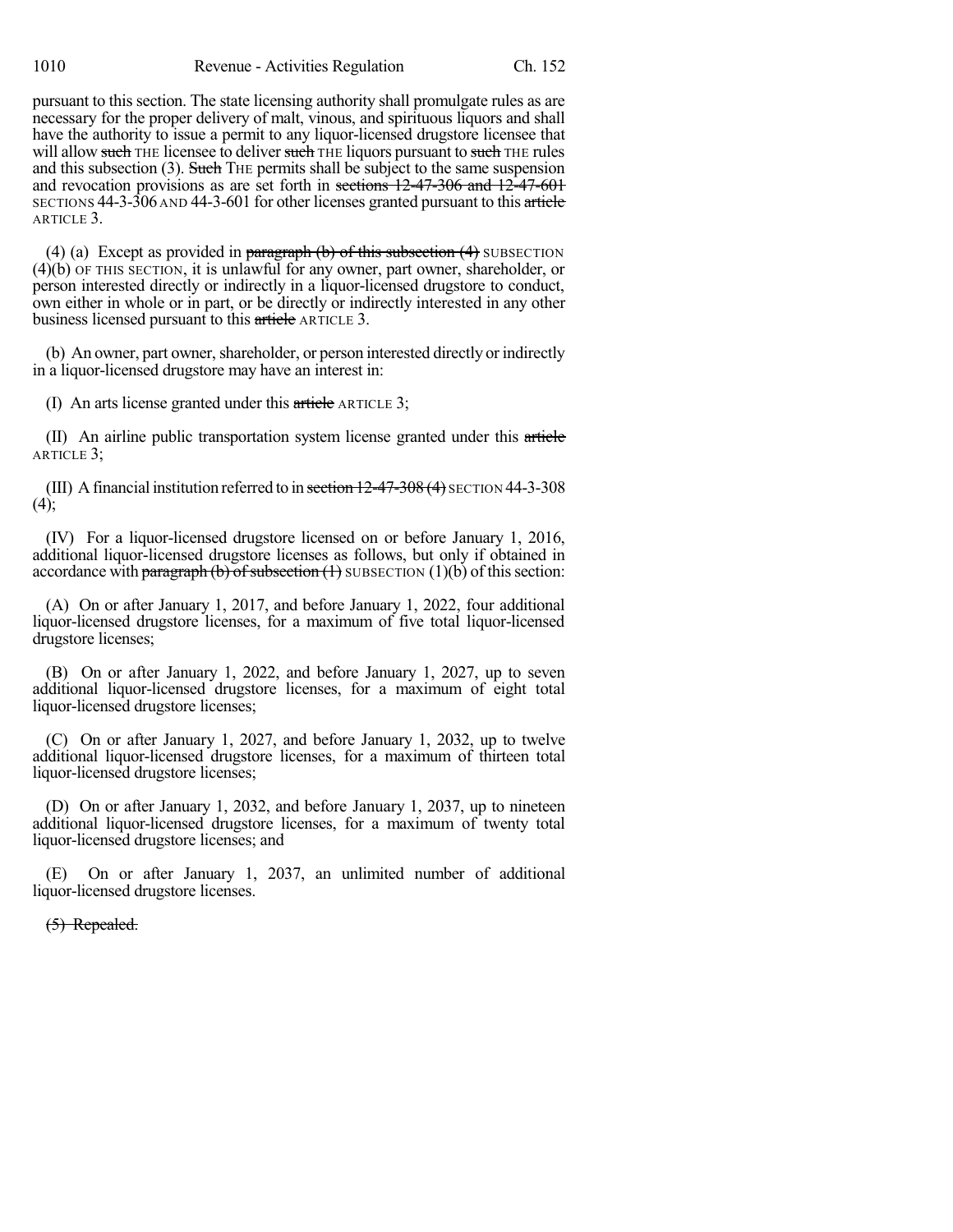$(6)$  (5) (a) A liquor-licensed drugstore licensed under this section shall not store alcohol beverages off the licensed premises.

(b) A licensed wholesaler shall make all deliveries of alcohol beverages to a liquor-licensed drugstore:

(I) Through a common carrier, a contract carrier, or on vehicles owned by the wholesaler; and

(II) Only to the business address of the liquor-licensed drugstore.

 $(7)$  (6) (a) A liquor-licensed drugstore licensed under this section on or after January 1, 2017, shall have at least one manager permitted under section 12-47-425 SECTION 44-3-427 who works on the licensed premises. The liquor-licensed drugstore shall designate at least one permitted manager on the licensed premises to conduct the liquor-licensed drugstore's purchases of alcohol beverages from a licensed wholesaler. A licensed wholesaler shall take orders for alcohol beverages only from a permitted manager designated by the liquor-licensed drugstore.

(b) A liquor-licensed drugstore that isinvolved in selling alcohol beverages must obtain and maintain a certification as a responsible alcohol beverage vendor in accordance with part 10 of this article ARTICLE 3.

(c) An employee of a liquor-licensed drugstore who is under twenty-one years of age shall not deliver or otherwise have any contact with malt, vinous, or spirituous liquors offered for sale on, or sold and removed from, the licensed premises.

**44-3-411. [Formerly 12-47-409] Beer and wine license.** (1) A beer and wine license shall be issued to persons selling malt and vinous liquors and fermented malt beverages for consumption on the premises. Beer and wine licensees shall have sandwiches and light snacks available for consumption on the premises during business hours, but need not have meals available for consumption.

(2) (a) Every person selling malt and vinous liquors and fermented malt beverages as provided in this section shall purchase malt and vinous liquors and fermented malt beverages only from a wholesaler licensed pursuant to this article or article 46 of this title ARTICLE 3 OR ARTICLE 4 OF THIS TITLE 44; except that, during a calendar year, any person selling malt and vinous liquors and fermented malt beverages as provided in this section may purchase not more than two thousand dollars' worth of:

(I) Malt and vinous liquors from a retailer licensed pursuant to section  $12-47-407$ or  $12-47-408$  SECTION 44-3-409 OR 44-3-410; and

(II) Fermented malt beverages from a retailer licensed pursuant to section  $12-46-104$  (1)(c) SECTION 44-4-104 (1)(c).

(b) A beer and wine licensee shall retain evidence of each purchase of malt and vinous liquors from a retailer licensed pursuant to section 12-47-407 or 12-47-408 SECTION 44-3-409 OR 44-3-410 and each purchase of fermented malt beverages from a retailer licensed pursuant to section  $12\text{-}46\text{-}104 \text{ (1)(c)}$  SECTION 44-4-104 (1)(c), in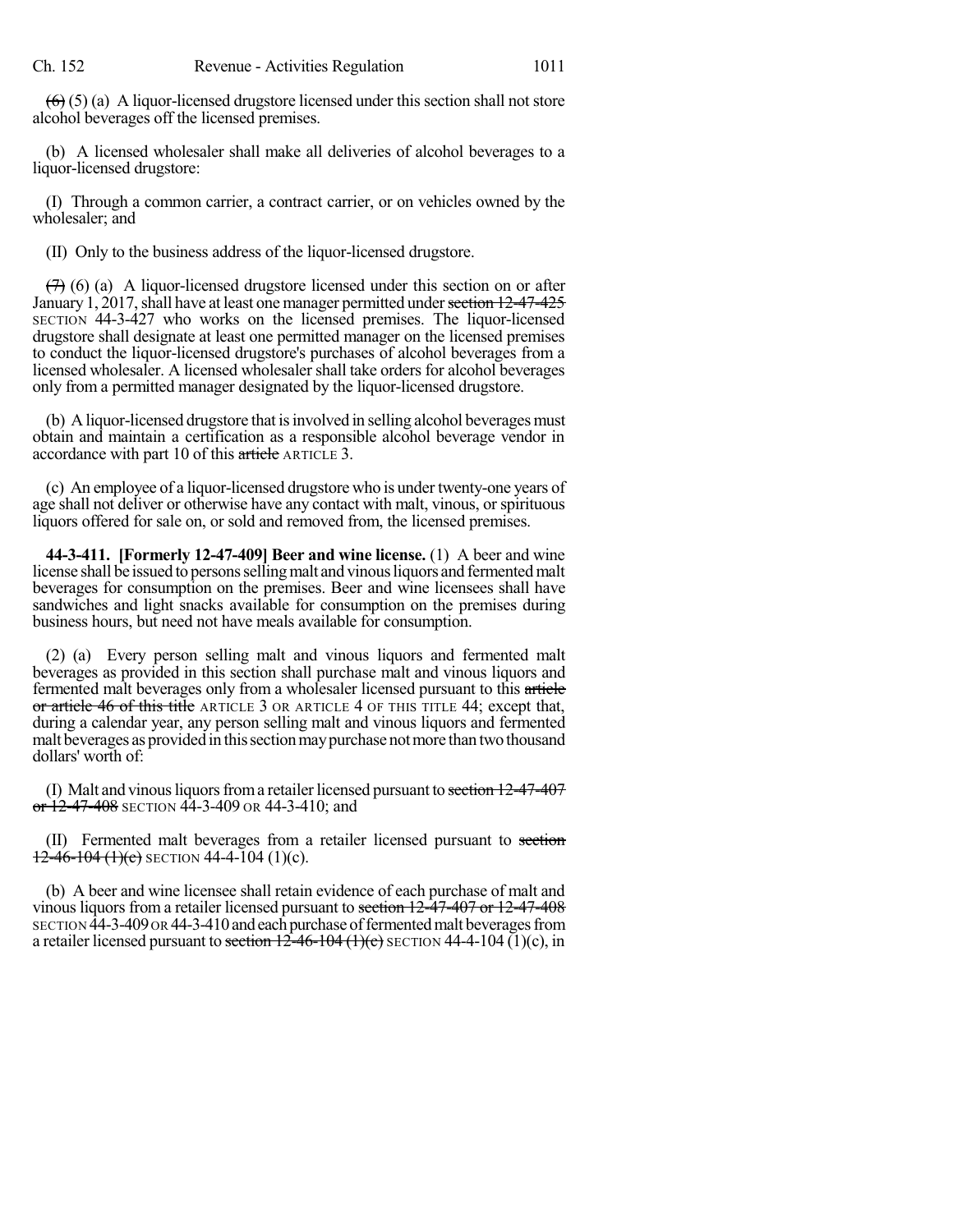the form of a purchase receipt showing the name of the licensed retailer, the date of purchase, a description of the malt or vinous liquor or fermented malt beverages purchased, and the price paid for the purchase. The beer and wine licensee shall retain the receipt and shall make it available to the state and local licensing authorities at all times during business hours.

(3) It is unlawful for any owner, part owner, shareholder, or person interested directly or indirectly in a beer and wine license to conduct, own either in whole or in part, or be directly or indirectly interested in any other business licensed pursuant to this article or article 46 of this title ARTICLE 3 OR ARTICLE 4 OF THIS TITLE 44; except that the person may have an interest in a license described in section 12-46-104 (1)(c), 12-47-401 (1)(j) to (1)(t), (1)(v), or (1)(w), or 12-47-410 (1) SECTION 44-3-401 (1)(j) TO (1)(t), (1)(v), OR (1)(w), 44-3-412 (1), OR 44-4-104 (1)(c) or in a financial institution referred to in section  $12-47-308$  (4) SECTION 44-3-308 (4).

**44-3-412. [Formerly 12-47-410] Bed and breakfast permit.** (1) In lieu of a hotel and restaurant license, a person operating a bed and breakfast with not more than twenty sleeping rooms that offers complimentary alcohol beverages for consumption only on the premises and only by overnight guests may be issued a bed and breakfast permit. Abed and breakfast permittee shall notsell alcohol beverages by the drink and shall not serve alcohol beverages for more than four hours in any one day.

(2) An applicant for a bed and breakfast permit is exempt fromany fee otherwise assessable under section  $12-47-501$  (2) or  $12-47-505$  (4)(a) SECTION 44-3-501 (3)  $OR 44-3-505 (4)(a)$ , but is subject to all other fees and all other requirements of this article ARTICLE 3.

(3) Alocal licensing authoritymay, at its option, determine that bed and breakfast permits are not available within its jurisdiction.

(4) A bed and breakfast permit may be suspended or revoked in accordance with section 12-47-601 SECTION 44-3-601 if the permittee violates any provision of this article ARTICLE 3 or any rule adopted pursuant to this article ARTICLE 3 or fails truthfully to furnish any required information in connection with a permit application.

(5) It is unlawful for any owner, part owner, shareholder, or person interested directly or indirectly in a bed and breakfast permit to conduct, own either in whole or in part, or be directly or indirectly interested in any other business licensed pursuant to this article or article 46 of this title ARTICLE 3 OR ARTICLE 4 OF THIS TITLE 44; except that a person regulated under this section may have an interest in other bed and breakfast permits; in a license described in section  $12-46-104$  (1)(e) or 12-47-401 (1)(i) to (1)(t), (1)(v), or (1)(w) SECTION 44-3-401 (1)(i) TO (1)(t),  $(1)(v)$ , OR  $(1)(w)$  OR 44-4-104  $(1)(c)$ ; or in a financial institution referred to in section  $12-47-308$  (4) SECTION 44-3-308 (4).

**44-3-413. [Formerly 12-47-411] Hotel and restaurant license - definitions**  rules. (1) Except as otherwise provided in subsection (2) of this section, a hotel and restaurant license shall be issued to persons selling alcohol beverages in the place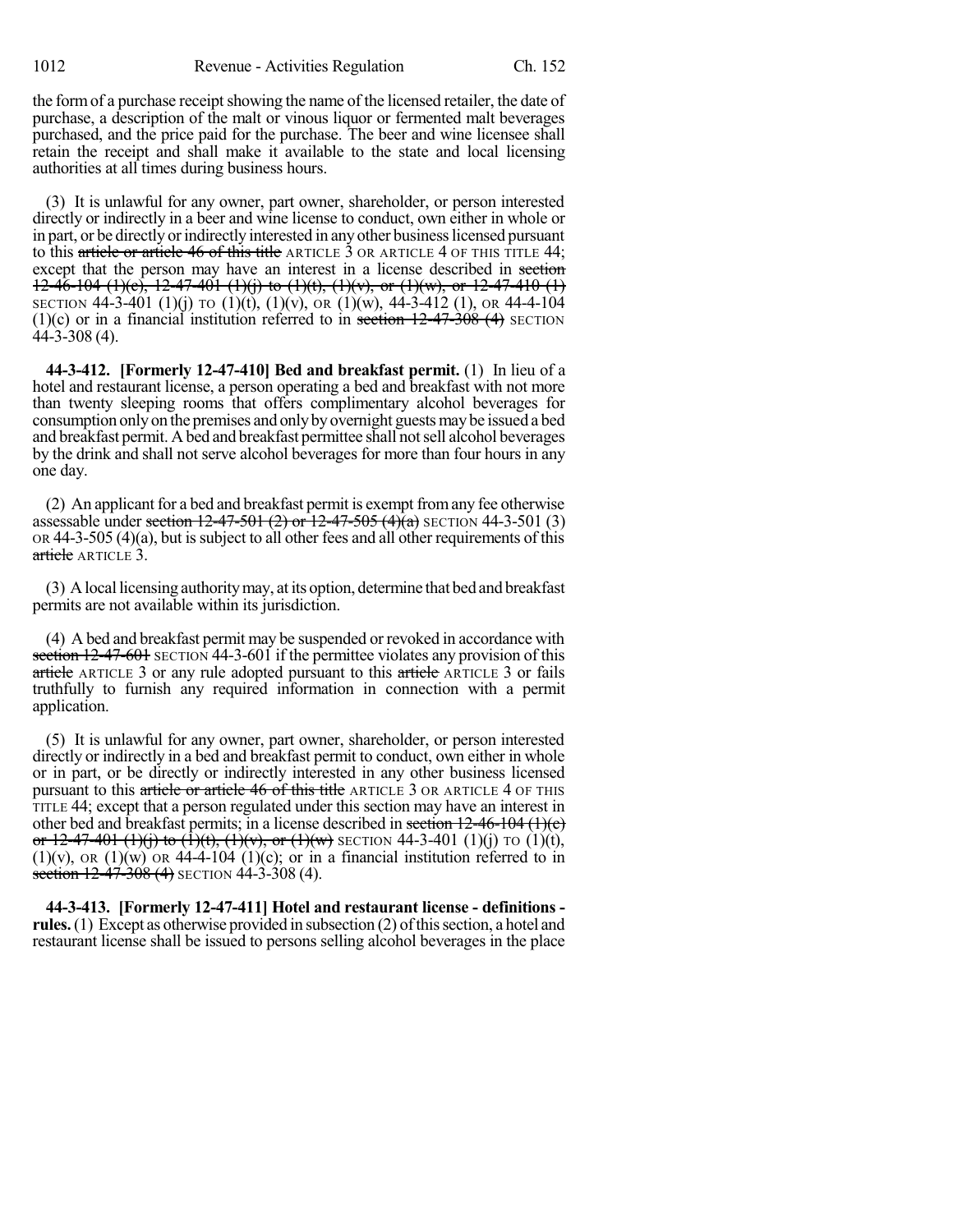where the alcohol beverages are to be consumed, subject to the following restrictions:

(a) Restaurants shall sell alcohol beverages as provided in this section only to customers of the restaurant and only if meals are actually and regularly served and provide not less than twenty-five percent of the gross income from sales of food and drink of the business of the licensed premises over any period of time of at least one year.

(b) Hotels shall sell alcohol beverages as provided in this section only to customers of the hotel and, except in hotel rooms, only on the licensed premises where meals are actually and regularly served and provide not less than twenty-five percent of the gross income from sales of food and drink of the business of the licensed premises over any period of time of at least one year.

(c) Anyhotel and restaurant licensee who is open for business and selling alcohol beverages by the drink shall serve meals between the hours of 8 a.m. and 8 p.m. and meals or light snacks and sandwiches after 8 p.m.; except that nothing in this  $\frac{\text{parameter of}}{\text{parameter of}}$  subsection (1)(c) shall be construed to require a licensee to be open for business between the hours of 8 a.m. and 8 p.m.

(d) A hotel may be designated as a resort complex if it has at least fifty sleeping rooms and has related sports and recreational facilities located contiguous or adjacent to the hotel for the convenience of its guests or the general public. For purposes of a resort complex only, "contiguous or adjacent" means within the overall boundaries or scheme of development or regularly accessible from the hotel by its members and guests.

(2) (a) A resort complex shall designate its principal licensed premises and additional separate, related facilities that are located contiguous or adjacent to the licensed premises of the resort complex. Each related facility shall be identified by the resort complex at the time of initial licensure or upon license renewal. Each related facility shall also be clearly identified by its geographic location within the overall boundaries ofthe licensed premises ofthe resort complex. Aresort complex may apply for a resort-complex-related facility permit for each related facility at the time of initial licensure, upon license renewal, or at any time upon application by the resort complex.

(b) Customers and guests who purchase alcohol beverages at one related facility are permitted to carry such beverages to other related facilities within the overall licensed premises boundaries of the resort complex.

(c) Each related facility shall remain at all times under the ownership and control of the resort complex licensee. Any subletting or transfer of ownership or change of control of a related facility without proper notification and approval by state and local licensing authorities shall be considered a violation of this article ARTICLE 3 and will be cause for the denial, suspension, revocation, or cancellation of the license of the entire resort complex, including all of its related facilities, pursuant to section 12-47-601 SECTION 44-3-601.

(d) Except as provided in this subsection (2), for violations of section  $12-47-307$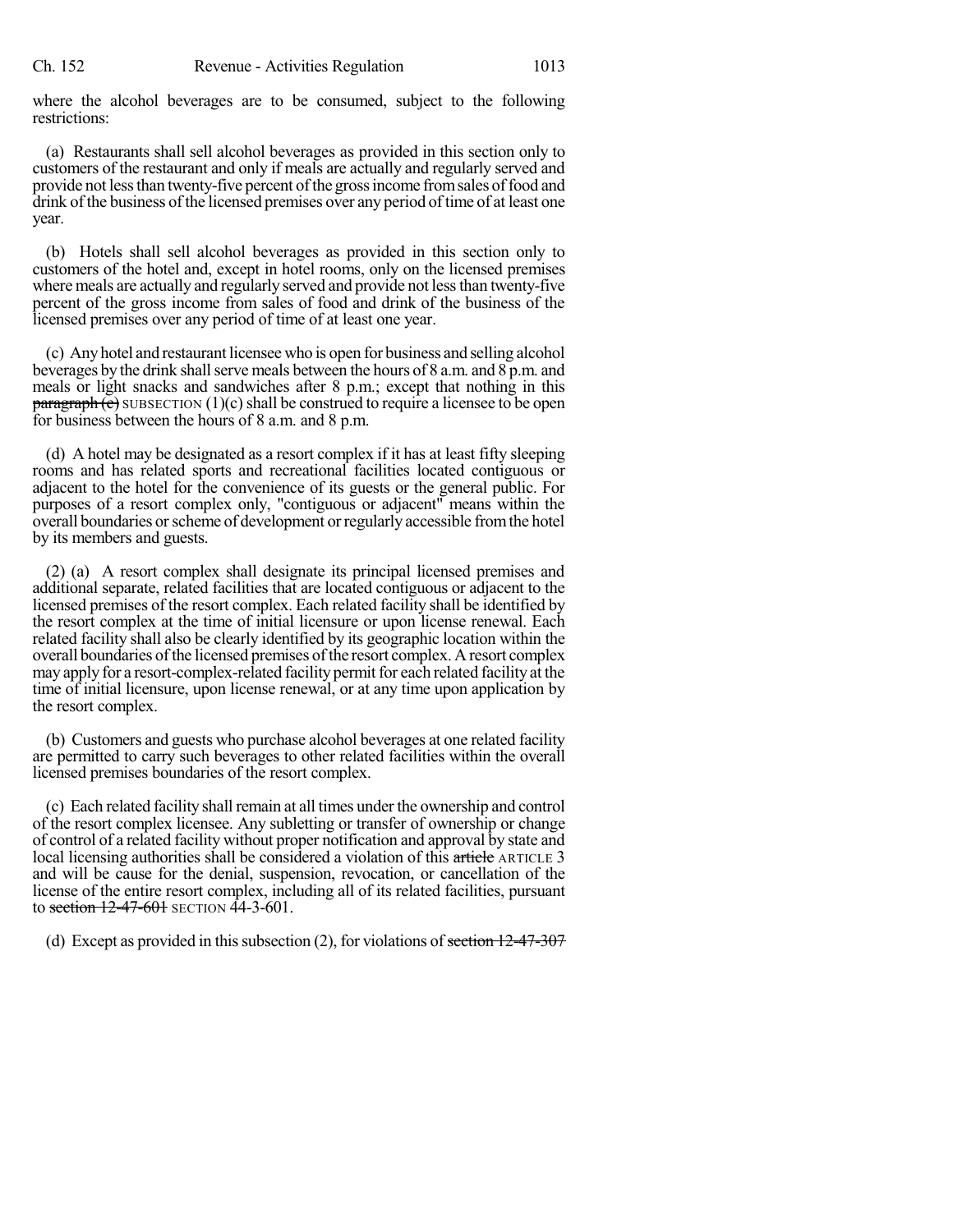SECTION 44-3-307, and for violations of this article ARTICLE 3 and regulations RULES promulgated pursuant to this article ARTICLE 3 that are intentionally authorized by the ownership or management of a resort complex, each related facility shall be considered separately licensed or permitted for the purpose of application of the sanctions imposed under section 12-47-601 SECTION 44-3-601.

(e) For purposes of this subsection (2), "related facility" means those areas, as approved bythe state and local licensing authorities, that are contiguous or adjacent to the resort hotel and that are owned by or under the exclusive possession and control of the resort complex licensee. "Related facilities" shall include:

(I) Those indoor areas orfacilities contiguousor adjacentto the licensed premises of the resort complex that are operated under a separate trade name and are used by resort complex patrons;

(II) Relatedoutdoorsports andrecreationfacilitieslocatedcontiguousor adjacent to the resort complex that are used by patrons of the resort complex for a fee; and

(III) Distinct areas or facilities contiguous or adjacent to the resort complex that are directly related to the resort complex use.

 $(2.5)$  (3) (a) An institution of higher education, or a person who contracts with the institution to provide food services, that is licensed under this section may apply to be designated a campus liquor complex at the time of initial licensure or upon license renewal.

(b) A licensee shall designate its principal licensed premises and additional separate, related facilities that are located within the campus liquor complex. The licensee may identify each related facility that serves alcohol at the time of initial licensure or upon license renewal. To be approved for a campus liquor complex related facility permit, each related facility must be clearly identified by its geographic location within the boundaries of the campus, including the specific point of service, and each area where alcohol beverages are consumed must be clearly identified by a description and map of the area.

(c) A licensee may apply for a related facility permit for each related facility within the campus liquor complex at the time of initial licensure, upon license renewal, or at any time upon application by the licensee.

(d) (I) To be permitted, each related facility must remain at all times under the ownership or control of the licensee. A licensee that sublets or transfers ownership of, or changes control of, a related facilitywithout notifying and obtaining approval from state and local licensing authorities violatesthis article 47 ARTICLE 3, and the violation is grounds for denial, suspension, revocation, or cancellation of the campus liquor complex license and all related facility permits in accordance with section 12-47-601 SECTION 44-3-601.

(II) The institution of higher education shall designate a manager forthe campus liquor complex and for each related facility.

(e) Except as provided in this subsection  $(2.5)$  SUBSECTION (3), for violations of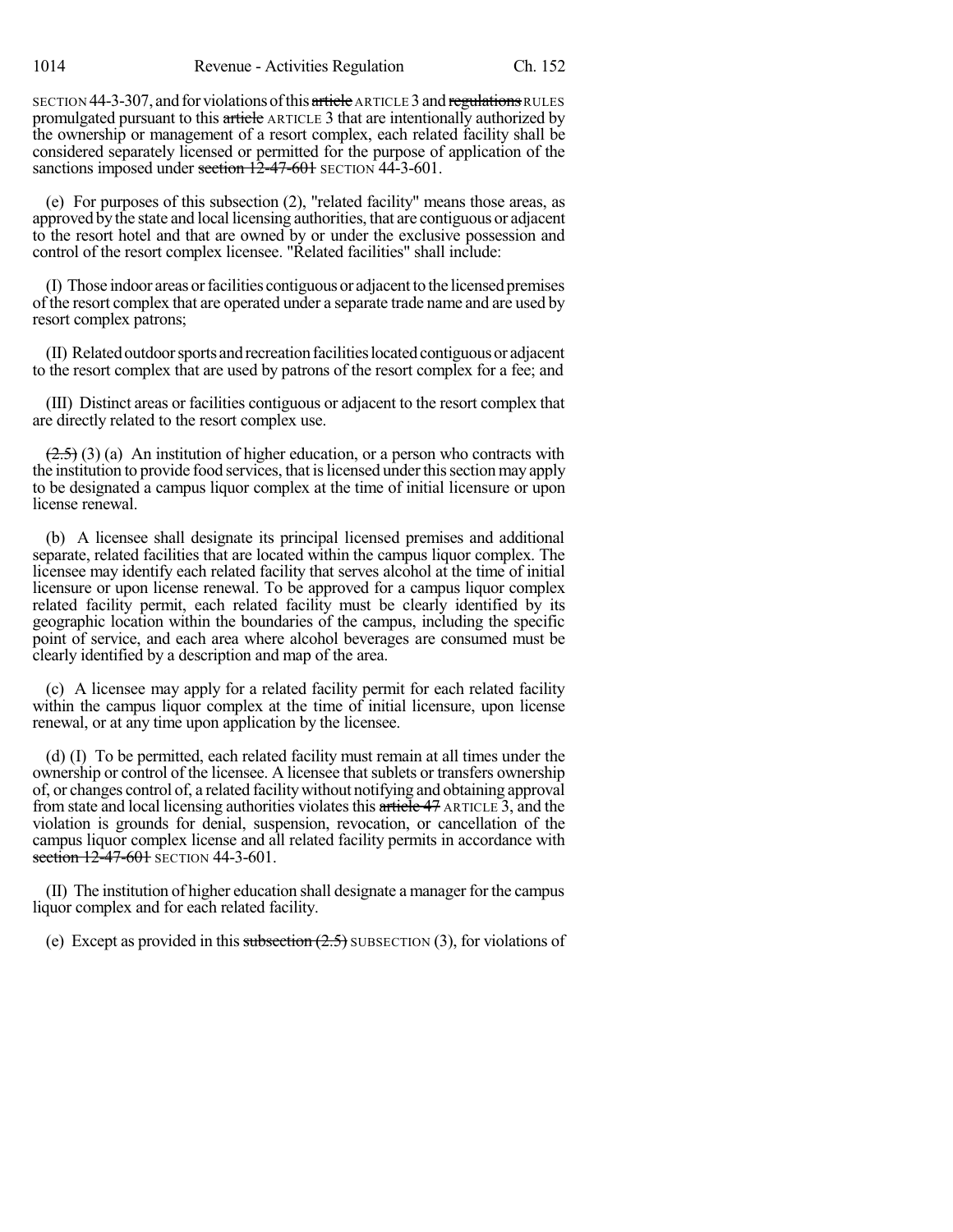this article 47 ARTICLE 3 and rules promulgated under this article 47 ARTICLE 3 that are intentionally authorized by the ownership or management of a related facility, each related facility is deemed separately permitted for the purpose of application of the sanctions authorized under section  $\overline{12-47-601}$  SECTION  $\overline{44-3-601}$ .

(f) For purposes of this subsection  $(2.5)$  SUBSECTION (3), "related facility" means those areas approved by the state and local licensing authorities that are on the campus of the institution of higher education licensed under this section and that are owned by or under the exclusive possession and control of the institution of higher education holding the license. "Related facilities" include an area or facility operated under a separate trade name.

 $(3)$  (4) Notwithstanding any provision of this article ARTICLE 3 to the contrary, a hotel, licensed pursuant to this article ARTICLE 3, may:

(a) Furnish and deliver complimentaryalcohol beveragesin sealed containersfor the convenience of its guests;

(b) Sell alcohol beverages provided by the hotel in sealed containers, at any time, by means of a minibar located in hotel guest rooms, to adult registered guests of the hotel for consumption in guest rooms if the price of the alcohol beverages is clearly posted. For purposes of this section, "minibar" means a closed container, either nonrefrigerated or refrigerated in whole or in part, accessto the interior of which is restricted by means of a locking device that requires the use of a key, magnetic card, or similar device or which is controlled at all times by the hotel.

(c) Enter into a contract with a lodging facility for the purpose of authorizing the lodging facility to sell alcohol beverages pursuant to paragraph (b) of this subsection  $(3)$  SUBSECTION (4)(b) OF THIS SECTION if the lodging facility and hotel share common ownership and are located within one thousand feet of one another. The alcohol beverages that may be sold pursuant to this  $\frac{b^2}{2}$  paragraph (c) SUBSECTION (4)(c) must be provided by and subject to the control of the licensed hotel. For purposes of this  $\frac{\text{parameter of}}{\text{mean}}$  SUBSECTION (4)(c), "common ownership" means a controlling ownership interest that is held by the same person or persons, whether through separate corporations, partnerships, or other legal entities. To determine whether the distance limitation referred to in this paragraph  $(e)$  SUBSECTION  $(4)(c)$  is met, the distance fromthe propertyline ofthe land used forthe lodging facilityto the portion of the hotel licensed under this article ARTICLE 3 shall be measured using the nearest and most direct routes of pedestrian access.

#### (3.5) Repealed.

 $(4)$  (5) The state licensing authority shall promulgate rules that prohibit the placement of a container of alcohol beverages in a minibar if the container has a capacity of more than five hundred milliliters.

 $(5)$  (6) It is the intent of this section to require hotel and restaurant licensees to maintain a bona fide restaurant business and not a mere pretext of such for obtaining a hotel and restaurant license.

 $(6)(7)(a)$  Except as provided in paragraph (b) of this subsection  $(6)$  SUBSECTION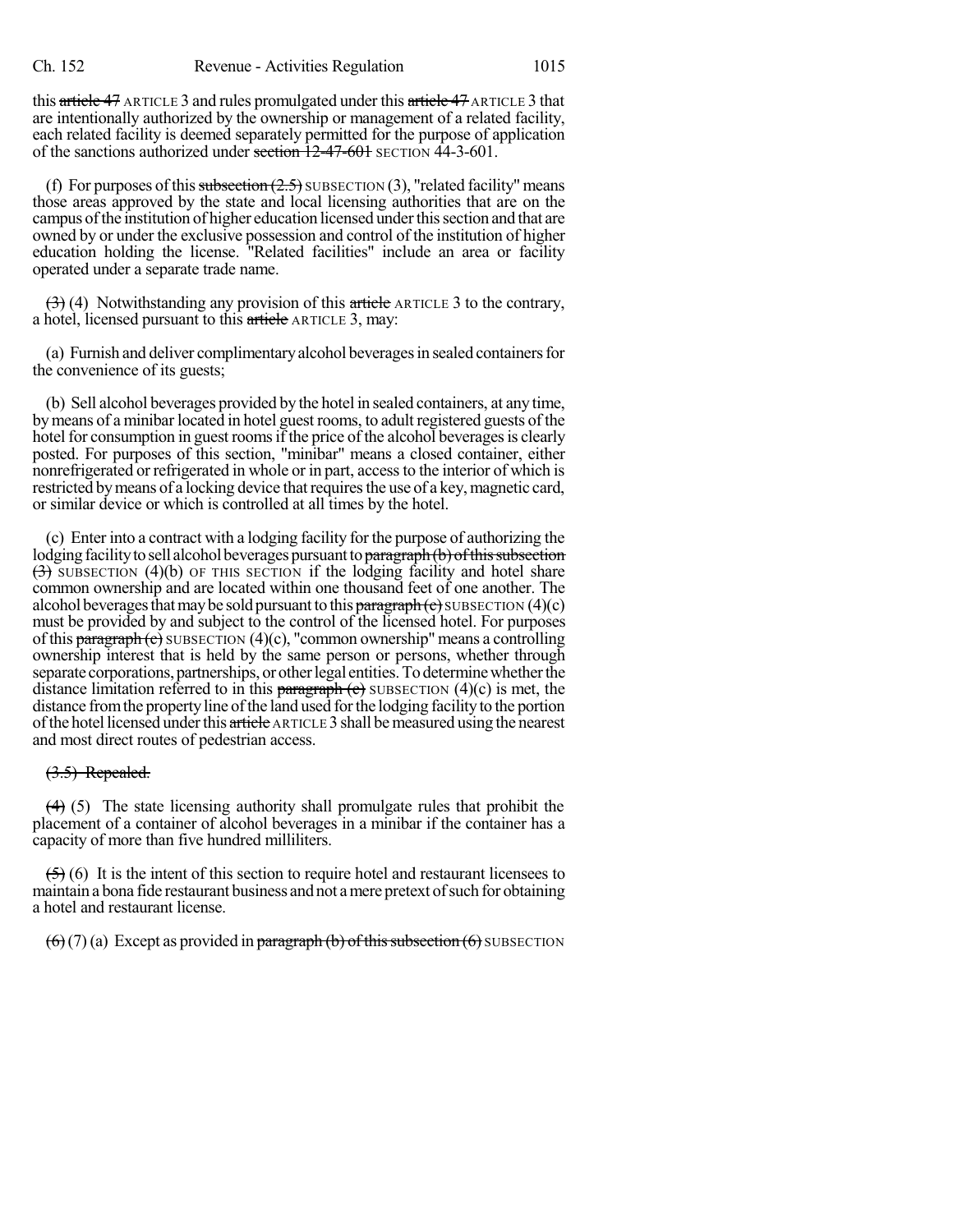(7)(b) OF THIS SECTION, every person selling alcohol beverages as provided in this section shall purchase alcohol beverages only from a wholesaler licensed pursuant to this article or article 46 of this title ARTICLE 3 OR ARTICLE 4 OF THIS TITLE 44.

(b) (I) During a calendar year, a person selling alcohol beverages as provided in this section may purchase not more than two thousand dollars' worth of:

(A) Malt, vinous, and spirituous liquors from a retailer licensed pursuant to section 12-47-407 or 12-47-408 SECTION 44-3-409 OR 44-3-410; and

(B) Fermented malt beverages from a retailer licensed pursuant to section  $12-46-104(1)(c)$  SECTION 44-4-104 (1)(c).

(II) Ahotel and restaurant licensee shallretain evidence of each purchase ofmalt, vinous, or spirituous liquors from a retailer licensed pursuant to section 12-47-407  $\sigma$  12-47-408 SECTION 44-3-409 OR 44-3-410 and each purchase of fermented malt beverages from a retailer licensed pursuant to section  $12-46-104$  (1)(c) SECTION  $44-4-104$  (1)(c), in the form of a purchase receipt showing the name of the licensed retailer, the date of purchase, a description of the alcohol beverages purchased, and the price paid for the alcohol beverages. The licensee shall retain the receipt and make it available to the state and local licensing authorities at all times during business hours.

 $(7)$  (8) Each hotel and restaurant license shall be granted for specific premises, and optional premises approved by the state and local licensing authorities, and issued in the name of the owner or lessee of the business.

(8) (9) Each hotel and restaurant licensee shall manage or have a separate and distinct manager and shall register the manager of each liquor-licensed premises with the state and the local licensing authority. No person shall be a registered manager for more than one hotel and restaurant license.

 $(9)$  (10) The registered manager for each hotel and restaurant license, the hotel and restaurant licensee, or an employee or agent of the hotel and restaurant licensee shall purchase alcohol beverages for one licensed premises only, and the purchases shall be separate and distinct from purchases for any other hotel and restaurant license.

 $(10)$  (11) When a person ceases to be a registered manager of a hotel and restaurant license, for whatever reason, the hotel and restaurant licensee shall notify the licensing authorities within five days and shall designate a new registered manager within thirty days.

 $(11)(12)$  Either the state or the local licensing authority may refuse to accept any person as a registered manager unless the person is satisfactory to the respective licensing authorities as to character, record, and reputation. In determining a registered manager's character, record, and reputation, the state or local licensing authority may have access to criminal history record information furnished by a criminal justice agency subject to any restrictions imposed by such agency.

 $(12)$  (13) The hotel and restaurant licensee shall pay a registration fee not to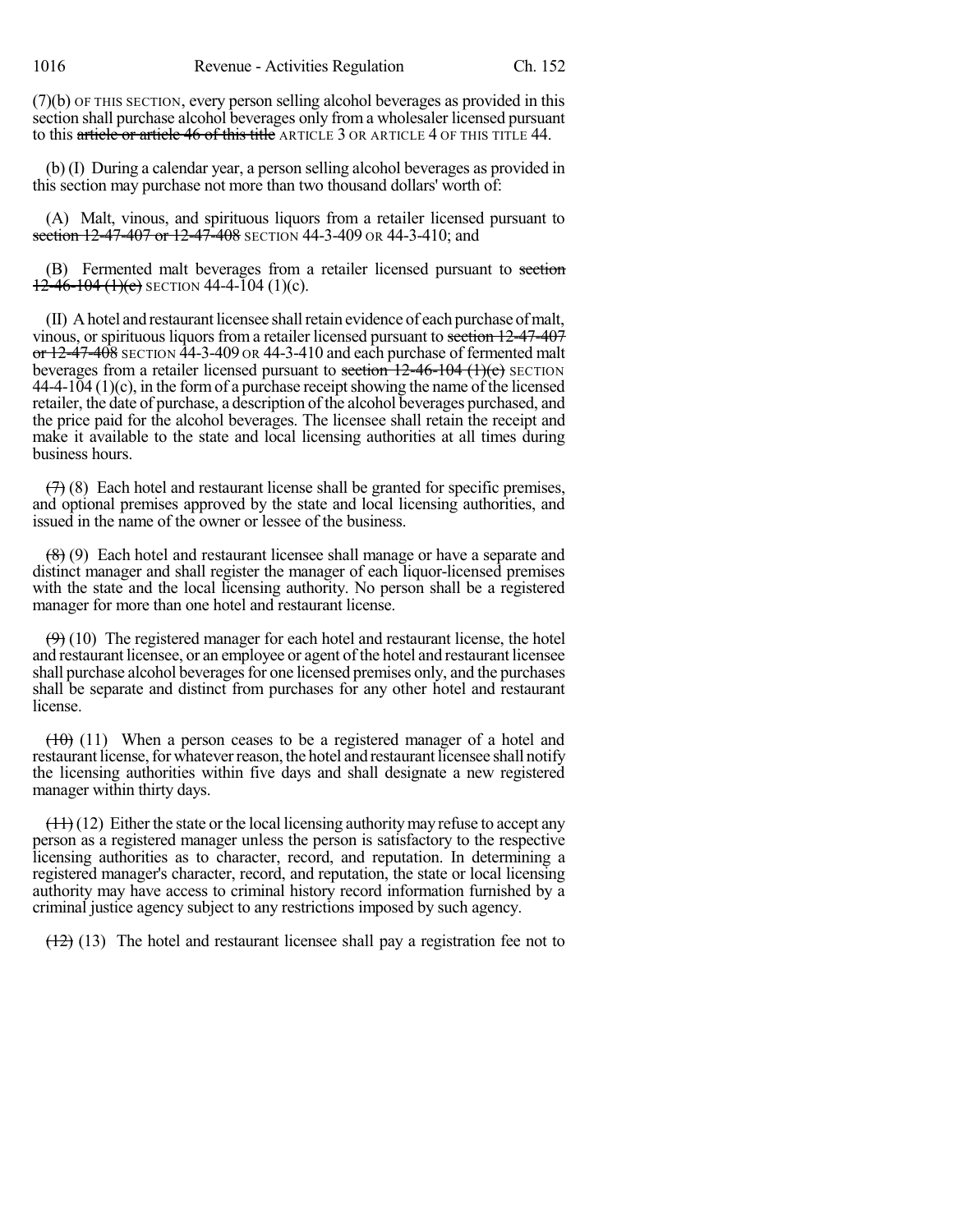exceed seventy-five dollars to the state and to the local licensing authority for actual and necessary expenses incurred in establishing the character, record, and reputation of each registered manager.

 $(13)$  (14) (a) It is unlawful for any owner, part owner, shareholder, or person interested directly or indirectly in a hotel and restaurant license to conduct, own either in whole or in part, or be directly or indirectly interested in any other business licensed pursuant to this article or article 46 of this title ARTICLE 3 OR ARTICLE 4 OF THIS TITLE 44.

(b) Notwithstanding paragraph (a) of this subsection  $(13)$  SUBSECTION  $(14)(a)$  OF THIS SECTION, an owner, part owner, shareholder, or person interested directly or indirectly in a hotel and restaurant license may conduct, own either in whole or in part, or be directly or indirectly interested in a license described in section  $12-46-104$  (1)(c),  $12-47-401$  (1)(j) to (1)(t), (1)(v), or (1)(w), or 12-47-410 (1) SECTION 44-3-401 (1)(j) TO (1)(t), (1)(v), OR (1)(w), 44-3-412 (1), OR 44-4-104 (1)(c) or in a financial institution referred to in section  $12-47-308$  (4) SECTION  $44 - 3 - 308(4)$ .

**44-3-414. [Formerly 12-47-412] Tavern license.** (1) A tavern license shall be issued to persons selling alcohol beverages by the drink only to customers for consumption on the premises. A tavern licensee shall have sandwiches and light snacks available for consumption on the premises during business hours, but need not have meals available for consumption.

(2) (a) Every person selling alcohol beverages as provided in this section shall purchase alcohol beverages only from a wholesaler licensed pursuant to this article or article 46 of this title ARTICLE 3 OR ARTICLE 4 OF THIS TITLE 44; except that, during a calendar year, a person selling alcohol beverages as provided in this section may purchase not more than two thousand dollars' worth of:

(I) Malt, vinous, and spirituous liquors from a retailer licensed pursuant to section 12-47-407 or 12-47-408 SECTION 44-3-409 OR 44-3-410; and

(II) Fermented malt beverages from a retailer licensed pursuant to section  $12-46-104$  (1)(c) SECTION 44-4-104 (1)(c).

(b) A tavern licensee shall retain evidence of each purchase of malt, vinous, or spirituous liquors from a retailer licensed pursuant to section 12-47-407 or  $12-47-408$  SECTION 44-3-409 OR 44-3-410 and each purchase of fermented malt beverages from a retailer licensed pursuant to section  $12-46-104$  (1)(c) SECTION  $44-4-104$  (1)(c), in the form of a purchase receipt showing the name of the licensed retailer, the date of purchase, a description of the alcohol beverages purchased, and the price paid for the alcohol beverages. The tavern licensee shall retain the receipt and make it available to the state and local licensing authorities at all times during business hours.

(3) It is unlawful for any owner, part owner, shareholder, or person interested directly or indirectly in tavern licenses to conduct, own either in whole or in part, or be directly or indirectly interested in any other businesslicensed pursuant to this article or article 46 of this title ARTICLE 3 OR ARTICLE 4 OF THIS TITLE 44; except that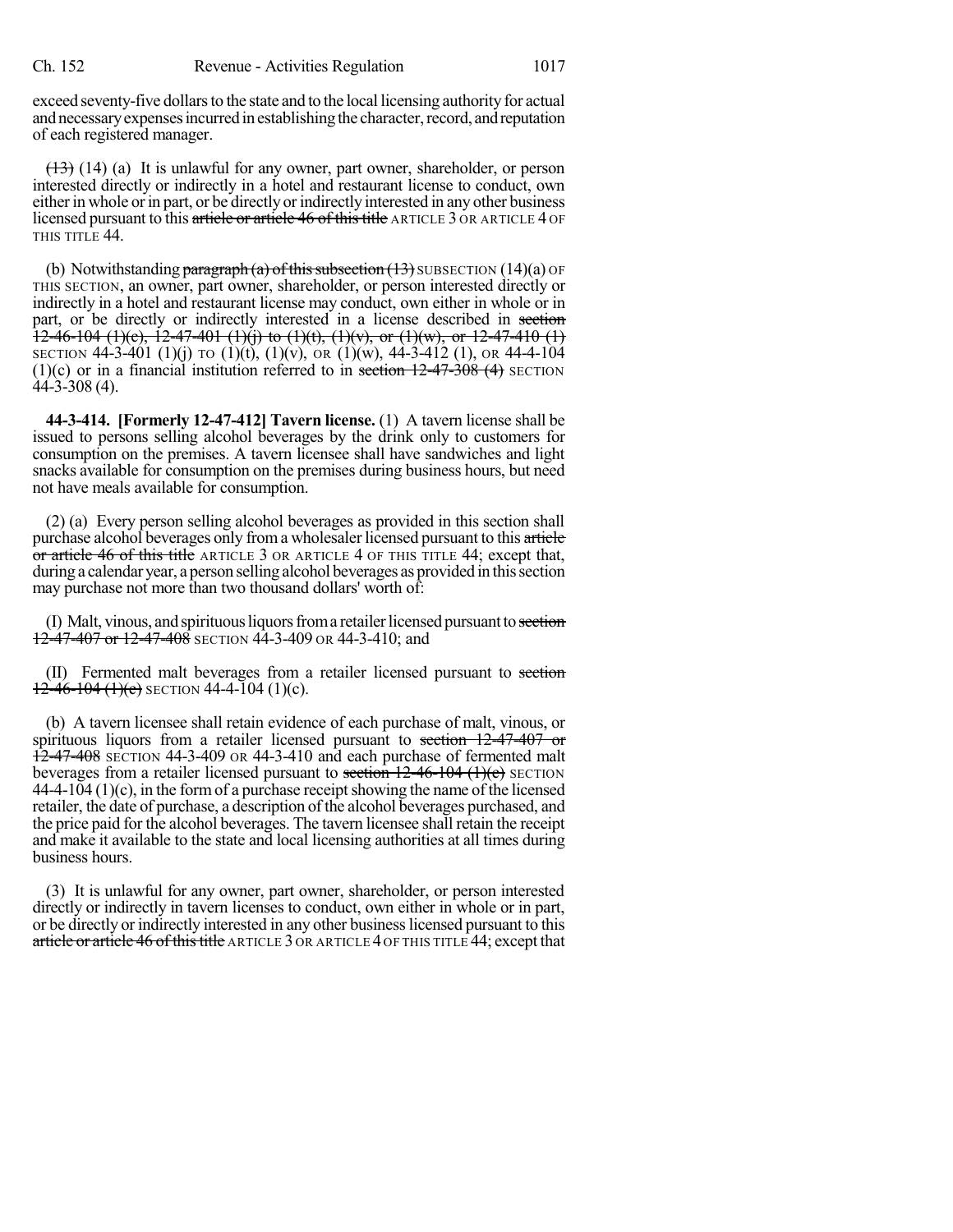1018 Revenue - Activities Regulation Ch. 152

the person may have an interest in a license described in section  $12-46-104$  (1)(c),  $12-47-401(1)(i)$  to  $(1)(t)$ ,  $(1)(v)$ , or  $(1)(w)$ , or  $12-47-410(1)$  SECTION 44-3-401 $(1)(i)$ TO  $(1)(t)$ ,  $(1)(v)$ , OR  $(1)(w)$ , 44-3-412  $(1)$ , OR 44-4-104  $(1)(c)$  or in a financial institution referred to in section  $12-47-308$  (4) SECTION 44-3-308 (4).

(4) Each tavern licensee shall manage or have a separate and distinct manager for each licensed premises and shall register the manager of each licensed premises with both the state and the local licensing authority. No person shall be a registered manager for more than one tavern license.

(5) The registered manager for each tavern license, the tavern licensee, or an employee or agent of the tavern licensee shall purchase alcohol beverages for one licensed premises only, and the purchases shall be separate and distinct from purchases for any other tavern license.

(6) When a person ceases to be a registered manager for a tavern license, for whatever reason, the tavern licensee shall notify the licensing authorities within five days and shall designate a new registered manager within thirty days.

(7) The state licensing authority or the local licensing authority may refuse to accept any person as a registered manager unless the person is satisfactory to the respective licensing authorities as to character, record, and reputation. In determining a registered manager's character, record, and reputation, the state or local licensing authority may have access to criminal history record information furnished by a criminal justice agency subject to any restrictions imposed by such agency.

(8) The tavern licensee shall pay a registration fee not to exceed seventy-five dollars for actual and necessary expenses incurred in determining the character, record, and reputation of each registeredmanager. Such fee shall be paid to both the state and the local licensing authority.

(9) (a) At the time a tavern license is due for renewal or by one year after August 10, 2016, whichever occurs later, a tavern licensed under this section that does not have as its principal business the sale of alcohol beverages, has a valid license on the effective date of this section, and is a lodging and entertainment facility may applyto, andthe applicable locallicensingauthorityshall, convertthe tavern license to a lodging and entertainment license under section 12-47-426 SECTION 44-3-428, and the licensee may continue to operate as a lodging and entertainment facility licensee. If a tavern licensee does not have as its principal business the sale of alcohol beverages but is not a lodging and entertainment facility, at the time the tavern license is due for renewal or by one year after August 10, 2016, whichever occurs later, the licensee may apply to, and the applicable local licensing authority shall, convert the tavern license to another license under this article ARTICLE 3, if any, for which the person qualifies.

(b) A person applying under this subsection (9) to convert an existing tavern license to another license under this article ARTICLE 3 may apply to convert the license, even if the location of the licensed premises is within five hundred feet of any public or parochial school or the principal campus of any college, university, or seminary, so long as the local licensing authority has previously approved the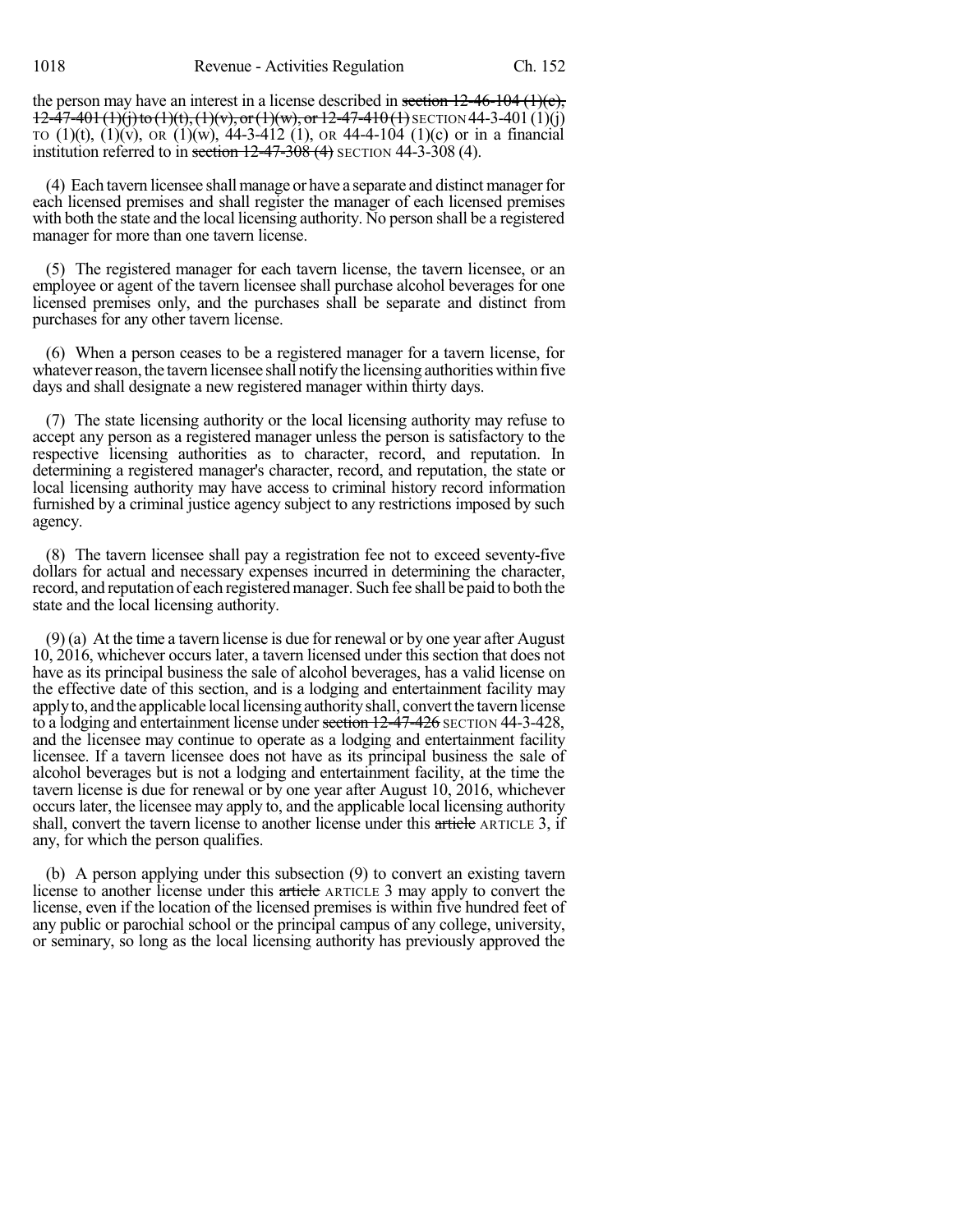location of the licensed premises in accordance with section  $12-47-313$  (1)(d) SECTION 44-3-313 (1)(d).

**44-3-415. [Formerly 12-47-413] Optional premises license.** (1) An optional premises license shall be granted for optional premises approved by the state and local licensing authorities to persons selling alcohol beverages by the drink only to customers for consumption on the optional premises and for storing alcohol beverages in a secure area on or off the optional premises for future use on the optional premises.

 $(2)$ (a) It is unlawful for any owner, part owner, shareholder, or person interested directly or indirectly in an optional premises license to conduct, own either in whole or in part, or be directly or indirectly interested in any other business licensed pursuant to this article or article 46 of this title ARTICLE 3 OR ARTICLE 4 OF THIS TITLE 44.

(b) Notwithstanding paragraph (a) of this subsection  $(2)$  SUBSECTION  $(2)(a)$  OF THIS SECTION, an owner, part owner, shareholder, or person interested directly or indirectly in an optional premises license may own, either in whole or in part, or be directly or indirectly interested in a license described in section  $12-46-104$  (1)(c),  $12-47-401(1)(i)$  to  $(1)(t)$ ,  $(1)(v)$ , or  $(1)(w)$ , or  $12-47-410(1)$  SECTION 44-3-401 $(1)(i)$ TO  $(1)(t)$ ,  $(1)(v)$ , OR  $(1)(w)$ , 44-3-412  $(1)$ , OR 44-4-104  $(1)(c)$  or in a financial institution referred to in section  $12-47-308(4)$  SECTION  $44-3-308(4)$ .

**44-3-416. [Formerly 12-47-414] Retail gaming tavern license.** (1) A retail gaming tavern license shall be issued to persons who are licensed pursuant to section 12-47.1-501 (1)(c), who sell alcohol beverages by individual drink for consumption on the premises, and who sell sandwiches or light snacks or who contract with an establishment that provides such food services within the same building as the licensed premises. In no event shall any person hold more than three retail gaming tavern licenses.

(2) (a) Every person selling alcohol beverages as described in this section shall purchase the alcohol beverages only from a wholesaler licensed pursuant to this article or article 46 of this title ARTICLE 3 OR ARTICLE 4 OF THIS TITLE 44; except that, during a calendar year, a person selling alcohol beverages as provided in this section may purchase not more than two thousand dollars' worth of:

(I) Malt, vinous, or spirituous liquors from a retailer licensed pursuant to section  $12-47-407$  or  $12-47-408$  SECTION  $44-3-409$  OR  $44-3-410$ ; and

(II) Fermented malt beverages from a retailer licensed pursuant to section  $12-46-104(1)(e)$  SECTION 44-4-104 (1)(c).

(b) Aretail gaming tavern licensee shallretain evidence of each purchase ofmalt, vinous, or spirituous liquors from a retailer licensed pursuant to section 12-47-407  $\sigma$  12-47-408 SECTION 44-3-409 OR 44-3-410 and each purchase of fermented malt beverages from a retailer licensed pursuant to section  $12-46-104$  (1)(e) SECTION  $44-4-104(1)(c)$ , in the form of a purchase receipt showing the name of the licensed retailer, the date of purchase, a description of the alcohol beverages purchased, and the price paid for the alcohol beverages. The licensee shall retain the receipt and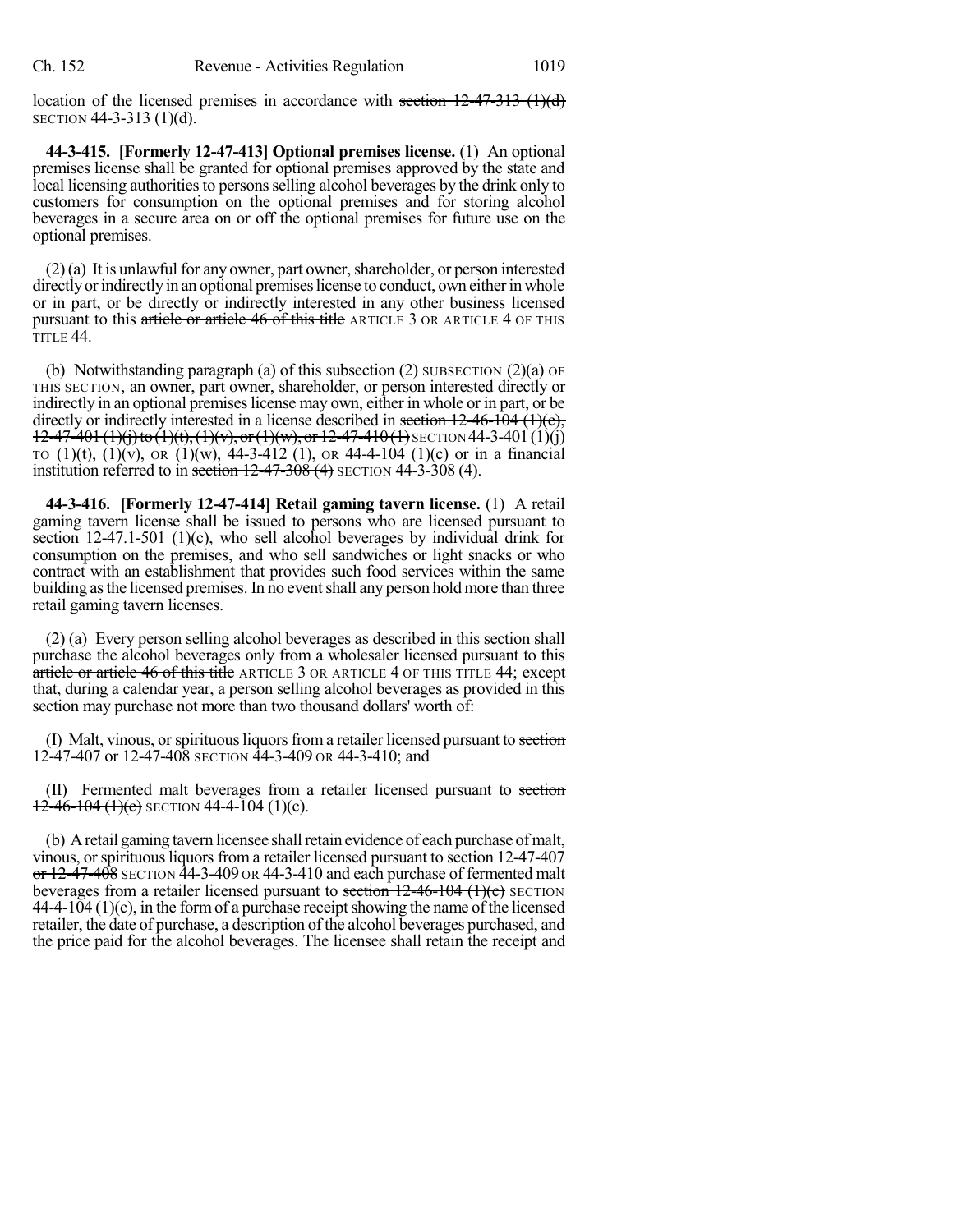make it available to the state and local licensing authorities at all times during business hours.

(3) Nothing in this article ARTICLE 3 shall permit more than one retail gaming tavern license per building where the licensed premises are located.

(4) It is unlawful for any owner, part owner, shareholder, or person interested directly or indirectly in a retail gaming tavern license to conduct, own either in whole or in part, or be directly or indirectly interested in any other business licensed pursuant to this article or article 46 of this title ARTICLE 3 OR ARTICLE 4 OF THIS TITLE 44; except that the person may have an interest in a license described in section  $12-46-104$  (1)(c),  $12-47-401$  (1)(j) to (1)(t), (1)(v), or (1)(w), or 12-47-410 (1) SECTION 44-3-401 (1)(j) TO (1)(t), (1)(v), OR (1)(w), 44-3-412 (1), OR 44-4-104 (1)(c) or in a financial institution referred to in section  $12-47-308$  (4) SECTION 44-3-308 (4).

**44-3-417. [Formerly 12-47-415]Brew pub license - definition.** (1) (a) A brew pub license may be issued to any person operating a brew pub and also selling alcohol beverages for consumption on the premises.

(b) A brew pub licensed pursuant to this section to manufacture malt liquors or fermented malt beverages upon its licensed premises may, upon approval of the state licensing authority, manufacture malt liquors or fermented malt beverages upon alternating proprietor licensed premises within the restrictions specified in section  $12-47-103$  (4) SECTION 44-3-103 (5).

(2) (a) Except as provided in paragraph  $(b)$  of this subsection  $(2)$  SUBSECTION  $(2)(b)$  OF THIS SECTION, during the hours established in section  $12-47-901$  (5)(b) SECTION 44-3-901 (6)(b), malt liquors or fermented malt beverages manufactured by a brew pub licensee on the licensed premises or alternating proprietor licensed premises may be:

(I) Furnished for consumption on the premises;

(II) Sold to independent wholesalers for distribution to licensed retailers;

(III) Sold to the public in sealed containers for off-premises consumption. Only malt liquors or fermented malt beverages manufactured and packaged on the licensed premises or alternating proprietor licensed premises by the licensee shall be sold in sealed containers.

(IV) Sold at wholesale to licensed retailers in an amount up to three hundred thousand gallons per calendar year.

(b) A brew pub authorized to manufacture malt liquors or fermented malt beverages upon alternating proprietor licensed premises shall not conduct retail sales of malt liquors or fermented malt beverages from an area licensed or defined as an alternating proprietor licensed premises.

(3) (a) Every person selling alcohol beverages pursuant to this section shall purchase alcohol beverages, other than those that are manufactured at the licensed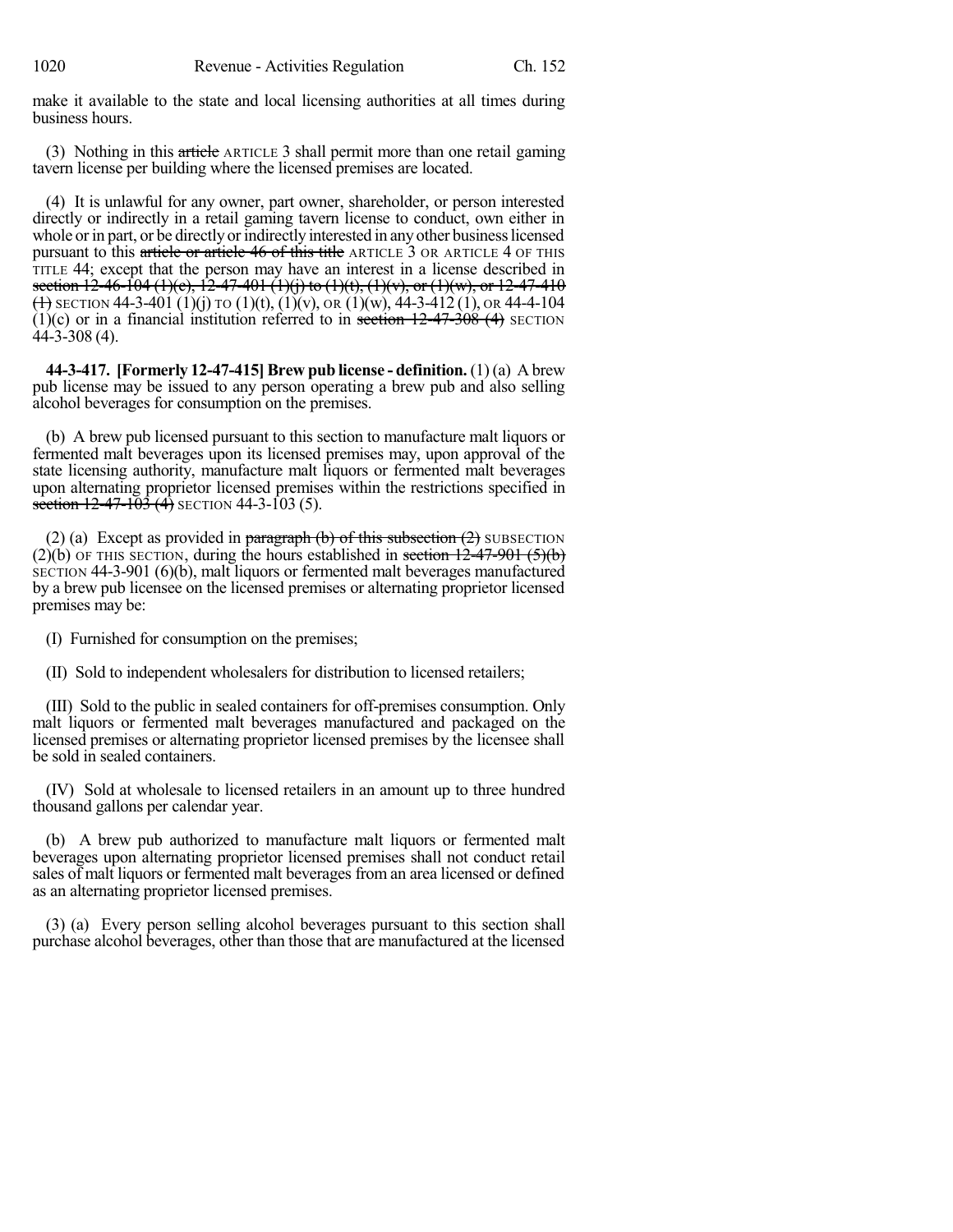brew pub, from a wholesaler licensed pursuant to this article or article 46 of this title ARTICLE 3 OR ARTICLE 4 OF THIS TITLE 44; except that, during a calendar year, a person selling alcohol beverages as provided in thissection may purchase not more than two thousand dollars' worth of:

(I) Malt, vinous, and spirituous liquors from a retailer licensed pursuant to section  $12-47-407$  or  $12-47-408$  SECTION 44-3-409 OR 44-3-410; and

(II) Fermented malt beverages from a retailer licensed pursuant to section  $12-46-104$  (1)(c) SECTION 44-4-104 (1)(c).

(b) The brewpub licensee shall retain evidence of each purchase of malt, vinous, and spirituous liquors from a retailer licensed pursuant to section 12-47-407 or 12-47-408 SECTION 44-3-409 OR 44-3-410 and each purchase of fermented malt beverages from a retailer licensed pursuant to section  $12-46-104$  (1)(c) SECTION  $44-4-104(1)(c)$ , in the form of a purchase receipt showing the name of the licensed retailer, the date of purchase, a description of the alcohol beverages purchased, and the price paid for the alcohol beverages. The licensee shall retain the receipt and make it available to state and local licensing authorities at all times during business hours.

(4) A brew publicensee shall sell alcohol beverages for on-premises consumption only if at least fifteen percent of the gross on-premises food and drink income of the business of the licensed premises is from the sale of food. For purposes of this subsection  $(4)$ , "food" means a quantity of foodstuffs of such nature as is ordinarily consumed by an individual at regular intervals for the purpose of sustenance.

 $(5)(a)$  It is unlawful for any owner, part owner, shareholder, or person interested directly or indirectly in a brew pub license to conduct, own either in whole or in part, or be directly or indirectly interested in any other business licensed pursuant to this article or article 46 of this title ARTICLE 3 OR ARTICLE 4 OF THIS TITLE 44.

(b) Notwithstanding paragraph (a) of this subsection  $(5)$  SUBSECTION  $(5)(a)$  OF THIS SECTION, a person interested directly or indirectly in a brew pub license may conduct, own either in whole or in part, or be directly or indirectly interested in a license described in section  $12-46-104 (1)(c)$ ,  $12-47-401 (1)(i)$  to  $(1)(t)$ ,  $(1)(v)$ , or  $(1)(w)$ , or 12-47-410 (1) SECTION 44-3-401 (1)(j) TO (1)(t), (1)(v), OR (1)(w), 44-3-412 (1), OR 44-4-104 (1)(c) or in a financial institution referred to in section  $12-47-308(4)$  SECTION 44-3-308 (4).

**44-3-418. [Formerly 12-47-416] Club license - legislative declaration.** (1) A club license shall be issued to persons selling alcohol beverages by the drink only to members of the club and guests and only for consumption on the premises of the club.

(2) (a) Every person selling alcohol beverages as provided in this section shall purchase the alcohol beverages only from a wholesaler licensed pursuant to this article or article 46 of this title ARTICLE 3 OR ARTICLE 4 OF THIS TITLE 44; except that, during a calendar year, a person selling alcohol beverages as provided in this section may purchase not more than two thousand dollars' worth of: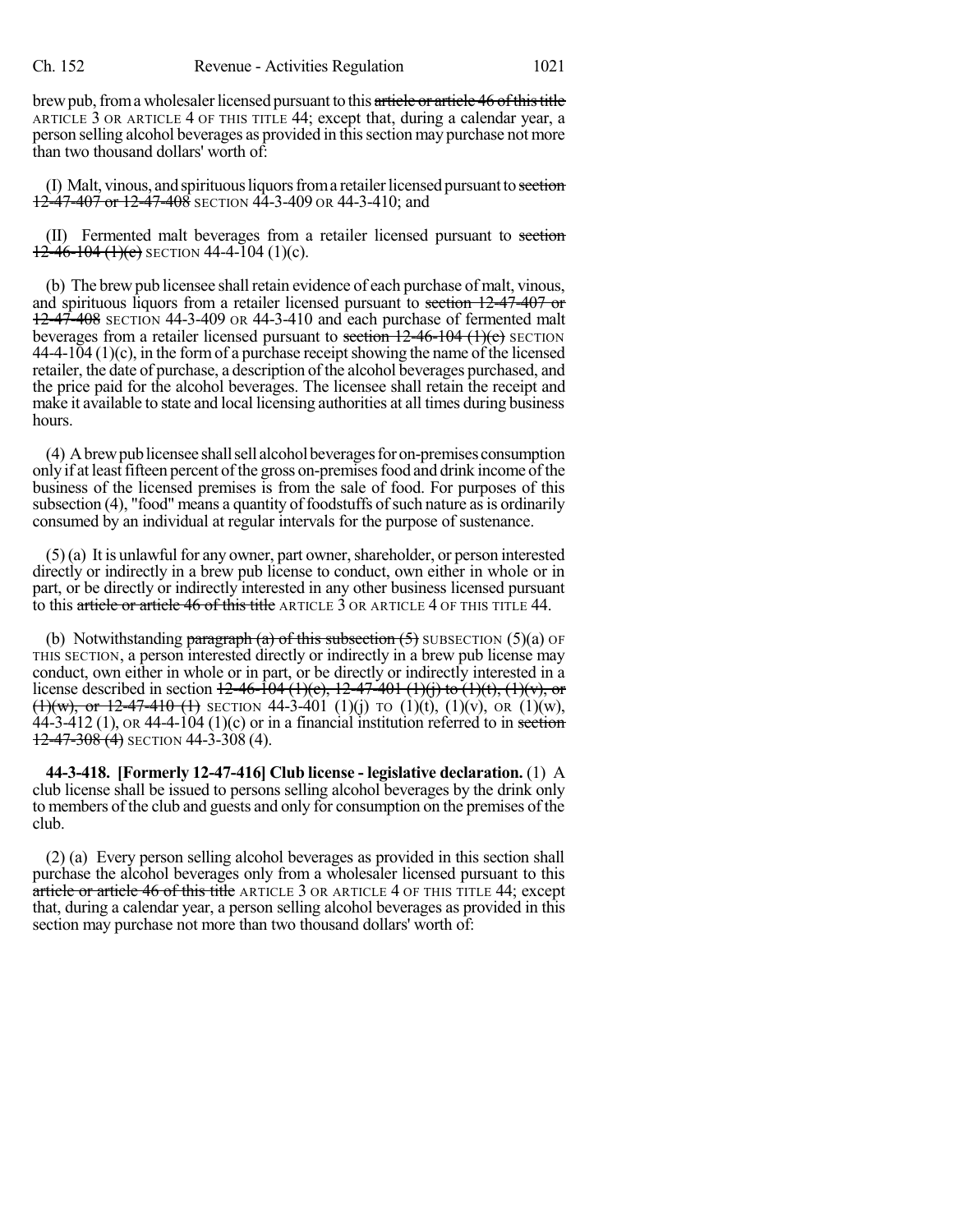(I) Malt, vinous, and spirituous liquors from a retailer licensed pursuant to section  $12-47-407$  or  $12-47-408$  SECTION 44-3-409 OR 44-3-410; and

(II) Fermented malt beverages from a retailer licensed pursuant to section  $12-46-104$  (1)(c) SECTION 44-4-104 (1)(c).

(b) The club licensee shall retain evidence of each purchase of malt, vinous, or spirituous liquors from a retailer licensed pursuant to section 12-47-407 or 12-47-408 SECTION 44-3-409 OR 44-3-410 and each purchase of fermented malt beverages from a retailer licensed pursuant to section  $12-46-104$  (1)(c) SECTION  $44-4-104(1)(c)$ , in the form of a purchase receipt showing the name of the licensed retailer, the date of purchase, a description of the alcohol beverages purchased, and the price paid for the alcohol beverages. The licensee shall retain the receipt and make it available to the state and local licensing authorities at all times during business hours.

(3) (a) The general assembly finds, determines, and declares that the people of the state of Colorado desire to promote and achieve tax equity and fairness among all the state's citizens and further desire to conform to the public policy of nondiscrimination. The general assembly further declares that the provisions of this subsection (3) are enacted for these reasons and for no other purpose.

(b) Any club licensee that has a policy to restrict membership on the basis of sex, sexual orientation, marital status, race, creed, religion, color, ancestry, or national origin shall, when issuing a receipt for expenses which may otherwise be used by taxpayers for deduction purposes pursuant to section  $162$  (a) of the federal "Internal Revenue Code of 1986", as amended, for purposes of determining taxes owed pursuant to article 22 of title 39, C.R.S., incorporate a printed statement on the receipt as follows:

> The expenditures covered by this receipt are nondeductible for state income tax purposes.

(4) It is unlawful for any owner, part owner, shareholder, or person interested directly or indirectly in a club license to conduct, own either in whole or in part, or be directly or indirectly interested in any other business licensed pursuant to this article or article 46 of this title ARTICLE 3 OR ARTICLE 4 OF THIS TITLE 44; except that:

(a) Such a person may have an interest in an arts license or an airline public transportation system license granted under this article ARTICLE 3, or in a financial institution referred to in section  $12-47-308$  (4) SECTION 44-3-308 (4);

(b) Any person who owns, in whole or in part, directly or indirectly, any other license issued pursuant to this article or article 46 of this title ARTICLE 3 OR ARTICLE 4 OF THIS TITLE 44 may be listed as an officer or director on a club license if the person does not individually manage or receive any direct financial benefit from the operation of the license.

**44-3-419. [Formerly 12-47-417] Arts license - definition.** (1) (a) An arts license may be issued to any nonprofit arts organization that sponsors and presents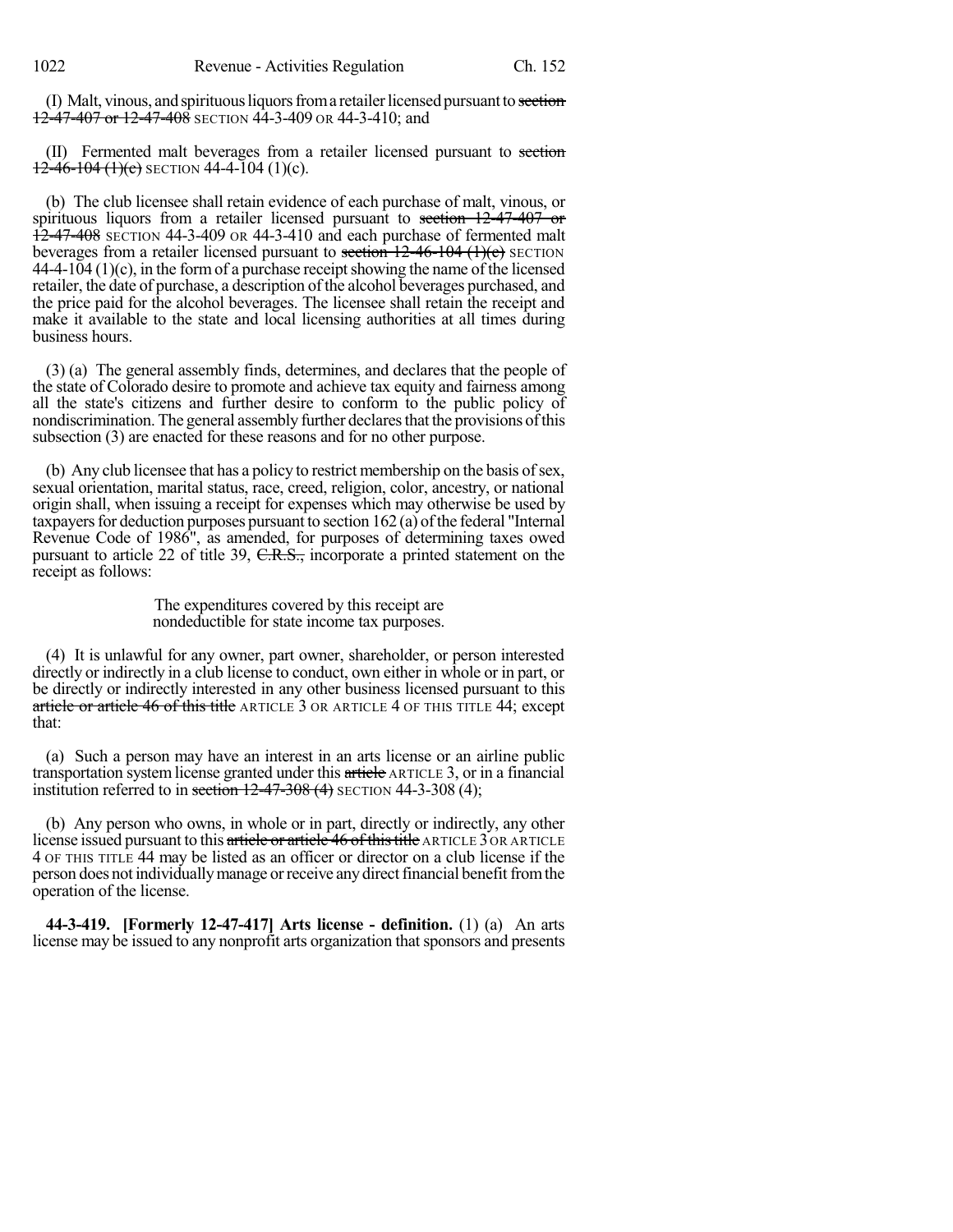productions or performances of an artistic or cultural nature, and the arts license permits the licensee to sell alcohol beverages only to patrons of the productions or performances for consumption on the licensed premises in connection with the productions or performances. No person licensed pursuant to this section shall permit any exterior or interior advertising concerning the sale of alcohol beverages on the licensed premises.

(b) An arts license may be issued to any municipality owning arts facilities at which productions or performances of an artistic or cultural nature are presented, in the same manner as provided for in paragraph  $(a)$  of this subsection  $(1)$ SUBSECTION (1)(a) OF THIS SECTION and subject to the same restrictions.

(2) Any provision of this article ARTICLE 3 to the contrary notwithstanding, the proximity of premises licensed pursuant to this section to any public or parochial school or the principal campus of a college, university, or seminary shall not, in and of itself, affect the granting or denial of such license by the state and the local licensing authority, but a public or parochial school shall not contain a licensed premises. The campus of a college, university, or seminary may contain a licensed premises.

(3) As used in this section, "nonprofit arts organization" means only an organization subject to the provisions of articles 121 to 137 of title  $7 \text{ C.R.S.}$ , and held to be tax-exempt by the federal internal revenue service.

(4) (a) Every person selling alcohol beverages as provided in this section shall purchase the alcohol beverages only from a wholesaler licensed pursuant to this article or article 46 of this title ARTICLE 3 OR ARTICLE 4 OF THIS TITLE 44; except that, during a calendar year, a person selling alcohol beverages as provided in this section may purchase not more than two thousand dollars' worth of:

(I) Malt, vinous, and spirituous liquors from a retailer licensed pursuant to section  $12-47-407$  or  $12-47-408$  SECTION 44-3-409 OR 44-3-410; and

(II) Fermented malt beverages from a retailer licensed pursuant to section  $12$ -46-104 (1)(c) section 44-4-104 (1)(c).

(b) An arts licensee shall retain evidence of each purchase of malt, vinous, or spirituous liquors from a retailer licensed pursuant to section 12-47-407 or **12-47-408** SECTION 44-3-409 OR 44-3-410 and each purchase of fermented malt beverages from a retailer licensed pursuant to section  $12-46-104$  (1)(c) SECTION  $44-4-104(1)(c)$ , in the form of a purchase receipt showing the name of the licensed retailer, the date of purchase, a description of the alcohol beverages purchased, and the price paid for the alcohol beverages. The licensee shall retain the receipt and make it available to the state and local licensing authorities at all times during business hours.

**44-3-420. [Formerly 12-47-418] Racetrack license.** (1) A racetrack licensee may sell alcohol beverages by the drink for consumption on the licensed premises onlyto customers ofthe racetrack and shallserve food as well as alcohol beverages.

(2) (a) Every person selling alcohol beverages as provided in this section shall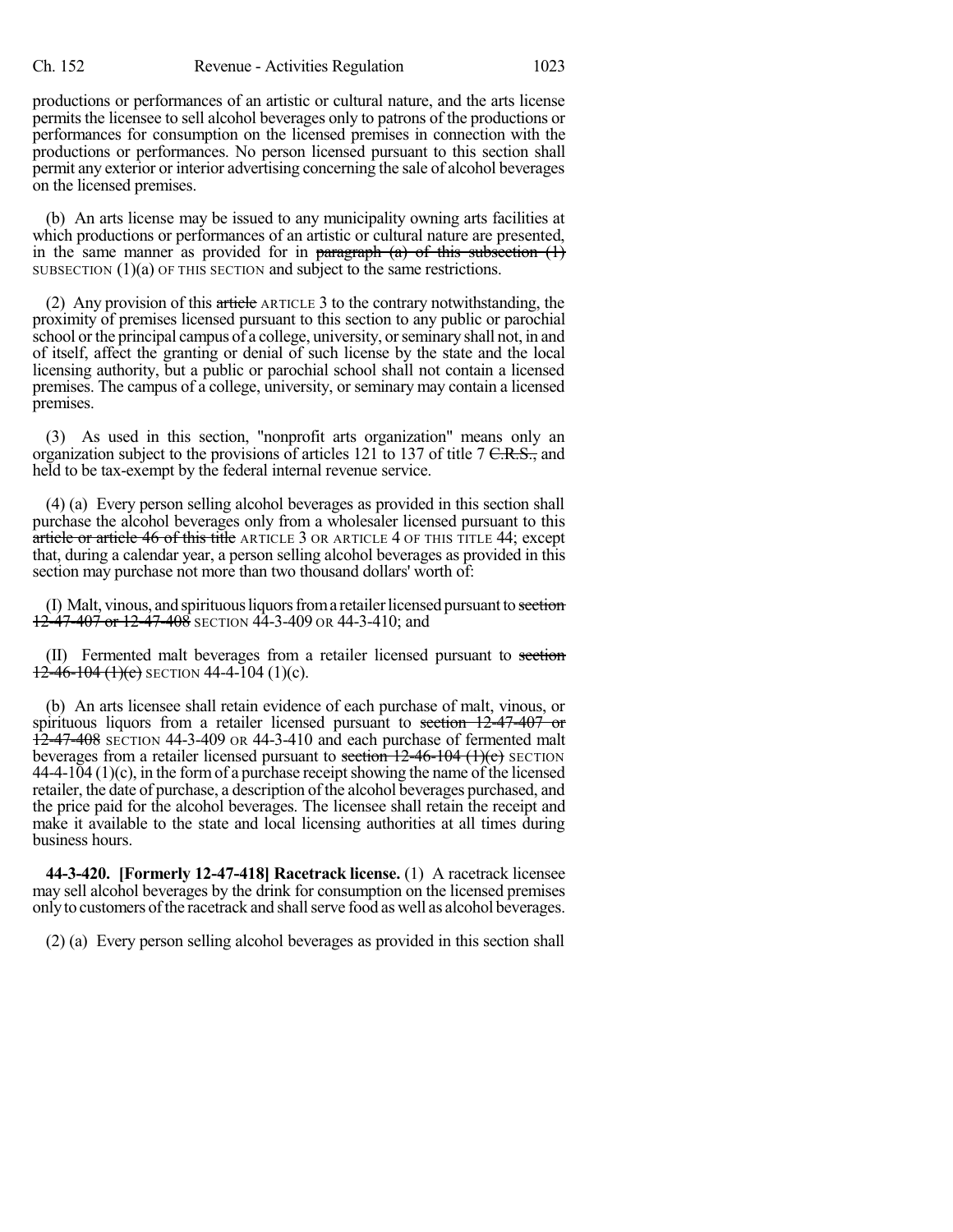1024 Revenue - Activities Regulation Ch. 152

purchase the alcohol beverages only from a wholesaler licensed pursuant to this article or article 46 of this title ARTICLE 3 OR ARTICLE 4 OF THIS TITLE 44; except that, during a calendar year, a person selling alcohol beverages as provided in this section may purchase not more than two thousand dollars' worth of:

(I) Malt, vinous, and spirituous liquors from a retailer licensed pursuant to section  $12-47-407$  or  $12-47-408$  SECTION 44-3-409 OR 44-3-410; and

(II) Fermented malt beverages from a retailer licensed pursuant to section  $12-46-104$  (1)(c) SECTION 44-4-104 (1)(c).

(b) A racetrack licensee shall retain evidence of each purchase of malt, vinous, or spirituous liquors from a retailer licensed pursuant to section 12-47-407 or 12-47-408 SECTION 44-3-409 OR 44-3-410 and each purchase of fermented malt beverages from a retailer licensed pursuant to section  $12-46-104$  (1)(c) SECTION  $44-4-104(1)(c)$ , in the form of a purchase receipt showing the name of the licensed retailer, the date of purchase, a description of the alcohol beverages purchased, and the price paid for the alcohol beverages. The licensee shall retain the receipt and make it available to the state and local licensing authorities at all times during business hours.

(3) If any person holds a valid license pursuant to this  $\pi$  article ARTICLE 3 to sell alcohol beverages by the drink for consumption on the licensed premises, the person is not required to obtain a racetrack class license pursuant to this section if simulcast races with pari-mutuel wagering occur on the licensed premises.

(4) It is unlawful for any owner, part owner, shareholder, or person interested directly or indirectly in a racetrack license to conduct, own either in whole or in part, or be directly or indirectly interested in any other business licensed pursuant to this article or article 46 of this title ARTICLE 3 OR ARTICLE 4 OF THIS TITLE 44; except that a person licensed under this section may have an interest in a license described in section 12-46-104 (1)(c), 12-47-401 (1)(j) to (1)(t), (1)(v), or (1)(w), or  $12-47-410(1)$  SECTION 44-3-401 (1)(j) TO (1)(t), (1)(v), OR (1)(w), 44-3-412(1), OR 44-4-104 (1)(c) or in a financial institution referred to in section  $12-47-308(4)$ SECTION 44-3-308 (4).

**44-3-421. [Formerly12-47-419]Public transportationsystemlicense.**(1) The state licensing authority shall issue a public transportation system license to every person operating a public transportation system that sells alcohol beverages by the drink to be served and consumed in or upon any dining, club, or parlor car; plane; bus; or other conveyance of the public transportation system. A public transportation system license issued to a commercial airline authorizes the licensee to sell alcohol beverages by the drink in an airport or airport concourse private club room that is in existence and operated by the licensee on or before April 1, 1995. A public transportation system license issued to a common carrier railroad authorizes the licensee to sell alcohol beverages by the drink at any event not open to the public that is held in a museum owned and operated by the licensee if the licensee notifies the appropriate local law enforcement agency of the event no later than fourteen days prior to the scheduled date of the event.

(2) It is unlawful for any owner, part owner, shareholder, or person interested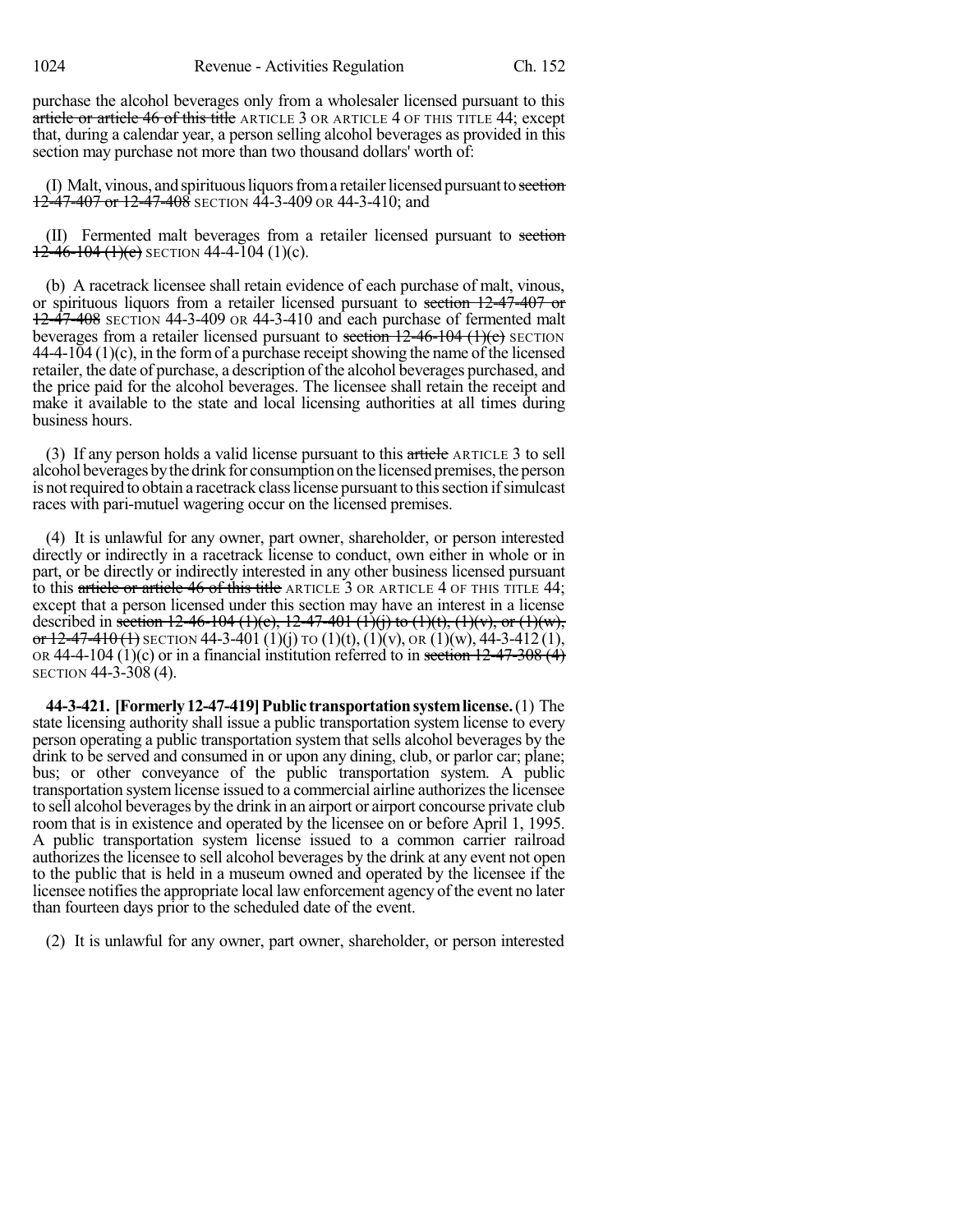directly or indirectly in a public transportation system license to conduct, own either in whole or in part, or be directly or indirectly interested in any other business licensed pursuant to this article or article 46 of this title ARTICLE 3 OR ARTICLE 4 OF THIS TITLE 44; except that a person licensed under thissection may be interested in any other retail license issued pursuant to this article or article 46 of this title ARTICLE 3 OR ARTICLE 4 OF THIS TITLE 44 or in a financial institution referred to in section  $12-47-308$  (4) SECTION 44-3-308 (4).

**44-3-422. [Formerly 12-47-420] Vintner's restaurant license.** (1) A vintner's restaurant license may be issued to a person operating a vintner's restaurant and also selling alcohol beverages for consumption on the premises.

(2) During the hours established in section  $12-47-901$  (5)(b) SECTION 44-3-901  $(6)(b)$ , vinous liquors manufactured by a vintner's restaurant licensee on the licensed premises may be:

(a) Furnished for consumption on the premises;

(b) Sold to independent wholesalers for distribution to licensed retailers;

(c) Sold to the public in sealed containers for off-premises consumption. Only vinous liquors fermented, manufactured, and packaged on the premises by the licensee shall be sold in sealed containers.

(d) Sold at wholesale to licensed retailers in an amount up to fifty thousand gallons per calendar year.

(3) (a) Every person selling alcohol beverages pursuant to this section shall purchase the alcohol beverages, other than those that are manufactured at the licensed vintner's restaurant, from a wholesaler licensed pursuant to this article or article 46 of this title ARTICLE 3 OR ARTICLE 4 OF THIS TITLE 44; except that, during a calendar year, a person may purchase not more than two thousand dollars' worth of:

(I) Malt, vinous, and spirituous liquors from a retailer licensed pursuant to section  $12-47-407$  or  $12-47-408$  SECTION 44-3-409 OR 44-3-410; and

(II) Fermented malt beverages from a retailer licensed pursuant to section  $12-46-104(1)(e)$  SECTION 44-4-104 (1)(c).

(b) The vintner's restaurant licensee shall retain evidence of each purchase of malt, vinous, and spirituous liquors from a retailer licensed pursuant to section 12-47-407 or 12-47-408 SECTION 44-3-409 OR 44-3-410 and each purchase of fermented malt beverages from a retailer licensed pursuant to section 12-46-104  $(1)(c)$  SECTION 44-4-104 (1)(c), in the form of a purchase receipt showing the name of the licensed retailer, the date of purchase, a description of the alcohol beverages purchased, and the price paid forthe alcohol beverages. The licensee shallretain the receipt and make it available to state and local licensing authorities at all times during business hours.

(4) A vintner's restaurant licensee may sell alcohol beverages for on-premises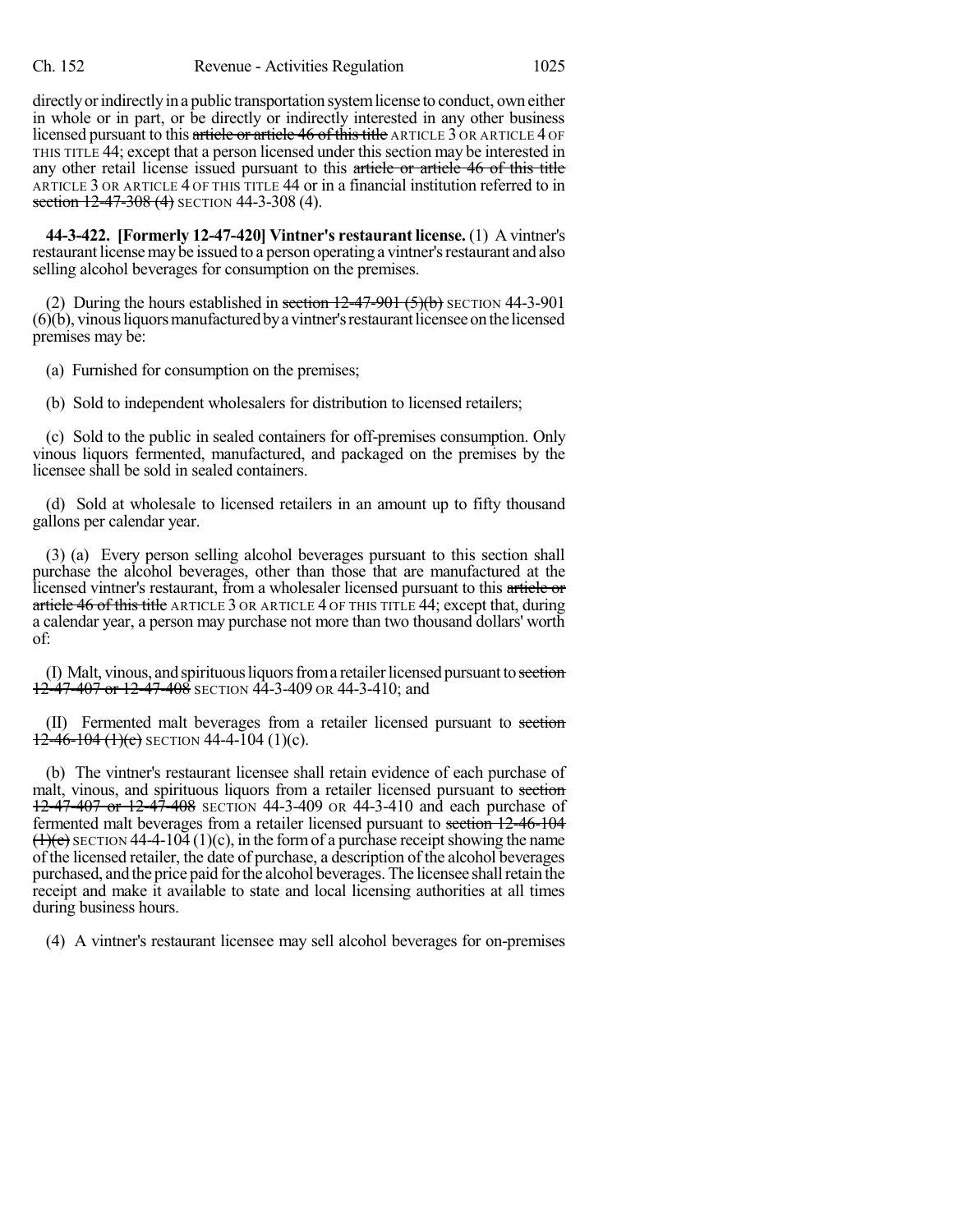consumption only if at least fifteen percent of the gross on-premises food and drink income of the business of the licensed premises is from the sale of food.

(5) (a) Subject to paragraph (b) of this subsection  $(5)$  SUBSECTION  $(5)(b)$  OF THIS SECTION, it is unlawful for an owner, part owner, shareholder, or person interested directly or indirectly in a vintner's restaurant license to conduct, own either in whole or in part, or be directly or indirectly interested in another business licensed pursuant to this article or article 46 of this title ARTICLE 3 OR ARTICLE 4 OF THIS TITLE 44.

(b) A person interested directly or indirectly in a vintner's restaurant license may conduct, own either in whole or in part, or be directly or indirectly interested in a license described in section 12-46-104 (1)(e), 12-47-401 (1)(j) to (1)(t), (1)(v), or (1)(w), or 12-47-410 (1) SECTION 44-3-401 (1)(j) TO (1)(t), (1)(v), OR (1)(w),  $44-3-412$  (1), OR 44-4-104 (1)(c) or in a financial institution referred to in section  $12-47-308(4)$  SECTION 44-3-308 (4).

**44-3-423. [Formerly 12-47-421] Removal of vinous liquor from licensed premises.** (1) Notwithstanding any provision of this article ARTICLE 3 to the contrary, a licensee described in subsection (2) of this section may permit a customer of the licensee to reseal and remove from the licensed premises one opened container of partially consumed vinous liquor purchased on the premises so long as the originally sealed container did not contain more than 750 milliliters of vinous liquor.

- (2) This section applies to a person:
- (a) That is duly licensed as a:
- (I) Manufacturer under section 12-47-402 SECTION 44-3-402;
- (II) Limited winery under section  $12-47-403$  SECTION 44-3-403;
- (III) Beer and wine licensee under section  $12-47-409$  SECTION 44-3-411;
- (IV) Hotel and restaurant under section  $12-47-411$  SECTION 44-3-413;
- (V) Tavern under section  $12-47-412$  SECTION 44-3-414;
- (VI) Brew pub under section  $12-47-415$  SECTION 44-3-417;
- (VII) Vintner's restaurant under section  $12-47-420$  SECTION 44-3-422;
- (VIII) Club under section  $12-47-416$  SECTION 44-3-418;
- (IX) Distillery pub under section  $12-47-424$  SECTION 44-3-426; or

 $(X)$  Lodging and entertainment facility under section  $12-47-426$  SECTION 44-3-428; and

(b) That has meals, as defined in section  $12-47-103(20)$  SECTION 44-3-103 (31),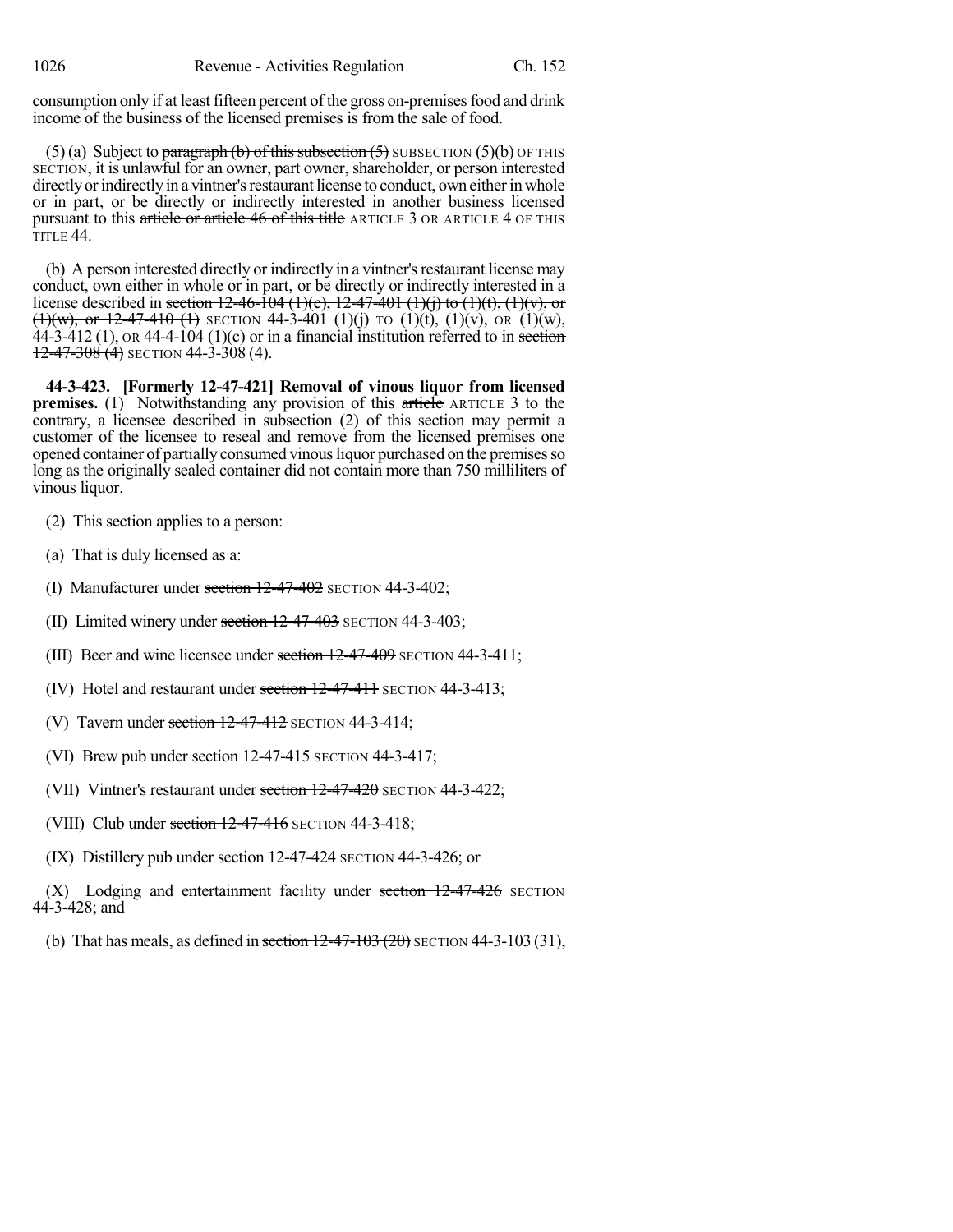available for consumption on the licensed premises.

**44-3-424. [Formerly 12-47-422] Art gallery permit - definition.** (1) A person operating an art gallery that offers complimentary alcohol beverages for consumption only on the premises may be issued an art gallery permit, which shall be renewed annually. An art gallery permittee shall not, directly or indirectly, sell alcohol beverages by the drink, shall not serve alcohol beverages for more than four hours in any one day, and shall not serve alcohol beverages more than fifteen days per year of licensure.

(2) (a) The state or local licensing authority may reject the application for an art gallery permit if the applicant fails to establish that the applicant is able to offer complimentary alcohol beverages without violating thissection or creating a public safety risk to the neighborhood.

(b) Upon initial application, and for each renewal, the applicant shall list each day that alcohol beverages will be served, which days shall not be changed without a minimum of fifteen days' written notice to the state and local licensing authority.

(3) An art gallery shall not be denied an art gallery permit based solely on the art gallery's proximity to any public or private school or the principal campus of a college, university, or seminary.

(4) An art galleryshall not charge an entrance fee or a cover charge in connection with offering complimentary alcohol beverages for consumption only on the premises.

(5) An art gallery permit may be suspended or revoked in accordance with section 12-47-601 SECTION 44-3-601 if the permittee violates any provision of this article ARTICLE 3 or any rule adopted pursuant to this article ARTICLE 3 or fails to truthfully furnish any required information in connection with a permit application.

(6) It is unlawful for any owner, part owner, shareholder, or person interested directly or indirectly in an art gallery permit to conduct, own either in whole or in part, or be directly or indirectly interested in any other business licensed pursuant to this article or article 46 of this title ARTICLE 3 OR ARTICLE 4 OF THIS TITLE 44; except that a person regulated under this section may have an interest in other art gallery permits; in a license described in section  $12-46-104 \cdot (1)(e)$ ,  $12-47-401 \cdot (1)(j)$ to  $(1)(t)$ ,  $(1)(v)$ , or  $(1)(w)$ , or  $12-47-410(1)$  SECTION 44-3-401  $(1)(j)$  TO  $(1)(t)$ ,  $(1)(v)$ , OR  $(1)(w)$ ,  $44-3-412(1)$ , OR  $44-4-104(1)(c)$ ; or in a financial institution referred to in section  $12-47-308(4)$  SECTION 44-3-308 (4).

(7) As used in this section, "art gallery" means an establishment whose primary purpose is to exhibit and offer for sale works of fine art as defined in section 6-15-101 C.R.S., or precious orsemiprecious metals orstones as defined in section  $18-16-102.$  C.R.S.

(8) An art gallery issued a permit shall not intentionally allow more than two hundred fifty people to be on the premises at one time when alcohol beverages are being served.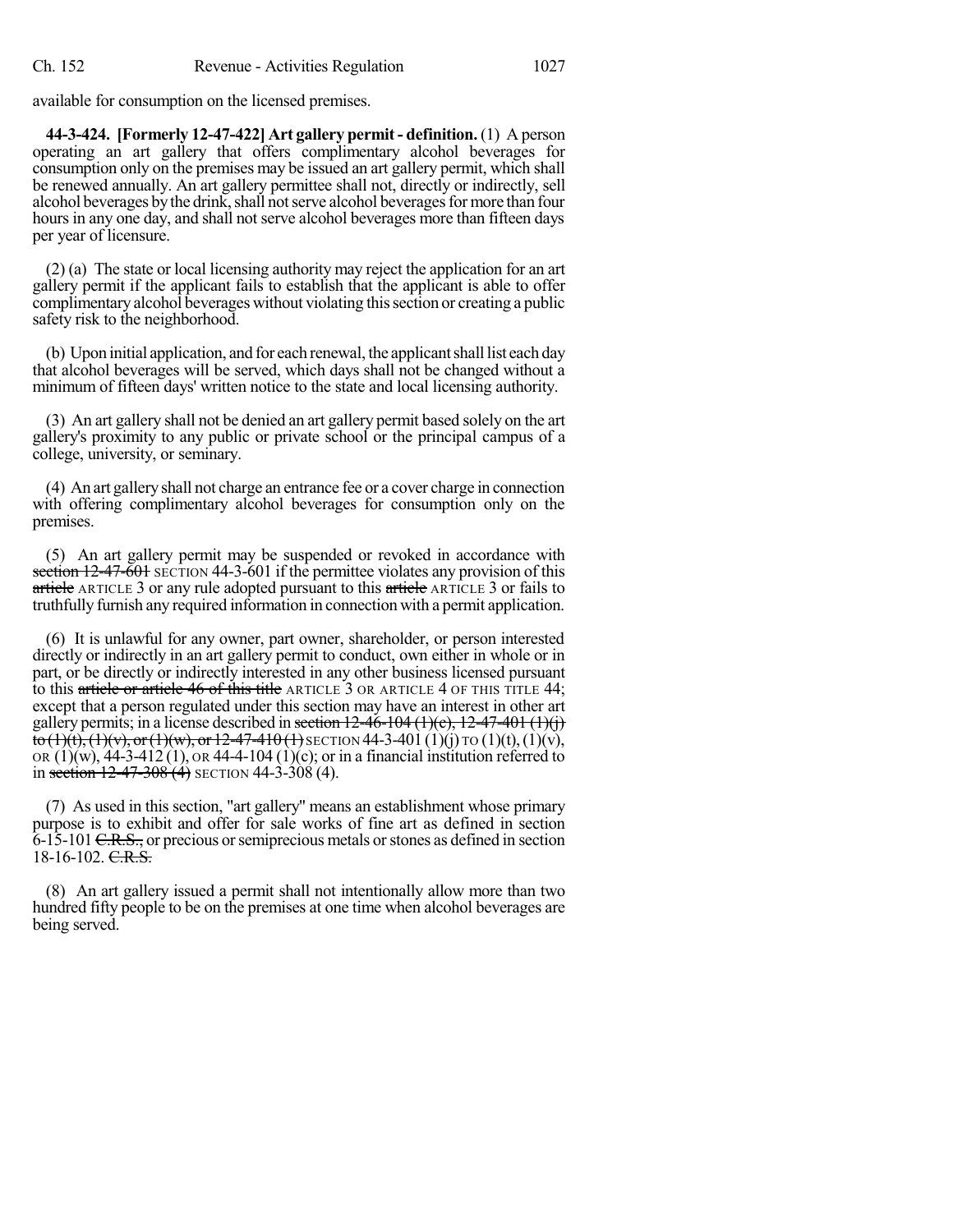(9) Nothing in thissection shall be construed to abrogate any insurance coverage required by law; to authorize a licensed art gallery to violate section 12-47-901 SECTION 44-3-901, including, without limitation, serving a visibly intoxicated person and taking an alcohol beverage off the licensed premises; or to violate any zoning or occupancy ordinances or laws.

**44-3-425. [Formerly 12-47-423] Wine packaging permit-limitations- rules.** (1) (a) The state licensing authority may issue a wine packaging permit to a winery licensed under section 12-47-402 SECTION 44-3-402, a limited winery licensed under section 12-47-403 SECTION 44-3-403, or a wholesaler licensed under section 12-47-406 SECTION 44-3-407 that allows the licensed winery, limited winery, or wholesaler to package tax-paid wine manufactured by another winery or manufacturer.

(b) A licensed winery, limited winery, or wholesaler that obtains a wine packaging permit under this section shall:

(I) Take possession and custody of the tax-paid wine that it packages; and

(II) Return the packaged tax-paid wine either to the original manufacturer of the tax-paid wine or to the original manufacturer's licensed wholesaler; except that, if the original manufacturer's wholesaler obtains a wine packaging permit pursuant to this section, the wholesaler need not return the packaged tax-paid wine to the original manufacturer.

(2) A licensed winery or limited winery that obtains a wine packaging permit pursuant to this section shall not sell or distribute tax-paid wine it packages:

(a) To a person licensed to sell alcohol beverages at retail, for consumption on or off the licensed premises, under section  $12\overline{47}$ -407,  $12\overline{47}$ -408,  $12\overline{47}$ -409, 12-47-410, 12-47-411, 12-47-412, 12-47-413, 12-47-414, 12-47-415, 12-47-416, 12-47-417, 12-47-418, 12-47-419, 12-47-420, 12-47-422, 12-47-424, or 12-47-426 SECTION 44-3-409, 44-3-410, 44-3-411, 44-3-412, 44-3-413, 44-3-414, 44-3-415, 44-3-416, 44-3-417, 44-3-418, 44-3-419, 44-3-420, 44-3-421, 44-3-422, 44-3-424, 44-3-426, OR 44-3-428; or

(b) Directly to a consumer.

(3) The state licensing authority may adopt rules as necessary to implement and administer this section.

**44-3-426. [Formerly12-47-424]Distillerypublicense -legislativedeclaration - definition.** (1) The general assembly finds and determines that:

(a) Colorado is a state that welcomes and encourages entrepreneurs and new business opportunities;

(b) Currently, manufacturing of spirituous liquors by persons licensed as manufacturers pursuant to section  $12-47-402$  SECTION  $44-3-402$  is a thriving industry, with new distilleries opening throughout the state and increasing the availability of Colorado-produced craft spirits both within and outside the state;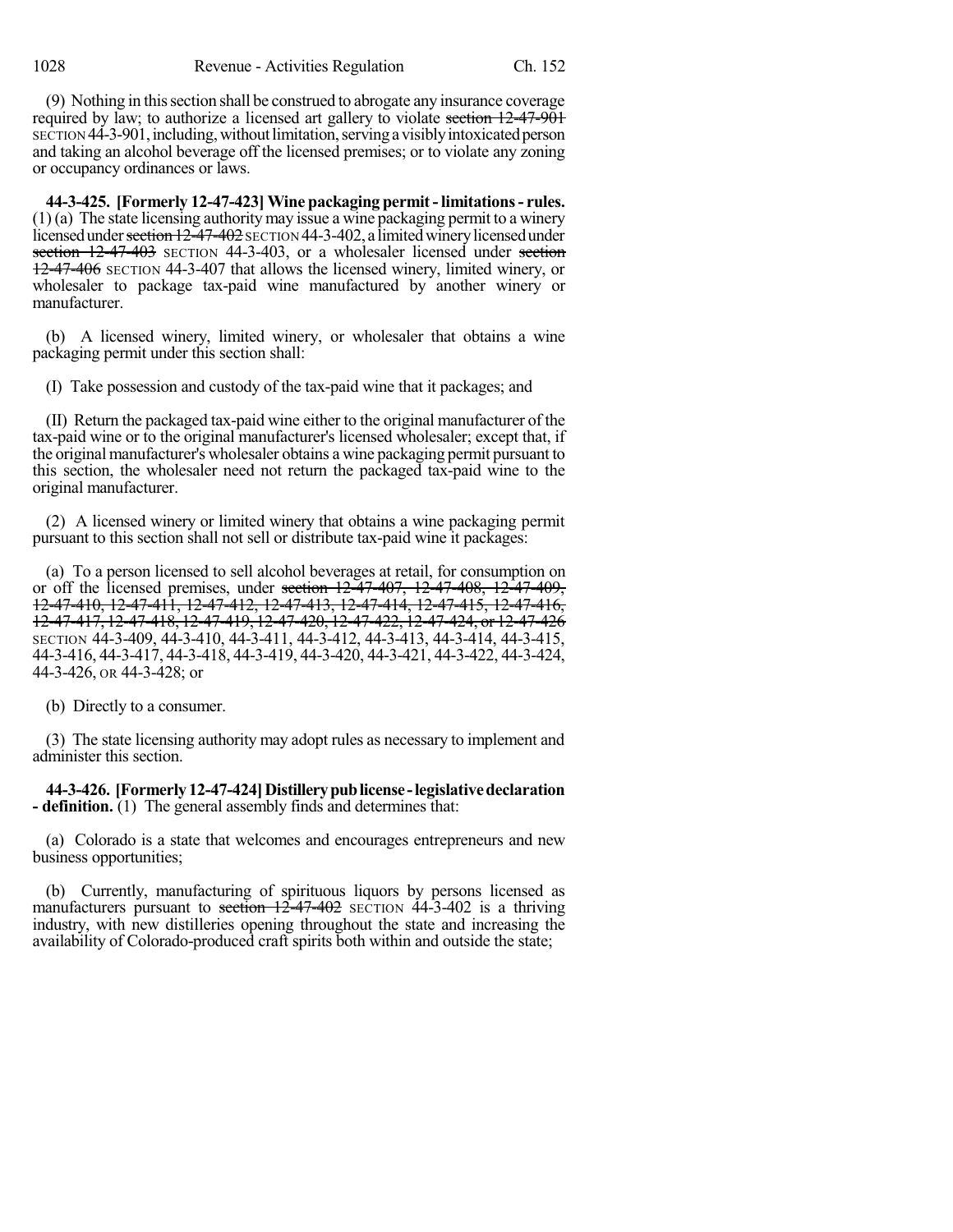(c) The spirituousliquorsmanufacturingbusinessfocusesprimarilyonproducing a spirituous liquor product that the licensed spirits manufacturer can then sell and distribute, through a wholesaler, throughout the state and in other states to retail outlets;

(d) While licensed spirits manufacturers are permitted to sell their products directly to consumers, the majority of the manufacturing business is selling the bulk of a manufacturer's product to retail outlets that then sell the product to consumers;

(e) On the other hand, the main focus of a distillery pub business authorized by thissection isto operate a local pub in which food and alcohol beverages, including a small quantity of spirituous liquors fermented and distilled on site, are sold and served for on-premises consumption;

(f) While a distillery pub is allowed to produce, serve, and distribute its own spirituous liquors, unlike a licensed spirits manufacturer, the production level for a distillery pub is capped, and the ability to distribute to retail outlets is greatly restricted, thereby establishing a new business model that is distinct from, and serves a different clientele than, a licensed spirits manufacturer;

(g) Additionally, unlike a licensed spirits manufacturer, which is only required to obtain a license from the state licensing authority, a distillery pub must obtain both a state and local license after demonstrating that the distillery pub meets the reasonable requirements and the desires of the adultinhabitants of the neighborhood in which it will be situated; and

(h) It is important to encourage the new distillery pub business model, which will add to the thriving craft spirits industry in this state without disrupting the ever-growing spirituous liquors manufacturing industry.

(2) A distillery pub license may be issued to any person operating a distillery pub and also selling food and alcohol beverages for consumption on the premises. At least fifteen percent of the gross on-premises food and alcohol beverage income of the licensed distillery pub must be from the sale of food. For purposes of this subsection (2), "food" means a quantity of foodstuffs of a nature that is ordinarily consumed by an individual at regular intervals for the purpose of sustenance.

(3) During the hours established in section  $12-47-901$  (5)(b) SECTION 44-3-901  $(6)(b)$ , a licensed distillery pub may, with regard to spirituous liquors fermented and distilled by the distillery pub licensee on the licensed premises:

(a) Furnish its spirituous liquors for consumption on the premises;

(b) Sell its spirituous liquors to independent wholesalers for distribution to licensed retailers;

(c) Sell its spirituous liquors to the public in sealed containers for off-premises consumption, aslongasthe spirituousliquors are fermented, distilled, andpackaged on the licensed premises by the licensee; or

(d) Sell its spirituous liquors at wholesale to licensed retailers in an amount up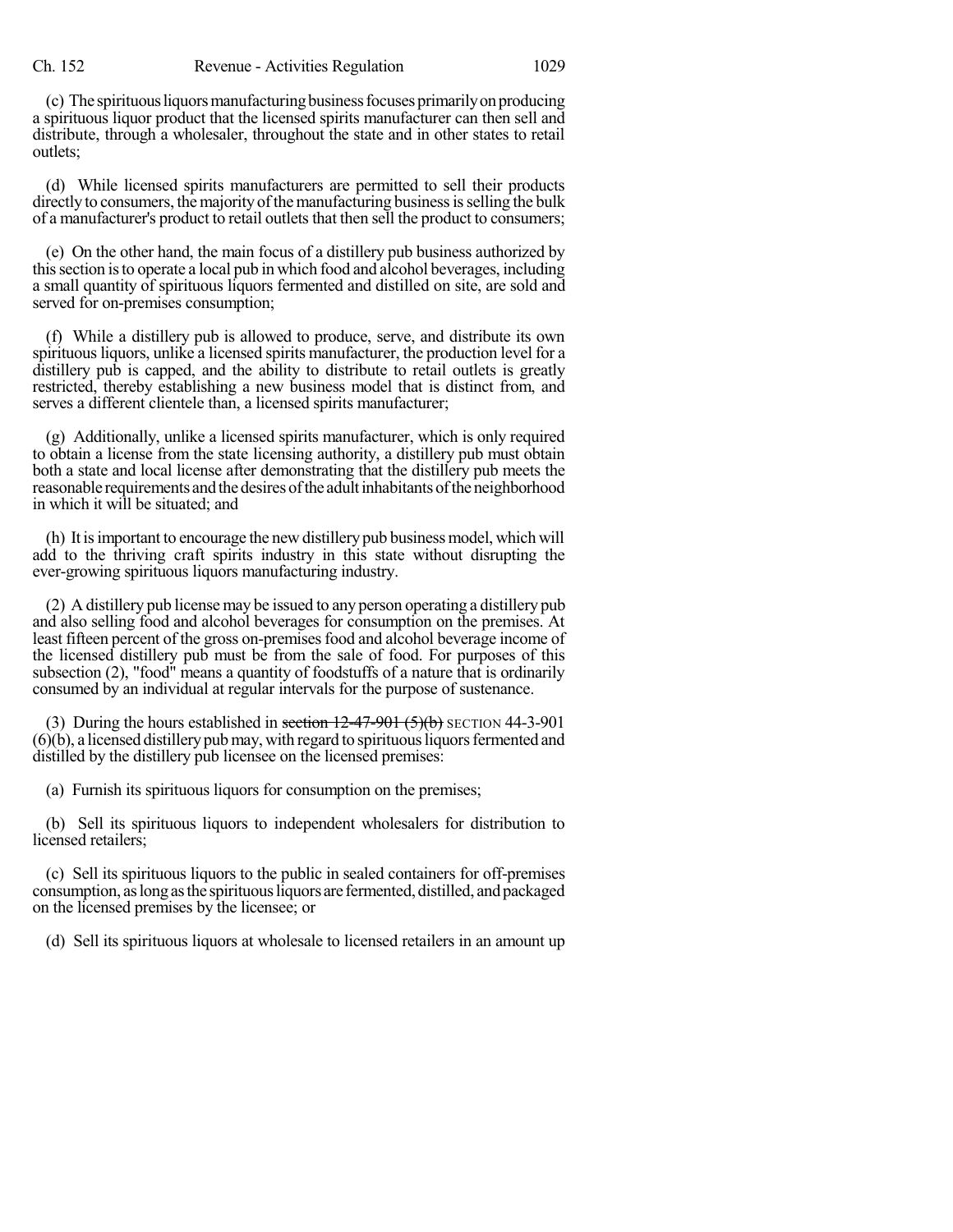to two thousand seven hundred liters per spirituous liquor product per calendar year.

(4) (a) Except as provided in  $\frac{1}{2}$  paragraph (b) of this subsection (4) SUBSECTION (4)(b) OF THIS SECTION, every person selling alcohol beverages pursuant to this section must purchase alcohol beverages, other than those that are fermented and distilled at the licensed distillery pub, from a wholesaler licensed pursuant to this article or article 46 of this title ARTICLE 3 OR ARTICLE 4 OF THIS TITLE 44.

(b) (I) During a calendar year, a person selling alcohol beverages as provided in this section may purchase not more than two thousand dollars' worth of:

(A) Malt, vinous, and spirituous liquors from a retailer licensed pursuant to section 12-47-407 or 12-47-408 SECTION 44-3-409 OR 44-3-410; and

(B) Fermented malt beverages from a retailer licensed pursuant to section  $12-46-104$  (1)(c) SECTION 44-4-104 (1)(c).

(II) The distillery pub licensee shall retain evidence of each purchase of malt, vinous, and spirituous liquors from a retailer licensed pursuant to section 12-47-407  $\sigma$  12-47-408 SECTION 44-3-409 OR 44-3-410 and each purchase of fermented malt beverages from a retailer licensed pursuant to section  $12-46-104$  (1)(c) SECTION  $44-4-104$  (1)(c), in the form of a purchase receipt showing the name of the licensed retailer, the date of purchase, a description of the alcohol beverages purchased, and the price paid for the alcohol beverages. The licensee shall retain the receipt and make it available to state and local licensing authorities at all times during business hours.

(5) (a) Except as provided in paragraph  $(b)$  of this subsection  $(5)$  SUBSECTION (5)(b) OF THIS SECTION, it is unlawful for any owner, part owner, shareholder, or person interested directly or indirectly in a distillery pub license to conduct, own either in whole or in part, or be directly or indirectly interested in any other business licensed pursuant to this article or article 46 of this title ARTICLE 3 OR ARTICLE 4 OF THIS TITLE 44.

(b) A person interested directly or indirectly in a distillery pub license may conduct, own either in whole or in part, or be directly or indirectly interested in:

(I) Other distillery pub licenses;

(II) A license described in section  $12-46-104$  (1)(c),  $12-47-401$  (1)(j) to (1)(t),  $(1)(v)$ , or  $(1)(w)$ , or  $12-47-410$  (1) SECTION 44-3-401 (1)(i) TO (1)(t), (1)(v), OR  $(1)(w)$ , 44-3-412 (1), or 44-4-104 (1)(c); or

(III) A financial institution referred to in section  $12-47-308(4)$  SECTION 44-3-308 (4).

**44-3-427. [Formerly 12-47-425] Liquor-licensed drugstore manager's permit.** (1) The state licensing authority may issue a manager's permit to an individual who is employed by a liquor-licensed drugstore licensed under section 12-47-408 SECTION 44-3-410 and who will be in actual control of the liquor-licensed drugstore's alcohol beverage operations.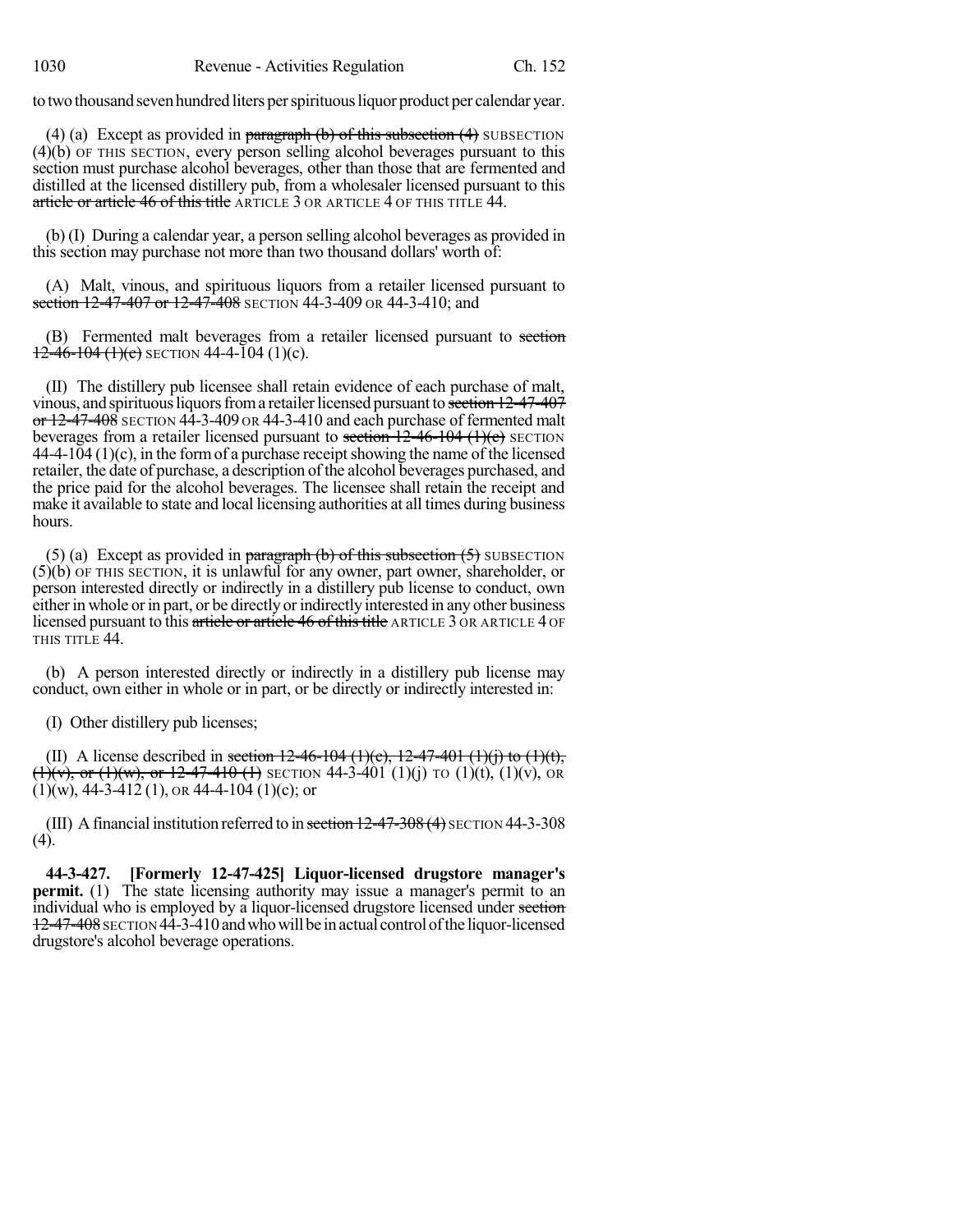(2) An individual seeking a manager's permit shall apply to the state licensing authority in the form and manner required by the state licensing authority. To obtain a manager's permit, the individual must demonstrate that he or she:

(a) Has not been convicted of a crime involving the sale or distribution of alcohol beverages within the eight years immediately preceding the date on which the application is submitted;

(b) Has not been convicted of any felony within the five years immediately preceding the date on which the application issubmitted; except that in considering the conviction of a felony, the state licensing authority is governed by section  $24-5-101$ ; C.R.S.;

(c) Is at least twenty-one years of age; and

(d) Has not had a manager's permit or any similar permit issued by the state, a local jurisdiction, or another state or foreign jurisdiction revoked by the issuing authority within the three years immediately preceding the date on which the application is submitted.

(3) It is unlawful for an individual who has a manager's permit issued under this section to be interested directly or indirectly in:

(a) A wholesaler licensed pursuant to section  $12-47-406$  SECTION 44-3-407;

(b) A limited winery licensed pursuant to section  $12-47-403$  SECTION 44-3-403;

(c) An importer licensed pursuant to section 12-47-404 SECTION 44-3-405;

(d) A manufacturer licensed pursuant to section  $12-47-402$  or  $12-47-405$  SECTION 44-3-402 OR 44-3-406; or

(e) Any business licensed under this article ARTICLE 3 that has had its license revoked by the state licensing authority within the eight years immediately preceding the date on which the individual applies for a manager's permit under this section.

(4) In recognition of the state's flourishing local breweries, wineries, and distilleries that locally produce high-quality malt, vinous, and spirituous liquors, managers of liquor-licensed drugstores are encouraged to purchase and promote locally produced alcohol beverage products in their liquor-licensed drugstores.

**44-3-428. [Formerly 12-47-426] Lodging and entertainment license.** (1) A lodging and entertainment license may be issued to a lodging and entertainment facility selling alcohol beverages by the drink only to customers for consumption on the premises. A lodging and entertainment facility licensee shall have sandwiches and light snacks available for consumption on the premises during business hours but need not have meals available for consumption.

(2) (a) A lodging and entertainment facility licensed to sell alcohol beverages as provided in this section shall purchase alcohol beverages only from a wholesaler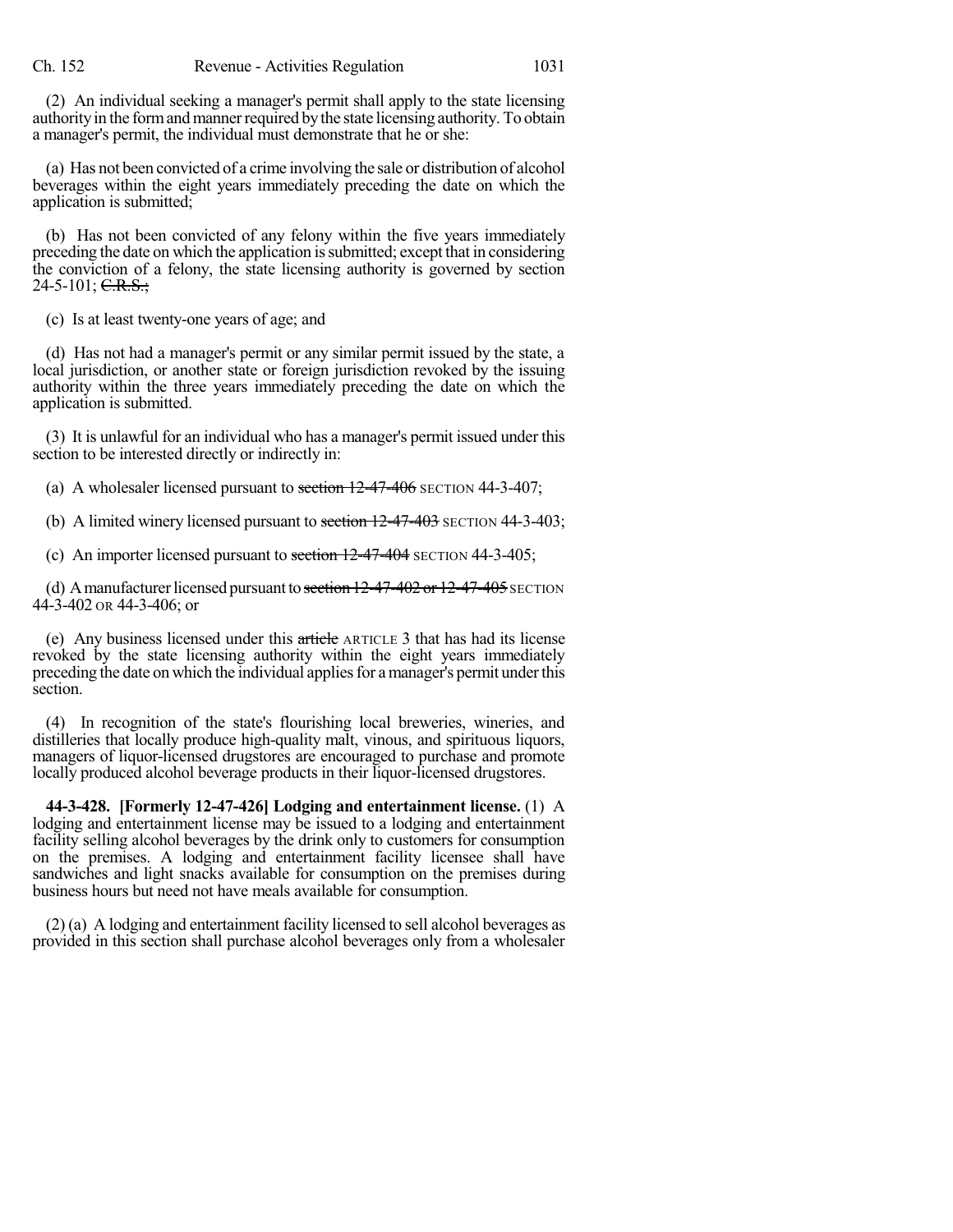1032 Revenue - Activities Regulation Ch. 152

licensed pursuant to this article or article 46 of this title ARTICLE 3 OR ARTICLE 4 OF THIS TITLE 44; except that, during a calendar year, a lodging and entertainment facility licensed to sell alcohol beverages as provided in this section may purchase not more than two thousand dollars' worth of:

(I) Malt, vinous, and spirituous liquors from a retailer licensed pursuant to section  $12-47-407$  or  $12-47-408$  SECTION 44-3-409 OR 44-3-410; and

(II) Fermented malt beverages from a retailer licensed pursuant to section  $12-46-104(1)(c)$  SECTION 44-4-104 (1)(c).

(b) A lodging and entertainment facility licensee shall retain evidence of each purchase of malt, vinous, or spirituous liquors from a retailer licensed pursuant to section 12-47-407 or 12-47-408 SECTION 44-3-409 OR 44-3-410 and each purchase of fermented malt beverages from a retailer licensed pursuant to section 12-46-104  $(1)(c)$  SECTION 44-4-104 (1)(c), in the form of a purchase receipt showing the name of the licensed retailer, the date of purchase, a description of the alcohol beverages purchased, and the price paid for the alcohol beverages. The lodging and entertainment facility licensee shall retain the receipt and make it available to the state and local licensing authorities at all times during business hours.

(3) (a) Except as provided in paragraph (b) of this subsection  $(3)$  SUBSECTION (3)(b) OF THIS SECTION, it is unlawful for any owner, part owner, shareholder, or person interested directly or indirectly in lodging and entertainment licenses to conduct, own either in whole or in part, or be directly or indirectly interested in any other business licensed pursuant to this article or article 46 of this title ARTICLE 3 OR ARTICLE 4 OF THIS TITLE 44.

(b) An owner, part owner, shareholder, or person interested directly or indirectly in a lodging and entertainment license may have an interest in:

(I) A license described in section  $12-46-104$  (1)(c),  $12-47-401$  (1)(j) to (1)(t),  $(1)(v)$ , or  $(1)(w)$ , or  $12-47-410$  (1) SECTION 44-3-401 (1)(j) TO (1)(t), (1)(v), OR  $(1)(w)$ , 44-3-412 (1), or 44-4-104 (1)(c); or

(II) A financial institution referred to in section  $12-47-308$  (4) SECTION 44-3-308 (4).

(4) (a) Each lodging and entertainment facility licensee shall manage or have a separate and distinct manager for each licensed premises and shall register the manager of each licensed premises with both the state and the local licensing authority. A person shall not be a registered manager for more than one lodging and entertainment license.

(b) The registered manager for each lodging and entertainment license, the lodging and entertainment facility licensee, or an employee or agent of the lodging and entertainment facility licensee shall purchase alcohol beverages for one licensed premises only, and the purchases shall be separate and distinct from purchases for any other lodging and entertainment license.

(c) When a person ceases to be a registered manager for a lodging and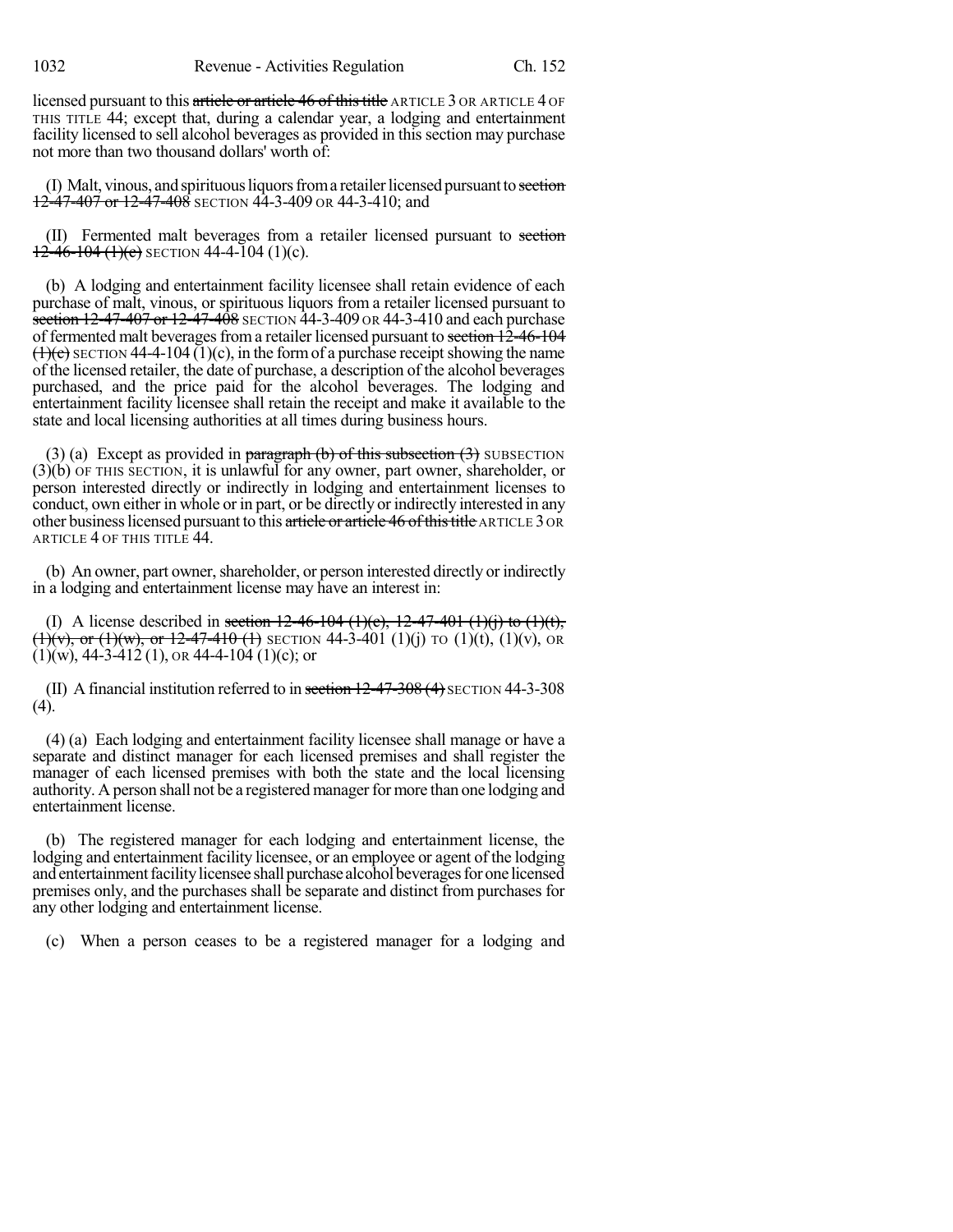entertainment license, the lodging and entertainment facility licensee shall notify the licensing authorities within five days and shall designate a new registered manager within thirty days.

(d) The state licensing authority or the local licensing authority may refuse to accept any person as a registered manager unless the person is satisfactory to the respective licensing authorities as to character, record, and reputation. In determining a registered manager's character, record, and reputation, the state or local licensing authority may have access to criminal history record information furnished by a criminal justice agency subject to any restrictions imposed by the agency.

(e) The lodging and entertainmentfacilitylicensee shall paya registration fee, not to exceed seventy-five dollars, for actual and necessary expenses incurred in determining the character, record, and reputation of each registered manager. The lodging and entertainment facility licensee shall pay the fee to both the state and the local licensing authority.

(5) At the time a tavern license issued under section  $12-47-412$  SECTION 44-3-414 is due for renewal or by one year after August 10, 2016, whichever occurs later, a person licensed as a tavern that does not have as its principal business the sale of alcohol beverages, has a valid license on August 10, 2016, and is a lodging and entertainment facility may apply to, and the applicable local licensing authority shall, convert the tavern license to a lodging and entertainment license under this section, and the person may continue to operate as a lodging and entertainment facility licensee. A person applying to convert an existing tavern license to a lodging and entertainment license under this subsection  $(5)$  may apply to convert the license, even if the location of the licensed premises is within five hundred feet of any public or parochial school or the principal campus of any college, university, or seminary, so long as the local licensing authority has previously approved the location of the licensed premises in accordance with section  $12-47-313$  (1)(d) SECTION 44-3-313  $(1)(d)$ .

### PART 5 LICENSE FEES AND EXCISE TAXES

**44-3-501. [Formerly 12-47-501] State fees.** (1) The applicant shall pay the following license and permit fees to the department of revenue annually in advance:

(a) For each resident and nonresident manufacturer's license, the fee shall be:

(I) For each brewery, three hundred dollars;

(II) For each winery, three hundred dollars;

(III) For each distillery or rectifier:

(A) On or after August 10, 2016, and before August 10, 2017, six hundred seventy-five dollars; and

(B) On or after August 10, 2017, three hundred dollars;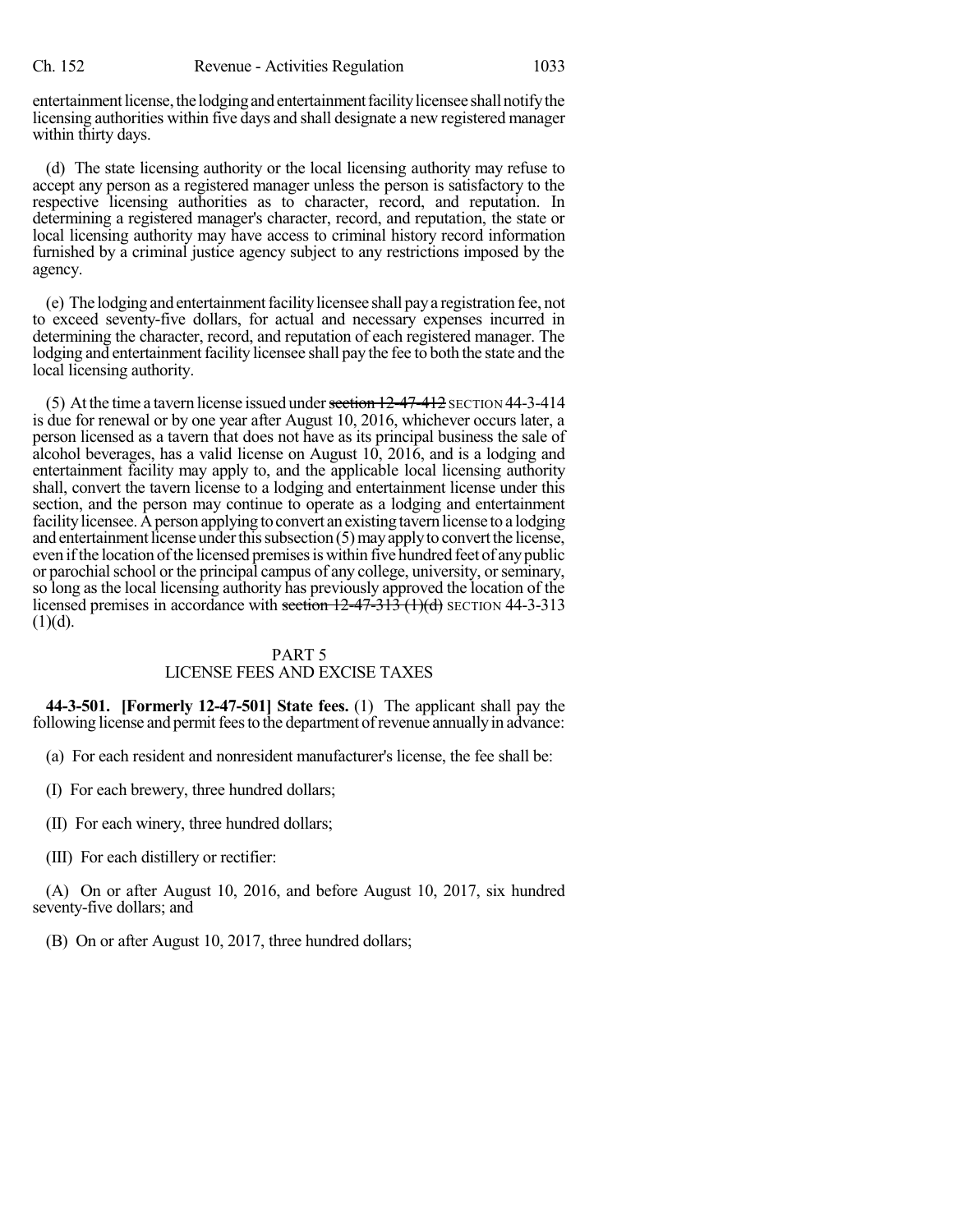(IV) For each limited winery, seventy dollars;

(b) For each importer's license, three hundred dollars;

(c) For each wholesaler's liquor license:

(I) On or after August 10, 2016, and before August 10, 2017, eight hundred dollars; and

(II) On or after August 10, 2017, five hundred fifty dollars;

(d) For each wholesaler's beer license, five hundred fifty dollars;

(e) For each retail liquor store license, one hundred dollars;

(f) For each liquor-licensed drugstore license, one hundred dollars;

(g) For each beer and wine license, seventy-five dollars;

(h) For each hotel and restaurant license, seventy-five dollars;

 $(\text{h.5})$  (i) For each resort-complex-related facility permit, seventy-five dollars per related facility, as defined in section  $12-47-411$   $(2)(e)$ ;  $(2)(e)$ ;

 $(h.6)$  (j) For each related facility permit, seventy-five dollars per related facility, as defined in section  $12-47-411$   $(2.5)(f)$  SECTION 44-3-413 (3)(f);

 $\overrightarrow{(i)}$  (k) For each tavern license, seventy-five dollars;

 $(i)$  (l) For each optional premises license, seventy-five dollars;

 $(k)$  (m) For each retail gaming tavern license, seventy-five dollars;

 $(H)$  (n) For each brew pub, distillery pub, or vintner's restaurant license, three hundred twenty-five dollars;

 $(m)$  (o) For each club license, seventy-five dollars;

 $(n)$  (p) For each arts license, seventy-five dollars;

 $\left(\theta\right)$  (q) For each racetrack license, seventy-five dollars;

 $(\vec{p})(r)$  For each public transportation system license, seventy-five dollars for each dining, club, or parlor car; plane; bus; or other vehicle in which such liquor is sold. No additional license fee shall be required by any municipality, city and county, or county for the sale of such liquor in dining, club, or parlor cars; planes; buses; or other conveyances.

 $\left(\overline{q}\right)$  (s) For each bed and breakfast permit, fifty dollars;

 $(r)(t)$  For each art gallery permit, fifty dollars;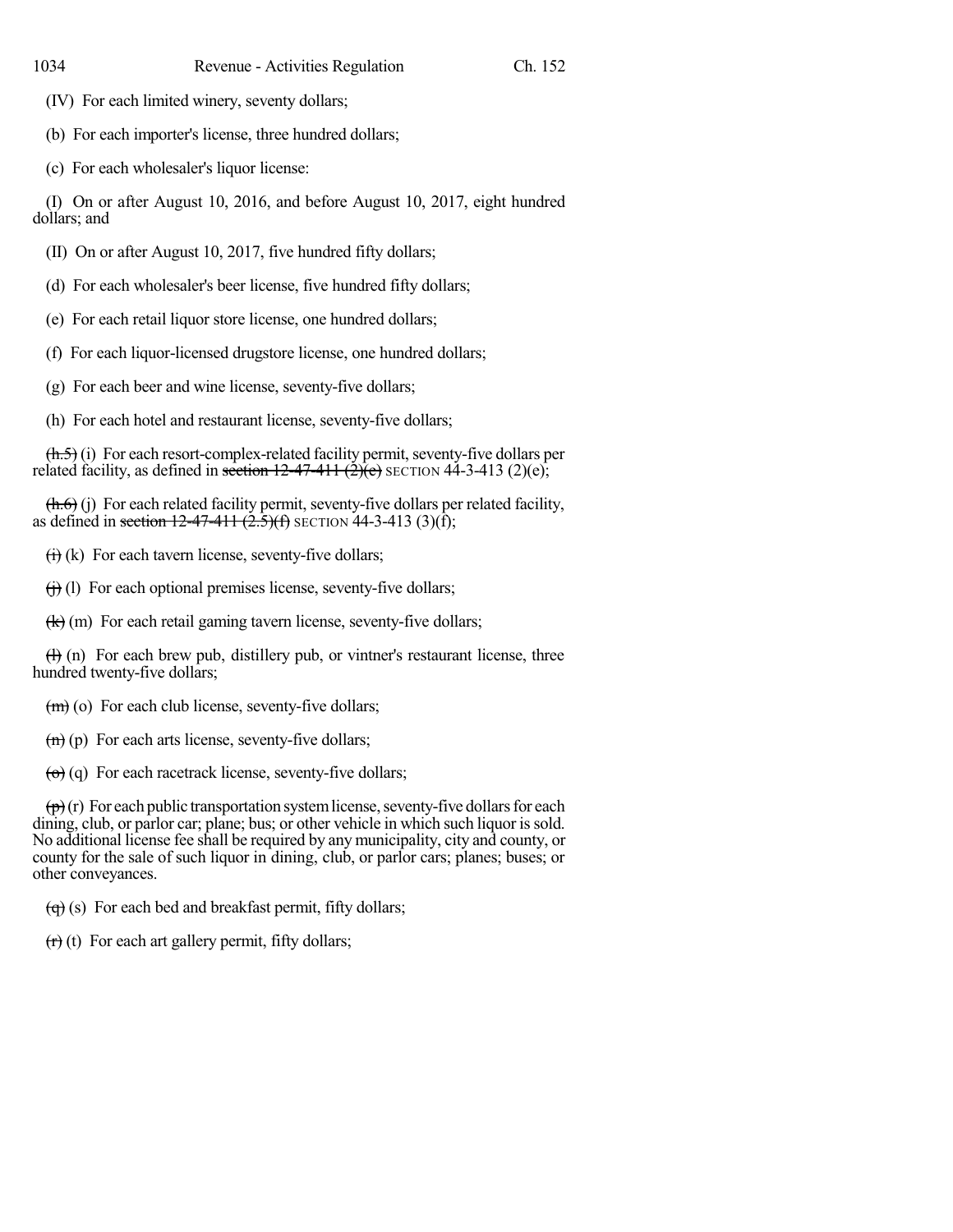$\left( \mathbf{s} \right)$  (u) For each wine packaging permit, two hundred dollars;

 $(t)$  (v) For each lodging and entertainment license, seventy-five dollars;

 $\overline{(u)}$  (w) For each manager's permit, one hundred dollars.

 $(1.5)$  (2) Notwithstanding the amount specified for any fee in subsection (1) of this section, the executive director of the department of revenue by rule, or as otherwise provided by law, may reduce the amount of one or more of the fees if necessary pursuant to section  $24-75-402$  (3)  $C.R.S.,$  to reduce the uncommitted reserves of the fund to which all or any portion of one or more of the fees is credited. After the uncommitted reserves of the fund are sufficiently reduced, the executive director, by rule or as otherwise provided by law, may increase the amount of one or more of the fees as provided in section 24-75-402 (4). C.R.S.

 $(2)$  (3) (a) The state licensing authority shall establish fees for processing the following types of applications, notices, or reports required to be submitted to the state licensing authority:

(I) Applications for new liquor licenses pursuant to section  $12-47-304$  SECTION 44-3-304 and rules adopted pursuant to that section;

(II) Applications to change location pursuant to section  $12-47-301$  (9) SECTION 44-3-301 (9) and rules adopted pursuant to that section;

(III) Applications for transfer of ownership pursuant to section  $12-47-303$  (1)(c) SECTION  $\overline{44}$ -3-303 (1)(c) and rules adopted pursuant to that section;

(IV) Applications for modification of licensed premises pursuant to section 12-47-301 SECTION 44-3-301 and rules adopted pursuant to that section;

(V) Applications for alternating use of premises pursuant to section 12-46-104  $\overline{(1)}$ (a), 12-47-402(2.5), 12-47-403(2)(a), or 12-47-415(1)(b) SECTION 44-3-402(3),  $44-3-403$  (2)(a),  $44-3-417$  (1)(b), or  $44-4-104$  (1)(a), and rules adopted pursuant to those sections;

(VI) Applications for branch warehouse permits pursuant to section 12-47-406 SECTION 44-3-407 and rules adopted pursuant to that section;

(VII) Applications for approval of a contract to sell alcohol beverages pursuant to section  $12-47-411$  (3)(c) SECTION 44-3-413 (4)(c);

(VIII) Applications for warehouse storage permits pursuant to section 12-47-202 SECTION 44-3-202 and rules adopted pursuant to that section;

(IX) Applications for duplicate licenses;

 $(X)$  Applications for wine shipment permits pursuant to section  $12-47-104$ SECTION 44-3-104;

(XI) Sole source registrations or new product registrations pursuant to section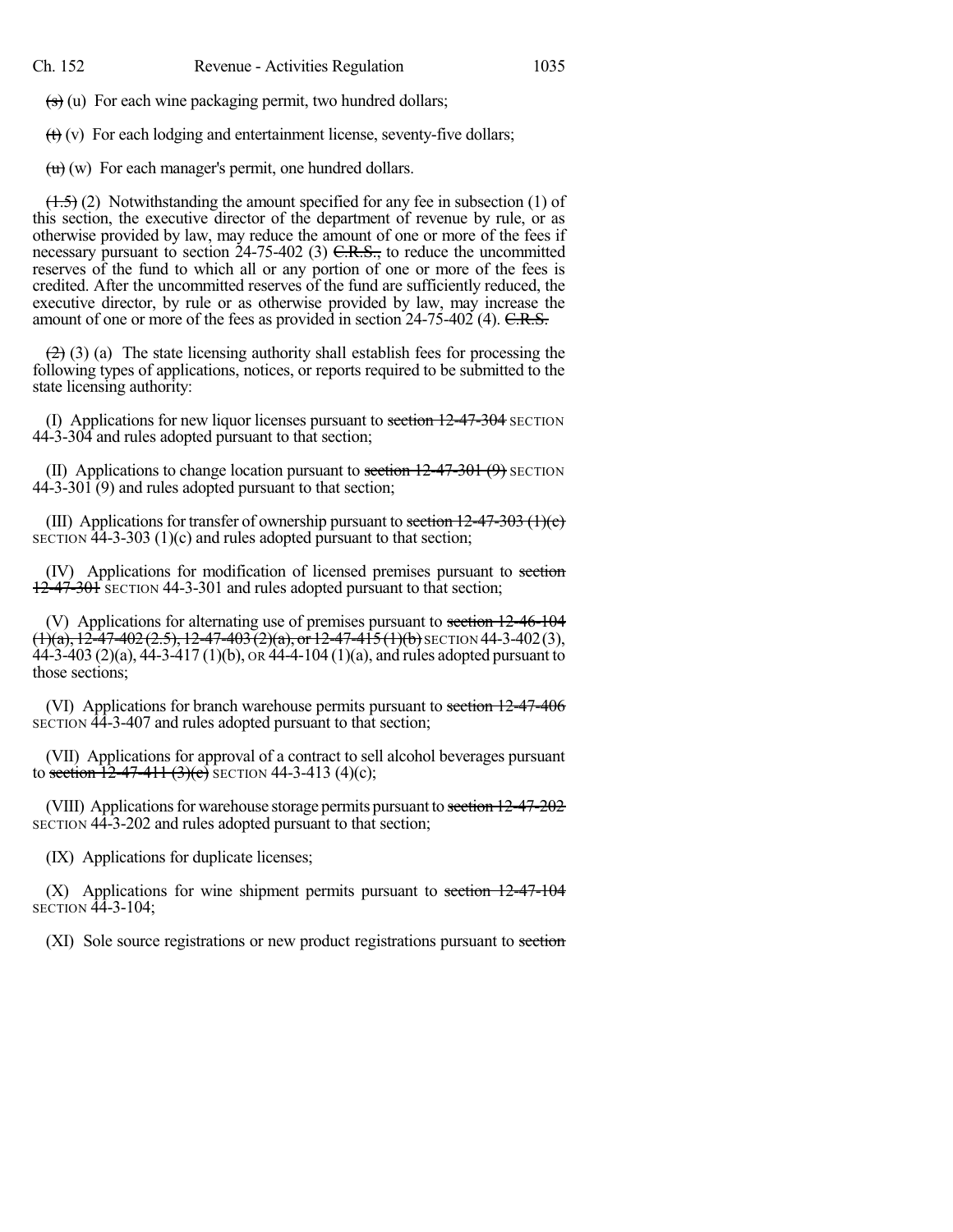$12-47-901(3)(b)$  SECTION 44-3-901 (4)(b);

(XII) Hotel and restaurant optional premises registrations;

(XIII) Expired license renewal and reissuance applications pursuant to section 12-47-302 SECTION 44-3-302;

(XIV) Notice of change of name or trade name pursuant to section 12-47-301 SECTION 44-3-301 and rules adopted pursuant to that section;

(XV) Applications for wine packing permits pursuant to section 12-47-423 SECTION 44-3-425;

(XVI) Applications for transfer of ownership, change of location, and license merger and conversion pursuant to section  $12-47-408$  (1)(b) SECTION 44-3-410  $(1)(b)$ :

(XVII) Applications for manager's permits pursuant to section 12-47-425 SECTION 44-3-427.

(b) The amounts of such fees, when added to the other fees transferred to the liquor enforcement division and state licensing authority cash fund pursuant to sections 12-46-105, 12-47-502 (1), and 12-48-104, SECTIONS 44-4-105, 44-3-502  $(1)$ , AND 44-5-104 shall reflect the direct and indirect costs of the liquor enforcement division and the state licensing authority in the administration and enforcement of this article and articles 46 and 48 of this title ARTICLE 3 AND ARTICLES 4 AND 5 OF THIS TITLE 44.

(c) The state licensing authority may charge corporate applicants and limited liability companies licensed under articles 46 and 47 of this title THIS ARTICLE 3 AND ARTICLE 4 OF THIS TITLE 44 a fee for the cost of each fingerprint analysis and background investigation undertaken to qualify new officers, directors, stockholders, members, or managers pursuant to the requirements of section  $12-47-307(1)$  SECTION 44-3-307(1); however, the state licensing authority shall not collect such a fee if the applicant has already undergone a background investigation by and paid a fee to a local licensing authority.

(d) At least annually, the amounts of the fees shall be reviewed and, if necessary, adjusted to reflect the direct and indirect costs of the liquor enforcement division and the state licensing authority.

 $(3)$  (4) Except as provided in subsection (4) SUBSECTION (5) of this section, the state licensing authority shall establish a basic fee which shall be paid at the time of service of any subpoena upon the state licensing authority or upon any employee of the division, plus a fee for meals and a fee for mileage at the rate prescribed forstate officers and employees in section  $24-9-104$  C.R.S., for each mile actually and necessarilytraveled in going to and returning fromthe place namedin the subpoena. If the person named in the subpoena is required to attend the place named in the subpoena for more than one day, there shall be paid, in advance, a sum to be established by the state licensing authority for each day of attendance to cover the expenses of the person named in the subpoena.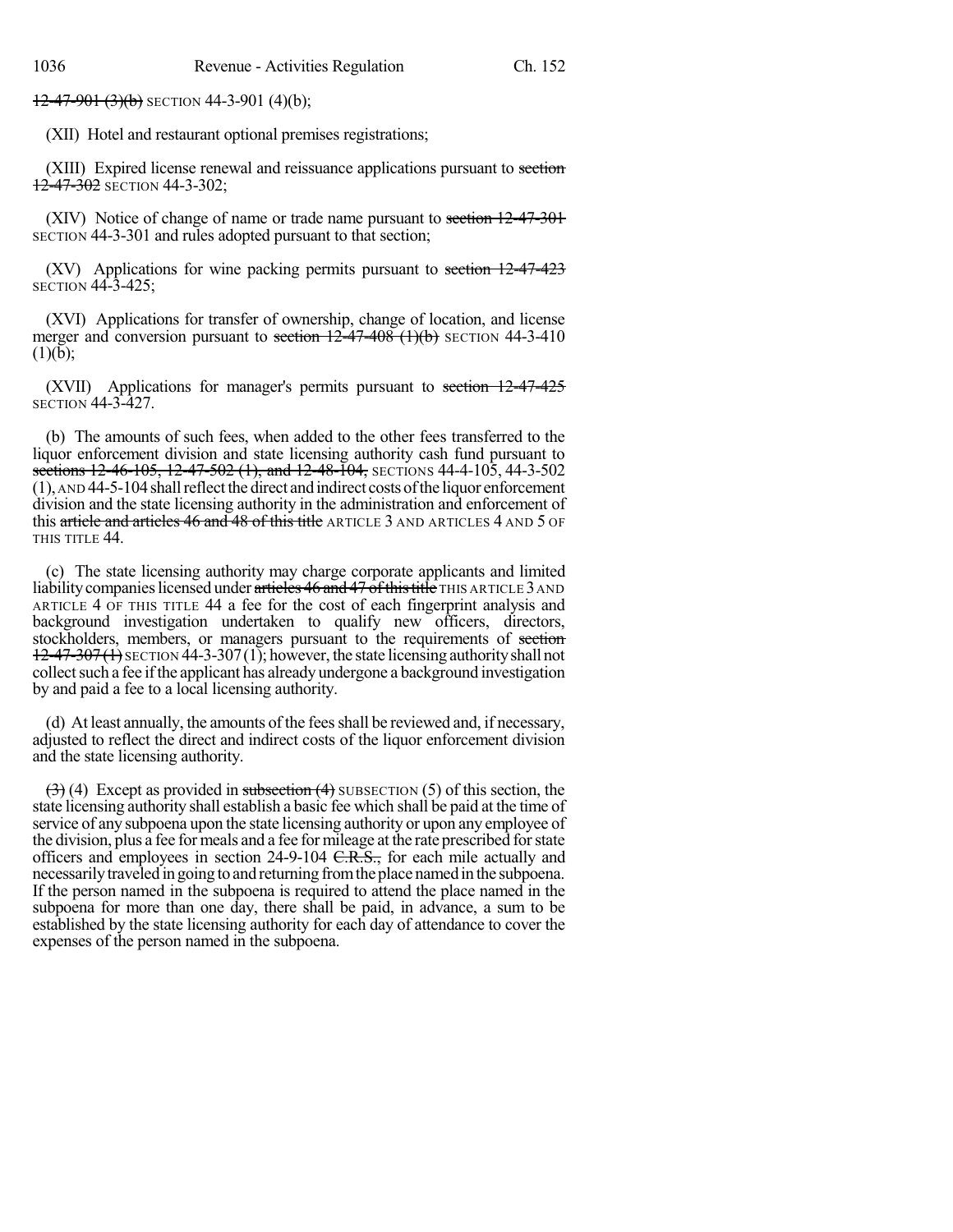$\left(\frac{4}{3}\right)$  (5) The subpoena fee established pursuant to subsection  $\left(\frac{3}{2}\right)$  SUBSECTION (4) of this section shall not be applicable to any state or local governmental agency.

**44-3-502. [Formerly 12-47-502] Fees and taxes - allocation.** (1) (a) All state license fees and taxes provided for by this article ARTICLE 3 and all fees provided for by section  $12-47-501$  (2) and (3) SECTION 44-3-501 (3) AND (4) for processing applications, reports, and notices shall be paid to the department of revenue, which shall transmit the fees and taxes to the state treasurer. The state treasurer shall credit eighty-five percent of the fees and taxes to the old age pension fund and the balance to the general fund.

(b) An amount equal to the revenues attributable to fifty dollars of each state license fee provided for by this article ARTICLE 3 and the processing fees provided for by section  $12-47-501$  (2) and (3) SECTION 44-3-501 (3) AND (4) for processing applications, reports, and notices shall be transferred out of the general fund to the liquor enforcement division and state licensing authority cash fund. Such THE transfer shall be made by the state treasurer as soon as possible after the twentieth day of the month following the payment of such fees.

(c) The expenditures of the state licensing authority and the liquor enforcement division shall be paid out of appropriations from the liquor enforcement division and state licensing authority cash fund as provided in section 24-35-401. C.R.S.

(2) Eighty-five percent of the local license fees shall be paid to the department of revenue, which shall transmit the fees to the state treasurer to be credited to the old age pension fund.

**44-3-503. [Formerly 12-47-503] Excise tax - records - rules - definition.** (1) (a) An excise tax at the rate of 8.0 cents per gallon, or the same per unit volume tax applied to metric measure, on all malt liquors, fermented malt beverages, and hard cider, 7.33 cents per liter on all vinous liquors except hard cider, and 60.26 cents per liter on all spirituous liquors is imposed, and such THE taxes shall be collected on all such respective beverages, not otherwise exempt from the tax, sold, offered forsale, or used in thisstate; except that, upon the same beverages, onlyone such tax shall be paid in this state. The manufacturer, thereof, the holder of a winery direct shipper's permit, or the first licensee receiving alcohol beverages in this state if shipped from without the state, shall be primarily liable for the payment of any tax or tax surcharge imposed pursuant to this section; but, if such THE beverage is transported by a manufacturer or wholesaler to a point outside of the state and there disposed of THERE, then such THE manufacturer or wholesaler, upon the filing with the state licensing authority of a duplicate bill of lading, invoice, or affidavit showing such transaction, shall not be subject to the tax provided in this section on such beverages, and, if such tax has already been paid, it shall be refunded to said manufacturer or wholesaler. For purposes of this section, "manufacturer" includes brew pub, distillery pub, and vintner's restaurant licensees.

 $(a.5)$  (b) The department of revenue shall promulgate rules concerning the excise tax applied to powdered alcohol at 60.26 cents per liter for the amount of liters of water suggested to be added by the manufacturer's packaging.

(b) (I) Repealed.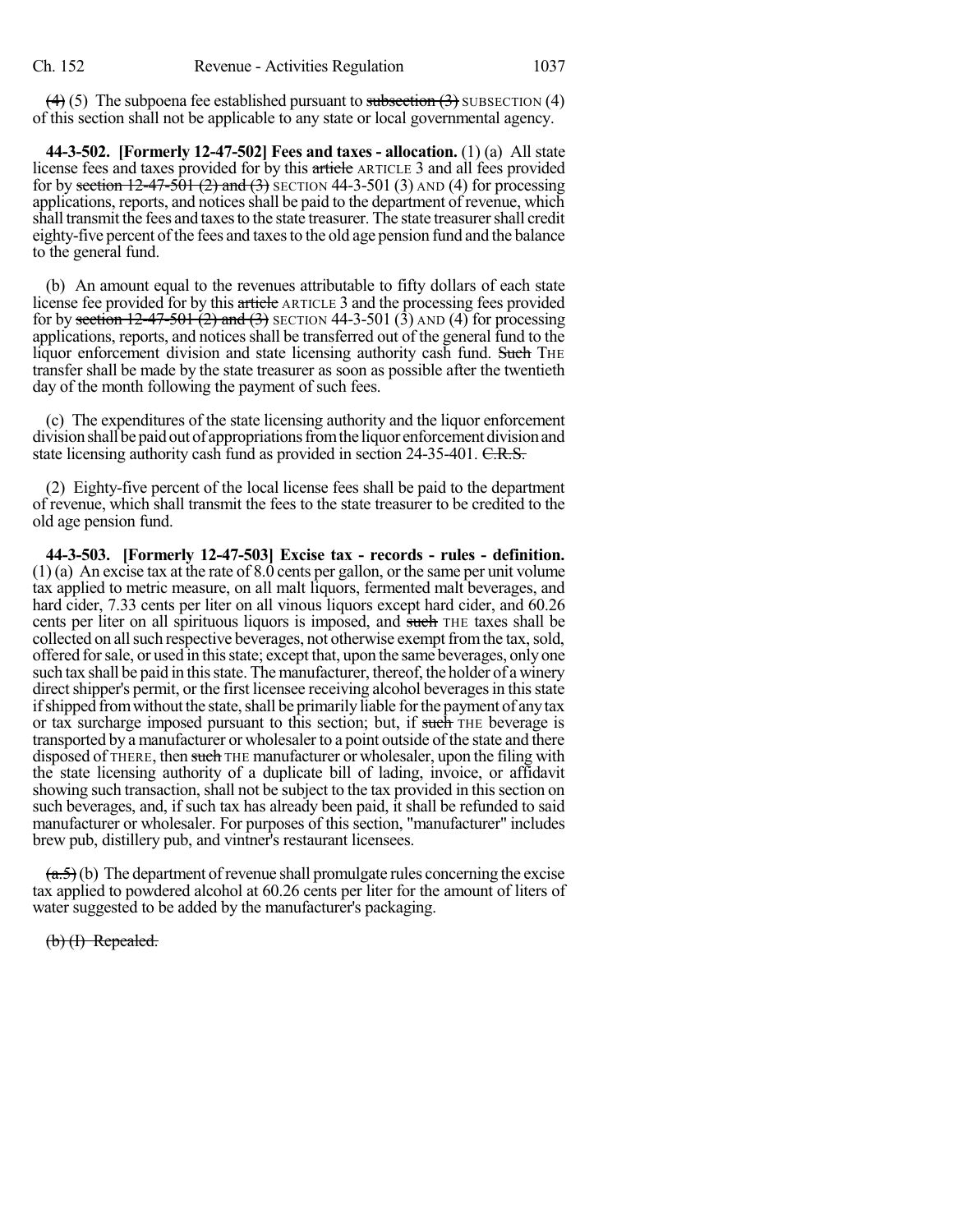$(H)$  (c) (I) Effective July 1, 2000, a wine development fee at the rate of 1.0 cent per liter isimposed on all vinousliquors except hard cidersold, offered forsale, or used in this state. An amount equal to one hundred percent of the wine development fee collected pursuant to this subparagraph  $(H)$  SUBSECTION  $(1)(c)(I)$  shall be transferred from the general fund to the Colorado wine industry development fund created in section  $35-29.5-105$ . C.R.S. Such transfers shall be made by the state treasurer as soon as possible after the twentieth day of the month following the collection of such wine development fee.

 $(HH)$  (II) In addition to the excise tax imposed pursuant to paragraph (a) of this subsection  $(1)$  SUBSECTION  $(1)(a)$  OF THIS SECTION, an additional excise tax surcharge at the rate of 5.0 cents per liter for the first nine thousand liters, 3.0 cents perliterforthe next thirty-six thousand liters, and 1.0 cent perliterfor all additional amounts, isimposed on all vinous liquors except hard cider produced byColorado licensed wineries and sold, offered for sale, or used in this state. An amount equal to one hundred percent of the excise tax surcharge collected pursuant to this subparagraph (III) SUBSECTION  $(1)(c)(II)$  shall be transferred from the general fund to the Colorado wine industry development fund created in section 35-29.5-105. C.R.S. Such transfers shall be made by the state treasurer as soon as possible after the twentieth day of the month following the collection of such excise tax surcharge.

 $\left(\frac{c}{c}\right)$  (d) An excise tax of ten dollars per ton of grapes is imposed upon all grapes of the vinifera varieties or other produce used in the production of wine in thisstate by a licensed Colorado winery or vintner's restaurant, whether true or hybrid. The excise tax imposed pursuant to this paragraph  $(e)$  SUBSECTION (1)(d) shall be paid to the department of revenue by the licensed winery or vintner's restaurant at the time of purchase of the product by the winery or vintner's restaurant or of importation of the product, whichever is later. An amount equal to one hundred percent of such excise tax shall be transferred from the general fund to the Colorado wine industry development fund created in section 35-29.5-105. C.R.S. Such transfers shall be made by the state treasurer assoon as possible after the twentieth day of the month following the collection of such excise tax.

 $\left(\frac{d}{d}\right)$  (e) The policy of this state is that alcoholics and intoxicated persons may not be subjected to criminal prosecution because of their consumption of alcohol beverages, but rather should be afforded a continuum of treatment in order that they may lead normal lives as productive members of society. The general assembly finds that the cost of implementing a statewide treatment plan is greater than originallyestimated.Byincreasing the excise tax on alcohol beveragesinColorado, it is the intent of this general assembly that the increased revenues derived from this subsection (1) be viewed as one of the sources of funding for the future development of alcoholism treatment programs under the statute enacted in 1973 and for the payment of other related direct and indirect costs caused by the consumption of alcohol beverages.

(2) The state licensing authority shall make and publish such rules and regulations to secure and enforce the collection and payment of such THE tax as it may deem proper if such THE rules and regulations are not inconsistent with the provisions of this article ARTICLE 3.

(3) Except as provided in paragraph (c) of subsection  $(1)$  SUBSECTION  $(1)(d)$  of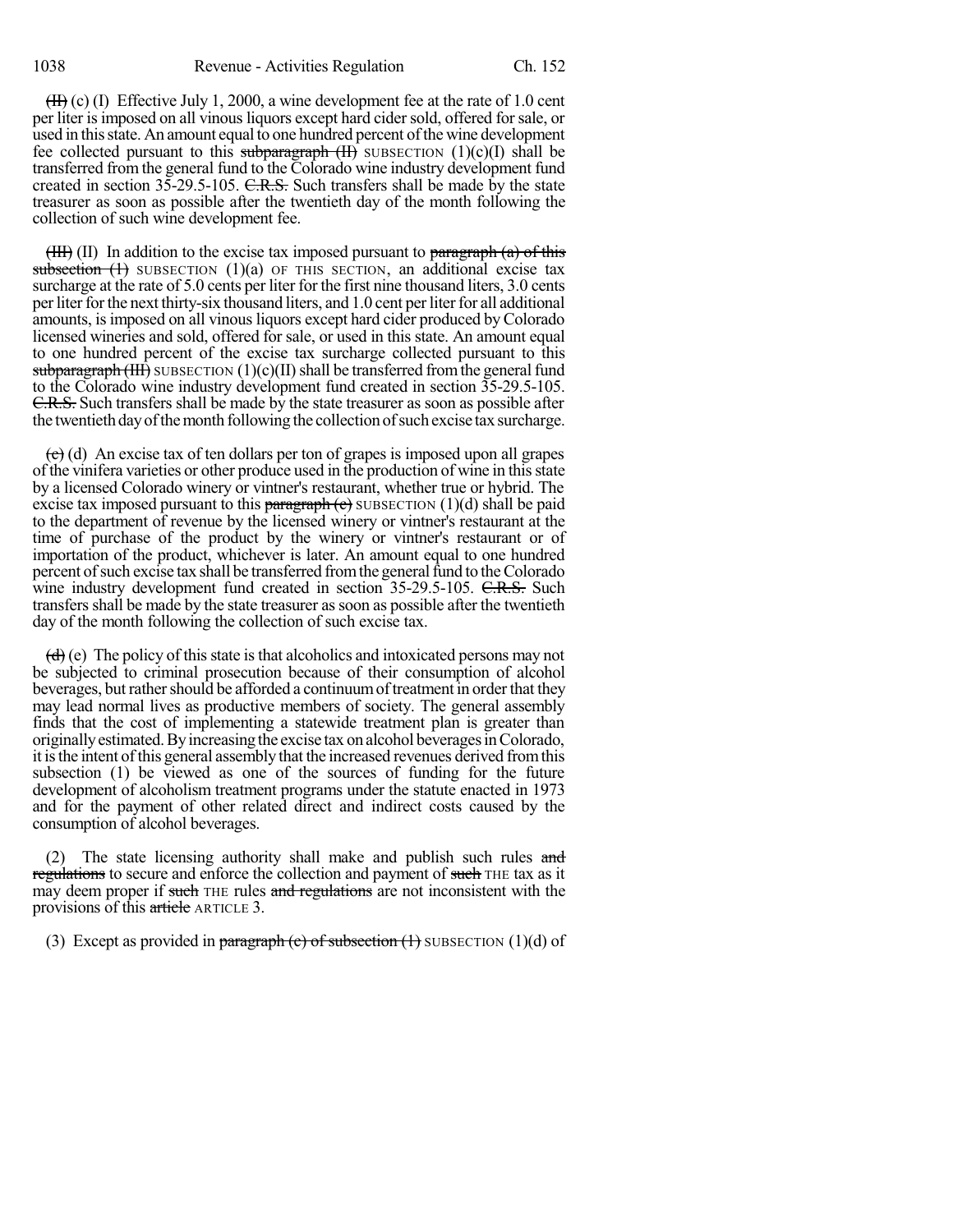this section, the excise taxes and excise tax surcharges provided for in this section shall be paid to the department of revenue upon the filing of the return provided for in subsection (4) of this section and shall be delivered to the department on or before the twentieth day of the month following the month in which such alcohol beverages are first sold in this state. As used in this subsection (3), "first sold" means the sale or disposal that occurs when a licensed wholesaler sells, transfers, or otherwise disposes of a product, when a manufacturer sells to a licensed wholesaler or a consumer, or when a holder of a winery direct shipper's permit ships to a personal consumer in this state.

(4) Each licensed manufacturer and wholesaler of alcohol beverages within this state shall file, on or before the twentieth day of each month, an exact, verified return with the state licensing authority showing for the preceding calendar month the quantities of alcohol beverages:

(a) Constituting the licensee's beginning and ending inventory for such THE month;

(b) Manufactured by the licensee in this state;

(c) Shipped to the licensee from within this state and received by the licensee in this state;

(d) Shipped to the licensee from outside this state and received by the licensee in this state;

(e) Sold or disposed of by the licensee to persons or purchasers in this state;

(f) Sold or disposed of by the licensee to persons or purchasers outside thisstate, separately indicating those sales or transactions of alcohol beverages to which the excise tax is not applicable; and

(g) For persons licensed pursuant to section  $12-46-104$   $(1)(a)$ ,  $12-47-402$   $(2.5)$ ,  $12-47-403$  (2)(a), or  $12-47-415$  (1)(b) SECTION 44-3-402 (3), 44-3-403 (2)(a), 44-3-417 (1)(b), OR 44-4-104 (1)(a), a separate report of vinous liquors, malt liquors, or fermented malt beverages, as applicable, that were manufactured or inventoried in, or transferred from, an alternating proprietor licensed premises.

 $(4.5)(5)$  Each holder of a winery direct shipper's permit under section 12-47-104 SECTION 44-3-104 shall file, on or before the twentieth day of each calendar month, an exact, verified return with the state licensing authorityshowing forthe preceding calendar month the quantities of vinous liquor shipped to personal consumers in this state.

 $(5)$  (6) The return, on forms prescribed by the state licensing authority, shall also show the amount of excise tax payable, after allowances for all proper deductions, for alcohol beverages sold by the manufacturer, wholesaler, or holder of a winery direct shipper's permit in this state and shall include such ANY additional information as the state licensing authority may require for the proper administration of this article ARTICLE 3. The payment of the excise tax provided for in this section, in the amount disclosed by the return, shall accompany the return and shall be paid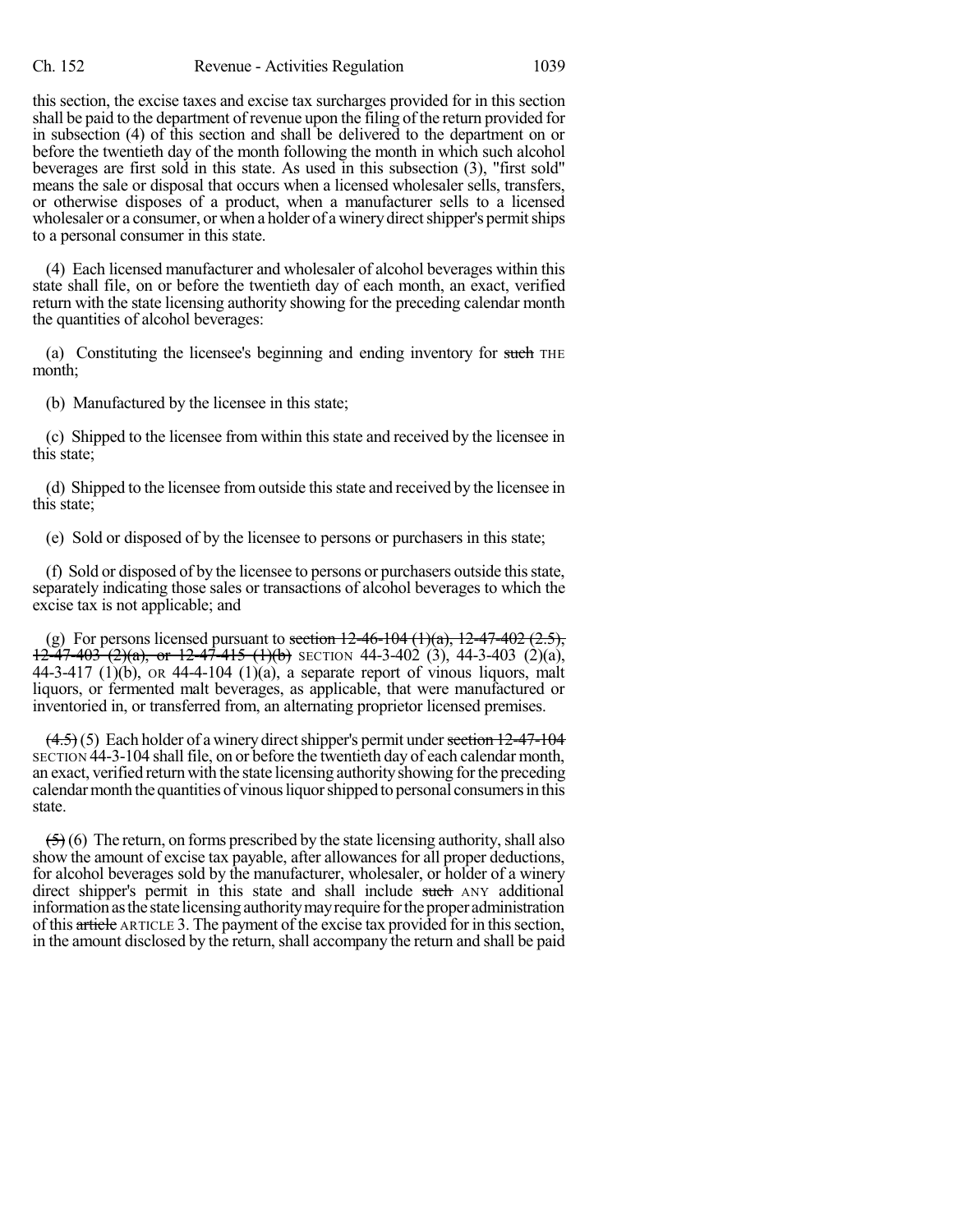to the department of revenue. Each manufacturer, wholesaler, or holder of a winery direct shipper's permit required to file a return shall keep complete and accurate books and records, accounts, and other documents as may be necessary to substantiate the accuracy of his or her return and the amount of excise tax due and shall retain such records for a period of three years.

 $(6)$  (7) The state licensing authority, after public hearing of which the licensee shall have due notice as provided in this article ARTICLE 3, shall suspend or revoke any license or winery direct shipper's permit issued pursuant to this article ARTICLE 3 for a failure to pay any excise tax required by this article ARTICLE 3 and may suspend or revoke such THE license or permit for a violation of or failure to comply with the rules promulgated by said THE authority.

 $(7)$  (8) If the excise tax is not paid when due, there shall be added to the amount of the tax as a penalty a sum equivalent to ten percent thereof and, in addition, thereto, interest on the tax and a penalty at the rate of one percent a month or fraction of a month from the date the tax became due until paid. Nothing in this section shall be construed to relieve any person otherwise liable from liability for payment of the excise tax.

(8) (9) The department of revenue shall make a refund or allow a credit to the manufacturer, the wholesaler, or the holder of a winery direct shipper's permit, as the case may be, of the amount of the excise tax paid on alcohol beverages sold in this state when, after payment of the excise tax, such THE alcohol beverages are rendered unsalable by reason of destruction or damage upon submission of evidence satisfactory to the state licensing authority that such THE excise tax has actually been paid. Such refund or credit shall be made by the department within sixty days after the submission of evidence satisfactory to the department.

 $(9)$  (10) (a) In order to economize and to simplify administrative procedures, the state licensing authority may authorize a procedure whereby a manufacturer or wholesaler of alcohol beverages or holder of a winery direct shipper's permit entitled by law to a refund of the tax provided in this section may instead receive a credit against the tax due on othersales by claiming said credit on the next month's return and attaching a duplicate bill of lading, invoice, or affidavit showing such transaction.

(b) To the extent and so long as federal law precludes this state from collecting its excise tax on vinous and spirituous liquors sold and delivered on ceded federal property, any manufacturer or wholesaler of such liquors making any such sales and deliveries on such federal property within the boundaries of this state may receive a refund of or a credit for the excise tax paid this state on such liquors.

**44-3-504. [Formerly12-47-504]Lientosecurepayment oftaxes- exemptions - recovery.** (1) (a) The state of Colorado and the department of revenue shall have a lien, to secure the payment of the taxes, penalties, and interest imposed pursuant to section 12-47-503 SECTION 44-3-503 upon all the assets and property of the wholesaler or manufacturer owing such THE tax, including the stock in trade, businessfixtures, and equipment owned or used by the wholesaler or manufacturer in the conduct of business, as long as a delinquency in the payment of such THE tax continues. Such THE lien shall be prior to any lien of any kind whatsoever,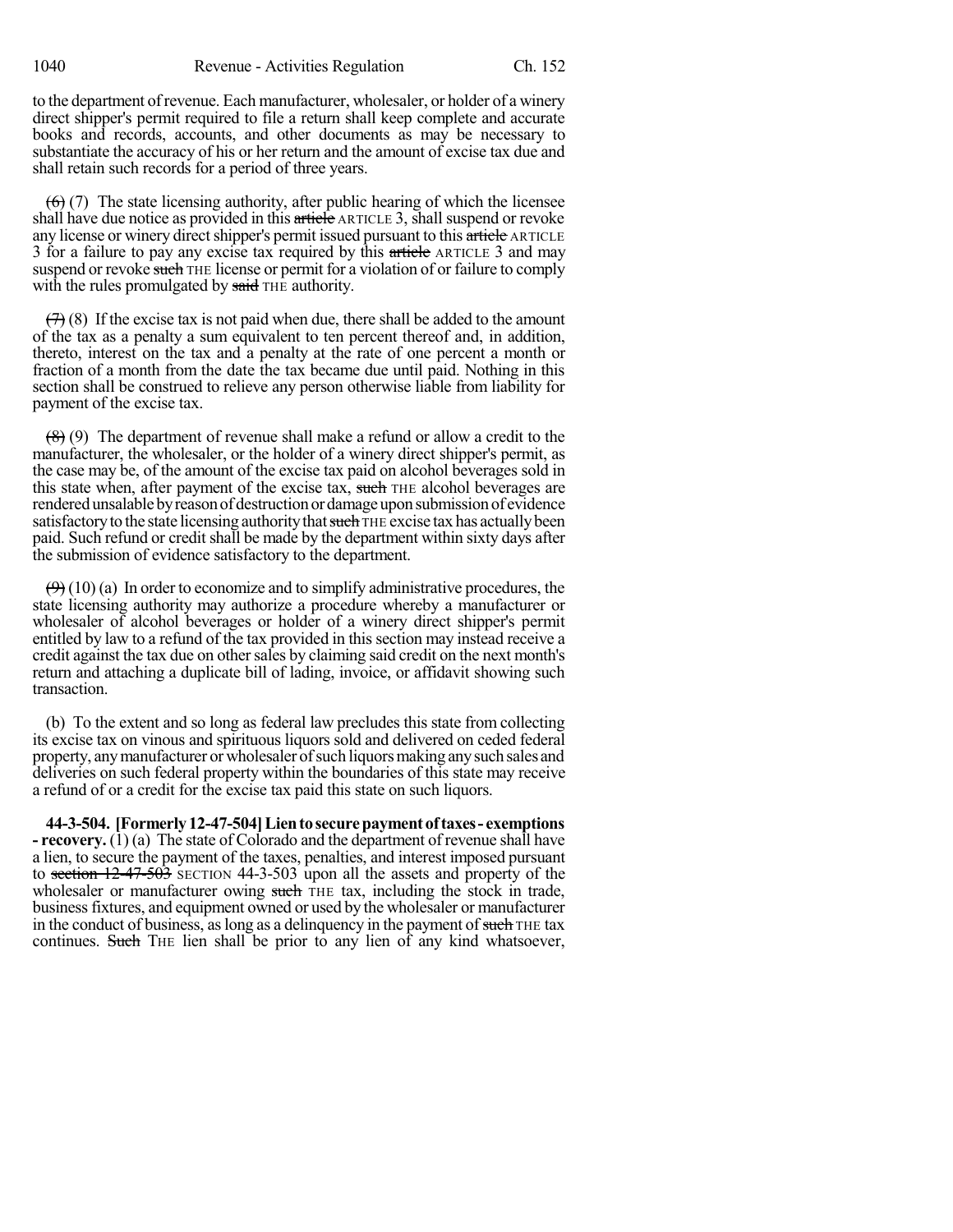## including existing liens for taxes.

(b) Any wholesaler and manufacturer or person in possession shall provide a copy of any lease pertaining to the assets and property described in paragraph  $(a)$ of this subsection  $(1)$  SUBSECTION  $(1)(a)$  OF THIS SECTION to the department of revenue within ten days after seizure by the department of such THE assets and property. The department shall verify that such THE lease is bona fide and notify the owner that such THE lease has been received by the department. The department shall use its best efforts to notify the owner of the real or personal property that might be subject to the lien created in paragraph  $(a)$  of this subsection  $(1)$ SUBSECTION  $(1)(a)$  OF THIS SECTION. The real or personal property of an owner who has made a bona fide lease to a wholesaler or manufacturer shall be exempt from the lien created in paragraph (a) of this subsection  $(1)$  SUBSECTION  $(1)(a)$  OF THIS SECTION if such THE property can reasonably be identified from the lease description or if the lessee is given an option to purchase in such THE lease and has not exercised such THE option to become the owner of the property leased. This exemption shall be effective from the date of the execution of the lease. Such THE exemption shall also apply if the lease is recorded with the county clerk and recorder of the county where the property is located or based or a memorandum of the lease is filed with the department of revenue on such forms as may be prescribed by said THE department after the execution of the lease at a cost for such THE filing of two dollars and fifty cents per document. Motor vehicles that are properly registered in this state, showing the lessor as owner, thereof, shall be exempt from the lien created in paragraph (a) of this subsection  $(1)$  SUBSECTION  $(1)(a)$  OF THIS SECTION; except that said lien shall apply to the extent that the lessee has an earned reserve, allowance for depreciation not to exceed fair market value, or similar interest which THAT is or may be credited to the lessee. Where the lessor and lessee are blood relatives or relatives by law or have twenty-five percent or more common ownership, a lease between such THE lessee and such THE lessor shall not be considered as bona fide for the purposes of this section.

 $(2)$  (a) Any wholesaler or manufacturer who files a return pursuant to section 12-47-503 SECTION 44-3-503 but who fails to accompany it with payment of the excise tax disclosed on the return shall be sent a notice by the executive director of the department of revenue. Such THE notice shall state that the excise tax is due and unpaid and shallstate the amount of the tax, penalty, and interest owed pursuant to section 12-47-503 SECTION 44-3-503. The notice shall be sent by first-class mail and shall be directed to the last address of such THE wholesaler or manufacturer on file with the department of revenue.

 $(b)$  (I) If a wholesaler or manufacturer fails to file both the return and the payment required by section  $12-47-503$  SECTION 44-3-503, the executive director of the department of revenue shall make an estimate, based upon such information as may be available, of the amount of taxes due for the period for which the wholesaler or manufacturer is delinquent and shall add any penalty and interest authorized in section 12-47-503 SECTION 44-3-503. The executive director shall give the delinquent taxpayer written notice of such THE estimated tax, penalty, and interest, which notice shall be sent by first-class mail and shall be directed to the last address of such THE person on file with the department of revenue.

(II) The remedies available to a taxpayer pursuant to article 21 of title 39  $C.R.S.,$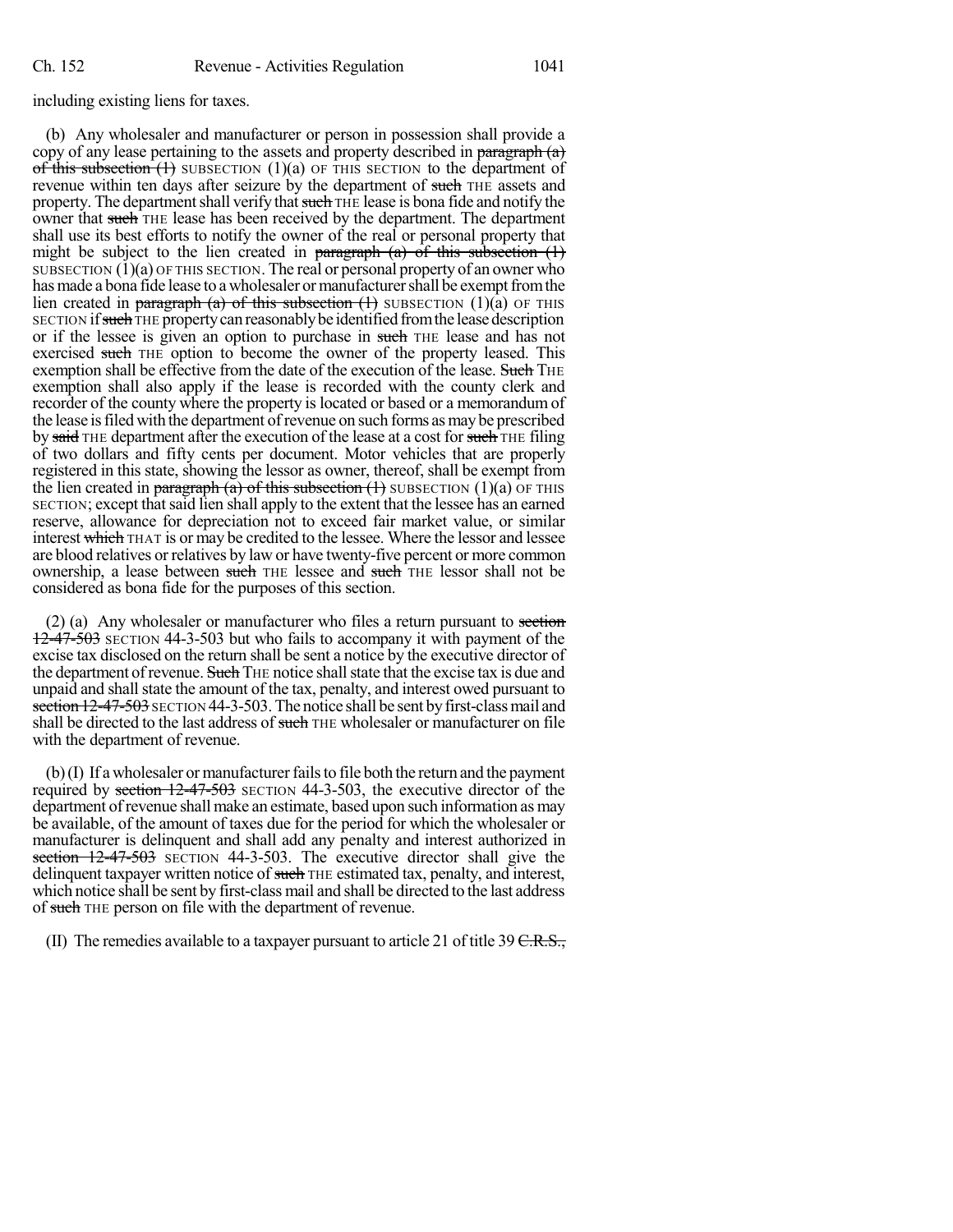shall be available to any wholesaler or manufacturer who seeks to contest the estimated tax, penalty, or interest specified in the notice mailed pursuant to subparagraph  $(I)$  of this paragraph  $(b)$  SUBSECTION  $(2)(b)(I)$  OF THIS SECTION.

(3) If any taxes, penalties, or interest imposed pursuant to section 12-47-503 SECTION 44-3-503 are not paid within ten days after the notice is mailed pursuant to subsection (2) of this section, the executive director of the department of revenue may seek to enforce collection of the unpaid amounts in accordance with the provisions of article 21 of title 39,  $C.R.S.,$  to the extent that such THOSE provisions are not in conflict with or inconsistent with the provisions of this article ARTICLE 3.

**44-3-505. [Formerly 12-47-505]Local license fees.**(1) The applicantshall pay the following license fees to the treasurer of the municipality, city and county, or county where the licensed premises is located annually in advance:

(a) (I) For each retail liquor store license for premises located within any municipality or city and county, one hundred fifty dollars;

(II) For each retail liquor store license for premises located outside the municipal limits of any municipality or city and county, two hundred fifty dollars;

(b)(I) For each liquor-licensed drugstore license for premises located within any municipality or city and county, one hundred fifty dollars;

(II) For each liquor-licensed drugstore license for premises located outside the municipal limits of any municipality or city and county, two hundred fifty dollars;

(c) (I) For each beer and wine license for premises located within any municipality or city and county, except as provided in subparagraph (III) of this  $\frac{\text{pargraph (c)}}{\text{warg}(\text{c})}$  SUBSECTION (1)(c)(III) OF THIS SECTION, three hundred twenty-five dollars;

(II) For each beer and wine license for premises located outside the municipal limits of any municipality or city and county, except as provided in subparagraph (III) of this paragraph (c) SUBSECTION  $(1)(c)(III)$  OF THIS SECTION, four hundred twenty-five dollars;

(III) For each beer and wine license issued to a resort hotel, three hundred seventy-five dollars;

(d) For each hotel and restaurant license, five hundred dollars;

(e) For each tavern license, five hundred dollars;

(f) For each optional premises license, five hundred dollars;

(g) For each retail gaming tavern license, five hundred dollars;

(h) For each application for approval of a contract to sell alcohol beverages pursuant to section  $12-47-411$   $(3)(c)$  SECTION 44-3-413 (4)(c), three hundred twenty-five dollars;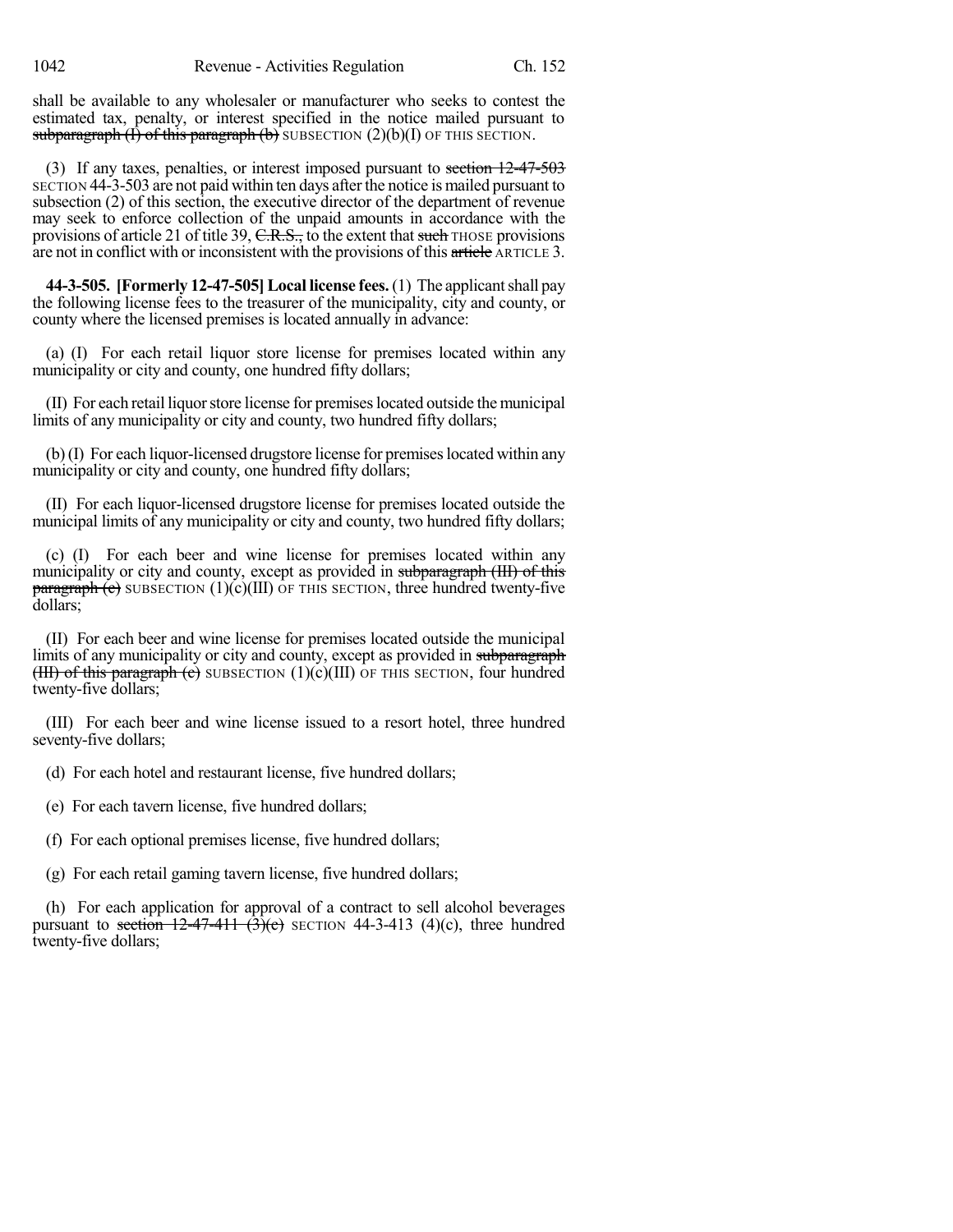(i) For each brew pub, distillery pub, or vintner'srestaurant license, five hundred dollars;

(j) For each club license, two hundred seventy-five dollars;

(k) For each arts license, two hundred seventy-five dollars;

(l) For each racetrack license, five hundred dollars;

(m) For each bed and breakfast permit, twenty-five dollars;

(n) For each resort-complex-related facility permit, one hundred dollars per related facility, as defined in section  $12-47-411$   $(2)(e)$  SECTION 44-3-413 (2)(e);

(o) For each art gallery permit, twenty-five dollars;

(p) For each lodging and entertainment license, five hundred dollars;

(q) For each related facility permit, one hundred dollars per related facility, as defined in section  $12-47-411$   $(2.5)(f)$  SECTION 44-3-413 (3)(f).

(2) No rebate shall be paid by anymunicipality, city and county, or county of any alcohol beverage license fee paid for any such license issued by it except upon affirmative action by the respective local licensing authority rebating a proportionate amount of such license fee.

(3) Eighty-five percent of the local license fees provided for in this article and article  $46$  of this title shall ARTICLE 3 AND ARTICLE  $4$  OF THIS TITLE  $44$  MUST be paid to the department of revenue, which shall transmitsaid feesto the state treasurer to be credited to the old age pension fund.

 $(4)$  (a) Each application for a license provided for in this article and article 46 of this title ARTICLE 3 AND ARTICLE 4 OF THIS TITLE 44 filed with a local licensing authority must be accompanied by an application fee in an amount determined by the local licensing authority to cover actual and necessary expenses, subject to the following limitations:

(I) For a new license, not to exceed the following:

(A) On or before July 1, 2008, six hundred twenty-five dollars;

(B) After July 1, 2008, and before July 2, 2009, seven hundred fifty dollars;

(C) After July 1, 2009, and before July 2, 2010, eight hundred seventy-five dollars;

(D) After July 2, 2010, one thousand dollars;

(II) For a transfer of location or ownership, not to exceed the following for each:

(A) On or before July 1, 2008, six hundred twenty-five dollars;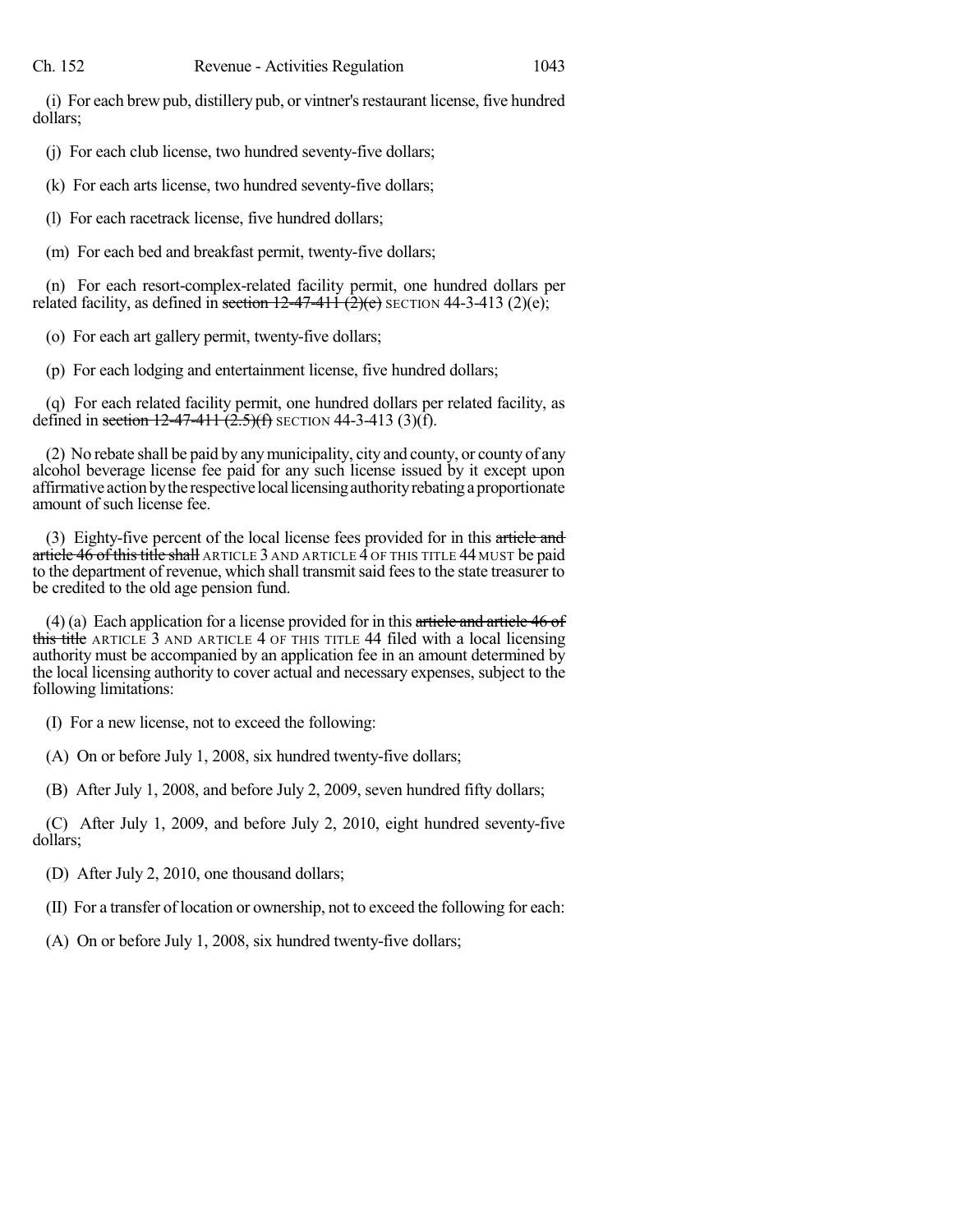(B) After July 1, 2008, seven hundred fifty dollars;

(III) For a renewal of license, not to exceed the following; except that an expired license renewal fee shall not exceed five hundred dollars:

(A) On or before July 1, 2008, seventy-five dollars;

(B) After July 1, 2008, one hundred dollars;

(IV) For a new license or renewal application for an art gallery permit, not to exceed one hundred dollars;

(V) For a transfer of ownership, change of location, and license merger and conversion pursuant to section  $12-47-408$  (1)(b) SECTION 44-3-410 (1)(b), not to exceed one thousand dollars.

(b) No fees or charges of any kind, except as provided in this article or article 46 of this title ARTICLE  $\overline{3}$  OR ARTICLE  $\overline{4}$  OF THIS TITLE 44, may be charged by the local licensing authority to the license holder or applicant for the purposes of granting or renewing a license or transferring ownership or location of a license.

(5) The local licensing authority may charge corporate applicants and limited liability companies up to one hundred dollars for the cost of each fingerprint analysis and background investigation undertaken to qualify new officers, directors, stockholders, members, or managers pursuant to the requirements of section  $12-47-307$  (1) SECTION 44-3-307 (1); however, no local licensing authority shall collect such a fee if the applicant has already undergone a background investigation by and paid a fee to the state licensing authority.

## PART 6 DISCIPLINARY ACTIONS

**44-3-601. [Formerly 12-47-601] Suspension - revocation - fines.** (1) Subject to subsection  $(7.5)$  SUBSECTION  $(8)$  of this section, in addition to any other penalties prescribed by this article 47 or article 46 or 48 of this title 12 ARTICLE 3 OR ARTICLE 4 OR 5 OF THIS TITLE 44, the state or any local licensing authority has the power, on its own motion or on complaint, after investigation and public hearing at which the licensee shall be afforded an opportunity to be heard, to suspend or revoke, in whole or in part, any license or permit issued by such authority for any violation by the licensee or by any of the agents, servants, or employees of the licensee of this article  $47$  ARTICLE 3; any rules authorized by this article  $47$  ARTICLE 3; or any of the terms, conditions, or provisions of the license or permit issued by such authority. Any licensing authority has the power to administer oaths and issue subpoenas to require the presence of persons and the production of papers, books, and records necessary to the determination of any hearing that the licensing authority is authorized to conduct.

(2) Notice of suspension or revocation, as well as any required notice of such hearing, shall be given by mailing the same in writing to the licensee at the address contained in such THE license or permit. No such suspension shall be for a longer period than six months. If any license or permit is suspended or revoked, no part of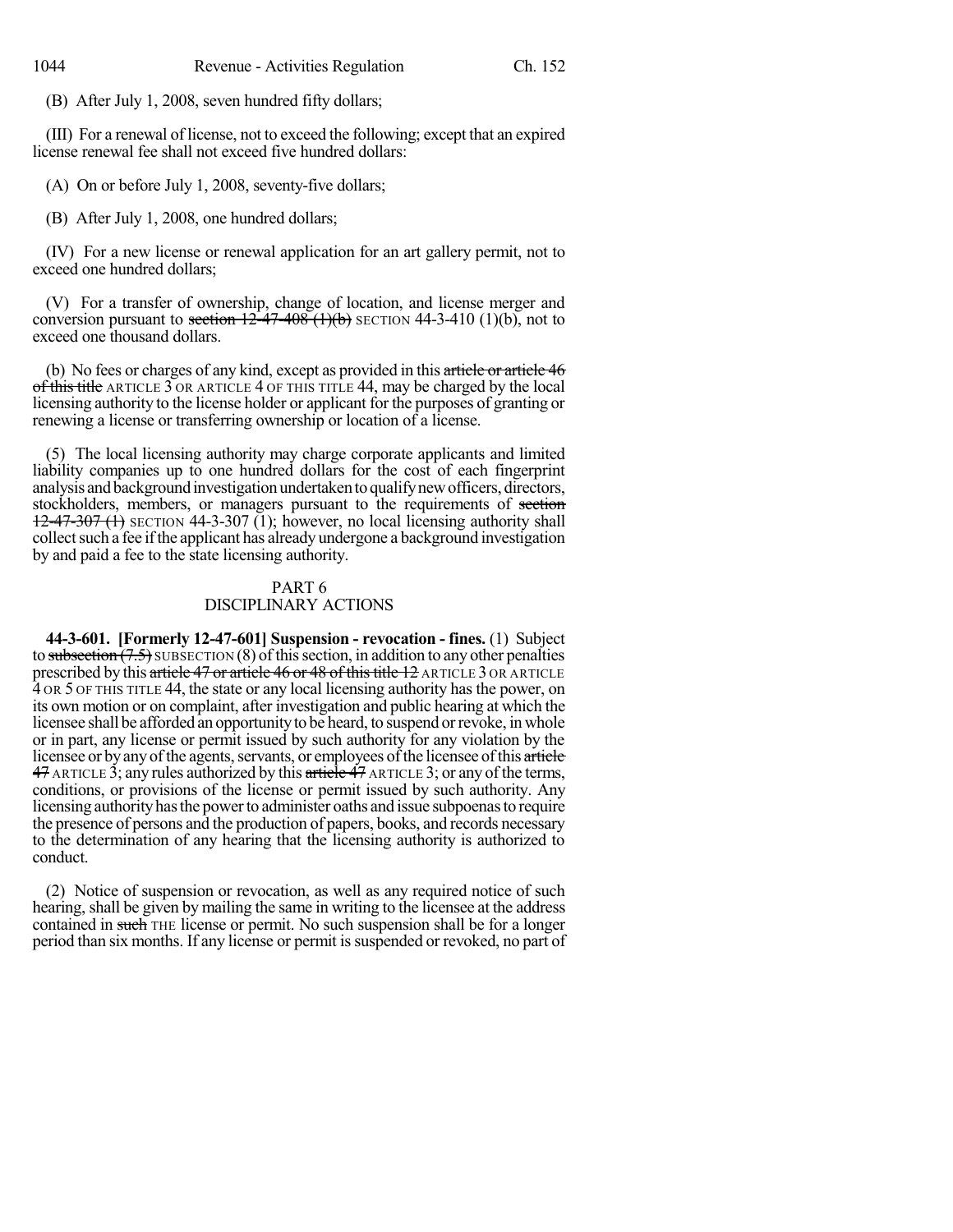the fees paid therefor shall be returned to the licensee. Any license or permit may be summarily suspended by the issuing licensing authority without notice pending any prosecution, investigation, or public hearing. Nothing in this section shall prevent the summary suspension of such A license or permit for a temporary period of not more than fifteen days.

(3) (a) Whenever a decision of the state or any local licensing authority suspending a license or permit becomes final, whether by failure of the licensee to appeal the decision or by exhaustion of all appeals and judicial review, the licensee may, before the operative date of the suspension, petition for permission to pay a fine in lieu of the license or permit suspension for all or part of the suspension period. Upon the receipt of the petition, the state or the local licensing authority may, in its sole discretion, stay the proposed suspension and cause any investigation to be made that it deems desirable and may, in itssole discretion, grant the petition if it is satisfied that:

(I) The public welfare and morals would not be impaired by permitting the licensee to operate during the period set for suspension and that the payment of the fine will achieve the desired disciplinary purposes; and

(II) The books and records of the licensee are kept in such a manner that the loss of sales of alcohol beverages that the licensee would have suffered had the suspension gone into effect can be determined with reasonable accuracy.

### (III) (Deleted by amendment, L. 2014.)

(b) Subject to subsection  $(7.5)$  SUBSECTION  $(8)$  of this section, the fine accepted shall be the equivalent to twenty percent of the licensee's estimated gross revenues from sales of alcohol beverages during the period of the proposed suspension; except that the fine must be between two hundred and five thousand dollars.

(c) Payment of any fine pursuant to the provisions of this subsection  $(3)$  shall be in the form of cash or in the form of a certified check or cashier's check made payable to the state or local licensing authority, whichever is appropriate.

 $(4)$  Upon payment of the fine pursuant to subsection  $(3)$  of this section, the state or the local licensing authority shall enter its further order permanently staying the imposition of the suspension. If the fine is paid to a local licensing authority, the governing body of the authority shall cause such moneys MONEY to be paid into the general fund of the local licensing authority. Fines paid to the state licensing authority pursuant to subsection (3) of this section shall be transmitted to the state treasurer who shall credit the same to the general fund.

(5) In connection with any petition pursuant to subsection  $(3)$  of this section, the authority of the state or local licensing authority is limited to the granting of such stays as are necessary for it to complete itsinvestigation and make itsfindings and, if it makes such findings, to the granting of an order permanently staying the imposition of the entire suspension or that portion of the suspension not otherwise conditionally stayed.

(6) Ifthe state orthe local licensing authority does notmake the findingsrequired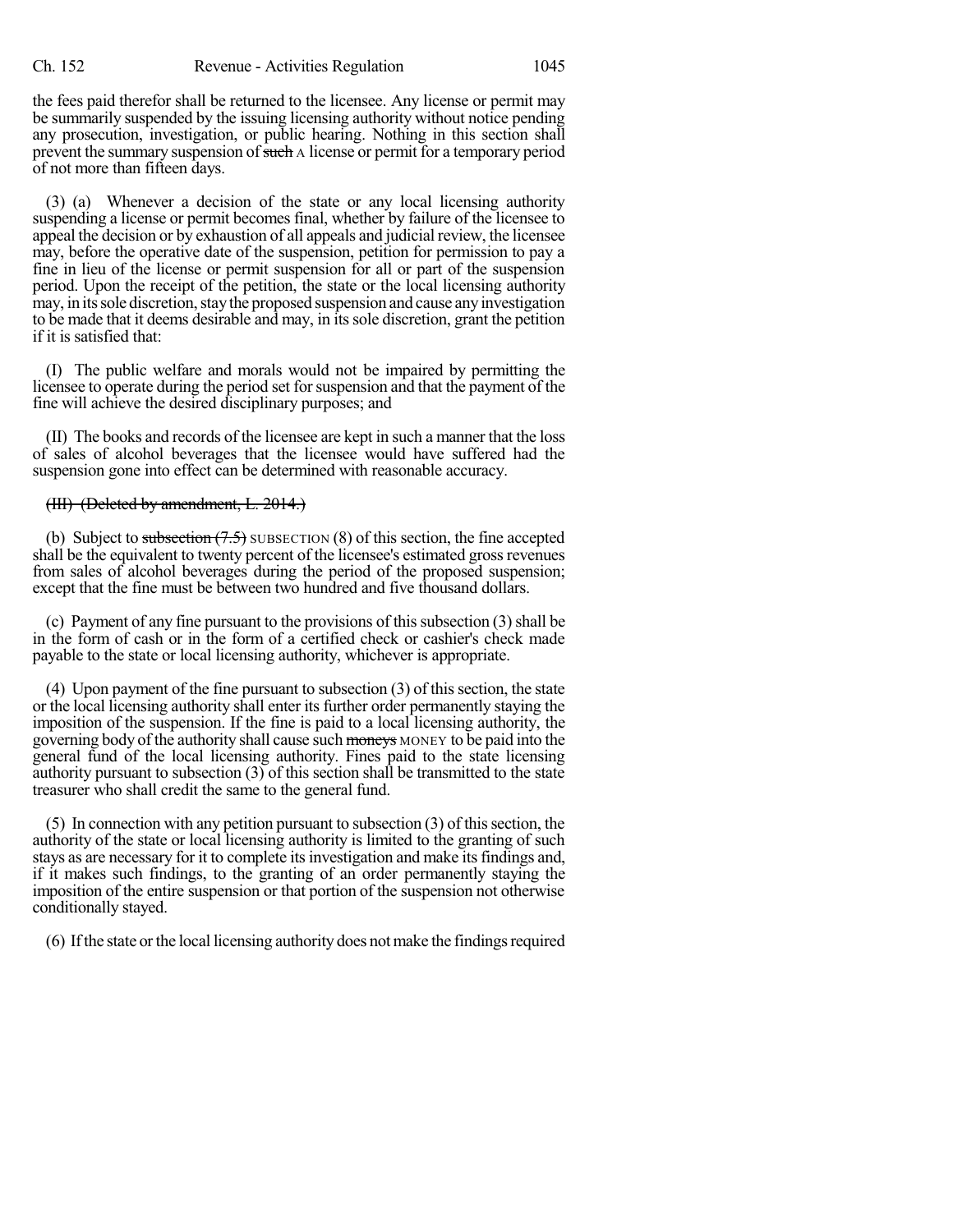in paragraph (a) of subsection  $(3)$  SUBSECTION  $(3)(a)$  of this section and does not order the suspension permanently stayed, the suspension shall go into effect on the operative date finally set by the state or the local licensing authority.

(7) The provisions of subsections (3) to (6) of this section shall be effective and may be implemented by the state licensing authority upon its decision to accept and adopt the optional procedures set forth in said subsections. The provisions of subsections  $(3)$  to  $(6)$  of this section shall be effective and may be implemented by a local licensing authority only after the governing body of the municipality, the governing body ofthe city and county, or the board of county commissioners of the county chooses to do so and acts, by appropriate resolution or ordinance, to accept and adopt the optional procedures set forth in said subsections. Any such actions may be revoked in a similar manner.

 $(7.5)$  (8) (a) The following applies only if the licensing authority has decided to impose a suspension for a violation of section 12-47-901 (1)(a), (1)(a.5), or (5)(a)(I) SECTION  $44-3-901$  (1)(a), (1)(b), OR (6)(a)(I) that occurs in a sales room for a licensee operating pursuant to section  $12-47-402$  (2) or (6),  $12-47-403$  (2)(e), or  $12-47-406(1)(b)$  SECTION 44-3-402 (2) OR (7), 44-3-403 (2)(c), OR 44-3-407 (1)(b):

(I) If the licensing authority decides to accept a fine in lieu of a license suspension, the licensing authority shall only include in the computation of the fine the estimated gross revenues of the retail sales of the sales room where the violation occurred, and not any manufacturing or wholesale activities of the licensee; except that the fine must be between two hundred and five thousand dollars; and

(II) If the licensing authority declines to accept a fine, it shall limit any suspension to the designated premises for the sales room where the violation occurred, and not any manufacturing or wholesale activities of the licensee. In the case of a temporary sales room for not more than three consecutive days, the licensing authority shall apply a suspension issued in accordance with this section only to future temporary sales rooms and not any manufacturing or wholesale activities of the licensee.

(b) The following applies only if the licensing authority has decided to impose a suspension for a violation of section  $12-47-901$  (1)(a), (1)(a.5), or (5)(a)(I) SECTION 44-3-901 (1)(a), (1)(b), OR (6)(a)(I) that occurs in a retail establishment for licensees operating pursuant to section 12-47-415, 12-47-420, or 12-47-424 SECTION 44-3-417, 44-3-422, OR 44-3-426:

(I) If the licensing authority decides to accept a fine in lieu of a license suspension, the licensing authority shall only include in the computation of the fine the estimated gross revenues of the retail activities of the licensee, and not any manufacturing or wholesale activities of the licensee; except that the fine must be between two hundred and five thousand dollars; and

(II) If the licensing authority declines to accept a fine, it shall limit any suspension to the retail activities of the licensee, and not any manufacturing or wholesale activities of the licensee.

(8) Repealed.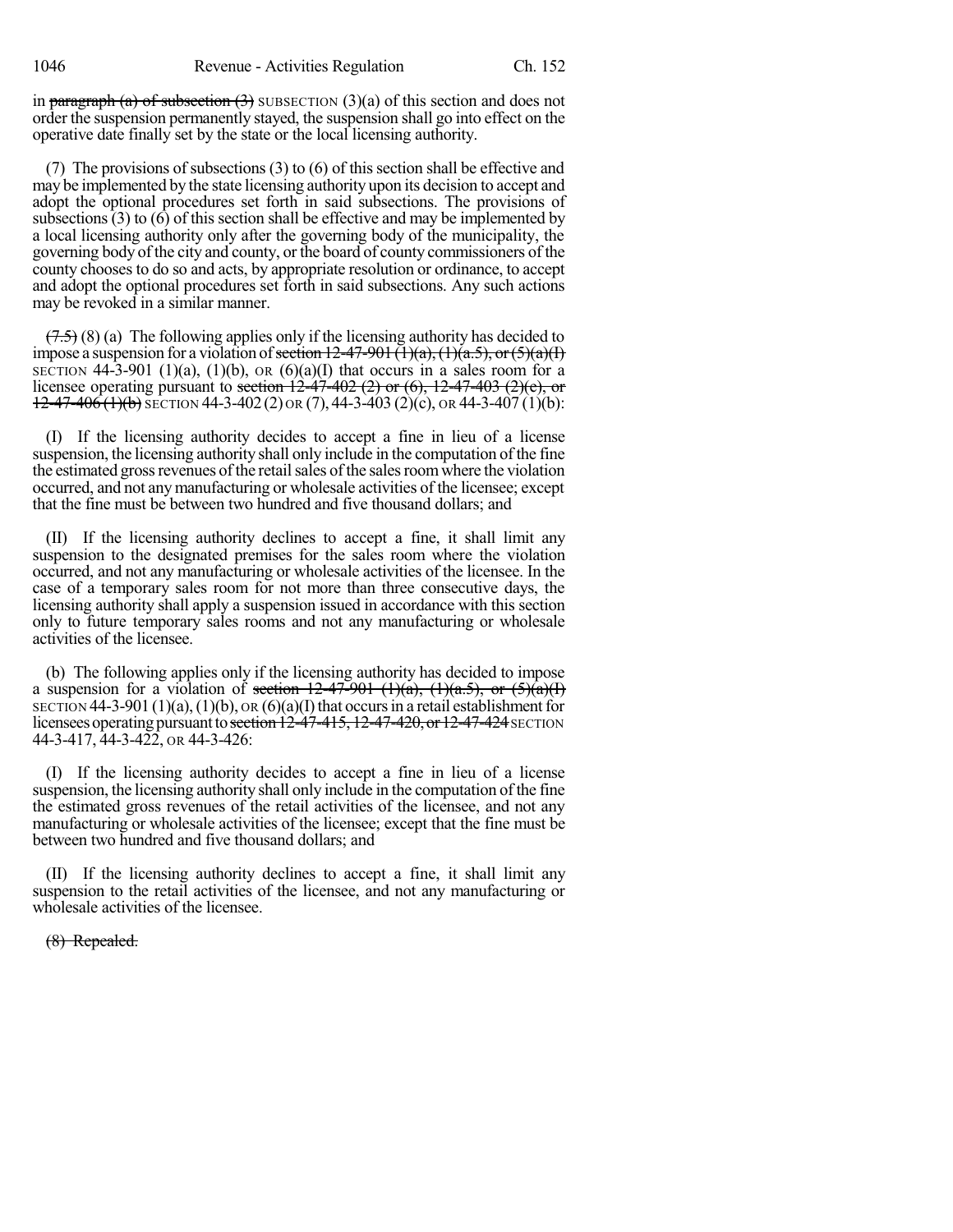(9) When penalizing a vendor who has violated provisions of  $\alpha$  article 46 of this title and this article ARTICLE 4 OF THIS TITLE 44 AND THIS ARTICLE 3 that prohibit the service of an alcohol beverage to a minor or a visibly intoxicated person, state and local licensing authorities shall consider it a mitigating factor if the vendor is a responsible alcohol beverage vendor as defined by part 10 of this article ARTICLE 3. In addition, the state licensing authority by rule may include other violations of article 46 of this title and this article ARTICLE 4 OF THIS TITLE 44 AND THIS ARTICLE 3 that licensing authorities shall consider for mitigation if the vendor qualifies as a responsible alcohol beverage vendor.

# PART 7

## INSPECTION OF BOOKS AND RECORDS

**44-3-701. [Formerly 12-47-701] Inspection procedures.** Each licensee shall keep a complete set of books of account, invoices, copies of orders, shipping instructions, bills of lading, weigh bills, correspondence, and all other records necessary to show fully the business transactions of such licensee, all of which shall be open at all times during business hours for the inspection and examination of said THE state licensing authority or its duly authorized representatives. The state licensing authority may require any licensee to furnish such information as it considers necessary for the proper administration of this article ARTICLE 3, and may require an audit to be made of such THE books of account and records on such ANY occasions as it may consider necessary by an auditor to be selected by said THE state licensing authority, who shall likewise have access to all books and records of such THE licensee, and the expense thereof shall be paid by said THE licensee.

### PART 8 JUDICIAL REVIEW AND CIVIL LIABILITY

**44-3-801. [Formerly 12-47-801] Civil liability - legislative declaration definitions.** (1) The general assembly hereby finds, determines, and declares that this section shall be interpreted so that any common law cause of action against a vendor of alcohol beverages is abolished and that in certain cases the consumption of alcohol beverages rather than the sale, service, or provision thereof is the proximate cause of injuries or damages inflicted upon another by an intoxicated person, except as otherwise provided in this section.

(2) As used in this section, "licensee" means a person licensed under the provisions of this article or article 46 or 48 of this title ARTICLE 3 OR ARTICLE 4 OR 5 OF THIS TITLE 44 and the agents or servants of such THE person.

(3) (a) No licensee is civilly liable to any injured individual or his or her estate for any injury to such THE individual or damage to any property suffered because of the intoxication of any person due to the sale orservice of any alcohol beverage to such THE person, except when:

(I) It is proven that the licensee willfully and knowingly sold or served any alcohol beverage to such THE person who was under the age of twenty-one years or who was visibly intoxicated; and

(II) The civil action is commenced within one year after such THE sale or service.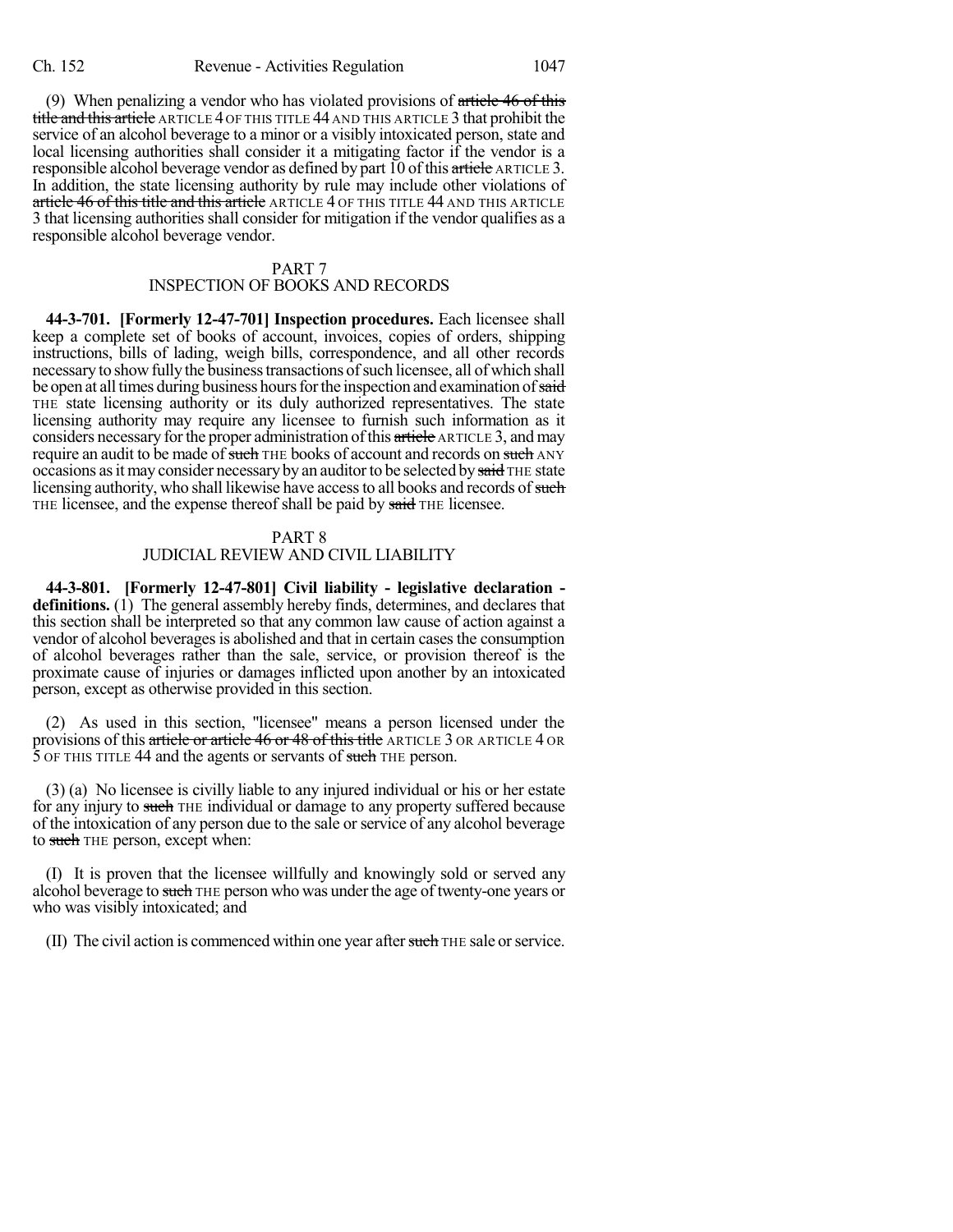(b) No civil action may be brought pursuant to this subsection (3) by the person to whom the alcohol beverage was sold or served or by his or her estate, legal guardian, or dependent.

(c) In any civil action brought pursuant to this subsection (3), the total liability in any such action shall not exceed one hundred fifty thousand dollars.

(4) (a) No social host who furnishes any alcohol beverage is civilly liable to any injured individual or his or her estate for any injury to such THE individual or damage to any property suffered, including any action for wrongful death, because of the intoxication of any person due to the consumption of such alcohol beverages, except when:

(I) It is proven that the social host knowingly served any alcohol beverage to such THE person who was under the age of twenty-one years or knowingly provided the person under the age of twenty-one a place to consume an alcoholic beverage; and

(II) The civil action is commenced within one year after such THE service.

(b) No civil action may be brought pursuant to this subsection (4) by the person to whom such THE alcohol beverage was served or by his or her estate, legal guardian, or dependent.

(c) The total liability in any such action shall not exceed one hundred fifty thousand dollars.

 $(4.5)$  (5) An instructor or entity that complies with section 18-13-122 (5)(c) C.R.S., shall not be liable for civil damages resulting from the intoxication of a minor due to the minor's unauthorized consumption of alcohol beverages during instruction in culinary arts, food service, or restaurant management pursuant to section 18-13-122 (5)(c).  $C.R.S.$ 

 $(5)(6)$  (a) The limitations on damages set forth in paragraph (c) of subsection (3) and paragraph (c) of subsection (4) SUBSECTIONS (3)(c) AND (4)(c) of this section shall be adjusted for inflation as of January 1, 1998, and January 1, 2008. The adjustments made on January 1, 1998, and January 1, 2008, shall be based on the cumulative annual adjustment for inflation for each yearsince the effective date of the damages limitations in paragraph  $(e)$  of subsection  $(3)$  and paragraph  $(e)$  of subsection  $(4)$  SUBSECTIONS  $(3)(c)$  AND  $(4)(c)$  of this section. The adjustments made pursuant to this paragraph  $(a)$  SUBSECTION  $(6)(a)$  shall be rounded upward or downward to the nearest ten-dollar increment.

(b) As used in this subsection  $(5)(6)$ , "inflation" means the annual percentage change in theUnitedStates department oflabor, bureauoflaborstatistics, consumer price index for Denver-Boulder, all items, all urban consumers, or its successor index.

(c) The secretary of state shall certify the adjusted limitation on damages within fourteen days after the appropriate information is available, and:

(I) The adjusted limitation on damages as of January 1, 1998, shall be the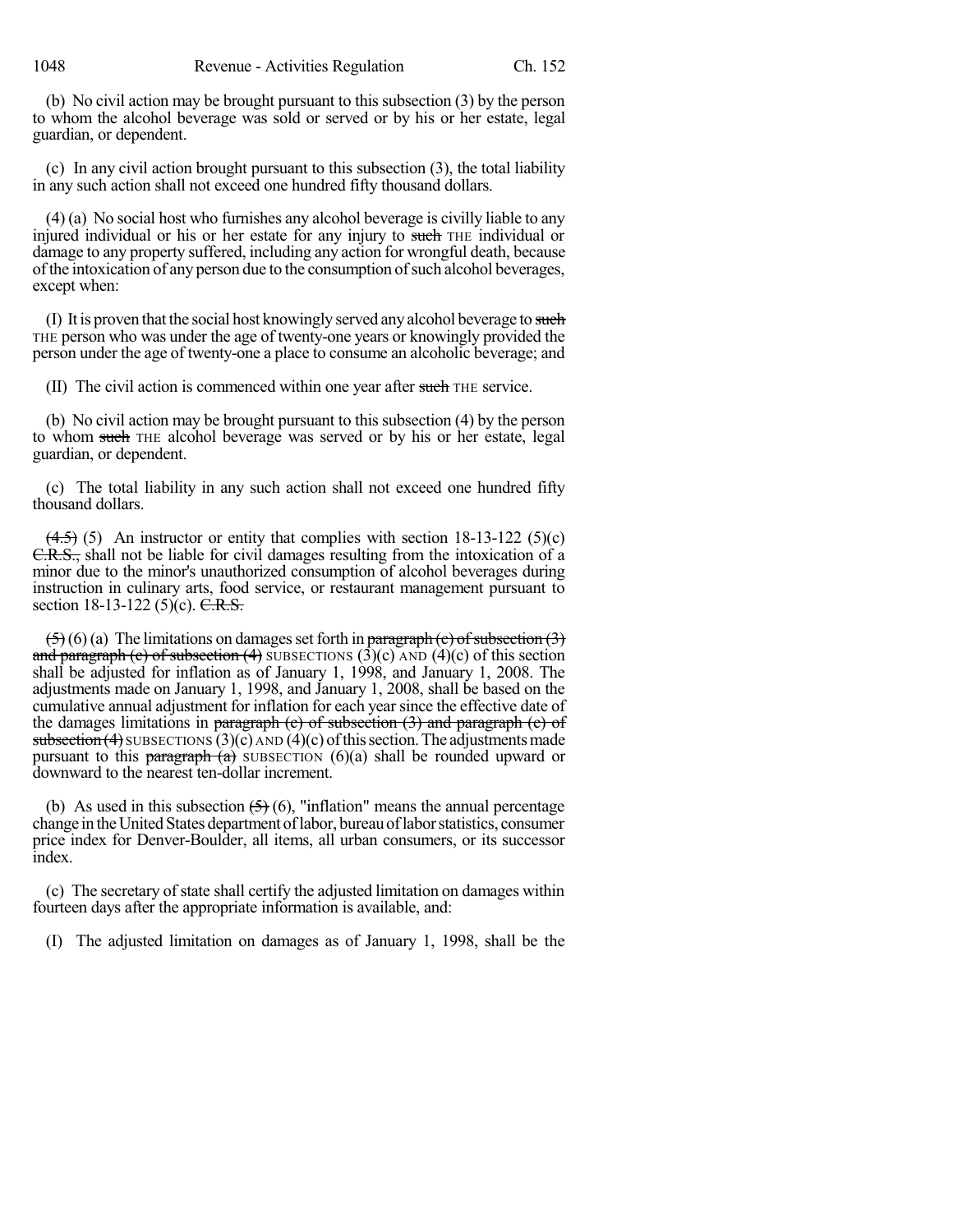limitation applicable to all claims for relief that accrue on or after January 1, 1998, and before January 1, 2008; and

(II) The adjusted limitation on damages as of January 1, 2008, shall be the limitation applicable to all claims for relief that accrue on and after January 1, 2008.

**44-3-802. [Formerly 12-47-802] Judicial review.** Any person applying to the courts for a review of the state or any local licensing authority's decision shall apply for review within thirty days after the date of decision of refusal by a local licensing authority or, in the case of approval by a local licensing authority, within thirty days after the date of decision by the state licensing authority. and shall be required to pay the cost of preparing a transcript of proceedings before the licensing authority when such a transcript is demanded by the person taking the appeal or when such a transcript is furnished by the licensing authority pursuant to court order.

## PART 9 UNLAWFUL ACTS - ENFORCEMENT

**44-3-901. [Formerly 12-47-901] Unlawful acts - exceptions - definitions repeal.** (1) Except as provided in section 18-13-122, C.R.S., it is unlawful for any person:

(a) To sell, serve, give away, dispose of, exchange, or deliver, or permit the sale, serving, giving, or procuring of, any alcohol beverage to a visibly intoxicated person or to a known habitual drunkard;

 $(a.5)$  (b) (I) To sell, serve, give away, dispose of, exchange, or deliver or permit the sale, serving, giving, or procuring of any alcohol beverage to or for any person under the age of twenty-one years.

(II) If a person is convicted of an offense pursuant to subparagraph  $(I)$  of this  $\frac{\pi}{2}$  paragraph  $(a.5)$  SUBSECTION (1)(b)(I) OF THIS SECTION for serving, giving away, disposing of, exchanging, or delivering or permitting the serving, giving, or procuring of any alcohol beverage to a person under the age of twenty-one years, the court shall consider the following in mitigation:

(A) After consuming the alcohol, the underage person was in need of medical assistance as a result of consuming alcohol; and

(B) Within six hours after the underage person consumed the alcohol, the defendant contacted the police or emergency medical personnel to report that the underage person was in need of medical assistance as a result of consuming alcohol.

 $\left(\mathbf{b}\right)$  (c) To obtain or attempt to obtain any alcohol beverage by misrepresentation of age or by any other method in any place where alcohol beverages are sold when such A person is under twenty-one years of age;

 $\left(\frac{e}{c}\right)$  (d) To possess alcohol beverages in any store, in any public place, including public streets, alleys, roads, or highways, or upon property owned by the state of Colorado or any subdivision thereof, or inside vehicles while upon the public streets, alleys, roads, or highways when such A person is under twenty-one years of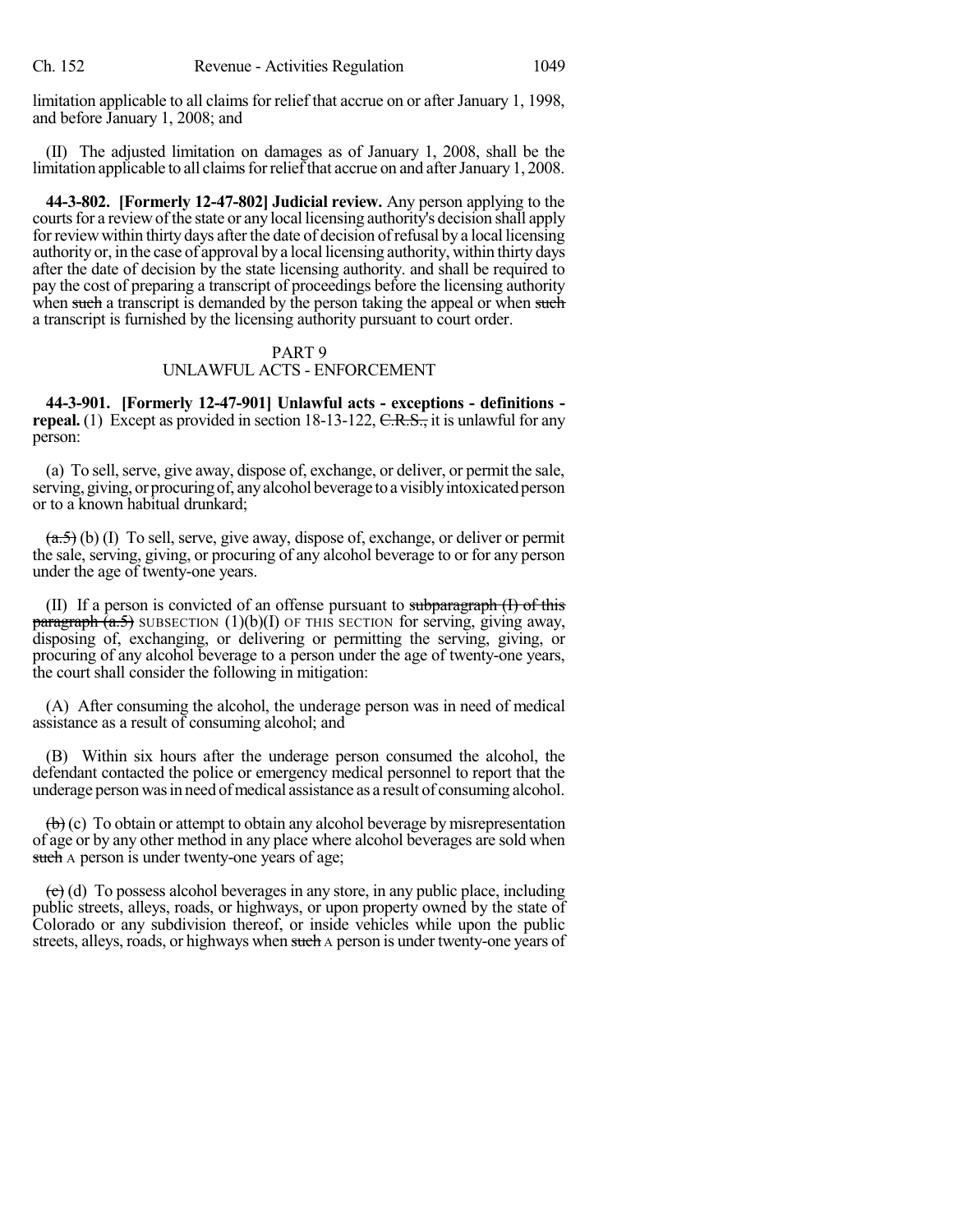age;

 $(d)$  (e) To knowingly, or under conditions that an average parent or guardian should have knowledge of, suffer or permit any person under twenty-one years of age, of whom such person may be a parent or guardian, to violate the provisions of paragraph (b) or (c) of this subsection  $(1)$  SUBSECTION  $(1)(c)$  OR  $(1)(d)$  OF THIS SECTION;

 $(e)$  (f) To buy any vinous or spirituous liquor from any person not licensed to sell at retail as provided by this article ARTICLE 3 except as otherwise provided in this article ARTICLE 3;

 $(f)$  (g) To sell at retail any malt, vinous, or spirituous liquors in sealed containers without holding a retail liquor store or liquor-licensed drugstore license, except as permitted by section  $12-47-301$  (6)(b) SECTION 44-3-301 (6)(b) or any other provision of this article ARTICLE 3;

 $\left(\frac{g}{g}\right)$  (h) To manufacture, sell, or possess for sale any alcohol beverage unless licensed to do so as provided by this article or article 46 or 48 of this title ARTICLE 3 OR ARTICLE 4 OR 5 OF THIS TITLE 44 and unless all licenses required are in full force and effect;

 $(\mathbf{h})(i)$  To consume malt, vinous, or spirituous liquor in any public place except on any licensed premises permitted under this article ARTICLE 3 to sell such liquor by the drink for consumption thereon; to consume any alcohol beverage upon any premises licensed to sell liquor for consumption on the licensed premises, the sale of which is not authorized by the state licensing authority; to consume alcohol beverages at any time on such premises other than such THE alcohol beverage as is purchased from such establishment; or to consume alcohol beverages in any public room on such premises during such hours as the sale of such beverage is prohibited under this article ARTICLE 3.

(II) Notwithstanding subparagraph  $(I)$  of this paragraph  $(h)$  SUBSECTION  $(1)(i)(I)$ OF THIS SECTION, it is not unlawful for a person who is at least twenty-one years of age to consume malt, vinous, or spirituous liquors while the person is a passenger aboard a luxury limousine or a charter bus, as those terms are defined in section 40-10.1-301. C.R.S. Nothing in this subparagraph  $(H)$  SUBSECTION  $(1)(i)(II)$ authorizes an owner or operator of a luxury limousine or charter bus to sell or distribute alcohol beverages without obtaining a public transportation system license pursuant to section  $12-47-419$  SECTION  $44-3-421$ .

(III) Notwithstanding subparagraph  $(I)$  of this paragraph  $(h)$  SUBSECTION  $(1)(i)(I)$ OF THIS SECTION, itshall not be unlawful for adult patrons of a retail liquorstore or liquor-licensed drugstore licensee to consume malt, vinous, orspirituousliquors on the licensed premises when the consumption is conducted within the limitations of the licensee's license and is part of a tasting if authorization for the tasting has been granted pursuant to section  $12-47-301$  SECTION 44-3-301.

(IV) Notwithstanding subparagraph  $(I)$  of this paragraph  $(h)$  SUBSECTION  $(1)(i)(I)$ OF THIS SECTION, it is not unlawful for adult patrons of an art gallery permittee to consume alcohol beverages on the premises when the consumption is conducted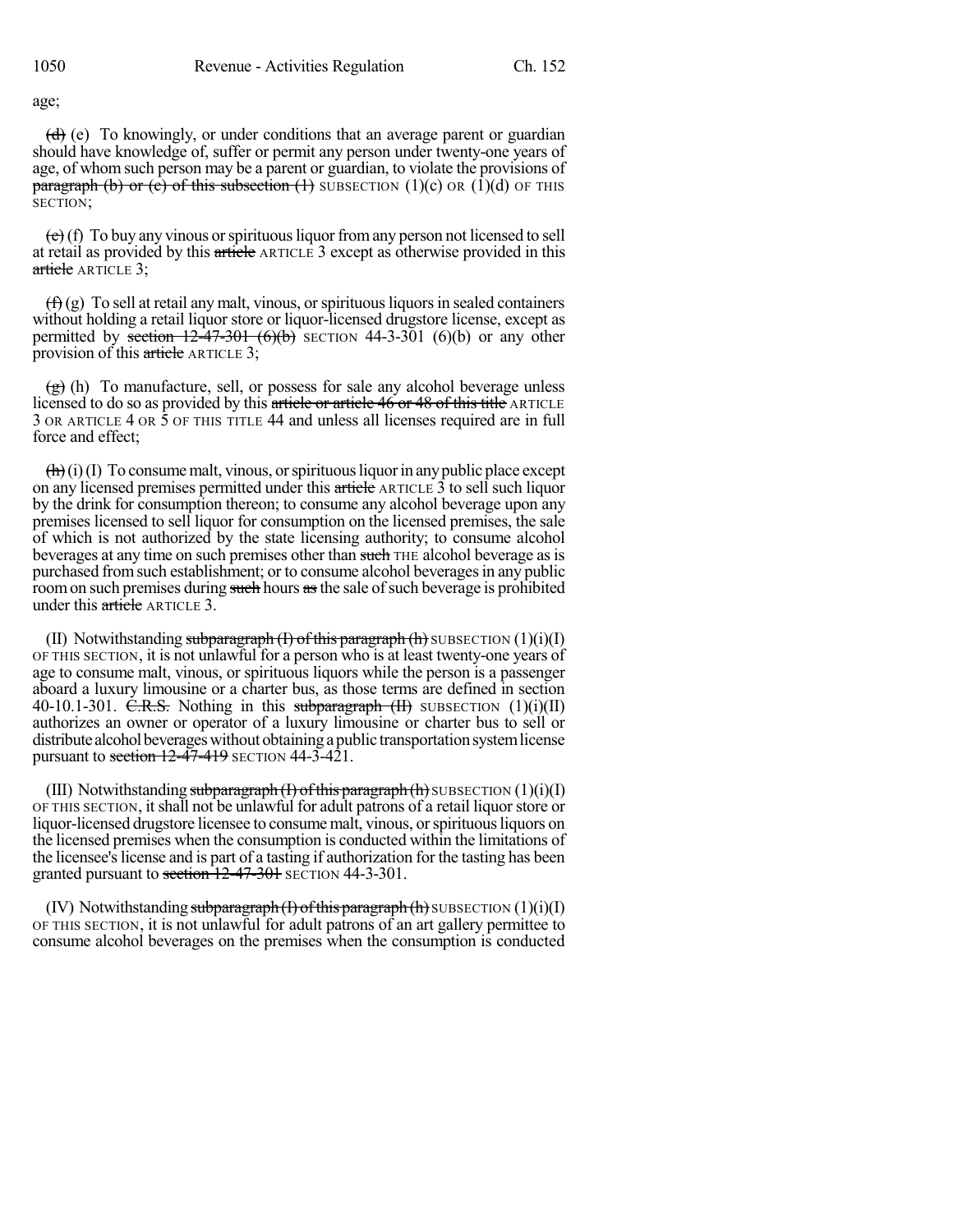within the limitations of a valid permit granted pursuant to section 12-47-422 SECTION 44-3-424.

(V) Notwithstanding subparagraph  $(H)$  of this paragraph  $(h)$  SUBSECTION  $(1)(i)(I)$ OF THIS SECTION, it is not unlawful for adult patrons of the Colorado state fair to consume malt, vinous, or spirituous liquor upon unlicensed areas within the designated fairgrounds of the Colorado state fair authority or at a licensed premises on the fairgrounds when not purchased at the licensed premises, but this subparagraph  $(V)$  SUBSECTION  $(1)(i)(V)$  does not authorize a patron to remove an alcohol beverage from the fairgrounds.

(VI) Notwithstanding subparagraph (I) of this paragraph (h) SUBSECTION  $(1)(i)(I)$ OF THIS SECTION, it is not unlawful for adult patrons of a licensed premises that is attached to a common consumption area to consume alcohol beverages upon unlicensed areas within a common consumption area, but this subparagraph (VI) SUBSECTION  $(1)(i)(V)$  does not authorize a patron to remove an alcohol beverage from the common consumption area.

 $\overrightarrow{(t)}$  (i) To regularly provide premises, or any portion thereof together with soft drinks or other mix, ice, glasses, or containers at a direct or indirect cost or charge to any person who brings alcohol beverages upon such THE premises for the purpose of consuming such THE beverages on said THE premises during the hours in which the sale of such beverages is prohibited or to consume such beverages upon premises operated in the manner described in this paragraph  $(i)$  SUBSECTION  $(1)(j)$ ;

 $(f<sub>i</sub>)$  (k) To possess any package, parcel, or container on which the excise tax has not been paid;

(k) (l) With knowledge, to permit or fail to prevent the use of his or her identification, including a driver's license, by a person who is under twenty-one years of age, for the unlawful purchase of any alcohol beverage;

 $(H)$  (m) Who is a common carrier regulated under article 10 or 11 of title 40, C.R.S., or is an agent or employee of such common carrier, to deliver alcohol beverages for any person who has not been issued a license or permit pursuant to this article ARTICLE 3;

 $(m)(n)$  To remove an alcohol beverage from a licensed premises where the liquor license for the licensed premises allows only on-premises consumption of alcohol beverages, except as permitted under subparagraph (VI) of paragraph (h) of this subsection  $(1)$  SUBSECTION  $(1)(i)(VI)$  OF THIS SECTION.

 $(1.5)$  (2) (a) An underage person is immune from arrest and prosecution under **paragraph (b) or (c) of subsection (1)** SUBSECTION (1)(c) OR (1)(d) of this section if he or she establishes the following:

(I) The underage person called 911 and reported that another underage person was in need of medical assistance due to alcohol consumption;

(II) The underage person who called 911 provided his or her name to the 911 operator;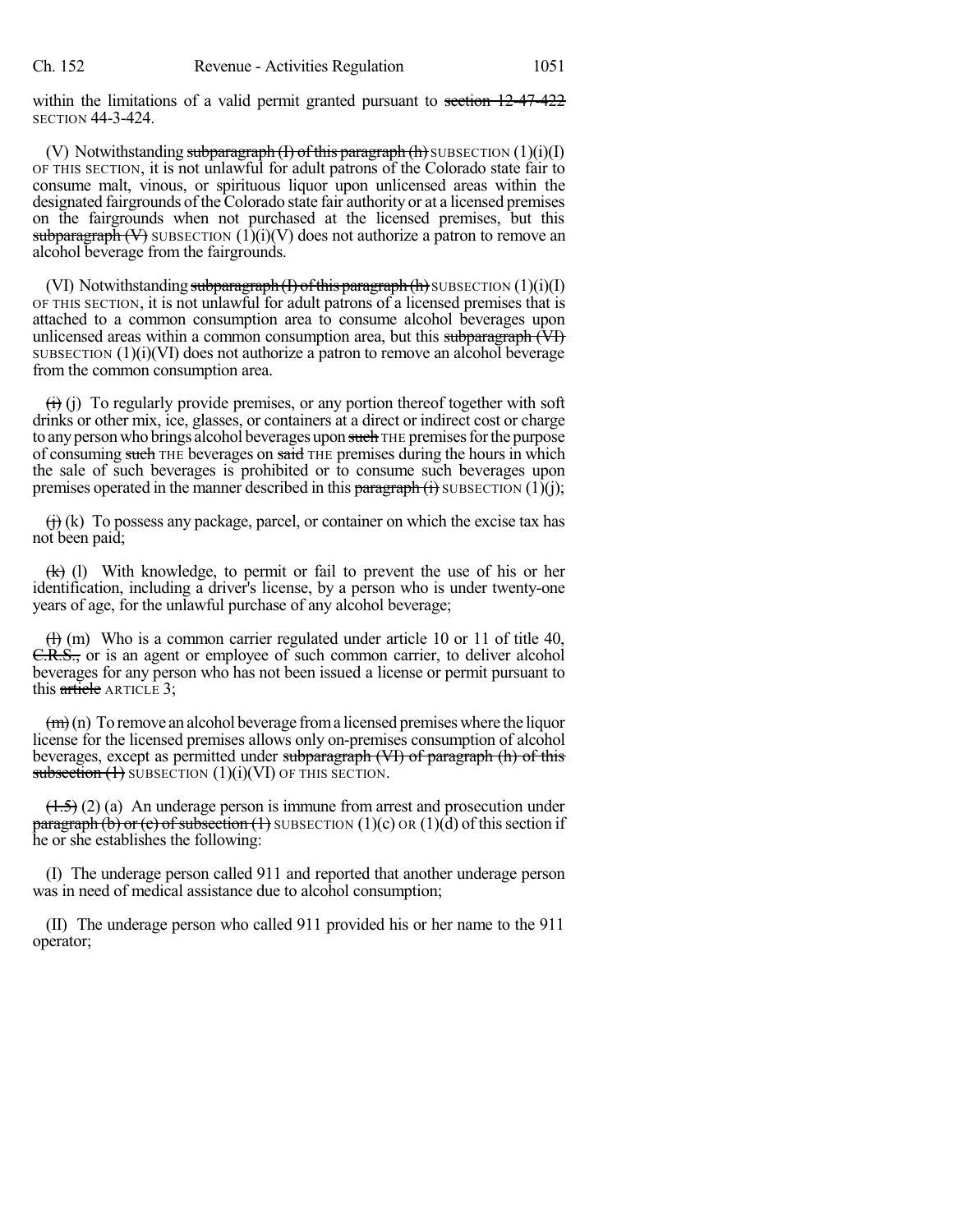(III) The underage person was the first person to make the 911 report; and

(IV) The underage person who made the 911 call remained on the scene with the underage person in need of medical assistance until assistance arrived and cooperated with medical assistance or law enforcement personnel on the scene.

(b) The immunity described in paragraph (a) of this subsection  $(1.5)$  SUBSECTION (2)(a) OF THIS SECTION also extends to the underage person who was in need of medical assistance due to alcohol consumption if the conditions of said paragraph  $(a)$  SUBSECTION  $(2)(a)$  OF THIS SECTION are satisfied.

 $(2)$  (3) It is unlawful for any person licensed as a manufacturer, limited winery, brew pub, or distillery pub pursuant to this article or article 46 of this title ARTICLE 3 OR ARTICLE 4 OF THIS TITLE 44 to manufacture alcohol beverages in any location other than the permanent location specifically designated in the license for manufacturing, except as allowed pursuant to section  $12-46-104$   $(1)(a)$ ,  $12-47-402$  $(2.5)$ , 12-47-403  $(2)$ (a), or 12-47-415  $(1)$ (b) SECTION 44-3-402 (3), 44-3-403 (2)(a),  $\hat{4}4 - \hat{3} - 417$  (1)(b), or  $\hat{4}4 - \hat{4} - 104$  (1)(a).

 $(3)$  (4) (a) It is unlawful for any person to import or sell any imported alcohol beverage in this state unless such THAT person is the primary source of supply in the United States for the brand of such liquor to be imported into or sold within this state and unless such THAT person holds a valid importer's license issued under the provisions of this article ARTICLE 3.

(b) If it is determined by the state licensing authority, in its discretion, as not constituting unfair competition or unfair practice, any importer may be authorized by said THE state licensing authority to import and sell under and subject to the provisions of such THE importer's license any brand of alcohol beverage for which he or she is not the primary source of supply in the United States if such THE licensee is the sole source of supply of that brand of alcohol beverage in the state of Colorado and such authorization is determined by the state licensing authority as not constituting a violation of section 12-47-308 SECTION 44-3-308.

(c) Any such manufacturer or importer shall, at least thirty days before the importation or sale of any such alcohol beverage in this state, file with the state licensing authority notice of intent to import one or more specified brands of such THE ALCOHOL beverage, together with a statement that such THE manufacturer or importer is the primary source of supply in the United States for any such brand, unless exempted pursuant to paragraph  $(b)$  of this subsection  $(3)$  SUBSECTION  $(4)(b)$ OF THIS SECTION, in which case, a statement that such THE manufacturer or importer is the sole source of supply of that brand of beverage in the state of Colorado, and, upon the request of the state licensing authority, a copy of the manufacturer's federal brand label approval form as required by the federal bureau of alcohol, tobacco, and firearms or any of its successor agencies. Thereafter, said THE licensee shall file with the state licensing authority a copy of each sales invoice with a monthly sales report as required by section  $12-47-503$  (4) and (5) SECTION 44-3-503 (4) AND (6).

(d) As used in this subsection  $(3)$  SUBSECTION  $(4)$ , the term "primary source of supply in the United States" means the manufacturer, the producer, the owner of such alcohol beverage at the time it becomes a marketable product, the bottler in the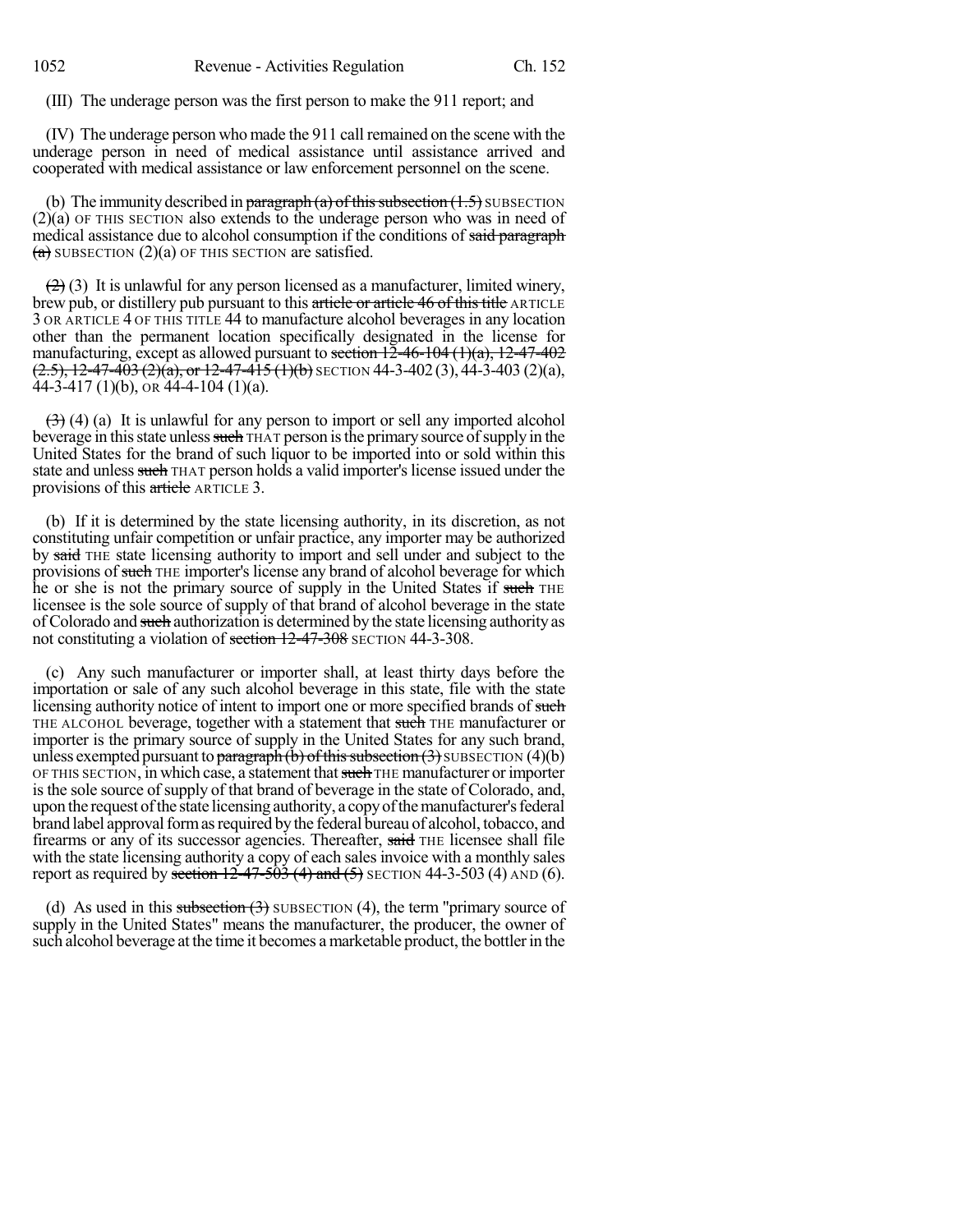United States, or the exclusive agent within the United States, or any of the states, of any such manufacturer, producer, owner, or bottler outside the United States. To be the "primary source of supply in the United States", the said manufacturer or importer must be the first source, such as the manufacturer or the source closest to the manufacturer, in the channel of commerce from which the product can be secured by Colorado alcohol beverage wholesalers.

(e) It is unlawful for any person licensed as an importer of alcohol beverages pursuant to this article ARTICLE 3 to deliver any such ALCOHOL beverages to any person not in possession of a valid wholesaler's license.

 $(4)$  (5) It is unlawful for any person licensed to sell at wholesale pursuant to this article or article 46 of this title ARTICLE 3 OR ARTICLE 4 OF THIS TITLE 44:

(a) To peddle malt, vinous, or spirituous liquor at wholesale or by means of a truck or other vehicle if the sale is consummated and delivery made concurrently, but nothing in this paragraph (a) SUBSECTION (5)(a) shall prevent delivery from a truck or other vehicle of orders previously taken;

(b) To deliver fermented malt beverages or malt liquors to any retail licensee located outside the geographic territory designated on the license application filed with the state licensing authority if such THE person holds a wholesaler's beer license;

(c) To purchase or receive any alcohol beverage from any person not licensed pursuant to this article or article 46 of this title ARTICLE 3 OR ARTICLE 4 OF THIS TITLE 44, unless otherwise provided in this article ARTICLE 3;

(d) To sell or serve any alcohol beverage to consumers for consumption on or off the licensed premises during any hours retailers are prohibited from selling or serving such liquors pursuant to subsection  $(5)$  SUBSECTION  $(6)$  of this section.

 $(5)(6)$  It is unlawful for any person licensed to sell at retail pursuant to this article 47 or article 46 of this title 12 ARTICLE 3 OR ARTICLE 4 OF THIS TITLE 44:

(a) (I) To sell an alcohol beverage to any person under the age of twenty-one years, to a habitual drunkard, or to a visibly intoxicated person. If a person who, in fact, is not twenty-one years of age exhibits a fraudulent proof of age, any action relying on such fraudulent proof of age shall not constitute grounds for the revocation or suspension of any license issued under this article or article 46 of this title ARTICLE 3 OR ARTICLE 4 OF THIS TITLE 44.

 $(II)(A)$  If a licensee or a licensee's employee has reasonable cause to believe that a person is under twenty-one years of age and is exhibiting fraudulent proof of age in an attempt to obtain any alcohol beverage, the licensee or employee shall be authorized to confiscate such THE fraudulent proof of age, if possible, and shall, within seventy-two hours after the confiscation, turn it over to a state or local law enforcement agency. The failure to confiscate such fraudulent proof of age or to turn it over to a state or local law enforcement agency within seventy-two hours after the confiscation shall not constitute a criminal offense, notwithstanding section  $12-47-903$   $(1)(a)$  SECTION 44-3-904  $(1)(a)$ .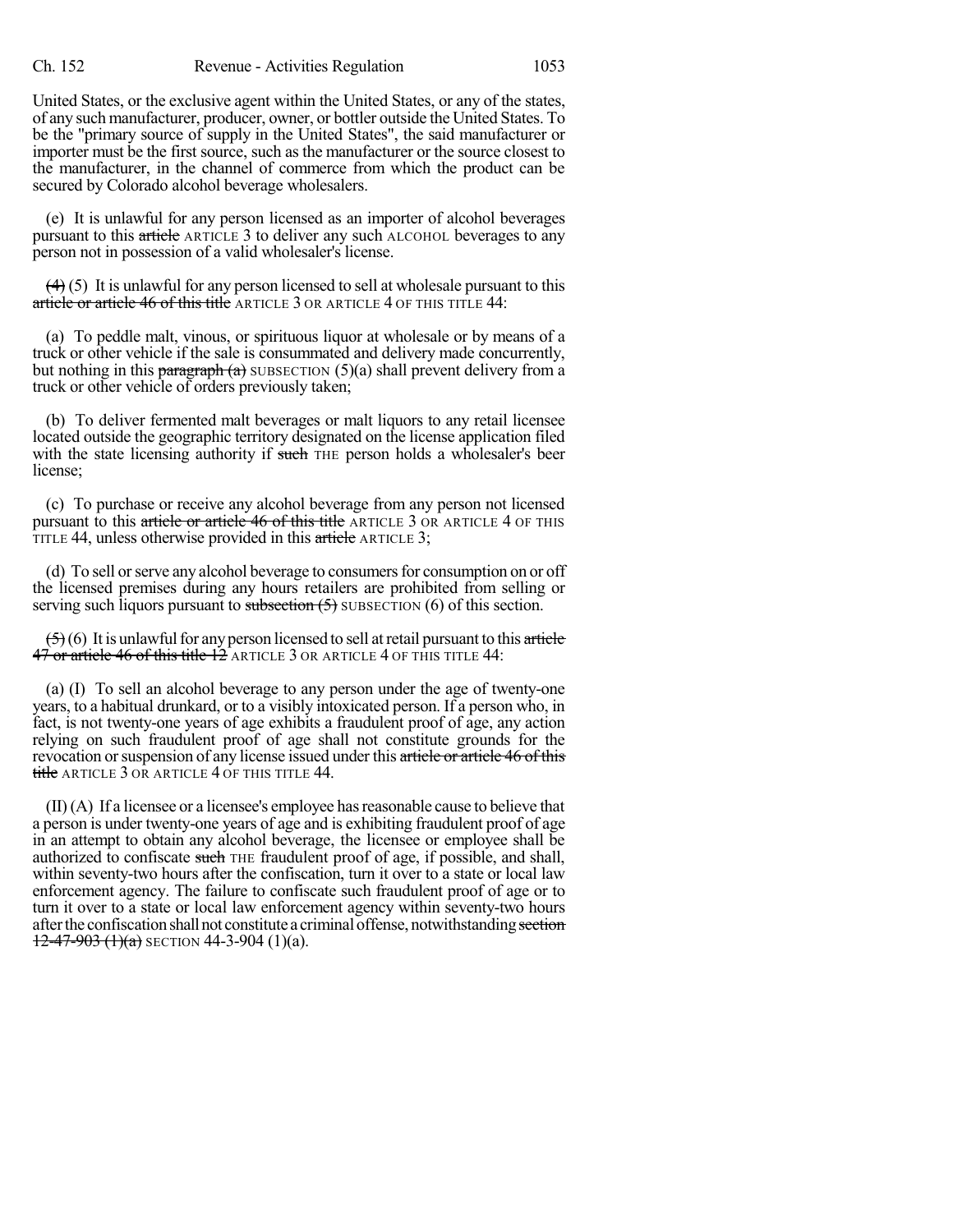(B) If a licensee or a licensee's employee believes that a person is under twenty-one years of age and is exhibiting fraudulent proof of age in an attempt to obtain any alcohol beverage, the licensee or the licensee's employee or any peace or police officer, acting in good faith and upon probable cause based upon reasonable grounds, therefor, may detain and question such THE person in a reasonable manner for the purpose of ascertaining whether the person is guilty of any unlawful act under this section. Such Questioning of a person by a licensee or a licensee's employee or a peace or police officer does not render the licensee, the licensee's employee, or a peace or police officer civilly or criminally liable for slander, false arrest, false imprisonment, malicious prosecution, or unlawful detention.

(III) Each licensee shall display a printed card that contains notice of the provisions of this **paragraph** (a) SUBSECTION (6)(a).

(IV) Any licensee or licensee's employee acting in good faith in accordance with the provisions of subparagraph (II) of this paragraph  $(a)$  SUBSECTION (6)(a)(II) OF THIS SECTION shall be immune from any liability, civil or criminal; except that a licensee or employee acting willfully or wantonly shall not be immune from liability pursuant to subparagraph (II) of this paragraph (a) SUBSECTION (6)(a)(II) OF THIS SECTION.

(b) To sell, serve, or distribute any malt, vinous, or spirituous liquors at any time other than the following:

(I) For consumption on the premises on any day of the week, except between the hours of 2 a.m. and 7 a.m.;

(II) In sealed containers, beginning at 8 a.m. until 12 midnight each day; except that no malt, vinous, or spirituous liquors shall be sold, served, or distributed in a sealed container on Christmas day;

(c) Except as provided in section 18-13-122, C.R.S., to sell fermented malt beveragesto anyperson underthe age oftwenty-one years orto anyperson between the hours of 12 midnight and 8 a.m.;

(d) To offer for sale or solicit any order for vinous or spirituous liquors in person at retail except within the licensed premises;

(e) To have in possession or upon the licensed premises any alcohol beverage, the sale of which is not permitted by said license;

(f) To buy any alcohol beverages from any person not licensed to sell at wholesale as provided by this article ARTICLE 3 except as otherwise provided in this article ARTICLE 3;

(g) To sell at retail alcohol beverages except in the permanent location specifically designated in the license for such sale;

(h) To fail to display at all times in a prominent place a printed card with a minimumheight of fourteen inches and a width of eleven inches with each letter to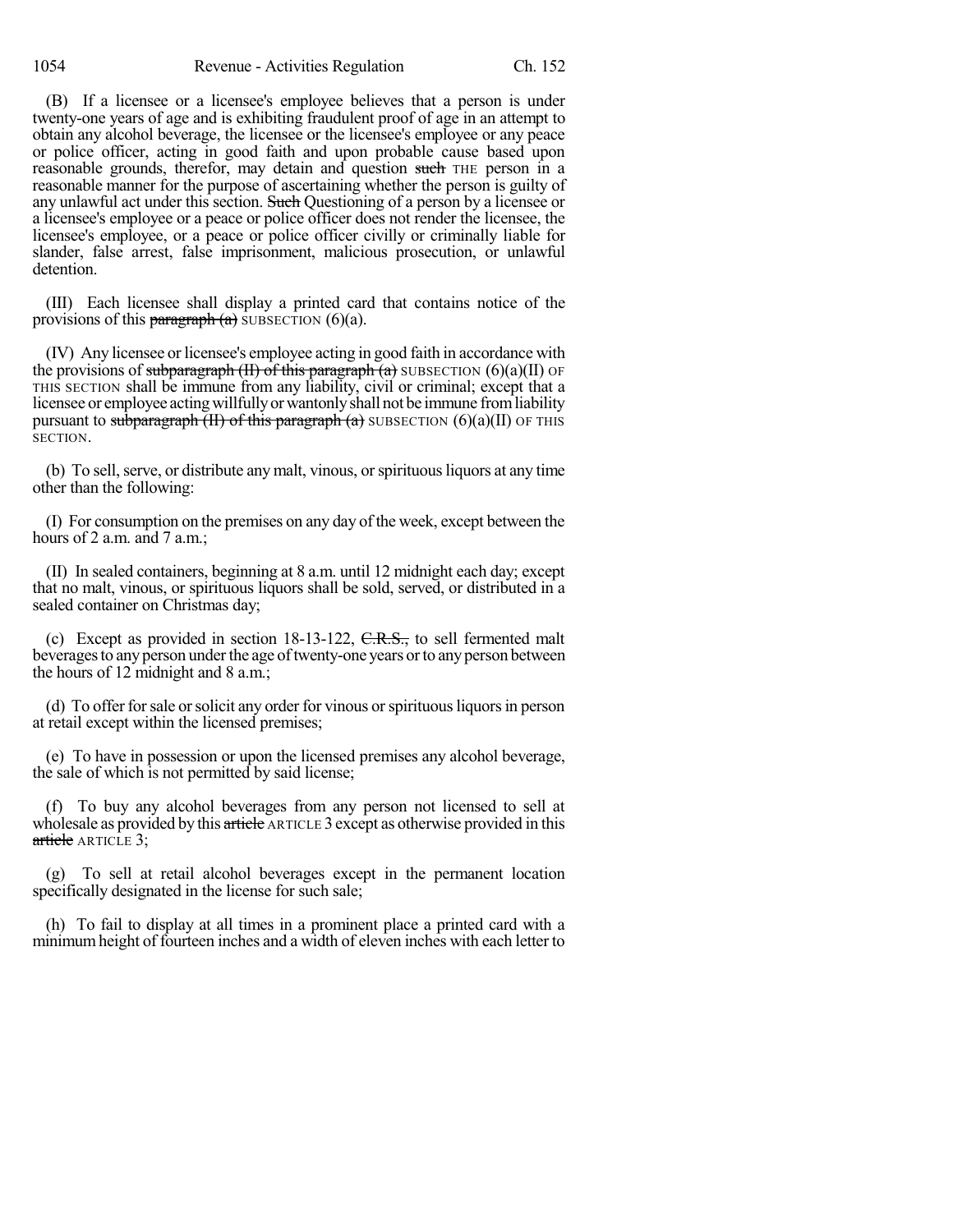be a minimum of one-half inch in height, which shall read as follows:

#### WARNING

IT IS ILLEGAL TO SELL WHISKEY, WINE, OR BEER TO ANY PERSON UNDER TWENTY-ONE YEARS OF AGE, AND IT IS ILLEGAL FOR ANY PERSON UNDER TWENTY-ONE YEARS OF AGE TO POSSESS OR TO ATTEMPT TO PURCHASE THE SAME.

IDENTIFICATION CARDS WHICH APPEAR TO BE FRAUDULENT WHEN PRESENTED BY PURCHASERS MAY BE CONFISCATED BY THE ESTABLISHMENT AND TURNED OVER TO A LAW ENFORCEMENT AGENCY.

IT IS ILLEGAL IF YOU ARE TWENTY-ONE YEARS OF AGE OR OLDER FOR YOU TO PURCHASE WHISKEY, WINE, OR BEER FOR A PERSON UNDER TWENTY-ONE YEARS OF AGE.

FINES AND IMPRISONMENT MAY BE IMPOSED BY THECOURTS FOR VIOLATION OF THESE PROVISIONS.

(i) (I) To sell malt, vinous, or spirituous liquors or fermented malt beverages in a place where the alcohol beverages are to be consumed, unlessthe place is a hotel, restaurant, tavern, lodging and entertainment facility, racetrack, club, retail gaming tavern, or arts licensed premises or unless the place is a dining, club, or parlor car; plane; bus; or other conveyance or facility of a public transportation system.

(II) Notwithstanding subparagraph  $(I)$  of this paragraph  $(i)$  SUBSECTION  $(6)(i)(I)$ OF THIS SECTION, it shall not be unlawful for a retail liquor store or liquor-licensed drugstore licensee to allow tastings to be conducted on his or her licensed premises if authorization for the tastings has been granted pursuant to section  $12-47-301$ SECTION 44-3-301.

(j) To displayor cause to be displayed, on the licensed premises, anyexteriorsign advertising any particular brand of malt liquors or fermented malt beverages, unless the particular brand so designated in the sign is dispensed on draft or in sealed containers within the licensed premises wherein the sign is displayed;

(k) (I) To have on the licensed premises, if licensed as a retail liquor store or liquor-licensed drugstore, any container that shows evidence of having once been opened or that contains a volume of liquor less than that specified on the label of such container; except that a person holding a retail liquor store or liquor-licensed drugstore license may have upon the licensed premises malt, vinous, or spirituous liquors in open containers, when the open containers were brought on the licensed premises by and remain solely in the possession of the sales personnel of a person licensed to sell at wholesale pursuant to this article ARTICLE 3 for the purpose of sampling malt, vinous, or spirituous liquors by the retail licensee only. Nothing in this paragraph  $(k)$  SUBSECTION  $(6)(k)$  shall apply to any liquor-licensed drugstore where the contents, or a portion thereof, have been used in compounding prescriptions.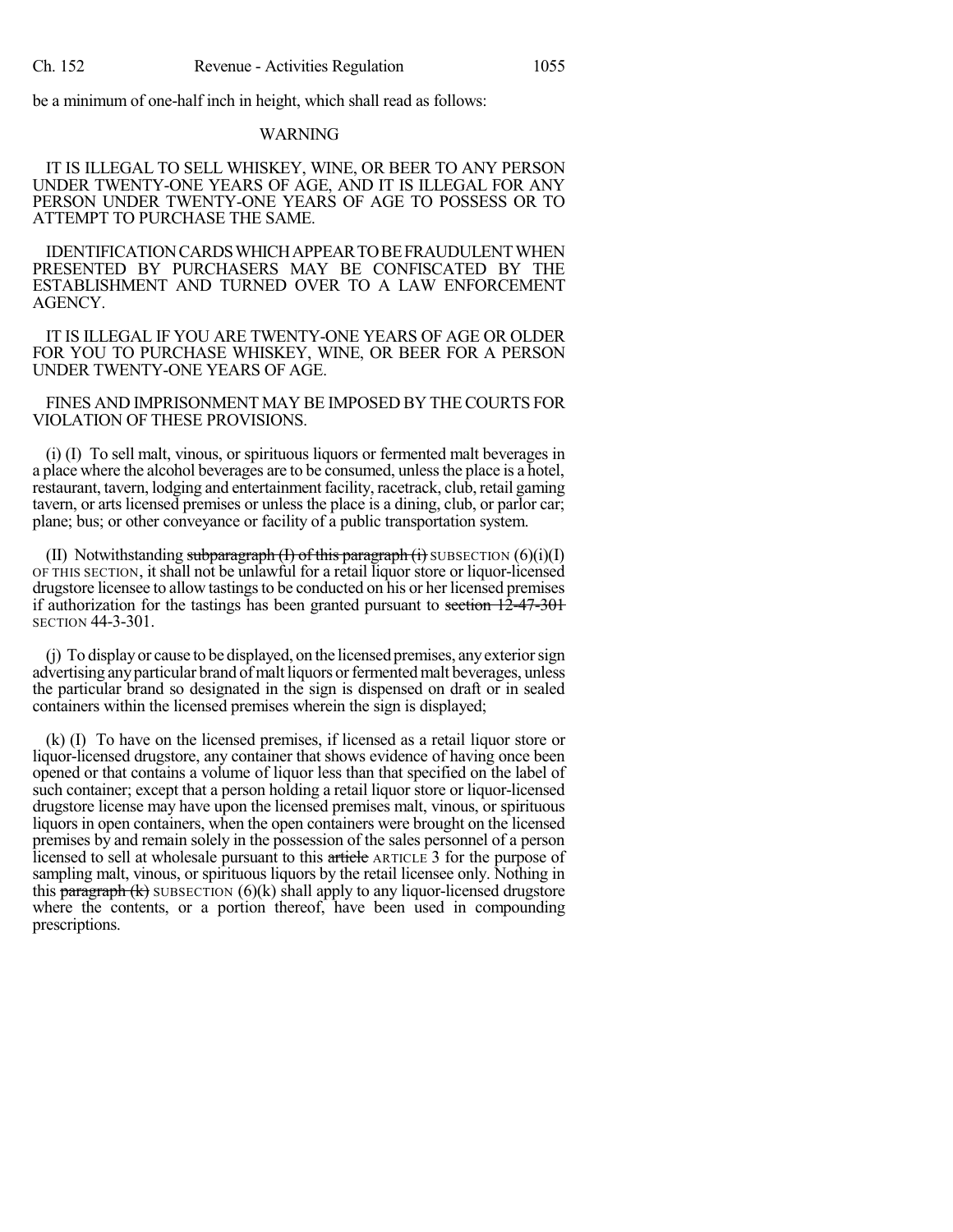(II) Notwithstanding subparagraph  $(I)$  of this paragraph  $(k)$  SUBSECTION  $(6)(k)(I)$ OF THIS SECTION, it shall not be unlawful for a retail liquor store or liquor-licensed drugstore licensee to allow tastings to be conducted on his or her licensed premises if authorization for the tastings has been granted pursuant to section 12-47-301 SECTION 44-3-301.

(1) To employ or permit, if such THE person is licensed to sell alcohol beverages for on-premises consumption or is the agent or manager of said licensee, any employee, waiter, waitress, entertainer, host, hostess, or agent of said licensee to solicit from patrons in any manner, for himself or herself or for any other employee, the purchase of any food, beverage, or any other thing of value;

(m) To require a wholesaler to make delivery to any premises other than the specific hotel and restaurant premises where the alcohol beverage isto be sold and consumed if the person is a hotel and restaurant licensee or the registered manager of a hotel and restaurant license requires the delivery;

(n) (I) To authorize or permit any gambling, or the use of any gambling machine or device, except as provided by the "Bingo and Raffles Law", part 6 of article 21 of title 24. This subsection  $(5)(n)$  SUBSECTION  $(6)(n)$  does not apply to those activities, equipment, and devices authorized and legally operated pursuant to articles 47.1 and 60 of this title 12.

(II)  $\Delta$ ny A person who violates any provision of this paragraph  $(n)$  SUBSECTION  $(6)(n)$  is guilty of a class 5 felony and, upon conviction, thereof, shall be punished as provided in section 18-1.3-401. C.R.S.

(o) To authorize or permit toughperson fighting as defined in section 12-10-103;

(p) (I) (A) To permit a person under eighteen years of age to sell, dispense, or participate in the sale or dispensing of any alcohol beverage; or

(B) Except as provided in subparagraph  $(H)$  of this paragraph  $(p)$  SUBSECTION  $(6)(p)(II)$  OF THIS SECTION, to employ a person who is at least eighteen years of age but under twenty-one years of age to sell or dispense malt, vinous, or spirituous liquors, unless the employee is supervised by another person who is on the licensed premises and is at least twenty-one years of age;

(II) If licensed as a tavern under section  $12-47-412$  SECTION 44-3-414 that does not regularly serve meals, a lodging and entertainment facility under section 12-47-426 SECTION 44-3-428 that does not regularly serve meals, a retail liquor store under section 12-47-407 SECTION 44-3-409, or a liquor-licensed drugstore under section 12-47-408 SECTION 44-3-410, to permit an employee who is under twenty-one years of age to sell malt, vinous, or spirituous liquors; or

(III) If licensed as a retail liquor store under section  $12-47-407$  SECTION  $44-3-409$ or a liquor-licensed drugstore under section 12-47-408 SECTION 44-3-410, to permit an employee who is under twenty-one years of age to deliver or otherwise have any contact with malt, vinous, or spirituous liquors offered for sale on, or sold and removed from, the licensed premises of the retail liquor store or liquor-licensed drugstore.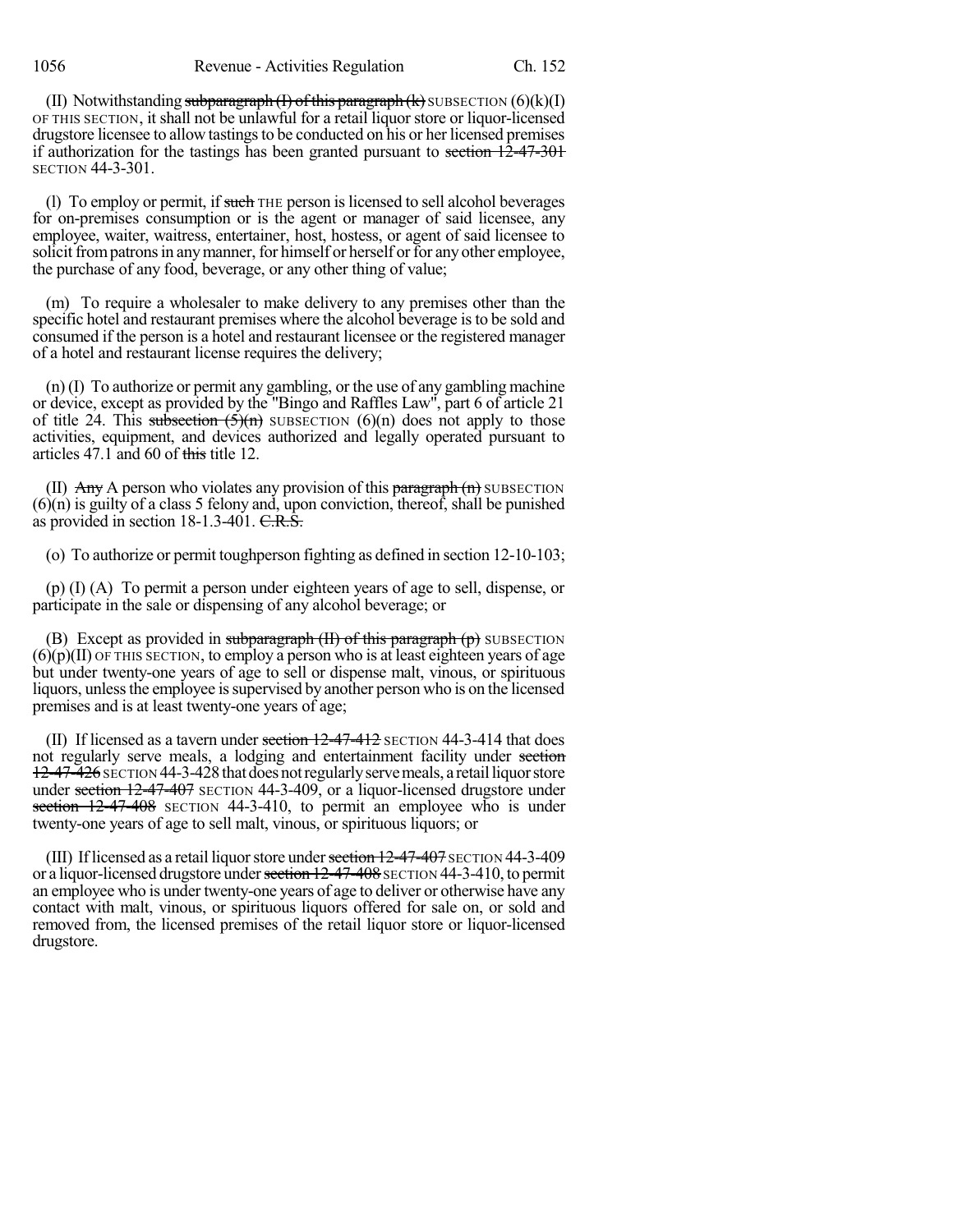$(6)$  (7) It is unlawful for any importer, manufacturer, or brewer to sell or to bring into this state for purposes of sale any fermented malt beverage or any malt liquor without causing the same to be unloaded and placed in the physical possession of a licensed wholesaler at the wholesaler's licensed premises in this state and to be inventoried for purposes of tax collection prior to delivery to a retailer or consumer.

 $(7)$  (8) (a) It is unlawful for any person licensed pursuant to this article or article 46 of this title ARTICLE 3 OR ARTICLE 4 OF THIS TITLE 44 to give away fermented malt beverages for the purpose of influencing the sale of any particular kind, make, or brand of any malt beverage and to furnish or supply any commodity or article at less than its market price for said purpose, except advertising material and signs.

(b) Notwithstanding paragraph (a) of this subsection  $(7)$  SUBSECTION  $(8)(a)$  OF THIS SECTION, it shall not be unlawful for a retail liquor store or liquor-licensed drugstore licensee to allow tastingsto be conducted on his or her licensed premises if authorization for the tastings has been granted pursuant section  $12-47-301$  TO SECTION 44-3-301.

 $\left(\frac{8}{6}\right)$  (9) (a) It is unlawful for any manufacturer or wholesaler licensed pursuant to article 46 of this title ARTICLE 4 OF THIS TITLE 44 to sell, deliver, or cause to be delivered to any person licensed pursuant to section 12-47-407 or 12-47-408 SECTION 44-3-409 OR 44-3-410 any beverage containing alcohol in excess of three and two-tenths percent by weight or four percent by volume, or for any fermented malt beverage retailer licensed pursuant to article 46 of this title ARTICLE 4 OF THIS TITLE 44 to sell, possess, or permit the consumption on the premises of any of the ALCOHOL beverages containing alcoholin excess ofthree and two-tenths percent by weight or four percent by volume, or for any fermented malt beverage retail licensee licensed pursuant to article 46 of this title ARTICLE 4 OF THIS TITLE 44 to hold or operate under any license forthe sale of any beverages containing alcohol in excess of three and two-tenths percent by weight or four percent by volume for the same premises. Any violation of this subsection  $(8)$  SUBSECTION  $(9)$  by any fermented malt beverage licensee licensed pursuant to article 46 of this title ARTICLE 4 OF THIS TITLE 44 immediately invalidates the license granted under article 46 of this title ARTICLE 4 OF THIS TITLE 44.

(b) This subsection  $(8)$  SUBSECTION  $(9)$  is repealed, effective January 1, 2019.

 $(9)$  (10) (a) (I) Except as provided in paragraph (c) of this subsection  $(9)$ SUBSECTION (10)(c) OF THIS SECTION, it is unlawful for a person who is licensed to sell alcohol beverages for consumption on the licensed premises to knowingly permit the removal of an alcohol beverage from the licensed premises.

(II) (A) Except as provided in sub-subparagraph  $(C)$  of this subparagraph  $(H)$ SUBSECTION  $(10)(a)(II)(C)$  OF THIS SECTION, the licensee shall not be charged with permitting the removal of an alcohol beverage fromthe licensed premises when the licensee has posted a sign at least ten inches wide and six inches high by each exit used by the public that contains the following notice in type that is at least one-half inch in height:

WARNING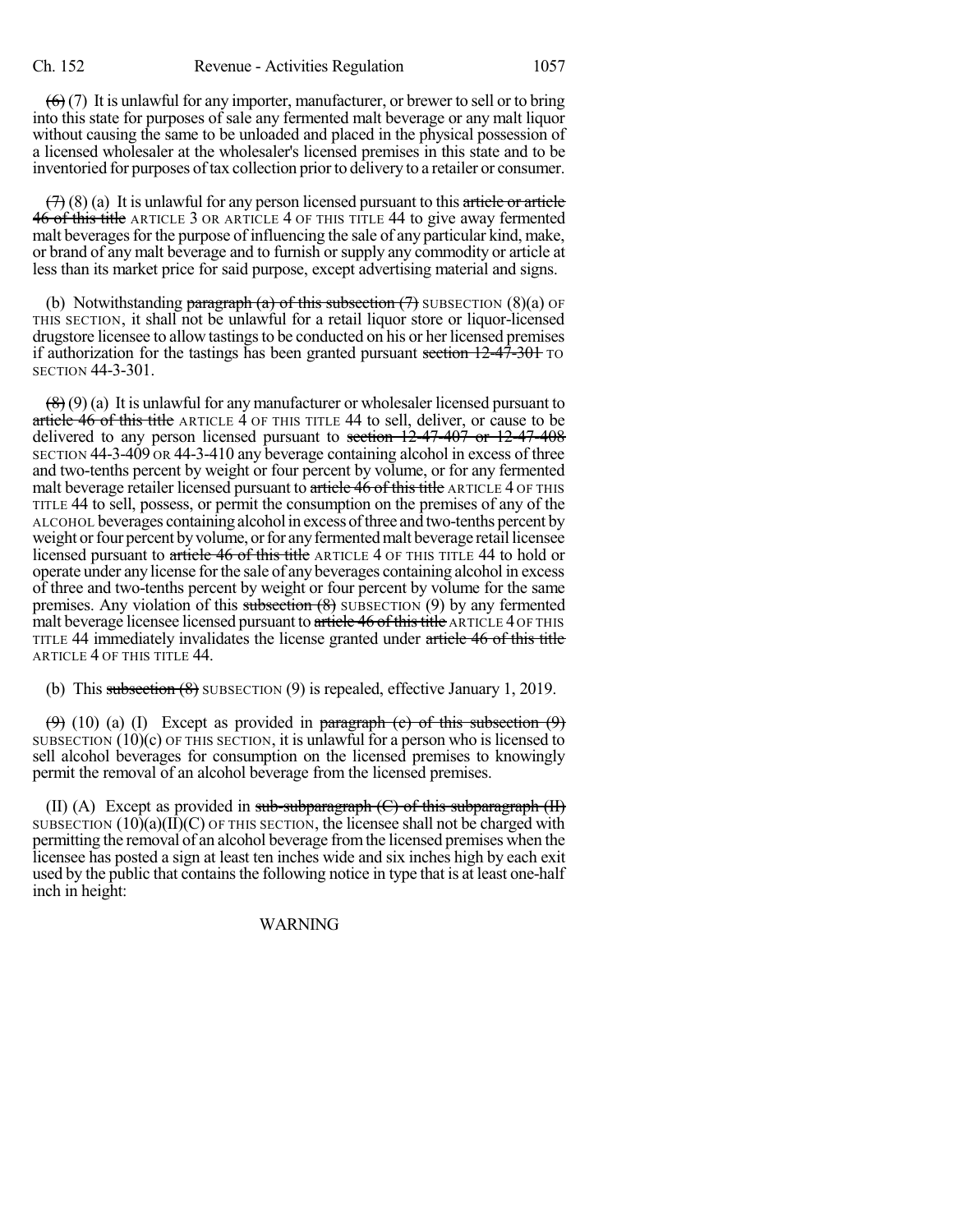DO NOT LEAVE THE PREMISES OF THIS ESTABLISHMENT WITH AN ALCOHOL BEVERAGE.

IT IS ILLEGAL TO CONSUME AN ALCOHOL BEVERAGE IN A PUBLIC PLACE.

A FINE OF UP TO \$250 MAY BE IMPOSED BY THE COURTS FOR A VIOLATION OF THIS PROVISION.

(B) A person licensed pursuant to section  $12-47-414$  SECTION 44-3-416 must post a sign with the specified notice and in the minimum type size required by sub-subparagraph  $(A)$  of this subparagraph  $(H)$  SUBSECTION  $(10)(a)(II)(A)$  OF THIS SECTION that is at least twelve inches wide and eighteen inches high.

(C) Regardless of whether a licensee posts a sign as specified in this subparagraph  $(H)$  SUBSECTION  $(10)(a)(H)$  OF THIS SECTION, the licensee may be charged with knowingly permitting the removal of an alcohol beverage from the licensed premises if the licensee shows reckless disregard for the prohibition against alcohol beverage removal from the licensed premises, which may include permitting the removal of an alcohol beverage from the licensed premises three times within a twelve-month period, regardless of whether the three incidents occur on the same day or separate days. A licensee may be charged with knowingly permitting the removal of an alcohol beverage from the licensed premises upon the third occurrence of alcohol beverage removal from the licensed premises.

(III) In addition to posting a sign as described in subparagraph  $(H)$  of this  $\frac{\text{pargraph (a)}}{\text{supplement (b)}}$  SUBSECTION  $(10)(a)(II)$  OF THIS SECTION, a licensee may also station personnel at each exit used by the public in order to prevent the removal of an alcohol beverage from the licensed premises.

(b) This subsection  $(9)$  SUBSECTION (10) applies to persons licensed or permitted to sell or serve alcohol beverages for consumption on the licensed premises pursuant to section 12-47-403, 12-47-409, 12-47-410, 12-47-411, 12-47-412, 12-47-413, 12-47-414, 12-47-415, 12-47-416, 12-47-417, 12-47-418, 12-47-419, 12-47-420, 12-47-422, 12-47-424, or 12-47-426 SECTION 44-3-403, 44-3-411, 44-3-412, 44-3-413, 44-3-414, 44-3-415, 44-3-416, 44-3-417, 44-3-418, 44-3-419, 44-3-420, 44-3-421, 44-3-422, 44-3-424, 44-3-426, OR 44-3-428.

(c) This subsection  $(9)$  SUBSECTION (10) does not preclude a licensee described in section  $12-47-421$  (2) SECTION 44-3-423 (2) from permitting a customer to remove from the licensed premises one opened container of partially consumed vinous liquor that was purchased on the licensed premises and has been resealed, as permitted by section  $12-47-421$  (1) SECTION 44-3-423 (1).

 $(10)$  (11) (a) Except as provided in paragraph (b) of this subsection (10) SUBSECTION  $(11)(b)$  OF THIS SECTION, it is unlawful for a retail licensee or an employee of a retail licensee to sell malt, vinous, or spirituous liquors to a consumer for consumption off the licensed premises unless the retail licensee or employee verifies that the consumer is at least twenty-one years of age by requiring the consumer to present a valid identification, as determined by the state licensing authority by rule. The retail licensee or employee shall make a determination from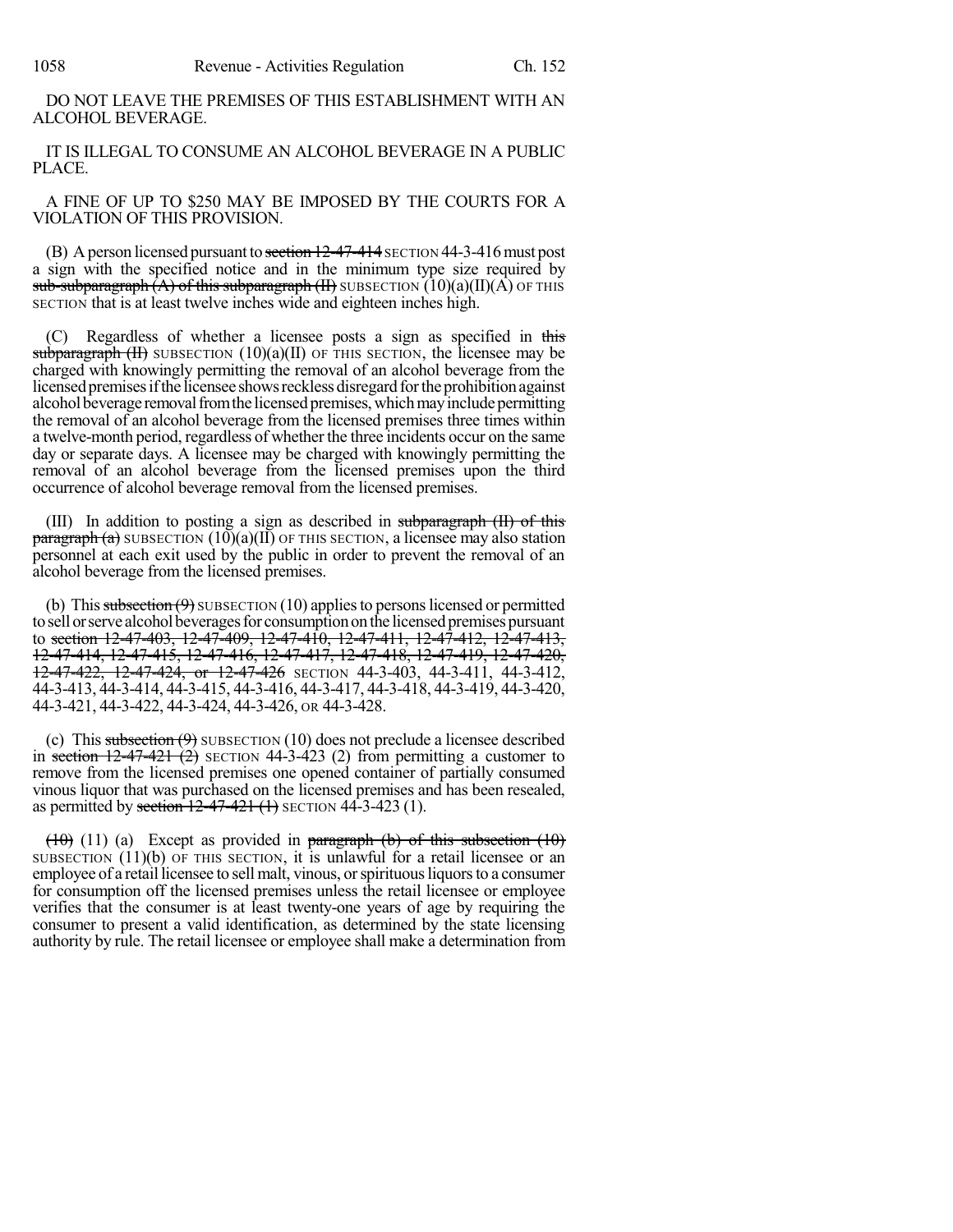the information presented whether the purchaser is at least twenty-one years of age.

(b) It is not unlawful for a retail licensee or employee of a retail licensee to sell malt, vinous, or spirituous liquors to a consumer who is or reasonably appears to be over fifty years of age and who failed to present an acceptable form of identification.

(c) As used in this subsection  $(10)$  SUBSECTION  $(11)$ , "retail licensee" means a person licensed under section  $12-46-104$  (1)(e),  $12-47-407$ , or  $12-47-408$  SECTION  $44-3-409$ , 44-3-410, or 44-4-104 (1)(c).

**44-3-902. [Formerly 12-47-902]Testing for intoxicationby lawenforcement officers- when prohibited.** (1) No person who is patronizing a licensed premises as defined in sections  $12-47-103$  ( $14$ ) and  $12-46-103$  ( $3$ ) SECTIONS 44-3-103 (24) AND 44-4-103 (3) shall be required or solicited by any law enforcement officer to submit to any mechanical test for the purpose of determining the alcohol content of such THE person's blood or breath while such person HE OR SHE is upon such THE licensed premises except to determine if there is a violation of section 42-4-1301 C.R.S., by a driver of a motor vehicle, unless the law enforcement officer is acting pursuant to a court order obtained in the manner described in subsection (2) of this section. No such test may be performed upon any licensed premises to obtain evidence of alleged intoxication, except pursuant to a court order as provided in this section or in case of a medical emergency, regardless of whether such THE alleged intoxication is a violation of any provision of this article ARTICLE 3.

(2) An ex parte order to permit any law enforcement officer to solicit any person who is patronizing a licensed premises, as defined in sections  $12-47-103$  (14) and  $12-46-103$  (3) SECTIONS 44-3-103 (24) AND 44-4-103 (3), to submit to any mechanical test for the purpose of determining the alcohol content of such THE person's blood or breath while such person HE OR SHE is upon such licensed premises may be issued by any judge of competent jurisdiction in the state of Colorado, including a district, county, or municipal court judge, upon application of adistrict attorneyor a lawenforcement agencyshowing probable cause tobelieve that evidence will be obtained of the commission of the crime of providing any alcohol beverage to a visibly intoxicated person or minor in violation of section  $12-47-901$  (1)(a) or (5)(a)(I) SECTION 44-3-901 (1)(a) OR (6)(a)(I).

(3) Each application for an ex parte order as described in subsection (2) of this section shall be made in writing upon oath or affirmation to a judge of competent jurisdiction, including a district, county, or municipal court judge, and shall state the applicant's authority to make such THE application. Each application shall include the following information:

(a) The identity of the investigative or law enforcement officer making the application, and the officer authorizing the application;

(b) A complete statement of the facts and circumstances relied upon by the applicant to justify his or her belief that an order should be issued, which shall include, but not be limited to:

(I) A sufficient description of the licensed premises that is proposed to be the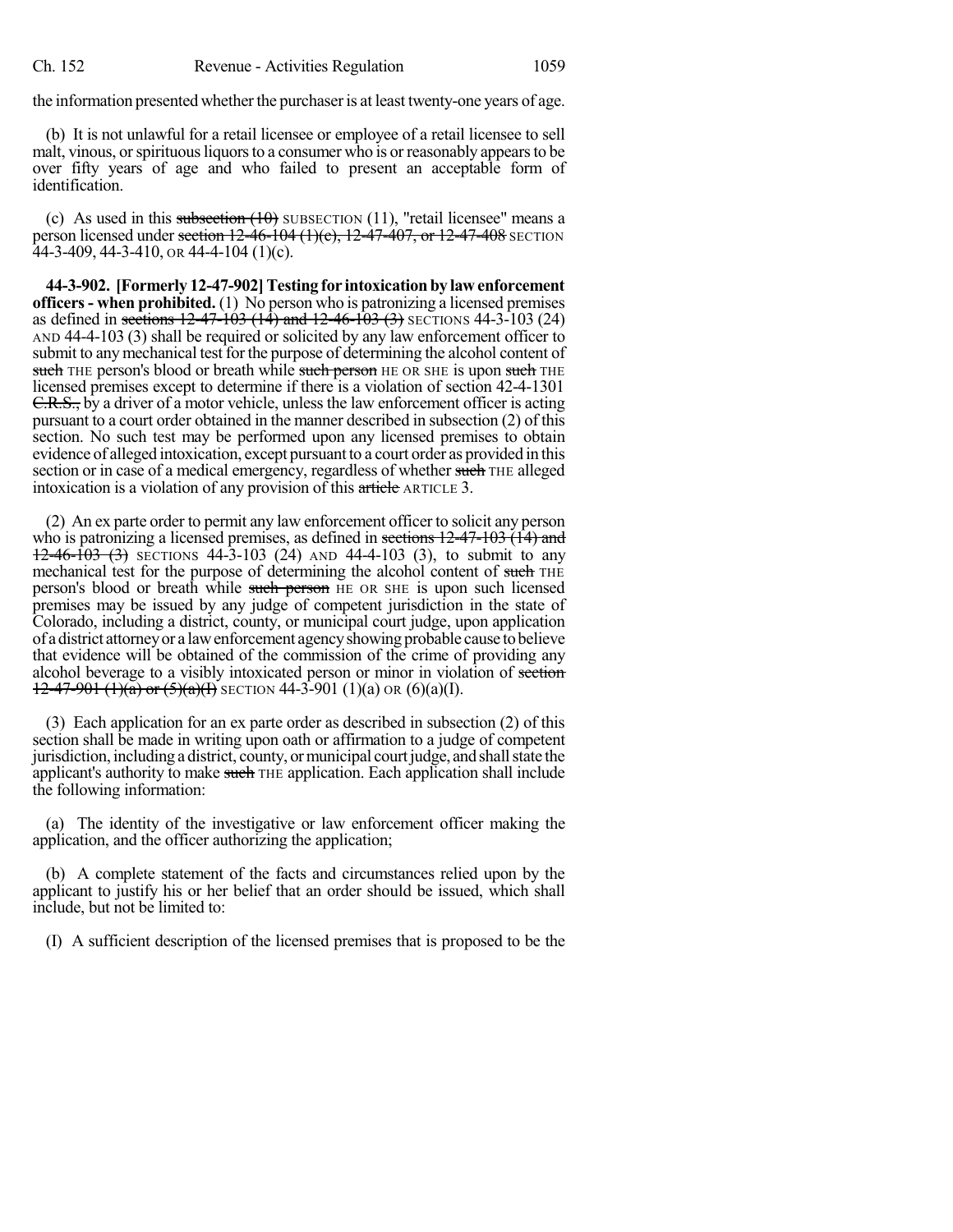subject of the court order;

(II) Evidence thatshows probable cause to believe that there have been frequent and continuing violations of section  $12-47-901$  (1)(a) or  $(5)(a)$ (I) SECTION 44-3-901  $(1)(a)$  OR  $(6)(a)$  (I) regarding the crime of providing any alcohol beverage to a visibly intoxicated person or minor; and

(III) A complete statement as to whether or not other investigative procedures have been tried and failed, or why other investigative procedures reasonably appear to be impractical for economic or other reasons or unlikely to succeed if tried.

(4) Upon an application being made in accordance with subsection (3) of this section, the judge may enter an ex parte order, as requested or as modified, authorizing or approving testing as described in subsection (2) of this section in a particular licensed premiseslocated within the territorial jurisdiction of the court in which the judge is sitting, and within the jurisdiction of the district attorney or law enforcement agency making the request, if the judge determines on the basis of the facts submitted by the applicant that:

(a) There is probable cause to believe that there have been frequent and continuing violations of section  $12-47-901$  (1)(a) or  $(5)(a)(1)$  SECTION 44-3-901  $(1)(a)$  OR  $(6)(a)(I)$  regarding the crime of providing an alcohol beverage to a visibly intoxicated person or minor; and

(b) Normal investigative procedures have been tried and failed, or reasonably appear impractical for economic or other reasons or unlikely to succeed if tried.

 $(5)$  Any order issued pursuant to subsection  $(4)$  of this section, the application for such order, and any information or evidence submitted to the court in support of such order, shall not be disclosed to any person other than the law enforcement officer or agency that applied for the order until the order has been executed at the licensed premises to which the order applies.

(6) Any evidence obtained through any violation of this section shall not be admissible in any court of this state or in any administrative proceeding in this state.

**44-3-903. [Formerly12-47-902.5]Alcohol-without-liquiddevices-legislative declaration-definition-unlawful acts.**(1)(a) The general assemblyherebyfinds and declares that:

(I) Alcohol-without-liquid (AWOL) devices create alcohol vapor by pouring alcohol into a diffuser capsule connected to an oxygen pipe;

(II) AWOLdevices enable individualsto inhale orsnortthe alcohol vapor created from certain alcohol beverages through a tube into the nose or mouth rather than drink the alcohol beverage in its liquid form through the mouth;

(III) Alcohol vaporingested fromanAWOLdevice bypassesthe stomach and the filtering capabilities of the liver and is absorbed through blood vessels in the nose or lungs creating a faster and more intense "high" or intoxicating effect on the brain;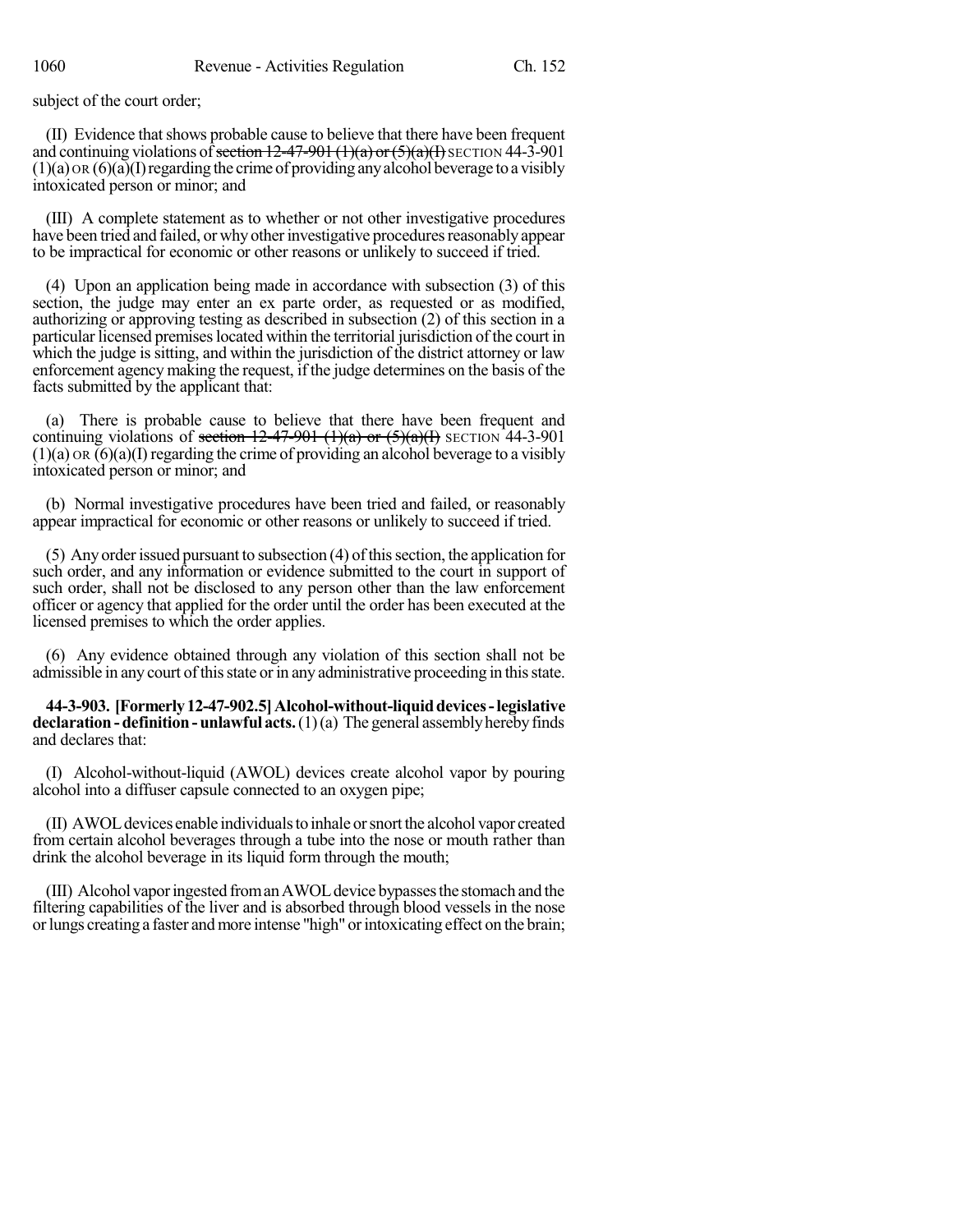(IV) The popularity of AWOL devices is increasing in the nightclub and bar businesses throughout the nation; and

(V) AWOL devices are being marketed as a way to become intoxicated without a hangover and as a "dieter's dream" because there are no calories associated with inhaling or snorting alcohol vapor.

(b) The general assembly, therefore, determines that:

(I) AWOLdeviceswillsubstantiallyincrease the economic costsof alcohol abuse in Colorado;

(II) AWOL devices are not conducive to the health, safety, and welfare of the citizens of Colorado; and

(III) The possession, sale, purchase, and use of AWOL devices in this state should be prohibited.

(2) For purposes of this section, "AWOL device" means a device, machine, apparatus, or appliance that mixes an alcohol beverage with pure or diluted oxygen to produce an alcohol vapor that an individual can inhale orsnort. "AWOLdevice" does not include an inhaler, nebulizer, atomizer, or other device that is designed and intended by the manufacturer to dispense a prescribed or over-the-counter medication.

(3) Except as otherwise provided in subsection (5) of this section, it is unlawful for a person to possess, purchase, sell, offer to sell, or use an AWOL device in this state. A person who violates this section shall be punished in accordance with the provisions of section  $12-47-903(2)$  SECTION  $44-3-904(2)$ .

(4) In addition to the penalty imposed by this section, if a person that violates subsection  $(3)$  of this section is a licensee, the state or local licensing authority may suspend or revoke the license of the licensee in accordance with the provisions of section 12-47-601 SECTION 44-3-601.

(5) (a) Subsection (3) of this section shall not apply to a hospital that operates primarily for the purpose of conducting scientific research, a state institution conducting bona fide research, a private college or university, as defined in section  $23-2-102$  (11), C.R.S., conducting bona fide research, or to a pharmaceutical company or biotechnology company conducting bona fide research and that complies with the provisions of this subsection (5).

(b) A hospital, state institution, private college or university, pharmaceutical company, or biotechnology company that possesses an AWOL device or that intends to acquire an AWOL device, shall, by September 1, 2005, or within thirty days prior to the acquisition, whichever is later, file with the Colorado department of public health and environment or its designee a notice of possession of AWOL device or a notice of acquisition of AWOL device, as appropriate.

**44-3-904. [Formerly 12-47-903] Violations - penalties.** (1) (a) Any person violating any of the provisions of this article or article 46 or 48 of this title ARTICLE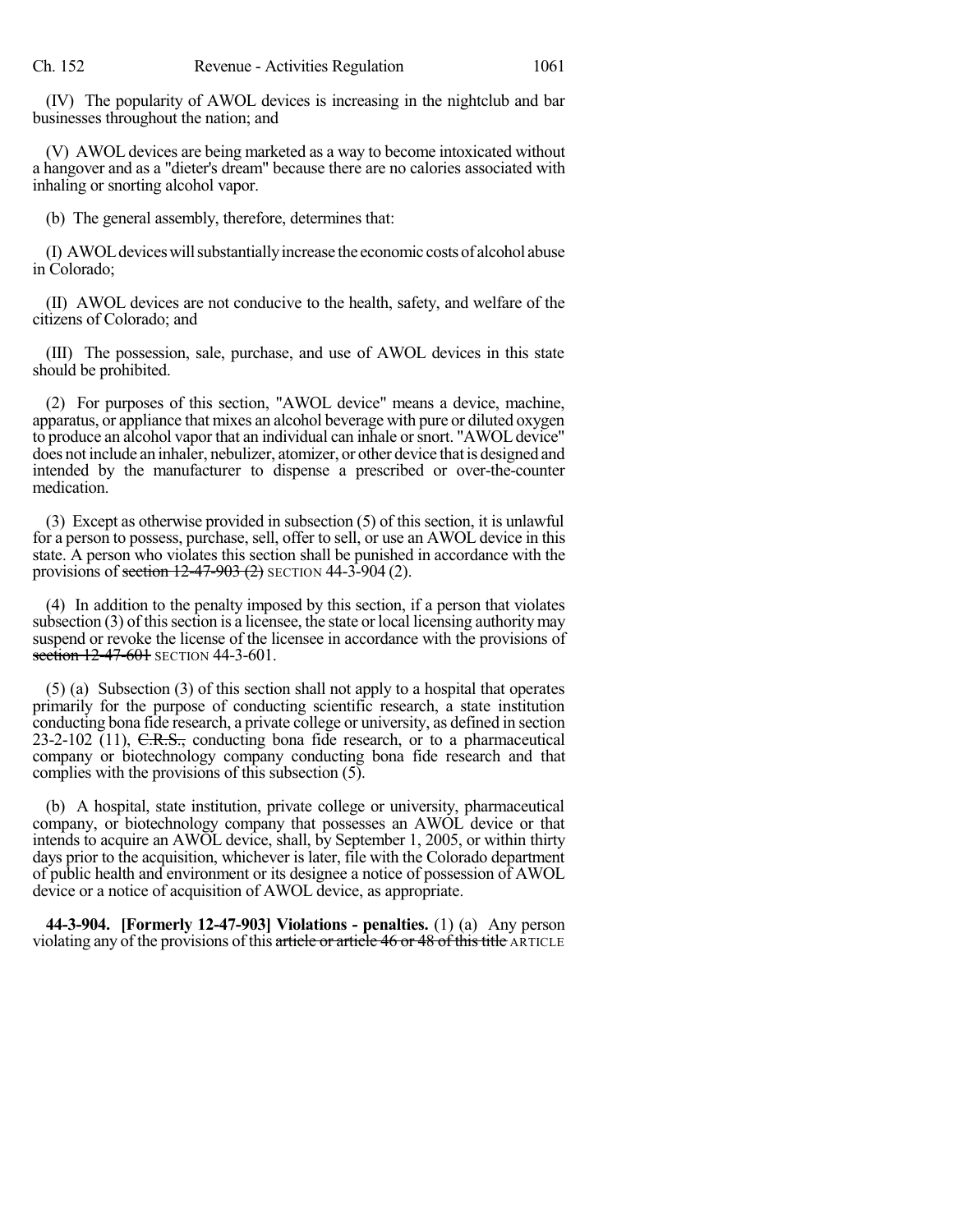3 OR ARTICLE 4 OR 5 OF THIS TITLE 44 or any of the rules and regulations authorized and adopted pursuant to such articles is guilty of a class 2 petty offense and, upon conviction, thereof, shall be punished by a fine of not more than two hundred fifty dollars for each offense.

(b) The penalties provided in this section shall not be affected by the penalties provided in any other section of this article or article 46 or 48 of this title ARTICLE 3 OR ARTICLE 4 OR 5 OF THIS TITLE 44 butshall be construed to be in addition to any other penalties.

(2) Any person violating any of the provisions of section  $12-47-901$  (1)(a), (1)(f),  $(1)(g)$ ,  $(1)(i)$ ,  $(1)(k)$ ,  $(1)(l)$ ,  $(5)(a)(l)$ , or  $(5)(b)$  or section 12-47-902.5 SECTION 44-3-901 (1)(a), (1)(g), (1)(h), (1)(j), (1)(l), (1)(m), (6)(a)(I), OR (6)(b) OR SECTION 44-3-903 commits a class 2 misdemeanor and shall be punished as provided in section 18-1.3-501. C.R.S.

 $(2.5)(3)$  A person violating the provisions of section 12-47-901 (1)(a.5) SECTION  $44-3-901(1)(b)$  commits a class 1 misdemeanor and shall be punished as provided in section 18-1.3-501. C.R.S.

 $(3)$  (4) Any person violating any of the provisions of section 12-47-901 (1)(b) or  $(1)(c)$  SECTION 44-3-901 (1)(c) OR (1)(d) commits a class 2 misdemeanor and shall be punished as provided in section 18-1.3-501. C.R.S. For the second conviction and for all subsequent convictions of violating the provisions of section  $12-47-901$  $(1)(b)$  or  $(1)(c)$  SECTION 44-3-901 (1)(c) OR (1)(d), the court shall impose at least the minimum fine and shall have no discretion to suspend any fine so imposed; except that the court may provide for the payment of such fine as provided in subsection  $(4)$  SUBSECTION  $(5)$  of this section.

 $(4)$  (5) At the discretion of the court, the fines provided for violations of section  $12-47-901$  (1)(b) and (1)(c) SECTION 44-3-901 (1)(c) AND (1)(d) may be ordered to be paid by public work only at a reasonable hourly rate to be established by the court, who shall designate the time within which such THE public work is to be completed.

 $(5)$  (6) Any person who knowingly violates the provisions of section 12-47-901  $(1)(a.5)$ ,  $(1)(d)$ , or  $(1)(k)$  SECTION 44-3-901 (1)(b), (1)(e), OR (1)(l) or any person who knowingly induces, aids, or encourages a person under the age of eighteen years to violate the provisions of section  $12-47-901$  (1)(a.5), (1)(b), or (1)(e) SECTION 44-3-901 (1)(b), (1)(c), OR (1)(d) may be proceeded against pursuant to section 18-6-701 <del>C.R.S.,</del> for contributing to the delinquency of a minor.

**44-3-905. [Formerly 12-47-904] Duties of inspectors and police officers.** (1) The inspectors of the liquor enforcement division and their supervisors, while actually engaged in performing their duties and while acting under proper orders or regulations, shall have and exercise all the powers vested in peace officers of this state. In the exercise of their duties, such THE inspectors and their supervisors shall have the power to arrest. Such THE inspectors and their supervisors shall also have the authority to issue summons for violations of the provisions of this article and articles 46 and 48 of this title ARTICLE 3 AND ARTICLES 4 AND 5 OF THIS TITLE 44.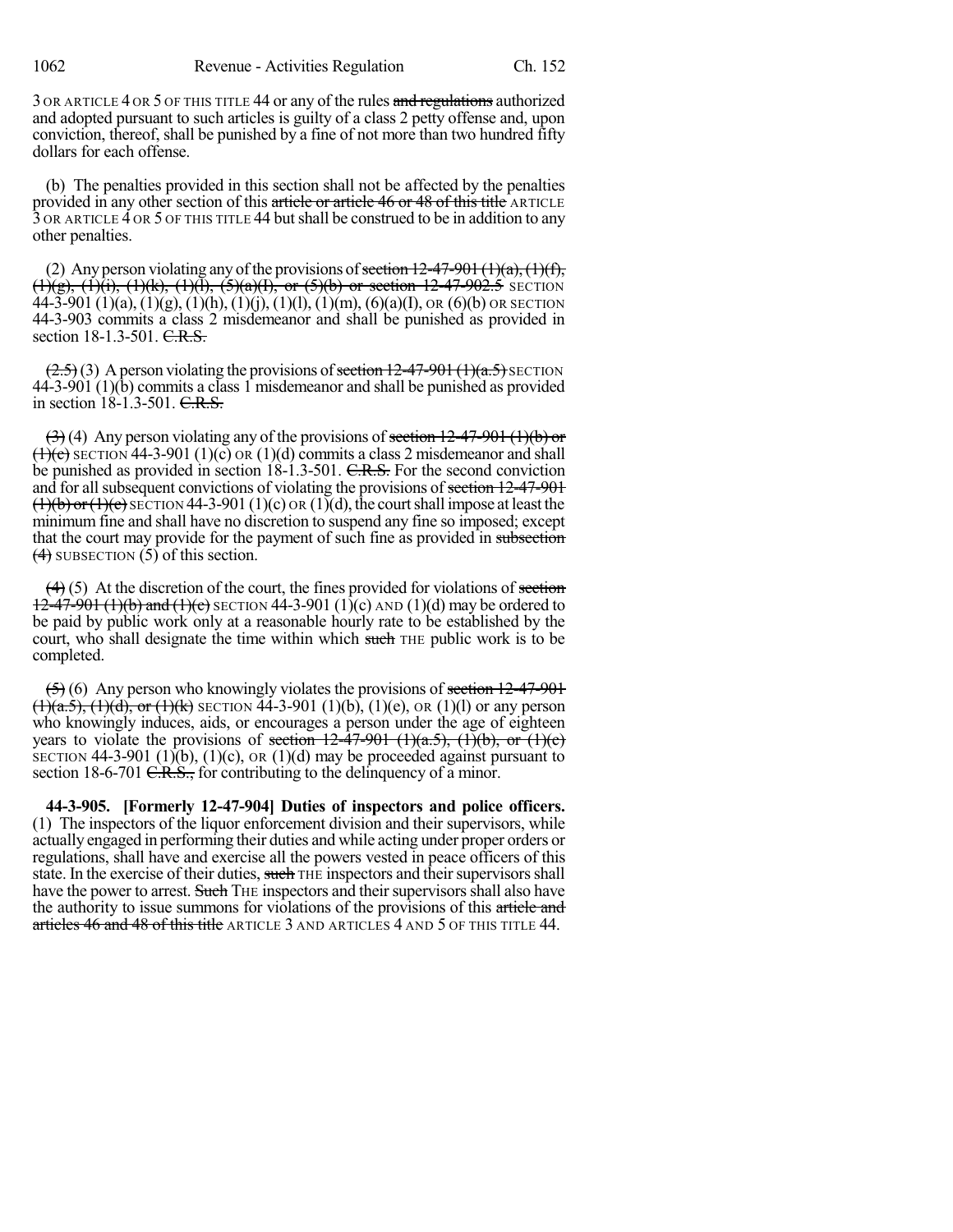(2) It is the duty of all sheriffs and police officers to enforce the provisions of this article and articles 46 and 48 of this title ARTICLE 3 AND ARTICLES 4 AND 5 OF THIS TITLE 44 and the rules and regulations made pursuant to said articles and to arrest and complain against any person violating any of the provisions of this article ARTICLE 3 or rules and regulations pertaining thereto. It is the duty of the district attorney of the respective judicial districts of this state to prosecute all violations of said articles in the manner and form as is now provided by law for the prosecution of crimes and misdemeanors, and it is a violation of said articles for any such person, knowingly, to fail to perform any duties pursuant to this section.

**44-3-906. [Formerly 12-47-905] Warrants-searches and seizures.** (1) If any person makes an affidavit before the judge of any county or district court stating that he or she has reason to and does believe that alcohol beverages are being sold, bartered, exchanged, divided, or unlawfully given away, or kept for such purposes, or carried in violation of this article and article 46 of this title ARTICLE 3 AND ARTICLE 4 OF THIS TITLE 44 within the jurisdiction of such court, and describing in such THE affidavit the premises, wagon, automobile, truck, vehicle, contrivance, thing, or device to be searched, the judge of such THE court shall issue a warrant to any officer, which the complainant may designate, having power to serve original process commanding such THE officer to search the premises (other than a home), wagon, automobile, truck, vehicle, contrivance, thing, or device described in such THE affidavit.

(2) Such THE warrant shall be substantially as follows:

| <b>STATE OF COLORADO</b> |  |
|--------------------------|--|
| $)$ SS.                  |  |
|                          |  |

The People of the State of Colorado to.........................................................

Greeting:

Whereas, there has been filed with the undersigned an affidavit of which the following is a copy:

(Here copy of affidavit)

Therefore you are hereby commanded, in the name of the people of the State of Colorado, forthwith, together with the necessary and proper assistance to enter into...................................................................................... ..........................................................................................................................

(Here describe place mentioned in the affidavit)

of the said ........situated in the county of........ aforesaid and there diligently search for the said alcohol beverages and that you bring the same or any part thereof found in such search, together with such vessels in which such beverages are found and the implements and furniture used in connection therewith, and the wagon, automobile, truck, vehicle, contrivance, thing, or device in which carried, forthwith before me, to be disposed of and dealt with according to law.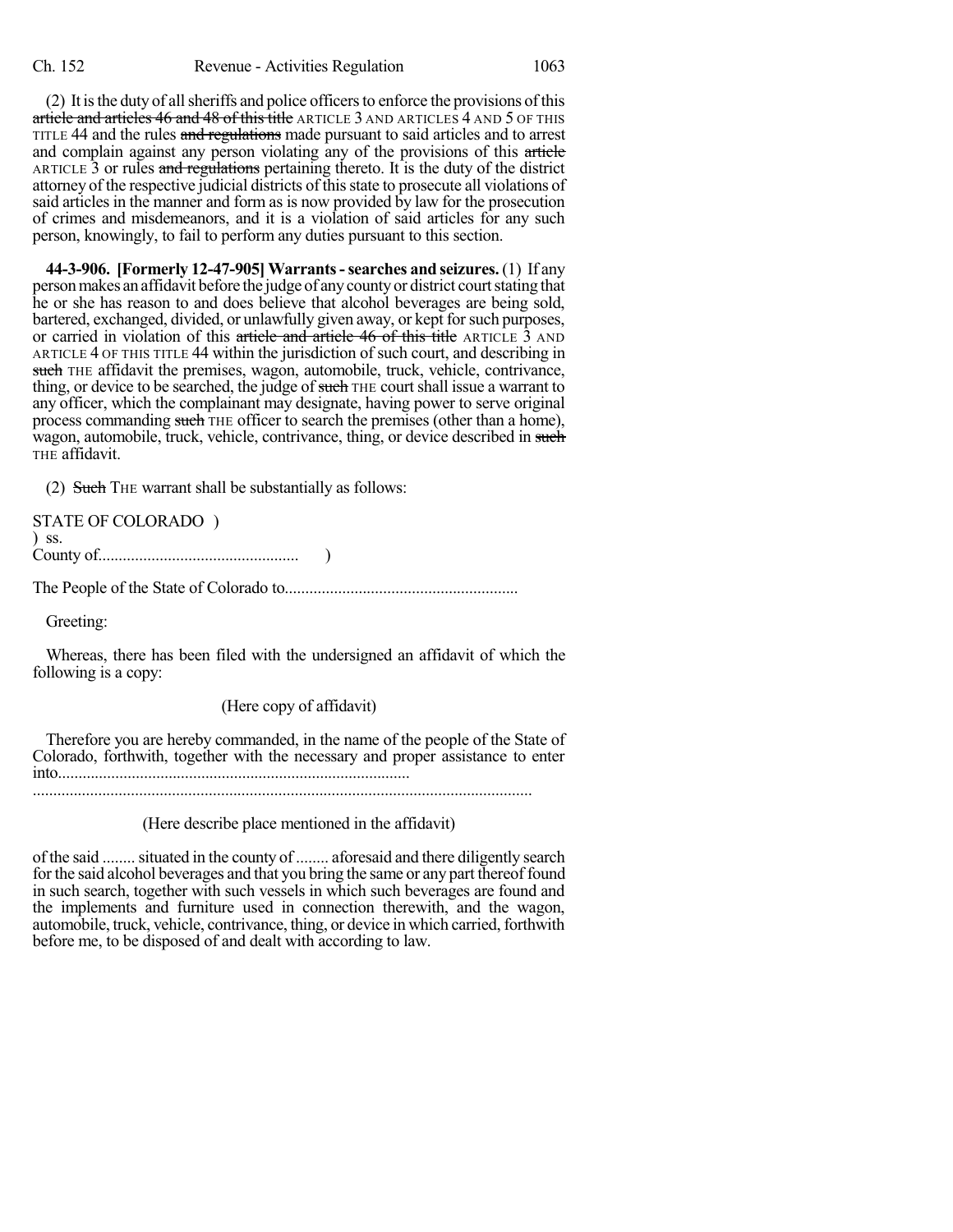Given under my hand and seal this ........ day of ........, ......

............................................... Judge of the ................ Court

(3) The officer charged with the execution of said THE warrant, when necessary to obtain entrance or when entrance has been refused, may break open anypremises (other than a home), wagon, automobile, truck, vehicle, contrivance, thing, or device which THAT by said warrant the officer is directed to search and may execute said warrant any hour of the day or night.

**44-3-907. [Formerly 12-47-906] Return on warrant - sale of liquor seized.** (1) If any alcohol beverages are there found, said officer shall seize the same and the vessels in which they are contained and all implements and furniture used or kept in connection with such beverages in the illegal selling, bartering, exchanging, giving away, or carrying of same, and any wagon, automobile, truck, vehicle, contrivance, thing, or device used in conveying the same, and safely keep themand make immediate return on such THE warrant. Such THE property shall not be taken from the custody of any officer seizing or holding the same by writ of replevin or other process while the proceedings relating thereto are pending.

(2) Final judgment of conviction in such proceedings shall be a bar to any suit for the recovery of any such property so seized or the value of same or for damages alleged to arise by reason of such THE seizure and detention. The judgment entered shall find said alcohol beverages to be unlawful and shall direct its destruction or sale forthwith, in the manner provided by subsection  $(7)$  of this section. The wagon, automobile, truck, vehicle, contrivance, thing, or device, vessels, implements, and furniture shall likewise be ordered disposed of in the same manner as personal property is sold under execution, and the proceeds therefrom applied, first in the payment of the cost of the prosecution and of any fine imposed, and the balance, if any, paid into the general school fund of the county in which such THE conviction is had.

(3) The officer serving the warrant shall forthwith proceed in the manner required for the institution of a criminal action in the court issuing the warrant, charging such A violation of law as the evidence in the case justifies. If such THE officer refuses or neglects to so proceed AS SPECIFIED, then the person filing the affidavit for the search warrant, or any other person, may so proceed.

(4) If, during the trial of a person charged with a violation of this  $\pi$ rticle ARTICLE 3, the evidence presented discloses that fluids were poured out, or otherwise destroyed, manifestly for the purpose of preventing seizure, said fluids shall be held to be prima facie alcohol beverages and intended for unlawful use, sale, barter, exchange, or gift.

(5) If no person is in possession of the premises where illegal alcohol beverages are found, the officer seizing such THE ALCOHOL beverages shall post in a conspicuous place on said premises a copy of the warrant, and if at the time fixed for any hearing concerning the ALCOHOL beverages seized, or within thirty days thereafter, no person appears, the court in which the hearing was to be held shall order such THE ALCOHOL beverages destroyed or sold in the manner provided in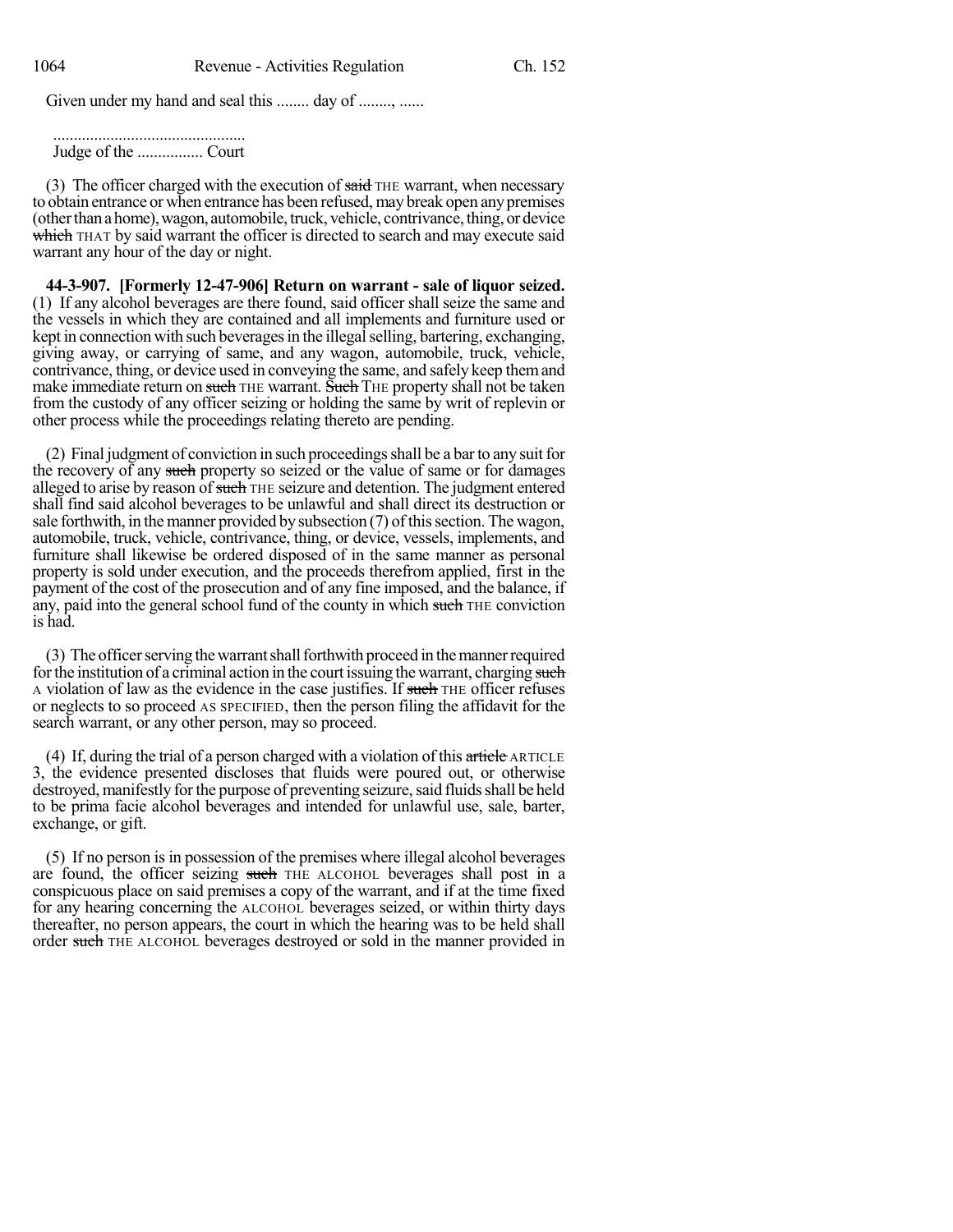subsection (7) of this section.

(6) No warrant issued pursuant to this  $\frac{a}{x}$  article ARTICLE 3 shall authorize the search of anyplacewhere a personmaylawfullykeep alcohol beverages as provided in this article ARTICLE 3. No warrant shall be issued to search a home occupied as such, as provided in this section, unless it orsome part of it is used in connection with or as a store, shop, hotel, boardinghouse, rooming house, or place of public resort.

(7) Any sale of alcohol beverages conducted upon order of court pursuant to this section shall be conducted in the following manner:

(a) The officer ordered by the court to conduct the sale shall give notice of the time and place of the sale by posting a notice in a prominent place in the county for a period of five consecutive days prior to the day of the sale. The notice shall describe as fully as possible the property to be sold and shall state the time and place of the sale.

(b) The sale shall be conducted as a public auction in some suitable public place on the specified day at some time between the hours of 9 a.m. and 5 p.m., and the time chosen for the sale shall be indicated in the notice.

**44-3-908. [Formerly 12-47-907] Loss of property rights.** There shall be no property rights of any kind in any alcohol beverages, vessels, appliances, fixtures, bars,furniture, implements,wagons, automobiles,trucks, vehicles, contrivances, or any other things or devices used in or kept for the purpose of violating any of the provisions of this article or article 46 of this title ARTICLE 3 OR ARTICLE 4 OF THIS TITLE 44.

**44-3-909. [Formerly12-47-908]Coloradostate fairorcommonconsumption area - consumption on premises.** Notwithstanding any other provision of this article ARTICLE 3, a person who purchases an alcohol beverage for consumption from a vendor licensed under this article ARTICLE 3 that is either attached to a common consumption area or licensed for the fairgrounds of the Colorado state fair authoritymay leave the licensed premises with the ALCOHOL beverage and possess and consume the ALCOHOL beverage at any place within the common consumption area or fairgrounds if the person does not remove the ALCOHOL beverage from the common consumption area orfairgrounds. Thissection does not authorize a person to bring into the common consumption area or fairgrounds an alcohol beverage purchased outside of the common consumption area or fairgrounds.

**44-3-910. [Formerly 12-47-909] Common consumption areas.** (1) A promotional association or attached licensed premises shall not:

(a) Employ a person to serve alcohol beverages or provide security within the common consumption area unless the server has completed the server and seller training program established by the director of the liquor enforcement division of the department of revenue;

(b) Sell or provide an alcohol beverage to a customer for consumption within the common consumption area but not within the licensed premises in a container that is larger than sixteen ounces;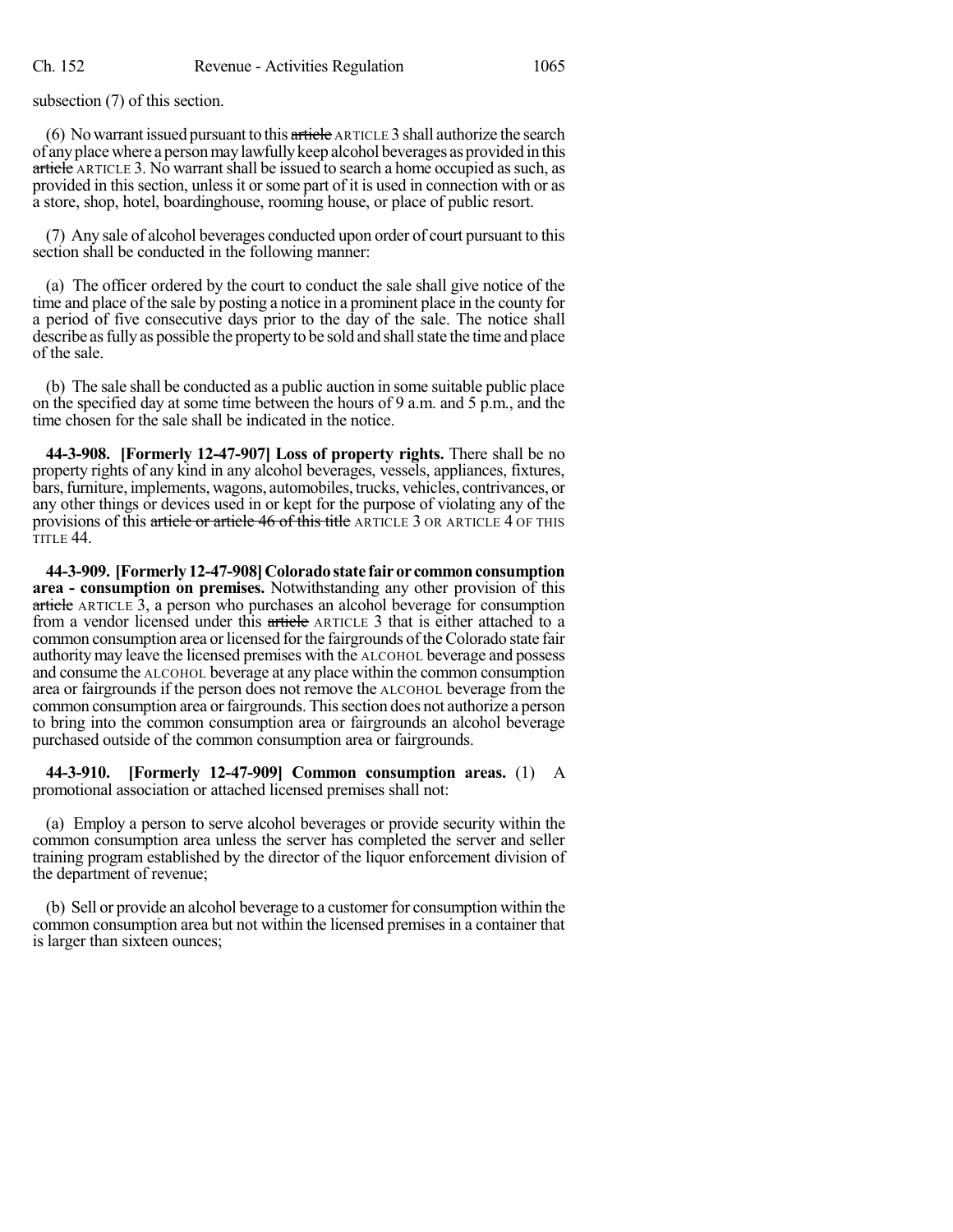(c) Sell or provide an alcohol beverage to a customer for consumption within the common consumption area but not within the licensed premises unless the container is disposable and contains the name of the vendor in at least twenty-four-point font;

(d) Permit customers to leave the licensed premises with an alcohol beverage unless the beverage container complies with paragraphs  $(b)$  and  $(c)$  of this subsection  $(1)$  SUBSECTIONS  $(1)(b)$  AND  $(1)(c)$  OF THIS SECTION;

(e) Operate the common consumption area during hours the licensed premises cannot sell alcohol under this article ARTICLE 3 or the limitations imposed by the local licensing authority;

 $(f)$  Operate the common consumption area in an area that exceeds the maximum authorized by this article ARTICLE 3 or by the local licensing authority;

(g) Sell, serve, dispose of, exchange, or deliver, or permit the sale, serving, giving, or procuring of, an alcohol beverage to a visibly intoxicated person or to a known habitual drunkard;

(h) Sell, serve, dispose of, exchange, or deliver, or permit the sale, serving, or giving of an alcohol beverage to a person under twenty-one years of age; or

(i) Permit a visibly intoxicated person to loiter within the common consumption area.

(2) The promotional association shall promptly remove all alcohol beverages from the common consumption area at the end of the hours of operation.

(3) A person shall not consume AN alcohol BEVERAGE within the common consumption area unless it was purchased from an attached, licensed premises.

(4) This section does not apply to a special event permit issued under article 48 of this title ARTICLE 5 OF THIS TITLE 44 or the holder thereof unless the permit holder desires to use an existing common consumption area and agrees in writing to the requirements of this article ARTICLE 3 and the local licensing authority concerning the common consumption area.

#### PART 10

# RESPONSIBLE ALCOHOL BEVERAGE VENDOR ACT

**44-3-1001. [Formerly 12-47-1001] Short title.** THE SHORT TITLE OF this part 10 shall be known and may be cited as IS the "Responsible Alcohol Beverage Vendor" Act".

**44-3-1002. [Formerly 12-47-1002] Responsible vendors - standards.** (1) To be a responsible alcohol beverage vendor, a vendorshall complywith the server and seller training program established by the director of the liquor enforcement division of the department of revenue.

(2) The director of the liquor enforcement division shall set standards for compliance with the server and seller training program. When creating standards,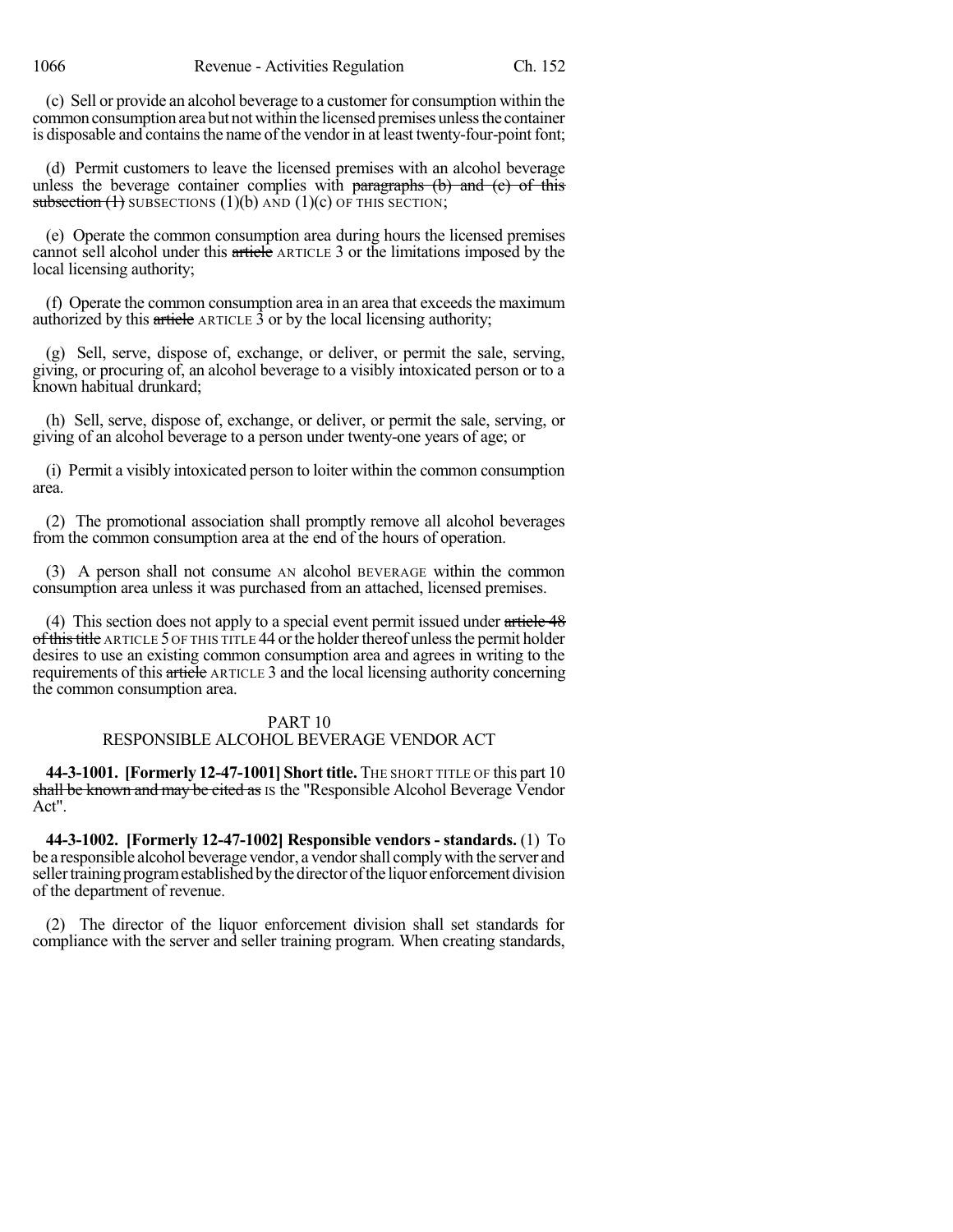the director shall consider input from local and state government, the alcohol beverage industry, and any other state or national seller and server programs.

#### **ARTICLE 4 Fermented Malt Beverages**

**44-4-101. [Formerly 12-46-101] Short title.** This article shall be known and may be cited as THE SHORT TITLE OF THIS ARTICLE 4 IS the "Colorado Beer Code".

**44-4-102. [Formerly 12-46-102] Legislative declaration. [***Editor's note: This version of this section is effective until January 1, 2019.***]** (1) The general assembly hereby declares that it is in the public interest that fermented malt beverages shall be manufactured, imported, and sold only by persons licensed as provided in this article ARTICLE 4. The general assembly further declares that it is lawful to manufacture and sell fermented malt beverages containing not more than three and two-tenths percent alcohol by weight subject to the provisions of this article ARTICLE 4 and applicable provisions of articles 47 and 48 of this title ARTICLES 3 AND 5 OF THIS TITLE 44.

(2) The general assembly recognizes that fermented malt beverages are separate and distinct from malt, vinous, and spirituous liquors, and as such require a separate and distinct regulatory framework under this article ARTICLE 4. To aid administrative efficiency, however, the provisions in article 47 of this title ARTICLE 3 OF THIS TITLE 44 shall apply to the regulation of fermented malt beverages, except when otherwise expressly provided for in this article ARTICLE 4.

**44-4-102. [Formerly 12-46-102] Legislative declaration. [***Editor's note: This version of this section is effective January 1, 2019.***]** (1) The general assembly hereby declares that it is in the public interest that fermented malt beverages shall be manufactured, imported, and sold only by persons licensed as provided in this article ARTICLE 4 and article 47 of this title ARTICLE 3 OF THIS TITLE 44. The general assembly further declares that it is lawful to manufacture and sell fermented malt beverages subject to this article ARTICLE 4 and applicable provisions of articles 47 and 48 of this title ARTICLES 3 AND 5 OF THIS TITLE 44.

(2) The general assembly further recognizes that fermented malt beverages and malt liquors are separate and distinct from, and have a unique regulatory history in relation to, vinous and spirituous liquors, and as such require the retention of a separate and distinct regulatory framework under this article ARTICLE 4. To aid administrative efficiency, however, article 47 of this title ARTICLE 3 OF THIS TITLE 44 applies to the regulation of fermented malt beverages, except when otherwise expressly provided for in this article ARTICLE 4.

**44-4-103. [Formerly 12-46-103] Definitions.** Definitions applicable to this article ARTICLE 4 also appear in article 47 of this title ARTICLE 3 OF THIS TITLE 44. As used in this article ARTICLE 4, unless the context otherwise requires:

(1) **[***Editor's note: This version of subsection (1) is effective until January 1,* 2019.<sup>T</sup> "Fermented malt beverage" means any beverage obtained by the fermentation of any infusion or decoction of barley, malt, hops, or any similar product or any combination thereof in water containing not less than one-half of one percent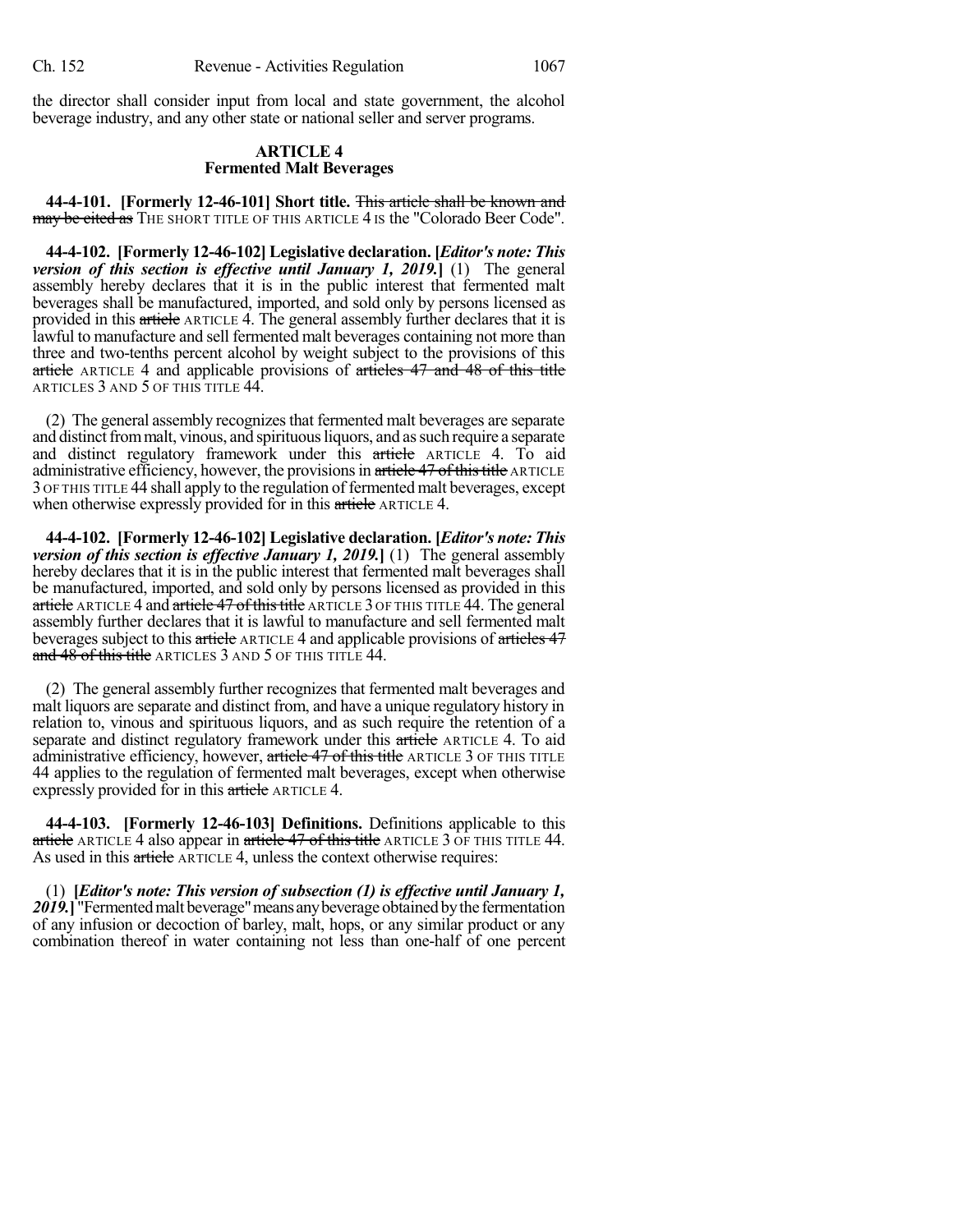alcohol by volume and not more than three and two-tenths percent alcohol by weight or four percent alcohol by volume; except that "fermented malt beverage" shall not include confectionery containing alcohol within the limits prescribed by section 25-5-410 (1)(i)(II).  $C.R.S.$ 

(1) **[***Editor's note: This version ofsubsection (1) is effective January 1, 2019.***]** (a) "Fermented malt beverage" means beer and any other beverage obtained by the fermentation of any infusion or decoction of barley, malt, hops, or any similar product or anycombination thereofin water containing not lessthan one half of one percent alcohol by volume.

(b) "Fermentedmalt beverage" doesnotinclude confectionerycontainingalcohol within the limits prescribed by section 25-5-410 (1)(i)(II).  $C.R.S.$ 

(2) "License" means a grant to a licensee to manufacture or sell fermented malt beverages as provided by this article ARTICLE 4.

(3) "Licensed premises" means the premises specified in an application for a license under this article which ARTICLE 4 THAT are owned or in possession of the licensee and within which such THE licensee is authorized to sell, dispense, orserve fermented malt beverages in accordance with the provisions of this article ARTICLE 4.

(4) "Local licensing authority" means the governing body of a municipality or city and county, the board of county commissioners of a county, or any authority designated by municipal or county charter, municipal ordinance, or county resolution.

(5) "Sell at wholesale" meansselling to any other than the intended consumer of fermented malt beverages. "Sell at wholesale" shall not be construed to prevent a brewer or wholesale beer dealer from selling fermented malt beverages to the intended consumer thereof or to prevent a licensed manufacturer or importer from selling such beverages to a licensed wholesaler.

(6) "State licensing authority" meansthe executive director of the department of revenue or the deputy director of the department of revenue if the executive director so designates.

**44-4-104. [Formerly 12-46-104] Licenses -state license fees - requirements.** (1) The licenses to be granted and issued by the state licensing authority pursuant to this article ARTICLE 4 for the manufacture, importation, and sale of fermented malt beverages shall be as follows:

(a) (I) A manufacturer's license shall be granted and issued to any person, partnership, association, organization, or corporation qualifying under section 12-47-301 SECTION 44-3-301 and not prohibited from licensure under section 12-47-307 SECTION 44-3-307 to manufacture and sell fermented malt beverages upon the payment of an annual license fee of one hundred fifty dollars to the state licensing authority. A manufacturer so licensed may have additional warehouses in the state upon payment of the wholesaler's license fee as provided in this section.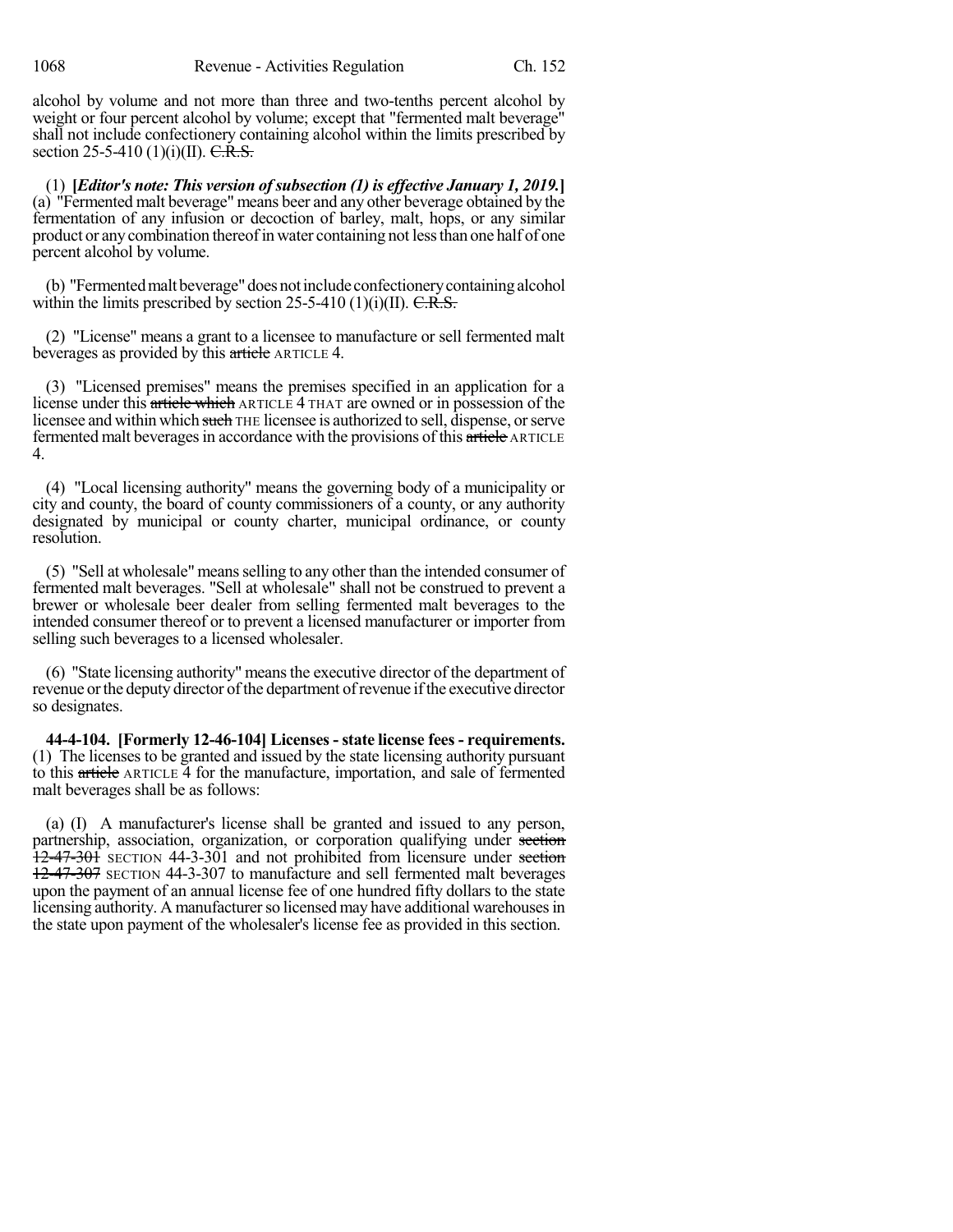(II) A manufacturer that has received a license pursuant to this paragraph  $(a)$ SUBSECTION (1)(a) shall be authorized to manufacture fermented malt beverages upon an alternating proprietor licensed premises, as defined in section 12-47-103 SECTION 44-3-103, as approved by the state licensing authority, but the manufacturer shall not conduct retail sales of fermented malt beverages from an area licensed or defined as an alternating proprietor licensed premises.

(b) A wholesaler's license shall be granted and issued to any person, partnership, association, organization, or corporation qualifying under section 12-47-301 SECTION 44-3-301 and not prohibited from licensure under section 12-47-307 SECTION 44-3-307 to sell fermented malt beverages upon the payment of an annual license fee of one hundred fifty dollars to the state licensing authority. Each wholesaler's license application shall designate the territory within which the licensee may sell the designated products of any manufacturer, as agreed upon by the licensee and the manufacturer of such products.

(c) A retailer's license shall be granted and issued to any person, partnership, association, organization, or corporation qualifying under section 12-47-301 SECTION 44-3-301 and not prohibited from licensure under section 12-47-307 SECTION 44-3-307 to sell atretail the said fermented malt beverages upon paying an annual license fee of seventy-five dollars to the state licensing authority.

(d) (I) A nonresident manufacturer's license shall be granted and issued to any personmanufacturing fermentedmalt beverages outside ofthe state ofColorado for the sole purposes listed in subparagraph (III) of this paragraph (d) SUBSECTION  $(1)(d)(III)$  OF THIS SECTION, upon the payment of an annual license fee of one hundred fifty dollars to the state licensing authority.

(II) An importer's license shall be granted and issued to any person importing fermented malt beverages into this state for the sole purposes listed in subparagraph  $(HH)$  of this paragraph (d) SUBSECTION  $(1)(d)(III)$  OF THIS SECTION, upon the payment of an annual license fee of one hundred fifty dollars to the state licensing authority.

(III) The licenses referred to in subparagraphs  $(I)$  and  $(II)$  of this paragraph  $(d)$ SUBSECTIONS  $(1)(d)(I)$  AND  $(1)(d)(II)$  OF THIS SECTION shall be issued for the following purposes only:

(A) To import and sell fermented malt beverages within this state to a person licensed as a wholesaler pursuant to this section;

(B) To maintain stocks of fermented malt beverages and to operate fermented malt beverages warehouses by procuring a wholesaler's license as provided in this section;

(C) To solicit orders from retail licensees and fill such orders through licensed wholesalers.

(IV) Each applicant for a license as a manufacturer, nonresident manufacturer, or importer of fermented malt beverages shall enter into a written contract with each wholesaler with which the applicant intends to do business, which contract shall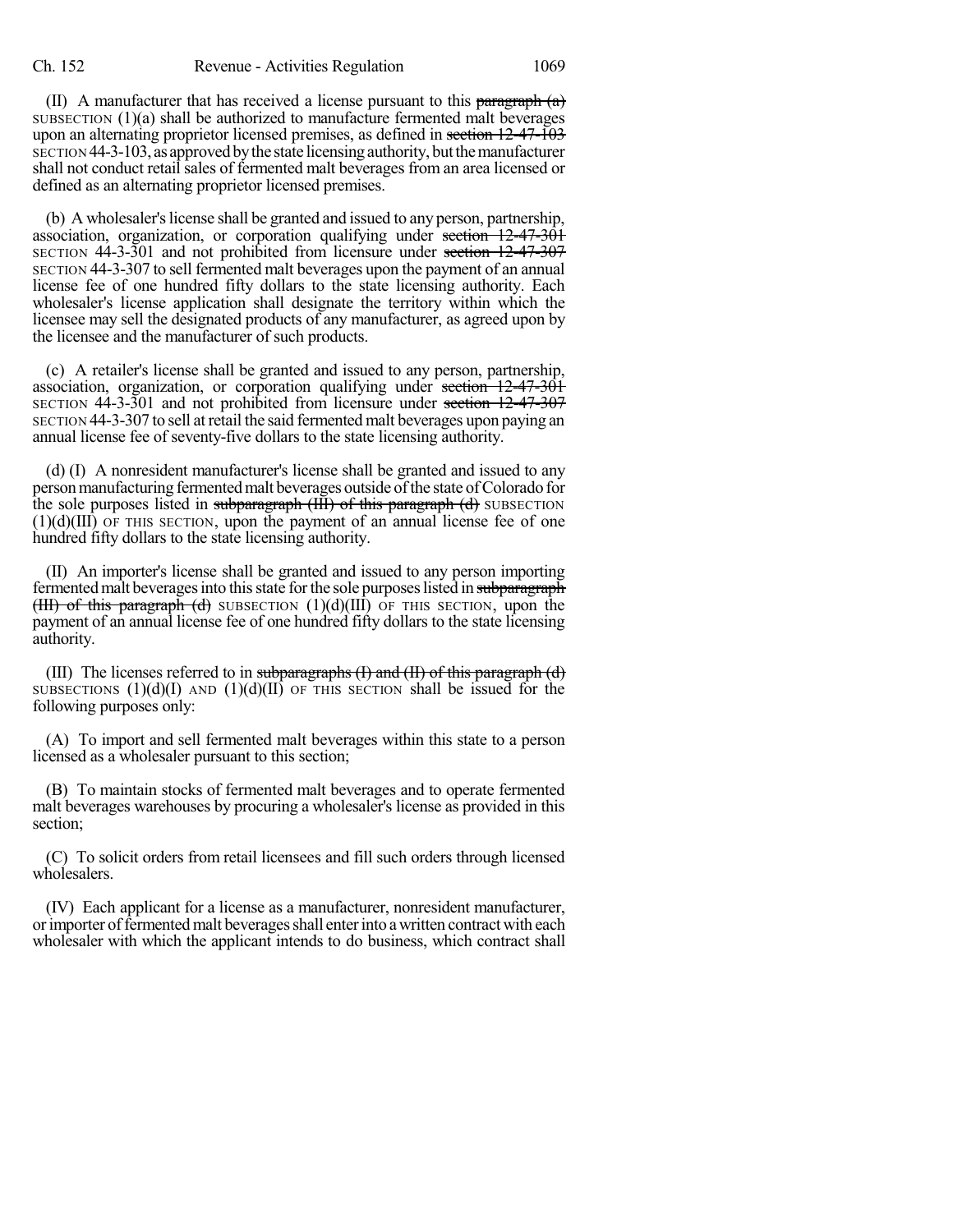designate the territory within which the product of such applicant shall be sold by the respective wholesaler. The contract shall be submitted to the state licensing authority with an application, and such THE applicant, if licensed, shall have a continuing duty to submit any subsequent revisions, amendments, or superseding contracts to the state licensing authority.

(V) A manufacturer, nonresident manufacturer, or importer licensed to sell fermented malt beverages under this article ARTICLE 4 shall not contract with more than one wholesaler to sell the products of such manufacturer, nonresident manufacturer, or importer in the same territory.

 $(1.5)$  (2) Notwithstanding the amount specified for any fee in subsection (1) of this section, the state licensing authority, by rule or as otherwise provided by law, may reduce the amount of one or more of the fees if necessary pursuant to section 24-75-402 (3)  $C.R.S.,$  to reduce the uncommitted reserves of the fund to which all or any portion of one or more of the fees is credited. After the uncommitted reserves of the fund are sufficiently reduced, the state licensing authority, by rule or as otherwise provided by law, may increase the amount of one or more of the fees as provided in section  $24-75-402$  (4). C.R.S.

 $(2)$  (3) The manufacturer's or wholesaler's licenses provided by this article ARTICLE 4 shall permit the licensee to sell fermented malt beverages in sealed containers to retailers and consumers, thereof, as long as the beverages have been unloaded and placed in the physical possession of a licensed wholesaler at its licensed premises in this state and inventoried for purposes of tax collection before being delivered to any such retailer or consumer. Wholesalers of fermented malt beverages receiving products to be held as required by this subsection  $(2)$ SUBSECTION (3) shall be liable for the payment of any tax due on such THE products under section 12-47-503 SECTION 44-3-503.

 $(3)$  (4) It is unlawful for any manufacturer or wholesaler or any person, partnership, association, organization, or corporation interested financially in or with any of the licensees described in this article ARTICLE 4 to be interested financially, directly or indirectly, in the business of any retail licensee licensed pursuant to this article ARTICLE 4, or for any retail licensee under this article ARTICLE 4, to be interested financially, directly or indirectly, in the business of any manufacturer or wholesaler or any person, partnership, association, organization, or corporation interested in or with any of the manufacturers or wholesalers licensed pursuant to this article ARTICLE 4.

**44-4-105. [Formerly 12-46-105] Fees and taxes- allocation.** (1) (a) The state licensing authority shall establish fees for processing the following types of applications, notices, or reports required to be submitted to the state licensing authority: Applications for new fermented malt beverage licenses pursuant to section  $12-47-301$  SECTION  $44-3-301$  and regulations RULES thereunder; applications for change of location pursuant to section  $12-47-301$  SECTION 44-3-301 and regulations RULES thereunder; applications for changing, altering, or modifying licensed premises pursuant to section 12-47-301 SECTION 44-3-301 and regulations RULES thereunder; applicationsfor warehouse or branch house permits pursuant to section 12-46-104 SECTION 44-4-104 and regulations RULES thereunder; applications for duplicate licenses; and notices of change of name or trade name pursuant to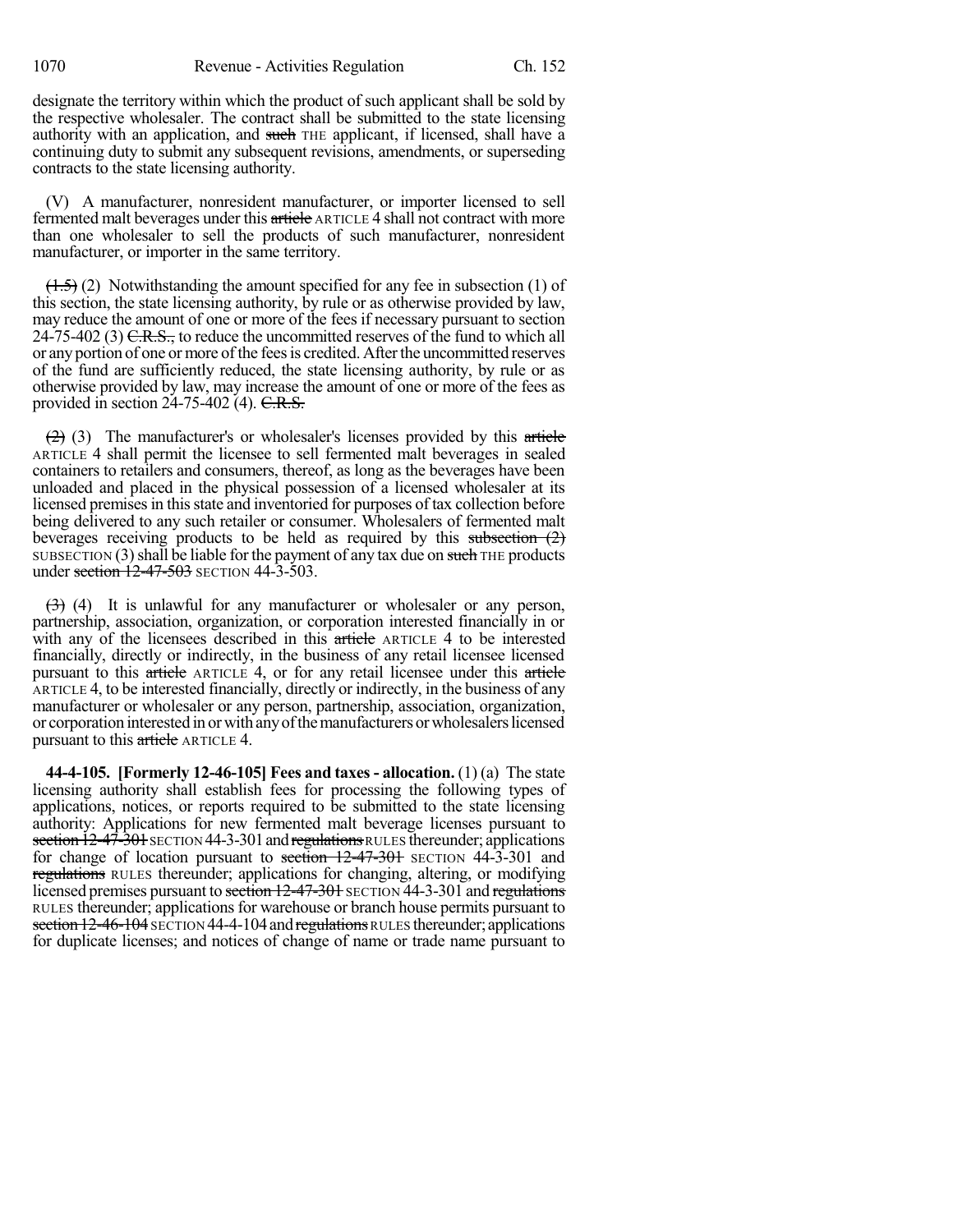section 12-47-301 SECTION 44-3-301 and regulations RULES thereunder. The amounts of such fees, when added to the other fees and taxes transferred to the liquor enforcement division and state licensing authority cash fund pursuant to subsection (2) of this section and section  $12-47-502$  (1) SECTION 44-3-502 (1), shall reflect the direct and indirect costs of the liquor enforcement division and the state licensing authority in the administration and enforcement of this article and articles 47 and 48 of this title ARTICLE 4 AND ARTICLES 3 AND 5 OF THIS TITLE 44. At least annually, the amounts of the fees shall be reviewed and, if necessary, adjusted to reflect such direct and indirect costs.

(b) Except as provided in paragraph (c) of this subsection  $(1)$  SUBSECTION  $(1)(c)$ OF THIS SECTION, the state licensing authority shall establish a basic fee thatshall be paid at the time of service of any subpoena upon the state licensing authority or upon any employee of the division, plus a fee for meals and a fee for mileage at the rate prescribed for state officers and employees in section 24-9-104 C.R.S., for each mile actually and necessarily traveled in going to and returning from the place named in the subpoena. If the person named in the subpoena is required to attend the place named in the subpoena for more than one day, there shall be paid, in advance, a sum to be established by the state licensing authority for each day of attendance to cover the expenses of the person named in the subpoena.

(c) The subpoena fee established pursuant to paragraph  $(b)$  of this subsection  $(1)$ SUBSECTION  $(1)(b)$  OF THIS SECTION shall not be applicable to any state or local governmental agency.

(2) (a) All state license fees provided for by this article  $\alpha$  ARTICLE 4 and all fees provided for by paragraphs (a) and (b) of subsection (1) SUBSECTIONS (1)(a) AND  $(1)(b)$  of this section for processing applications, reports, and notices shall be paid to the department of revenue, which shall transmit the fees and taxes to the state treasurer. The state treasurer shall credit eighty-five percent of the fees and taxes to the old age pension fund and the balance to the general fund.

(b) An amount equal to the revenues attributable to fifty dollars of each state license fee provided for by this article ARTICLE 4 and the processing fees provided for by paragraphs (a) and (b) of subsection (1) SUBSECTIONS (1)(a) AND (1)(b) of this section shall be transferred out of the general fund to the liquor enforcement division and state licensing authority cash fund. Such THE transfer shall be made by the state treasurer as soon as possible after the twentieth day of the month following the payment of such THE fees.

(c) The expenditures of the state licensing authority and the liquor enforcement divisionshall bepaidout of appropriationsfromthe liquor enforcement divisionand state licensing authority cash fund as provided in section 24-35-401. C.R.S.

(3) Eighty-five percent of the local license fees set forth in section  $12\text{-}46\text{-}107(2)$ SECTION 44-4-107 (2) shall be paid to the department of revenue, which shall transmit the fees to the state treasurer to be credited to the old age pension fund.

**44-4-106. [Formerly 12-46-106] Lawful acts.** It is lawful for a person under eighteen years of age who is under the supervision of a person on the premises over eighteen years of age to be employed in a place of business where fermented malt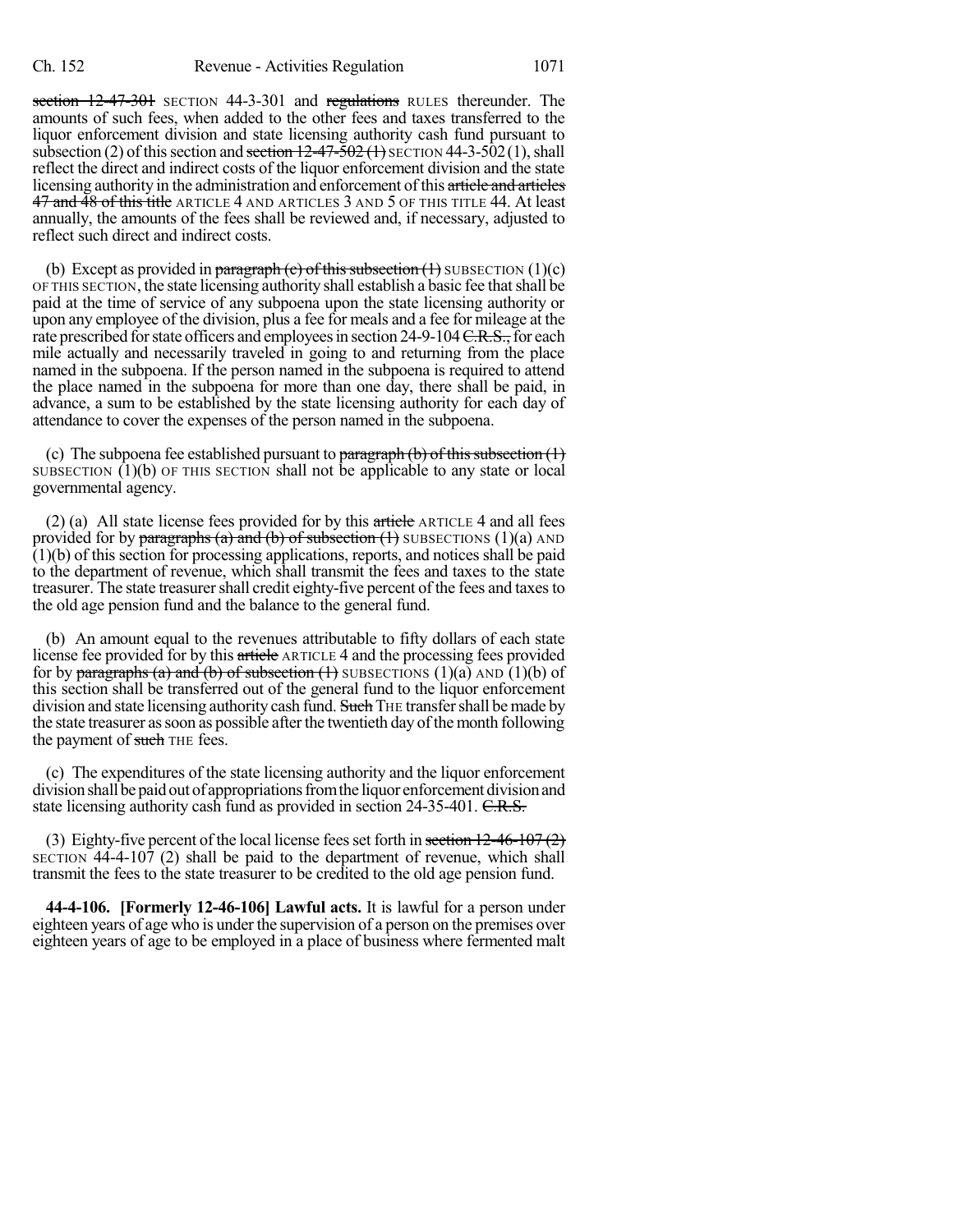beverages are sold at retail in containers for off-premises consumption. During the normal course of such employment, any person under eighteen years of age may handle and otherwise act with respect to fermented malt beverages in the same manner as that person does with other items sold at retail; except that no person under eighteen years of age shall sell or dispense fermented malt beverages, check age identification, or make deliveries beyond the customary parking area for the customers of the retail outlet. This section shall not be construed to permit the violation of any other provisions of this section under circumstances not specified in this section.

**44-4-107. [Formerly12-46-107]Locallicensingauthority- rules-application - fees.** (1) The local licensing authority shall issue only the following classes of fermented malt beverage licenses:

- (a) Sales for consumption off the premises of the licensee;
- (b) Sales for consumption on the premises of the licensee;

(c) Salesfor consumption both on and off the premises of the licensee. A person licensed pursuant to this paragraph  $(e)$  SUBSECTION  $(1)(c)$  may deliver at retail fermented malt beverages in factory-sealed containers in conjunction with the delivery of food products if such THE person has obtained a permit for the delivery of fermented malt beverages from the state licensing authority. The state licensing authority shall promulgate rules as are necessary for the proper delivery of fermented malt beverages pursuant to this  $\frac{1}{2}$  paragraph(c) SUBSECTION (1)(c) and shall have the authority to issue a permit to any person who is licensed pursuant to and delivers fermented malt beverages under this paragraph  $(e)$  SUBSECTION (1)(c).

(2) The local licensing authority shall collect an annual license fee oftwenty-five dollars if the licensed premises is located in a municipality or city and county and fifty dollars if the licensed premises is located outside the corporate limits of a municipality or city and county.

**44-4-108. [Formerly 12-46-108] Exemption.** This article ARTICLE 4 does not apply to a state institution of higher education when the institution is engaged in the manufacture and tasting, at the place of manufacture or at a licensed premises, of fermented malt beverages for teaching or research purposes, so long as the fermented malt beverages are not sold or offered for sale and are only tasted by a qualified employee, qualified student, or expert taster. Any unused fermented malt beverage product that is produced by a state institution of higher education in accordance with this section must be removed from a licensed premises at the end of an event if the event is held at a licensed premises located off campus.

**44-4-109. [Formerly 12-46-109] Liquor industry working group - creation - duties - report - repeal.** (1) The state licensing authority shall convene a liquor industry working group to develop an implementation process for grocery and convenience stores to apply for a license to sell malt liquor and fermented malt beverages containing at least one-half percent alcohol by volume starting January 1, 2019. The working group shall analyze the impact that removing the alcohol content limit on fermented malt beverages will have on the alcohol beverage industry as a whole, as well as on current retail licensees, and shall consider other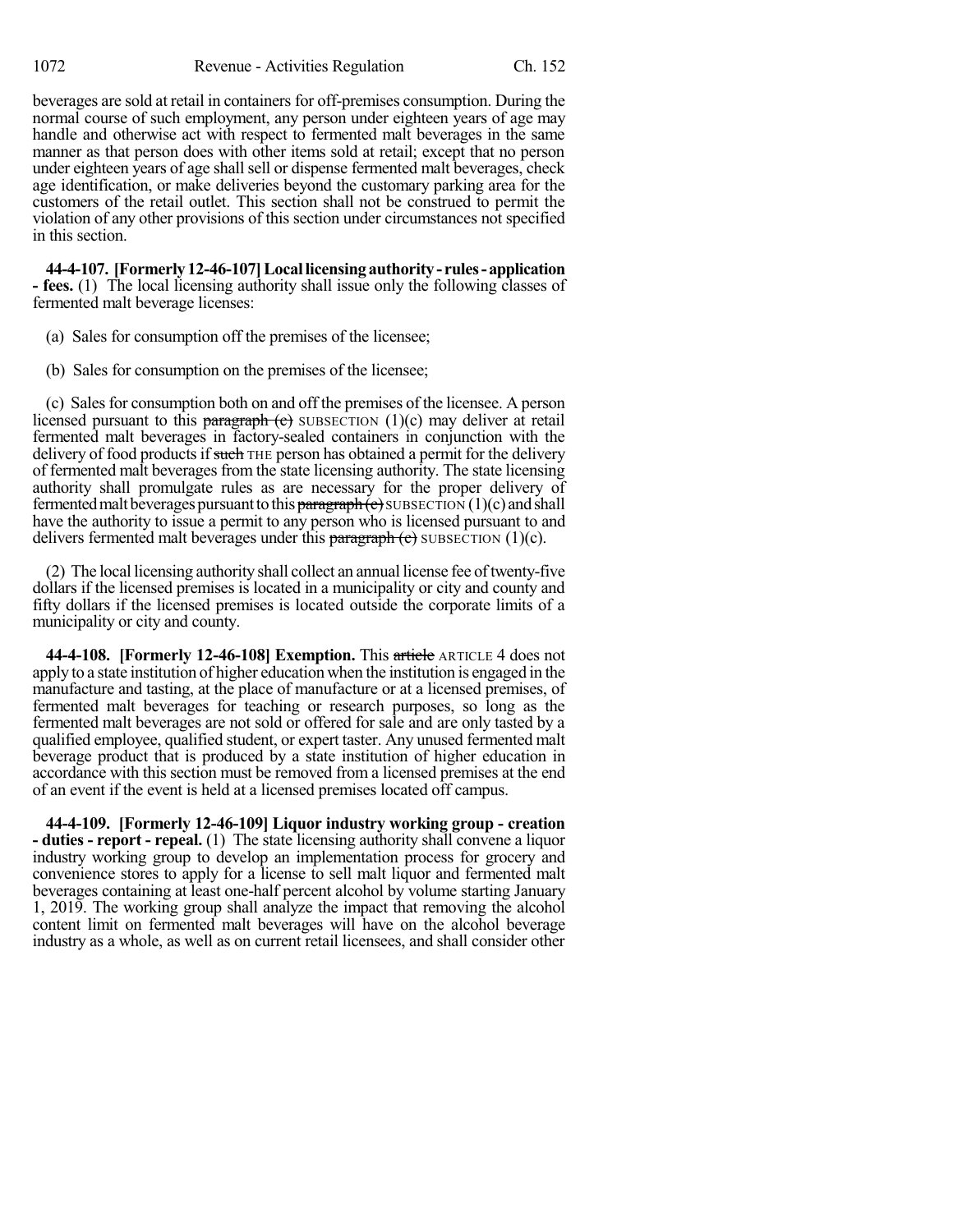legislative, regulatory, or administrative changes necessary to promote the three-tiered distribution systemin Colorado. Additionally, the working group shall examine and make recommendations regarding laws governing tastings conducted on retail premises licensed under article 47 of this title ARTICLE 3 OF THIS TITLE 44 and the ability of retail liquor stores licensed under section  $12-47-407$  SECTION 44-3-409 to sell growlers containing malt liquors.

(2) The executive director of the department of revenue shall appoint the following members to serve on the liquor industry working group:

(a) A member from the department of revenue;

- (b) A member from the liquor enforcement division in the department of revenue;
- (c) A member from the attorney general's office;
- (d) A member representing municipal government;
- (e) A member representing county government;
- (f) A member representing community prevention;
- (g) A member representing law enforcement;
- (h) Two members representing large breweries;
- (i) Two members representing small breweries;
- (j) One member representing a national distillery;
- (k) One member representing a Colorado distillery;

(l) Three members representing retail liquor store licensees, one of which must represent a small retail liquor store licensee;

(m) One member representing a statewide off-premises retail licensee;

(n) Two members representing persons licensed under section 12-47-411 SECTION 44-3-413;

(o) One member representing persons licensed under section  $12-47-412$  SECTION 44-3-414;

- (p) Two members representing licensed wholesalers;
- (q) One member representing a national vinous liquors manufacturer;
- (r) One member representing a Colorado vinous liquors manufacturer;
- (s) Two attorneys who practice in the area of liquor law and regulation;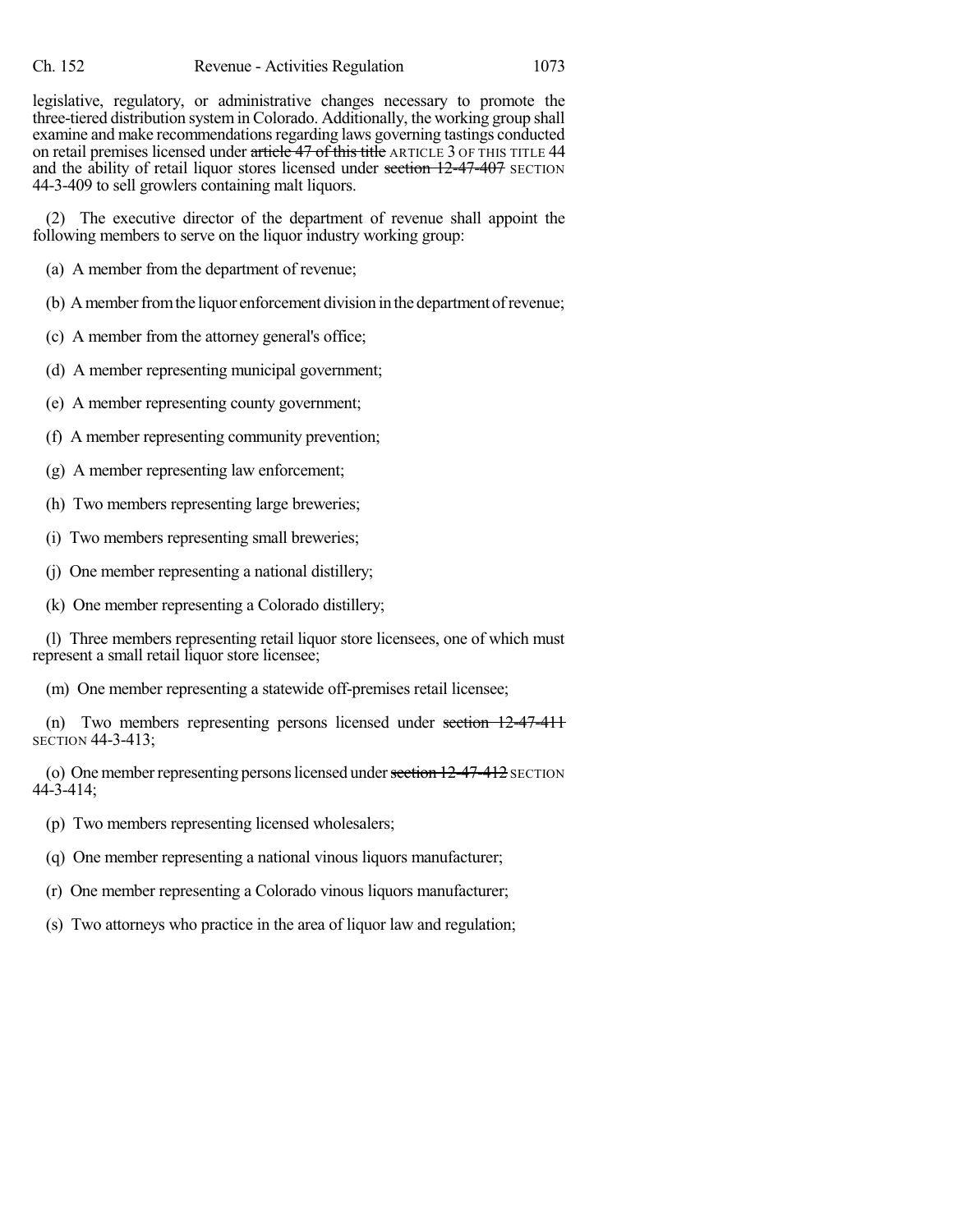(t) One member representing Mothers Against Drunk Driving or its successor organization;

(u) Two members representing grocery stores;

(v) Two members representing convenience stores; and

(w) Two members of the public.

(3) The liquor industry working group shall convene assoon as practicable after July 1, 2016, but no later than August 1, 2016, and by January 1,  $2018$ , shall report its findings and recommendations for an implementation process, including any legislative or administrative recommendations, to the senate business, labor, and technology committee and the house of representatives business affairs and labor committee, or their successor committees.

(4) This section is repealed, effective July 1, 2019.

## **ARTICLE 5 Special Event Liquor Permits**

**44-5-101. [Formerly 12-48-101] Special licenses authorized.**The state orlocal licensing authority, as defined in articles 46 and 47 of this title ARTICLES 3 AND 4 OF THIS TITLE 44, may issue a special event permit for the sale, by the drink only, of fermented malt beverages, as defined in section 12-46-103 SECTION 44-4-103, or the sale, by the drink only, of malt, spirituous, or vinous liquors, as defined in section 12-47-103 SECTION 44-3-103, to organizations and political candidates qualifying under this article ARTICLE 5, subject to the applicable provisions of articles 46 and 47 of this title ARTICLES 3 AND 4 OF THIS TITLE 44 and to the limitations imposed by this article ARTICLE 5.

**44-5-102. [Formerly 12-48-102]Qualificationsforpermit.**(1) Aspecial event permit issued under this article ARTICLE 5 may be issued to an organization, whether or not presently licensed under articles 46 and 47 of this title ARTICLES 3 AND 4 OF THIS TITLE 44, which has been incorporated under the laws of thisstate for purposes of a social, fraternal, patriotic, political, or athletic nature, and not for pecuniary gain, or which is a regularly chartered branch, lodge, or chapter of a national organization or society organized for such purposes and being nonprofit in nature, or which is a regularly established religious or philanthropic institution, or which is a state institution of higher education; and to anypolitical candidate who hasfiled the necessary reports and statements with the secretary of state pursuant to article 45 of title 1. C.R.S. For purposes of this article ARTICLE 5, a state institution of higher education includes each principal campus of a state system of higher education.

(2) A special event permit may be issued to any municipality owning arts facilities at which productions or performances of an artistic or cultural nature are presented for use at such facilities, subject to the provisions of this article ARTICLE 5.

(3) Notwithstanding any law to the contrary, and subject to this article 48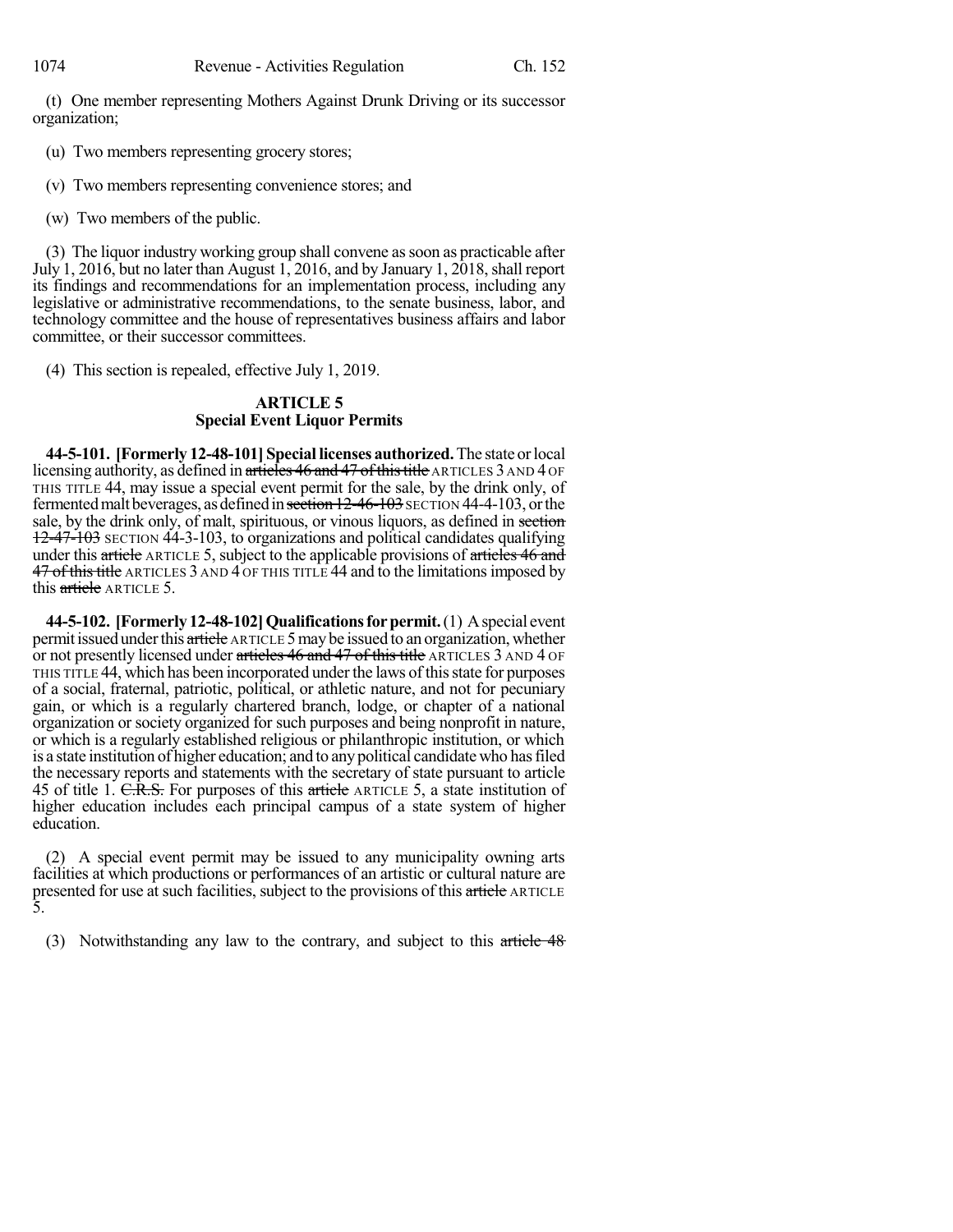ARTICLE 5, the state or local licensing authority may issue a special event permit to a state agency, the Colorado wine industry development board, created in section 35-29.5-103, or an instrumentality of a municipality or county that promotes:

(a) Alcohol beverages manufactured in the state; or

(b) Tourism in an area of the state where alcohol beverages are manufactured.

## **44-5-103. [Formerly 12-48-103] Grounds for issuance of special permits.**

### (1) Repealed.

 $\left(2\right)$  (1) (a) A special event permit may be issued under this section notwithstanding the fact that the special event is to be held on premises licensed under the provisions of <del>section 12-47-403, 12-47-403.5, 12-47-411 (2.5),</del> 12-47-416, 12-47-417, or 12-47-422 SECTION 44-3-403, 44-3-404, 44-3-413 (3), 44-3-418, 44-3-419, OR 44-3-424. The holder of a special event permit issued pursuant to this subsection  $(2)$  SUBSECTION  $(1)$  is responsible for any violation of article 47 of this title ARTICLE 3 OF THIS TITLE 44.

(b) If a violation of this article or of article  $47$  of this title ARTICLE  $5$  OR ARTICLE 3 OF THIS TITLE 44 occurs during a special event wine festival and the responsible licensee can be identified, such licensee may be charged and the appropriate penalties may apply. If the responsible licensee cannot be identified, the state licensing authority may send written notice to every licensee identified on the permit applications and may fine each the same dollar amount. Such THE fine shall not exceed twenty-five dollars per licensee or two hundred dollars in the aggregate. No joint fine levied pursuant to this paragraph  $(b)$  SUBSECTION  $(1)(b)$  shall apply to the revocation of a limited wineries license under section 12-47-601 SECTION 44-3-601.

 $(3)$  (2) Nothing in this article ARTICLE 5 shall be construed to prohibit the sale or dispensing of malt, vinous, or spirituous liquors on any closed street, highway, or public byway for which a special event permit has been issued.

**44-5-104. [Formerly 12-48-104] Fees for special permits.** (1) Special event permit fees are:

(a) Ten dollars per day for a malt beverage permit;

(b) Twenty-five dollars per day for a malt, vinous, and spirituous liquor permit.

(2) All fees are payable in advance to the department of revenue for applications for special event permits submitted to the state licensing authority for approval.

**44-5-105. [Formerly 12-48-105] Restrictions related to permits.** (1) Each special event permit shall be issued for a specific location and is not valid for any other location.

 $(2)$  A special event permit authorizes sale of the beverage or the liquors specified only during the following hours: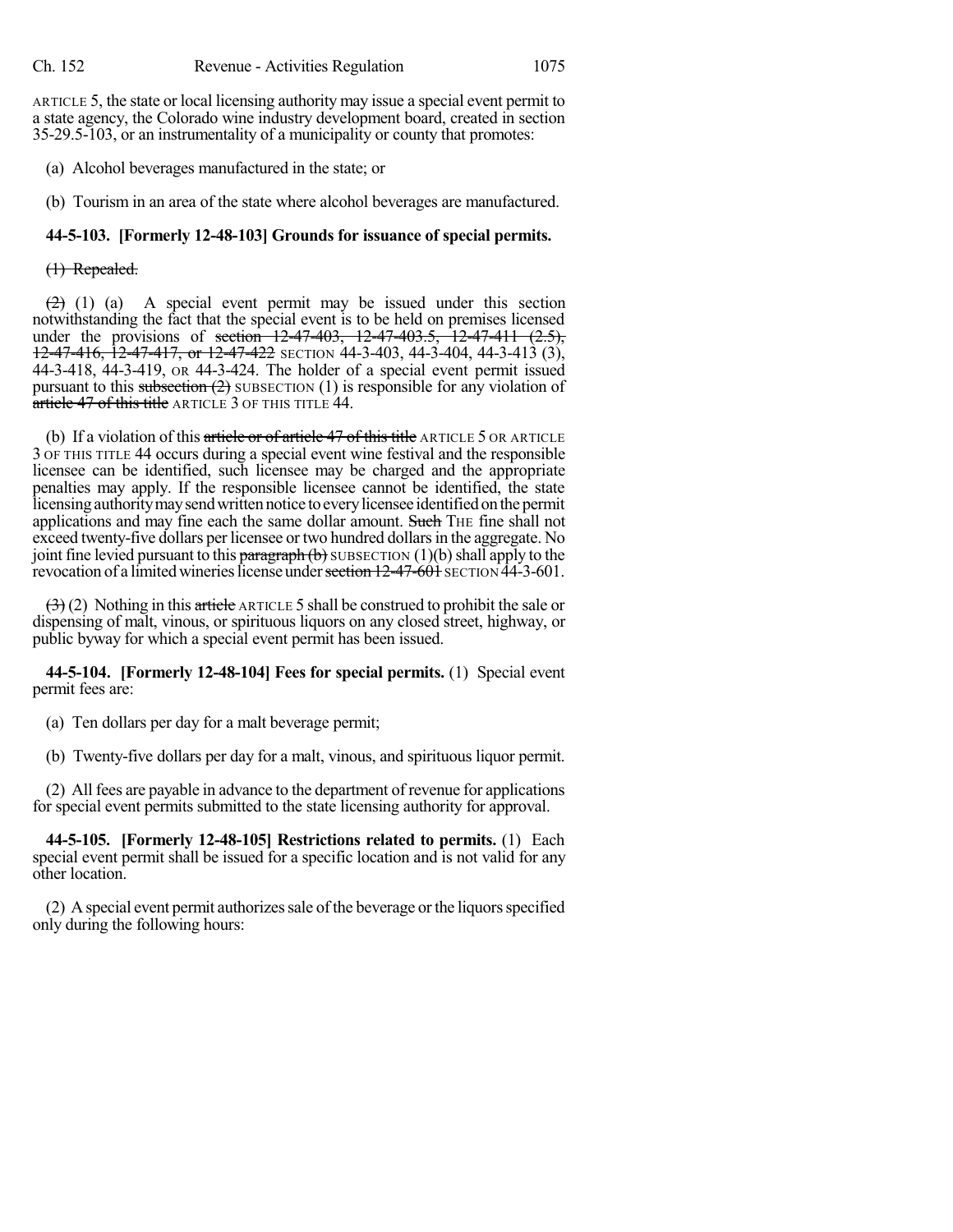(a) Between the hours of five a.m. of the day specified in a malt beverage permit and until twelve midnight on the same day;

(b) Between the hours of seven a.m. of the day specified in a malt, vinous, and spirituous liquor permit and until two a.m. of the day immediately following.

(3) The state or a local licensing authority shall not issue a special event permit to any organization for more than fifteen days in one calendar year.

(4) No issuance of a special event permit shall have the effect of requiring the state or local licensing authority to issue such a permit upon any subsequent application by an organization.

(5) Sandwiches or otherfood snacksshall be available during all hours ofservice of malt, spirituous, or vinous liquors, but prepared meals need not be served.

**44-5-106. [Formerly 12-48-106] Grounds for denial of special permit.** (1) The state or local licensing authority may deny the issuance of a special event permit upon the grounds that the issuance would be injurious to the public welfare because of the nature of the special event, itslocation within the community, or the failure of the applicant in a past special event to conduct the event in compliance with applicable laws.

(2) Public notice of the proposed permit and of the procedure for protesting issuance of the permit shall be conspicuously posted at the proposed location for at least ten days before approval of the permit by the local licensing authority.

**44-5-107. [Formerly 12-48-107] Applications for special permit.** (1) Applicationsfor a special event permitshall be made with the appropriate local licensing authority on forms provided by the state licensing authority and shall be verified by oath or affirmation of an officer of the organization or of the political candidate making application.

(2) In addition to the fees provided in section  $12-48-104$  SECTION 44-5-104, an applicant shall include payment of a fee established by the local licensing authority, not to exceed one hundred dollars, for both investigation and issuance of a permit. Upon approval of any application, the local licensing authority shall notify the state licensing authority of the approval, except as provided by subsection (5) of this section. The state licensing authority shall promptly act and either approve or disapprove the application. In reviewing an application, the local licensing authority shall apply the same standards for approval and denial applicable to the state licensing authority under this article ARTICLE 5.

(3) The local licensing authority shall cause a hearing to be held if, after investigation and upon review of the contents of any protest filed by affected persons, sufficient grounds appear to exist for denial of a permit. Any protestshall be filed by affected persons within ten days after the date of notice pursuant to section  $12-48-106$   $(2)$  SECTION 44-5-106 (2). Any hearing required by this subsection (3) or any hearing held at the discretion of the local licensing authority shall be held at least ten days after the initial posting of the notice, and notice thereof shall be provided TO the applicant and any person who has filed a protest.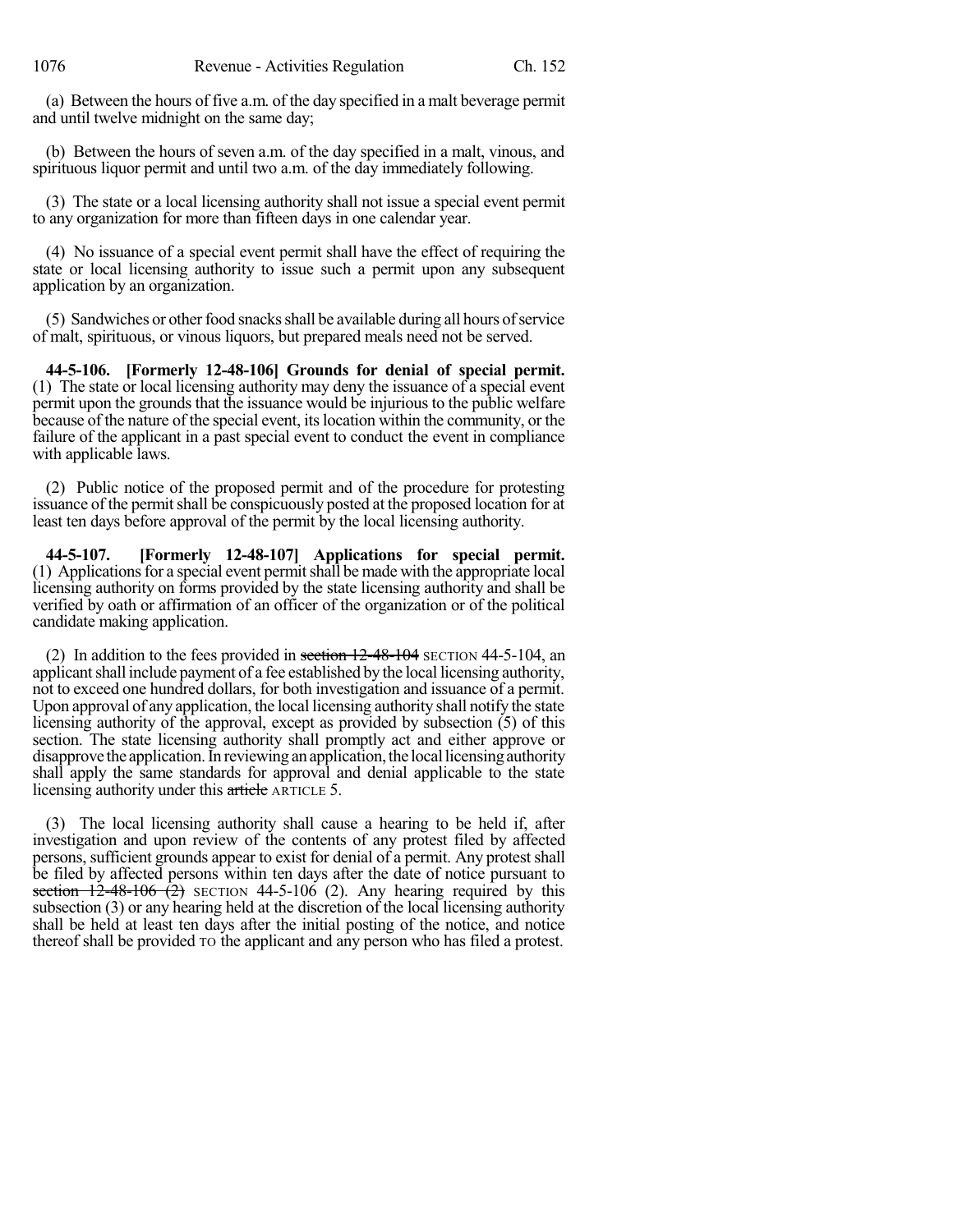(4) The local licensing authority may assign all or any portion of its functions under this article ARTICLE 5 to an administrative officer.

(5) (a) A local licensing authority may elect not to notify the state licensing authority to obtain the state licensing authority's approval or disapproval of an application for a special event permit. The local licensing authority is required only to report to the liquor enforcement division, within ten days after it issues a permit, the name of the organization to which a permit was issued, the address of the permitted location, and the permitted dates of alcohol beverage service.

(b) A local licensing authority electing not to notify the state licensing authority shall promptly act upon each application and either approve or disapprove each application for a special event permit.

(c) The state licensing authorityshall establish andmaintain a website containing the statewide permitting activity of organizations that receive permits under this article ARTICLE 5. In order to ensure compliance with section  $12-48-105(3)$  SECTION 44-5-105 (3), which restricts the number of permits issued to an organization in a calendar year, the local licensing authority shall accessinformation made available on the website of the state licensing authority to determine the statewide permitting activity of the organization applying for the permit. The local licensing authority shall consider compliance with section  $12-48-105(3)$  SECTION 44-5-105 (3) before approving any application.

**44-5-108. [Formerly 12-48-108] Exemptions.** An organization otherwise qualifying under section  $12-48-102$  SECTION  $44-5-102$  shall be exempt from the provisions of this article ARTICLE 5 and shall be deemed to be dispensing gratuitously and not to be selling fermented malt beverages or malt, spirituous, or vinous liquors when it serves, by the drink, fermented malt beverages or malt, spirituous, or vinous liquors to its members and their guests at a private function held by such THE organization on unlicensed premises, so long as any admission or other charge, if any, required to be paid or given by any such member as a condition to entry or participation in the event is uniform as to all without regard to whether or not a member or such member's guest consumes or does not consume such beverages or liquors. For purposes of this section, all invited attendees at a private function held by a state institution of higher education shall be considered members or guests of the institution.

**SECTION 3. Repeal of relocated provisionsin this act.** In Colorado Revised Statutes, **repeal** articles 46, 47, and 48 of title 12.

**SECTION 4.** In Colorado Revised Statutes, 6-25-201, **amend** (2) as follows:

**6-25-201. Definitions.** As used in this part 2, unless the context otherwise requires:

(2) "Lodging establishment" means a bed and breakfast, as defined in section  $\overline{12-47-103}$   $\overline{(3)}$  SECTION 44-3-103 (4), or a hotel, motel, resort, or public inn, as defined in section 6-25-101 (3).

**SECTION 5.** In Colorado Revised Statutes, 10-3-1104, **amend** (4)(a) as follows: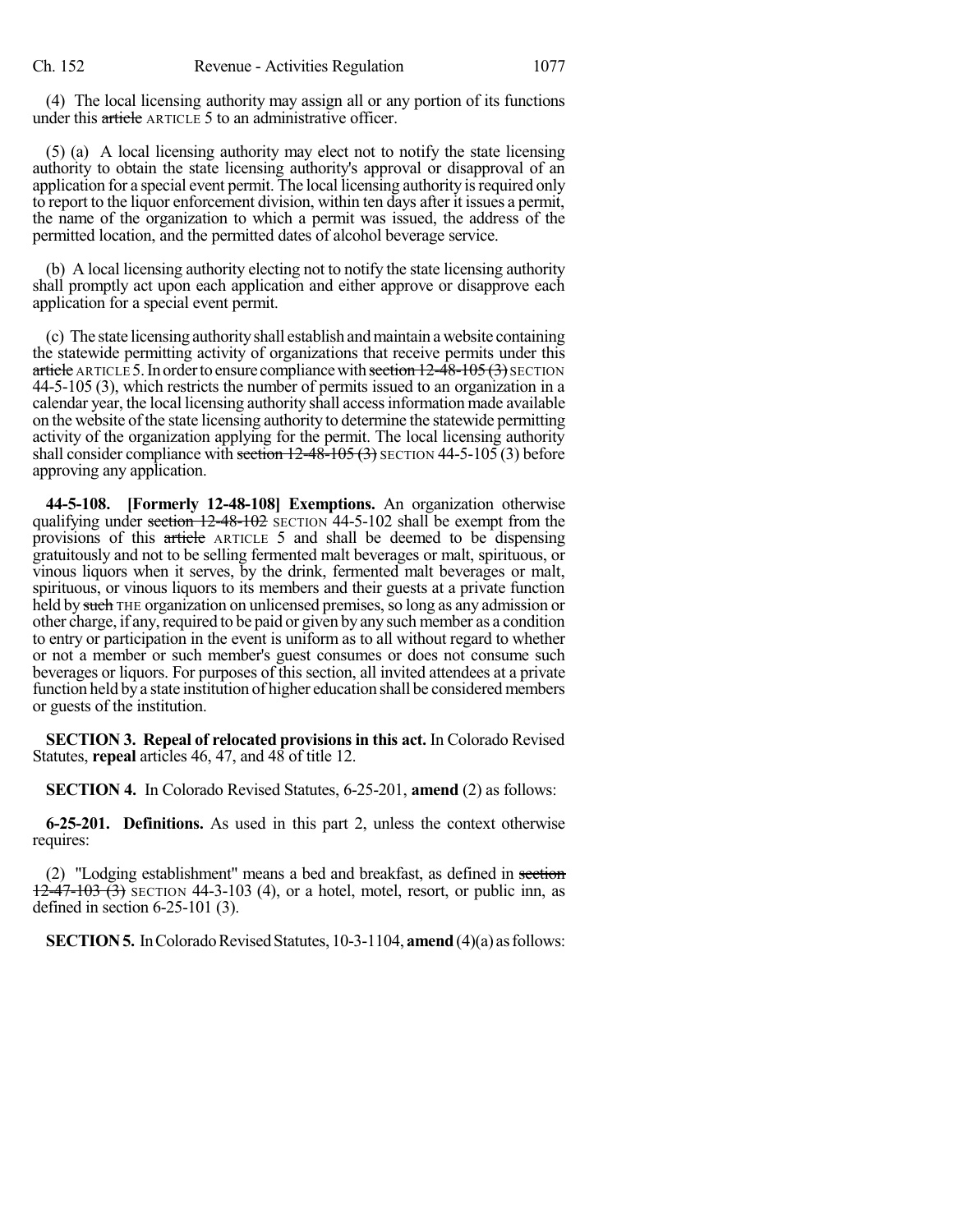**10-3-1104. Unfair methods of competition - unfair or deceptive acts or practices.** (4) The following is defined as an unfair practice in the business of insurance: For an insurer to deny, refuse to issue, refuse to renew, refuse to reissue, cancel, or otherwise terminate a motor vehicle insurance policy, to restrict motor vehicle insurance coverage on any person, or to add any surcharge or rating factor to a premium of a motor vehicle insurance policy solely because of:

(a) A conviction under section  $12-47-901(1)(b)$ , C.R.S. SECTION 44-3-901 (1)(c), or section 18-13-122 (3),  $C.R.S.,$  or any counterpart municipal charter or ordinance offense or because of anydriver'slicense revocation resulting fromsuch conviction. This paragraph  $(a)$  SUBSECTION  $(4)(a)$  includes, but is not limited to, a driver's license revocation imposed under section  $42-2-125$  (1)(m).  $C.R.S.$ 

**SECTION 6.** In Colorado Revised Statutes, **amend** 16-2.5-121 as follows:

**16-2.5-121. Executivedirector ofthedepartmentof revenue -seniordirector of enforcement for the department of revenue.** The executive director and the senior director of enforcement of the department of revenue are peace officers while engaged in the performance of their duties whose authority includes the enforcement of laws and rules regarding automobile dealers pursuant to section 12-6-105 (3), the lottery pursuant to sections 24-35-205 (3) and 24-35-206 (7), medical marijuana pursuant to article 43.3 of title 12, limited gaming pursuant to section 12-47.1-204, liquor pursuant to section  $12-47-904(1)$  SECTION  $\overline{44}$ -3-905(1), and racing events pursuant to section 12-60-203 (1), and the enforcement of all laws of the state of Colorado and who may be certified by the P.O.S.T. board.

**SECTION 7.** In Colorado Revised Statutes, **amend** 16-2.5-124 as follows:

**16-2.5-124. Liquor enforcement investigator.** A liquor enforcement investigator is a peace officer while engaged in the performance of his or her duties and while acting under proper orders or regulations whose primary authority shall be as stated in sections  $12-47-904$  (1) SECTIONS 44-3-905 (1) and 24-35-504 C.R.S., and shall also include the enforcement of all laws of the state of Colorado and who may be certified by the P.O.S.T. board.

**SECTION 8.** In Colorado Revised Statutes, 18-8-203, **amend** (1)(a) as follows:

**18-8-203. Introducing contraband in the first degree.** (1) A person commits introducing contraband in the first degree if he or she knowingly and unlawfully:

(a) Introduces or attempts to introduce a dangerous instrument; malt, vinous, or spirituous liquor, as defined in section  $12-47-103$ , C.R.S. SECTION  $44-3-103$ ; fermented malt beverage, as defined in section 12-46-103, C.R.S. SECTION 44-4-103; controlled substance, as defined in section 18-18-102 (5); or marijuana or marijuana concentrate, as defined in section 27-80-203 (15) and (16),  $C.R.S.,$  into a detention facility or at any location where an inmate is or is likely to be located, while the inmate is in the custody and under the jurisdiction of a political subdivision of the state of Colorado or the department of corrections, but not on parole; or

**SECTION 9.** In Colorado Revised Statutes, 18-9-123, **amend** (1)(a) introductory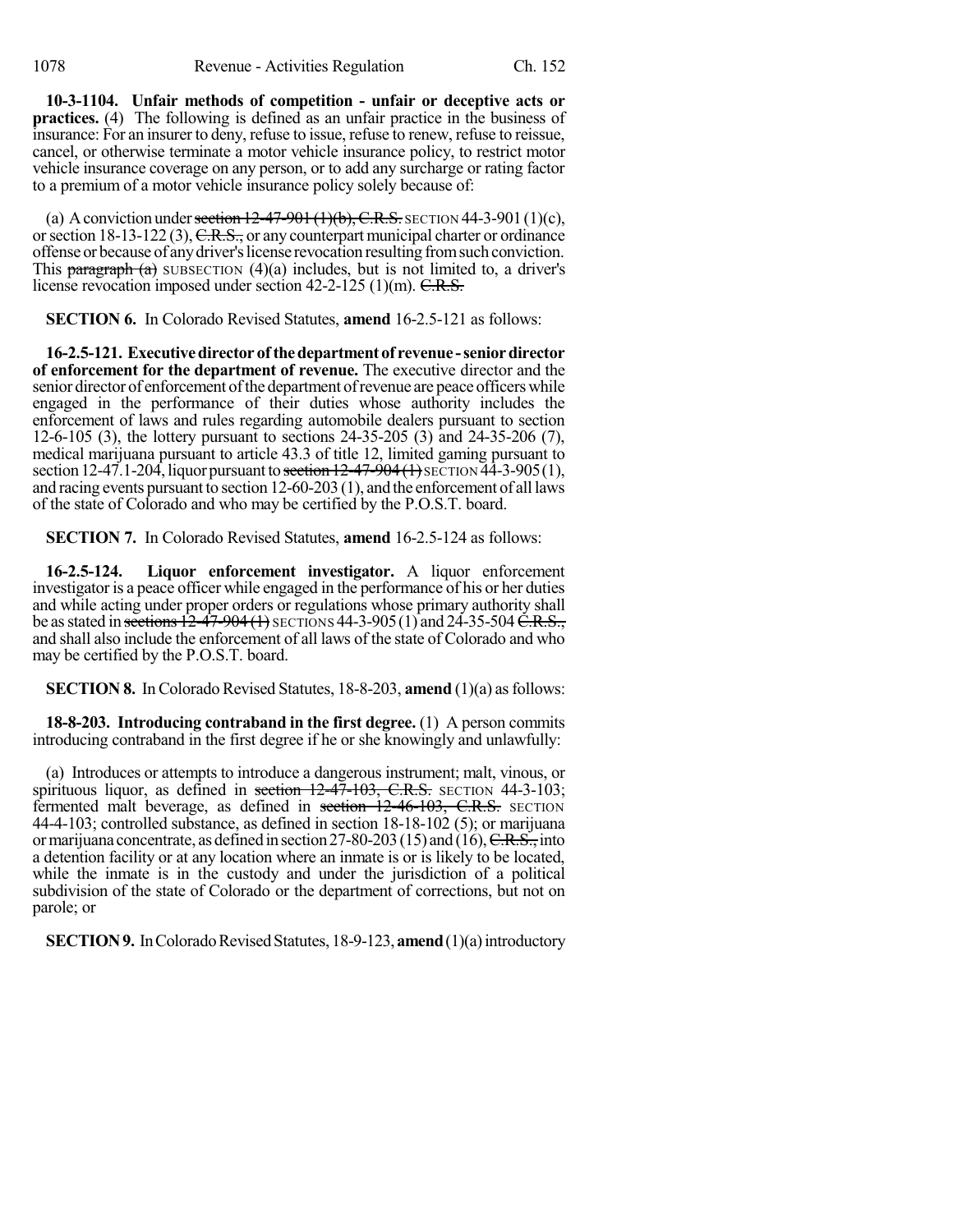portion and  $(1)(a)(I)$  as follows:

**18-9-123. Bringing alcohol beverages, bottles, or cansinto the major league baseball stadium.** (1) (a) It shall be unlawful for any person to carry or bring into the Denver metropolitan major league baseball stadium district stadium, as defined in section  $32-14-103$  (5) and (10), C.R.S., and referred to in this section as the "stadium", the following:

(I) Any alcohol beverage as defined in section  $12-47-103$   $(2)$ , C.R.S. SECTION 44-3-103 (2); or

**SECTION 10.** In Colorado Revised Statutes, 24-35-101, **amend** (1)(d) as follows:

**24-35-101. Functions of department of revenue.** (1) There is hereby created the department of revenue, the functions of which are the collection of the following:

(d) Taxes levied and the license fees imposed by the provisions of article 46 and part 5 of article 47 of title 12, C.R.S. ARTICLE 4 AND PART 5 OF ARTICLE 3 OF TITLE 44, and the administration and enforcement of said provisions;

**SECTION 11.** In Colorado Revised Statutes, **amend** 24-35-401 as follows:

**24-35-401. Liquor enforcement division and state licensing authority cash fund.** There is hereby created in the state treasury the liquor enforcement division and state licensing authority cash fund. The fund shall consist of moneys MONEY transferred thereto in accordance with sections  $12-46-105$  (2) and  $12-47-502$  (1), C.R.S. SECTIONS 44-3-502 (1) AND 44-4-105 (2). The general assembly shall make annual appropriations from the fund for a portion of the direct and indirect costs of the liquor enforcement division and the state licensing authority in the administration and enforcement of articles  $46$ ,  $47$ , and  $48$  of title  $12$ , C.R.S. ARTICLES 3 TO 5 OF TITLE 44. Any money remaining in the fund at the end of each fiscal year shall remain in the fund and shall not revert to the general fund or any other fund. The fund shall be maintained in accordance with section 24-75-402.

**SECTION 12.** In Colorado Revised Statutes, 24-79.5-101, **amend** the introductory portion, (2) introductory portion, and  $(2)(g)$  as follows:

**24-79.5-101. Definitions.** As used in this article ARTICLE 79.5, unlessthe context otherwise requires:

(2) "Delinquency charge" means a separate fee, fine, or penalty levied as a result of the late payment of an amount due. For purposes of this article ARTICLE 79.5, a delinquency charge shall not include any fee, fine, or other penalty imposed:

(g) By a local liquor licensing authority pursuant to article  $47$  of title 12, C.R.S. ARTICLE 3 OF TITLE 44.

**SECTION 13.** In Colorado Revised Statutes, 25-14-203, **amend** (3) as follows: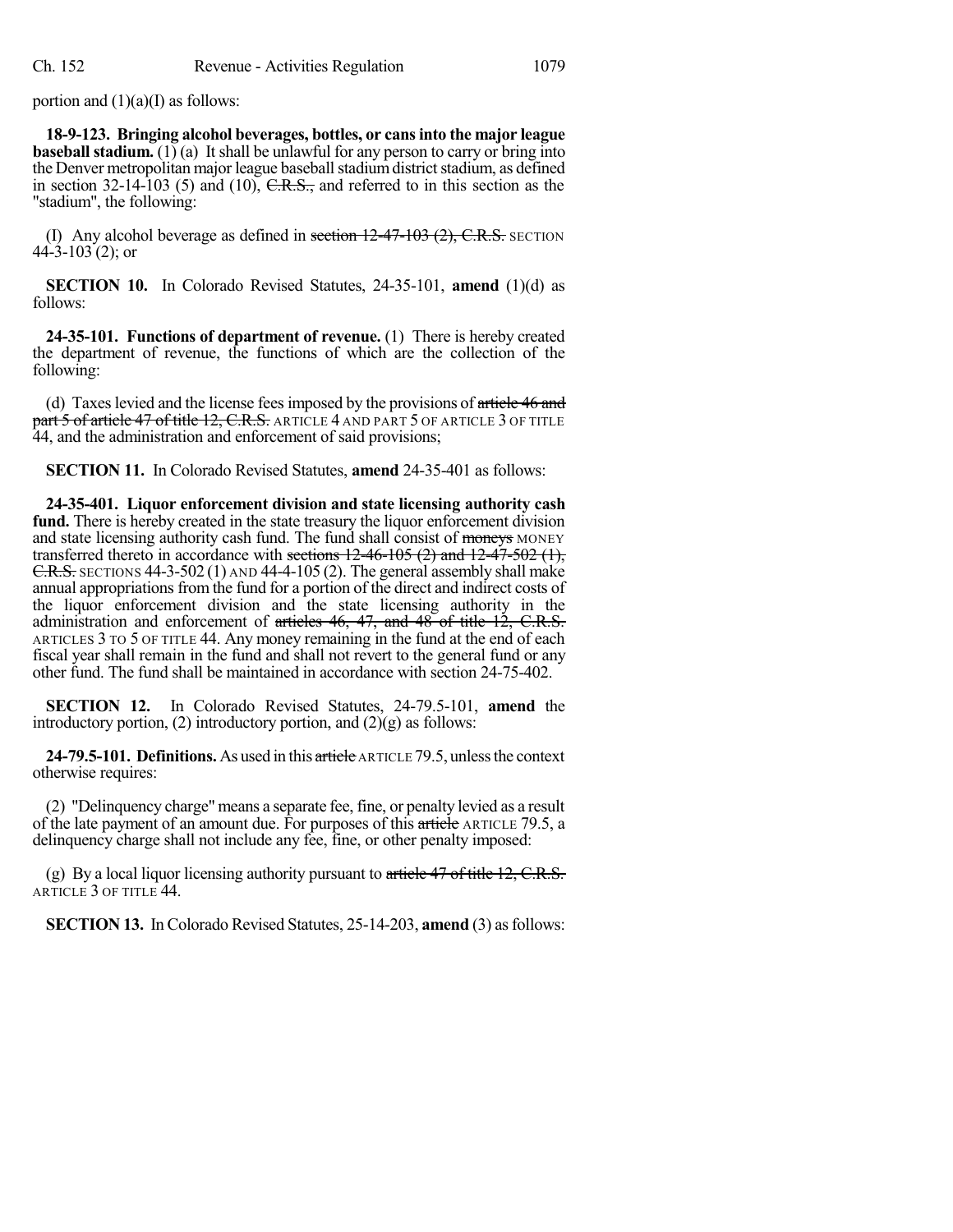**25-14-203. Definitions.** As used in this part 2, unless the context otherwise requires:

(3) "Bar" means any indoor area that is operated and licensed under article 47 of title 12, C.R.S. ARTICLE 3 OF TITLE 44, primarily for the sale and service of alcohol beverages for on-premises consumption and where the service of food is secondary to the consumption of such ALCOHOL beverages.

**SECTION 14.** In Colorado Revised Statutes, 26-2-104, **amend** (2)(a)(II)(C) and  $(2)(h)(I)(B)$  as follows:

**26-2-104. Public assistance programs - electronic benefits transfer service - joint reports with department of revenue - signs - rules - repeal.** (2) (a) (II) Only those businesses that offer products or services related to the purpose of the public assistance benefits are allowed to participate in the electronic benefits transfer service through the use of point-of-sale terminals. Clients shall not be allowed to access cash benefits through the electronic benefits transfer service from automated teller machines in this state located in:

(C) Retail establishments licensed to sell malt, vinous, or spirituous liquors pursuant to part 3 of article 47 of title 12 ARTICLE 3 OF TITLE 44; except that the prohibition in this subsection  $(2)(a)(II)(C)$  does not apply to establishments licensed as liquor-licensed drugstores under section  $12-47-408$  SECTION 44-3-410;

(h) (I) On or before January 1, 2016, the department of revenue shall adopt rules pursuant to the "State Administrative Procedure Act", article 4 of title 24, that relate to a client's use of automated teller machines at locations where such use is prohibited. The rules must apply to the following establishments:

(B) Retail establishments licensed to sell malt, vinous, or spirituous liquors pursuant to part 3 of article 47 of title 12 ARTICLE 3 OF TITLE 44, excluding establishments licensed as liquor-licensed drugstores under section 12-47-408 SECTION 44-3-410;

**SECTION 15.** In Colorado Revised Statutes, 26-2-703, **amend** (5.5) as follows:

**26-2-703. Definitions.** As used in this part 7, unless the context otherwise requires:

(5.5) "Controlled substance" means a substance, a drug, or an immediate precursor included in schedules I to V of part 2 of article 18 of title 18, C.R.S., and any "alcohol beverage" as defined in section  $12-47-103$  (2), C.R.S. SECTION  $44 - 3 - 103$  (2).

**SECTION 16.** In Colorado Revised Statutes, 27-80-116, **amend** (3) asfollows:

**27-80-116. Fetal alcoholspectrumdisorders-legislative declaration- health warning signs.** (3) Each person licensed pursuant to section 12-47-401 (1)(h) to  $(1)(t)$  or 12-47-401  $(1)(v)$ , C.R.S., SECTION 44-3-401 (1)(h) TO (1)(t) OR 44-3-401  $(1)(v)$  to sell malt, vinous, and spirituous liquors or licensed pursuant to section  $12-46-104(1)(c)$ , C.R.S., SECTION 44-4-104 (1)(c) to sell fermented malt beverages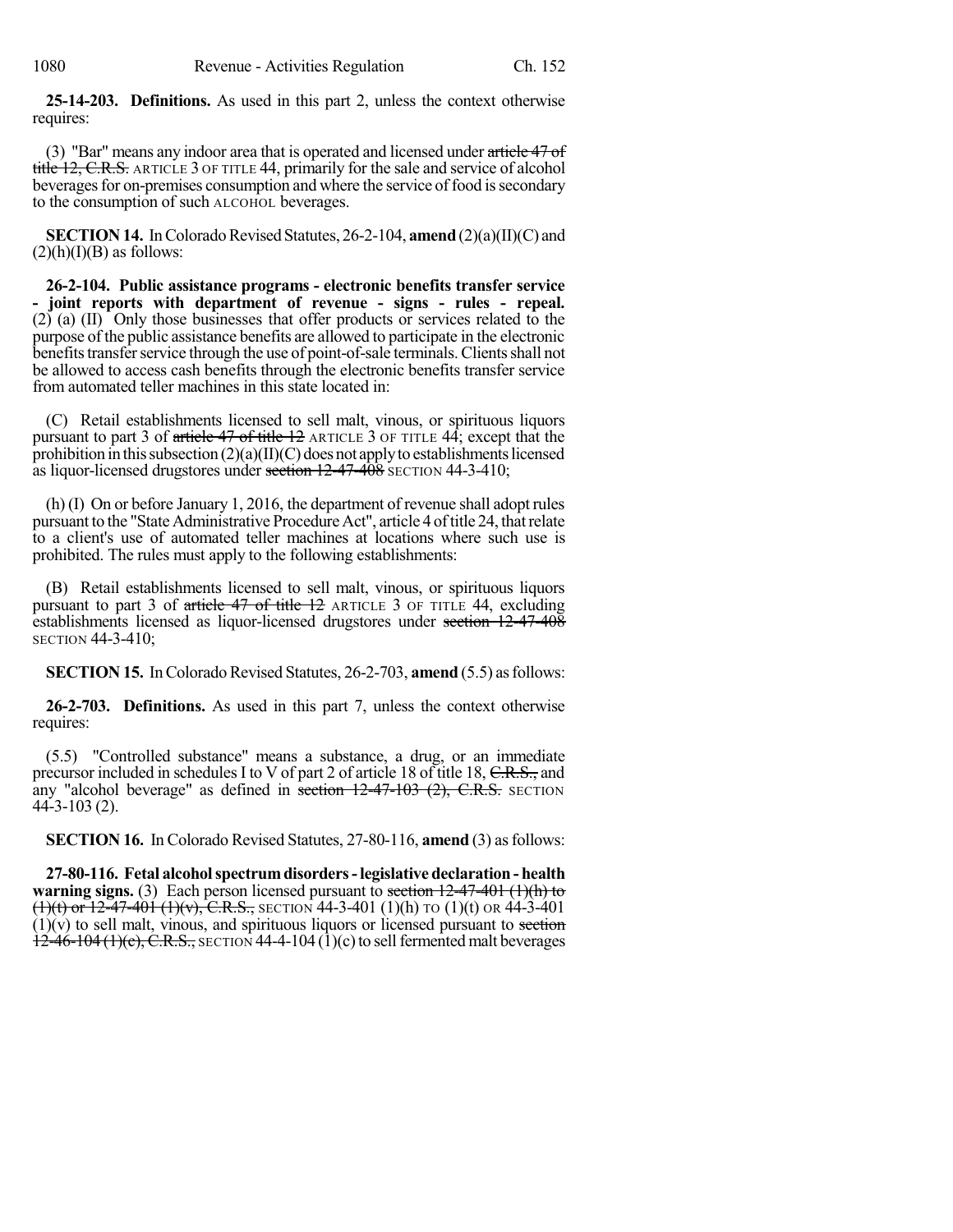is hereby encouraged to post a health warning sign informing patrons that the consumption of alcohol during pregnancy may cause birth defects, including fetal alcohol spectrum disorders.

**SECTION** 17. In Colorado Revised Statutes, 29-1-1101, **amend**  $(2)(g)$  as follows:

**29-1-1101. Definitions.** As used in this part 11, unless the context otherwise requires:

(2) "Delinquency charge" means a separate fee, fine, or penalty levied as a result of the late payment of an amount due. For purposes of this part 11, a delinquency charge shall not include any fee, fine, or other penalty imposed:

(g) By a local liquor licensing authority pursuant to article  $47$  of title 12, C.R.S. ARTICLE 3 OF TITLE 44.

**SECTION 18.** In Colorado Revised Statutes, 35-29.5-105, **amend** (1) as follows:

**35-29.5-105. Colorado wine industry development fund - use of money.** (1) There is hereby created in the state treasury the Colorado wine industry development fund. The fund shall consist of moneys MONEY credited thereto pursuant to section  $12-47-503$  (1)(b) and (1)(c), C.R.S. SECTION 44-3-503 (1)(c) AND (1)(d). All moneys MONEY in such THE fund are IS hereby continuously appropriated to the board for the expenses of the board in implementing the provisions of this article ARTICLE 29.5.

**SECTION 19.** In Colorado Revised Statutes, 39-21-102, **amend** (1) as follows:

**39-21-102. Scope.** (1) Unless otherwise indicated, the provisions of this article ARTICLE 21 apply to the taxes or fees imposed by articles  $\overline{22}$  to 35 of this title TITLE 39 and article 60 of title 34, C.R.S., section 21 of article X of the state constitution, article 3 of title 42, part 5 of article 47 of title 12 ARTICLE 3 OF TITLE 44, articles 11 and 20 of title 30, article 4 of title 43, article 2 of title 40, and part 2 of article 20 of title  $8. \text{C.R.S.}$ 

**SECTION 20.** In Colorado Revised Statutes, 39-22-104, **amend** (3)(e)(I) as follows:

**39-22-104. Income tax imposed on individuals, estates, and trusts - single rate -legislative declaration - definitions- repeal.**(3) There shall be added to the federal taxable income:

(e)(I) Any expensesincurred by a taxpayer with respect to expenditures made at, or payments made to, a club licensed pursuant to section 12-47-416, C.R.S., which SECTION 44-3-418 THAT has a policy to restrict membership on the basis of sex, sexual orientation, marital status, race, creed, religion, color, ancestry, or national origin. Any such club shall provide on each receipt furnished to a taxpayer a printed statement as follows:

The expenditures covered by this receipt are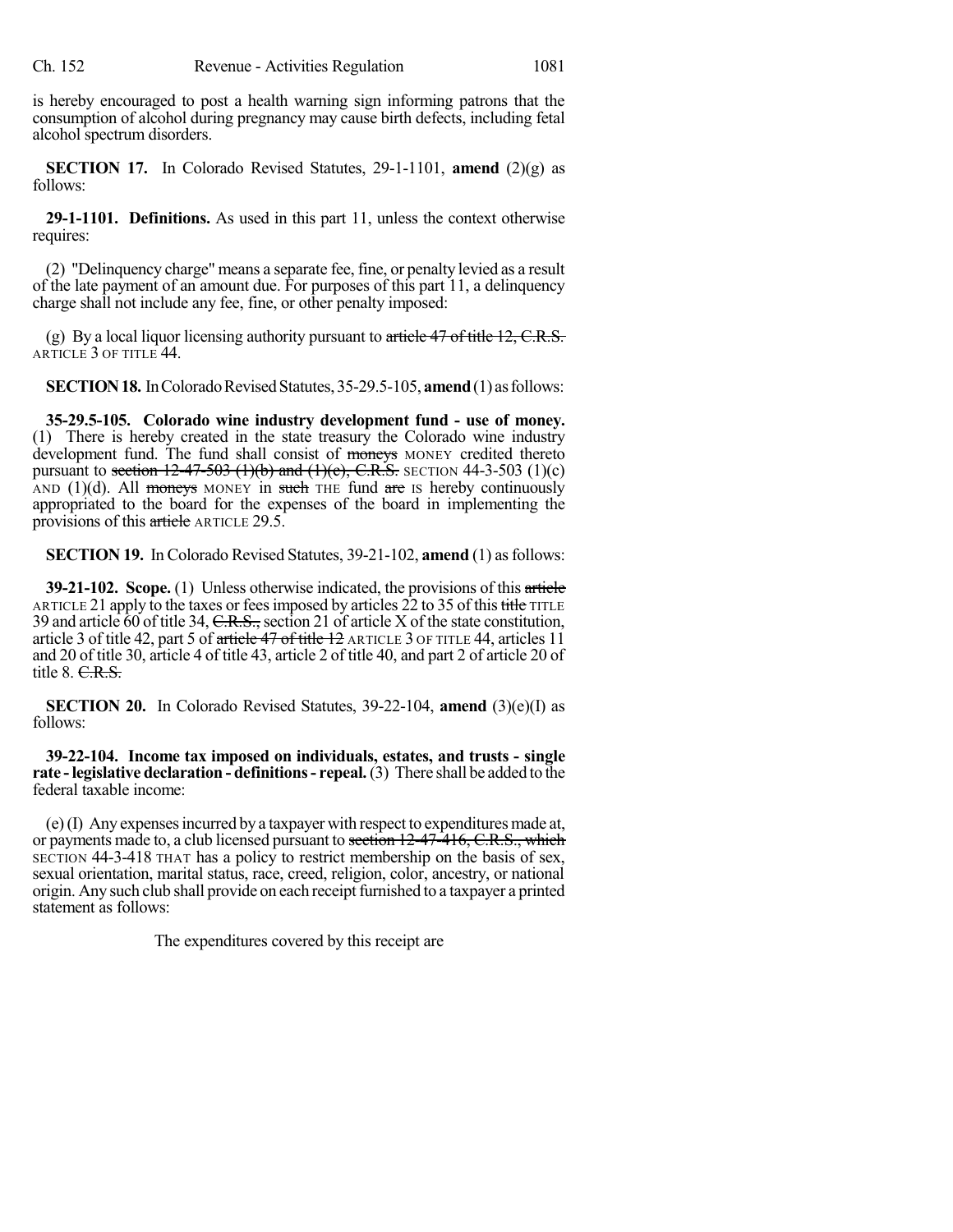nondeductible for state income tax purposes.

**SECTION 21.** In Colorado Revised Statutes, 39-22-304, **amend** (2)(e)(I) as follows:

**39-22-304. Net income of corporation - legislative declaration - definitions - repeal.** (2) There shall be added to federal taxable income:

(e)(I) Any expensesincurred by a taxpayer with respect to expenditures made at, or payments made to, a club licensed pursuant to section 12-47-416, C.R.S., which SECTION 44-3-418 THAT has a policy to restrict membership on the basis of sex, sexual orientation, marital status, race, creed, religion, color, ancestry, or national origin. Any such club shall provide on each receipt furnished to a taxpayer a printed statement as follows:

> The expenditures covered by this receipt are nondeductible for state income tax purposes.

**SECTION 22.** In Colorado Revised Statutes, 42-1-206, **amend** (6) as follows:

**42-1-206. Records open to inspection - furnishing of copies - rules.** (6) The record of conviction and actions taken by the department for violating section 18-13-122 or  $12-47-901$  (1)(e), C.R.S. 44-3-901 (1)(d), held by the department of revenue, shall not be a public record after the period of revocation imposed under such sections has been concluded; except that this subsection (6) shall not prevent the department from sharing such information with a criminal justice agency as defined in section  $24-72-30\overline{2}$  (3). C.R.S.

**SECTION 23.** In Colorado Revised Statutes, 42-2-125, **amend** (1)(m) as follows:

**42-2-125. Mandatory revocation of license and permit.** (1) The department shall immediately revoke the license or permit of any driver or minor driver upon receiving a record showing that the driver has:

(m) (I) Been convicted of violating section  $12-47-901$  (1)(b) or (1)(c) SECTION 44-3-901 (1)(c) OR (1)(d) or 18-13-122 (3) C.R.S., or any counterpart municipal charter or ordinance offense to such sections and having failed to complete an alcohol evaluation or assessment, an alcohol education program, or an alcohol treatment program ordered by the court in connection with such conviction; or

(II) Been convicted of violating section  $12-47-901$  (1)(b) or (1)(c) SECTION 44-3-901 (1)(c) OR (1)(d) or 18-13-122 (3)  $C.R.S.,$  or any counterpart municipal charter or ordinance offense to such sections and has a previous conviction forsuch offenses;

**SECTION 24.** In Colorado Revised Statutes, 42-2-127.6, **amend** (1)(a) as follows:

**42-2-127.6. Authority to suspend license - providing alcohol to an underage person.** (1) (a) Whenever the department receives notice that a person, other than